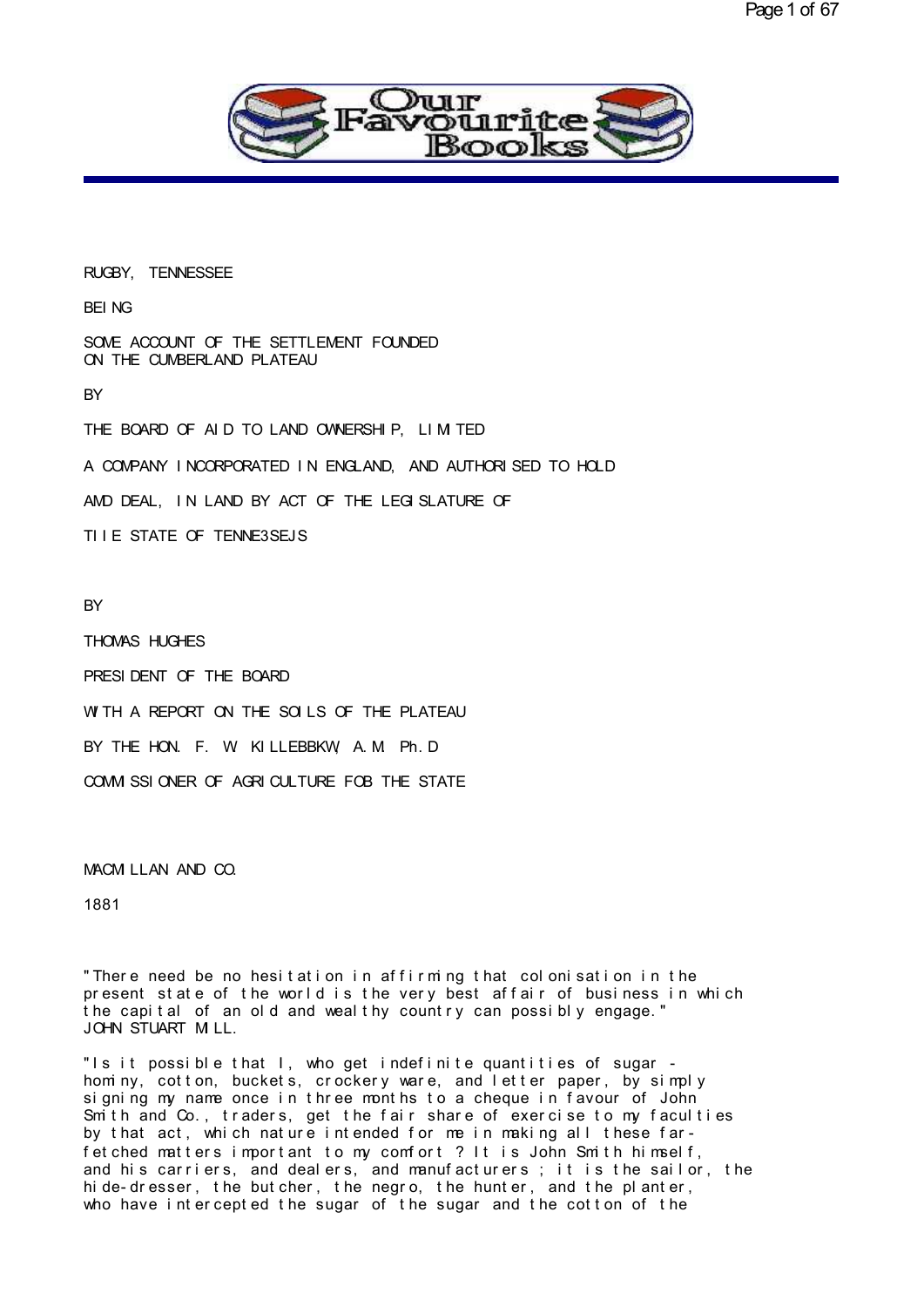Page:<br>cotton. They have got the education, I only the commodity. This<br>were all very well if I were necessarily absent, being detained by work<br>of my own, like theirs, work of the same faculties, then should I be cotton. They have got the education, I only the commodity. This<br>were all very well if I were necessarily absent, being detained by work<br>of my own, like theirs, work of the same faculties, then should I be<br>sure of my hands cotton. They have got the education, I only the commodity. This<br>were all very well if I were necessarily absent, being detained by work<br>of my own, like theirs, work of the same faculties, then should I be<br>sure of my hands cotton. They have got the education, I only the commodity. This<br>were all very well if I were necessarily absent, being detained by work<br>of my own, like theirs, work of the same faculties, then should I be<br>sure of my hands were all very well if I were necessarily absent, being detained by work<br>of my own, like theirs, work of the same faculties, then should I be<br>sure of my hands and my feet ; but now I feel some shame before my wood-<br>chopper, of my own, like theirs, work of the saure of my hands and my feet ; but no<br>chopper, my ploughman, and my cook, f<br>sufficiency, they can contrive withour<br>round, but I depend on them, and have<br>my arms and feet" E. W EMEKSOK.

## **PREFACE**

PREFACE.<br>THIS book is the best answer which the founders of<br>Puchy, Tennessee, can at present make to the Large PREFACE.<br>THIS book is the best answer which the founders of<br>Rugby, Tennessee, can at present make to the large<br>and rapidly increasing pumber of questions which THIS book is the best answer which the founders of<br>Rugby, Tennessee, can at present make to the large<br>and rapidly increasing number of questions which<br>foreach them from all parts of the lhited Kingdom Fraughy, Tennessee, can at present make to the large<br>and rapidly increasing number of questions which<br>fc reach them from all parts of the United Kingdom<br>CO

CO

fc reach them from all parts of the United Kingdom<br>CO<br>>\_ about that settlement. These inquiries, speaking<br>< roughly, are addressed mainly to three points (1) fc reach them from all parts of the United Kingdom<br>CO<br>>\_about that settlement. These inquiries, speaking<br>< roughly, are addressed mainly to three points (1)<br>The class of persons for whom the place is intended :  $\ge$  about that settlement. These inquiries, speaking<br>  $\le$  roughly, are addressed mainly to three points (1)<br>
The class of persons for whom the place is intended ;<br>
(2) What it is like ; (3) Its prospects.

extract that settlement. These inquiries, speaking<br>
froughly, are addressed mainly to three points (1)<br>
The class of persons for whom the place is intended<br>
(2) What it is like ; (3) Its prospects.<br>
A Part I. of the book d roughly, are addressed mainly to three points (1)<br>The class of persons for whom the place is intended ;<br>(2) What it is like ; (3) Its prospects.<br>^ Part I. of the book deals with the first question ;<br>"if and I hope will suf

The class of persons for whom the place is intended;<br>(2) What it is like; (3) Its prospects.<br>^ Part I. of the book deals with the first question;<br>"if, and I hope will sufficiently indicate the views of the<br>g founders. They (2) What it is like; (3) Its prospects.<br>^ Part I. of the book deals with the first question;<br>"if, and I hope will sufficiently indicate the views of the<br>g founders. They will gladly welcome any persons who A Part I. of the book deals with the first question;<br>"if, and I hope will sufficiently indicate the views of the<br>g founders. They will gladly welcome any persons who<br>like to join them; but those whom they have specially<br>in

"it, and I hope will sufficiently indicate the views of the<br>g founders. They will gladly welcome any persons who<br>like to join them, but those whom they have specially<br>in their minds are, young men of good education and<br>o s g founders. They will gladly welcome any persons who<br>like to join them, but those whom they have specially<br>in their minds are, young men of good education and<br>o small capital, the class which, of all others, is most<br>x> ove like to join them, but those whom they have specially<br>in their minds are, young men of good education and<br>o small capital, the class which, of all others, is most<br>x> overcrowded to-day in England. The experience of<br>the pas in their minds are, young men of good education and<br>o small capital, the class which, of all others, is most<br>x> overcrowded to-day in England. The experience of<br>the past six months has proved that such an outlet<br>PB

PB<br>ujindeed that many such are needed. It has also x > over crowded to-day in Engl and. The experience of<br>the past six months has proved that such an outlet<br> $PB$ <br>uj indeed that many such are needed. It has also<br>q proved that, except in rare instances, the young men

the past six months has proved that such an outlet<br>PB<br>ujindeed that many such are needed. It has also<br>q proved that, except in rare instances, the young men<br>< who go out are not able at once to earn their living,<br>and that the past six months has proved that such an outlet<br>PB<br>ujindeed that many such are needed. It has also<br>q proved that, except in rare instances, the young men<br>< who go out are not able at once to earn their living,<br>and that PB<br>ujindeed that many such are needed. It has also<br>q proved that, except in rare instances, the young men<br>< who go out are not able at once to earn their living,<br>and that they should not be sent out under the age<br>of eighte ujindeed that many such are needed. It has also<br>q proved that, except in rare instances, the young men<br>< who go out are not able at once to earn their living,<br>and that they should not be sent out under the age<br>of eighteen q proved that, except in rare instances, the young men<br>< who go out are not able at once to earn their living,<br>and that they should not be sent out under the age<br>of eighteen at earliest. The Board strongly recom-<br>mend that

### 448066

# 448066<br>VI PREFACE.<br>Learn their busi

VI PREFACE.<br>learn their business, which can be done at a cost of<br>from 60 to 70 for the year's board, lodging, and VI PREFACE.<br>learn their business, which can be done at a cost of<br>from 60 to 70 for the year's board, lodging, and<br>teaching. VI PREFACE.<br>Iearn their business<br>from 60 to 70 for th<br>teaching.<br>The letters to the S learn their business, which can be done at a cost of<br>from 60 to 70 for the year's board, lodging, and<br>teaching.<br>The letters to the Spectator, which form Part II.,<br>written on the spot last autumn (and reprinted by<br>kind perm

learn their business, which can be done at a cost of<br>from 60 to 70 for the year's board, lodging, and<br>teaching.<br>The letters to the Spectator, which form Part II.,<br>written on the spot last autumn (and reprinted by<br>kind perm from 60 to 70 for the year's board, lodging, and<br>teaching.<br>The letters to the Spectator, which form Part II.,<br>written on the spot last autumn (and reprinted by<br>kind permission of the Editors), give my own first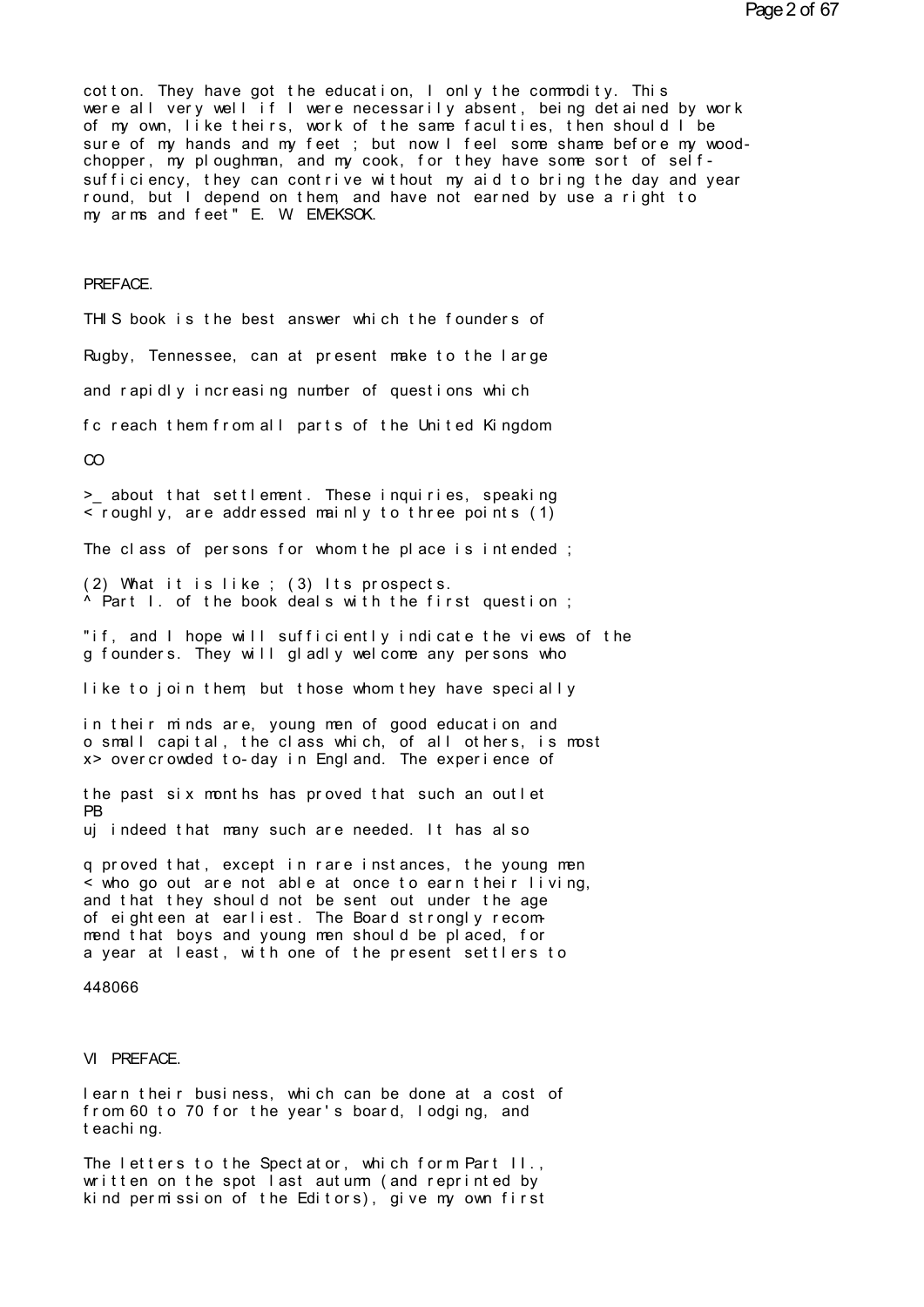impressions of the site and surroundings, more accurately, I believe, than anything I could now write on the subject. They are printed without alteration, in order that they may remain, and be taken as, first impressions only. At the same time I may add that on going over the proofs I see scarcely anything which I should have to modify were I to sit down now to write them over again.

Part III., and especially Colonel K {Hebrew's report and the glossary, will enable readers to judge of the present condition and prospects of the settlement. Colonel Ivillebrew is the M nister of" Agriculture of the State of Tennessee, and the highest authority on all matters connected with land in those parts.

The Board is glad to take this opportunity of thanking him for his valuable paper, which, corning from an entirely independent quarter, may be safely relied on as to the quality and capabilities of the soil on the plateau, in and around Hugby. They have al ways warned intending settlers that they will have to work hard, and with intelligence, in order to suece<; tnitcs led forth nine saddle-horses, bearing the comfortable half - Mexican saddles, with wooden stirrups, in use

## CHAP, n. ] THE CUMBEKLAND MOUNTAINS. 41

here. Our choice was quickly made; and, throwing coats and waist coats into the wagon, which the manager good-naturedly got into himself, surrendering his horse for the time, we joined the caval cade in our shirts.

A lighter- hearted party has seldom scrambled through the Tennessee mountain roads on to this plateau. We were led by a second Etonian, also six feet and upwards in his stockings, whose Panama straw hat and white corduroys gleamed like a beacon through the deep shadows cast by the tall pine trees and white oaks. The geologist brought up the rear, and between rode the rest of us all public school men, I think, another Et oni an, two from Eugby, one Harrow, one Wellington through deep gullies, through four streams, in one of which I nearly came to grief from not following my leader (but my gallant little nag picked himself up like a goat from his floundering amongst the boulders); and so up through more open ground till we reached this city of the future, and in the dusk saw the bright gleam of light under the verandahs of two sightly wooden houses. In one of these, the temporary restaurant, we were seated in a few minutes at an excellent tea (cold beef and mutton, tomatoes, rice, cold apple tart, maple syrup, etc.); and during the meal the news passed round that the hotel, being as yet unfurnished. and every other place filled with workpeople, we must all (except the geologist and the Wellingtonian, who had a room over the office) pack away in the next frame house, which had been with difficulty reserved for us. If it had been a question of men only, no one would have given it a thought : but our party had now been swollen by two young ladies, who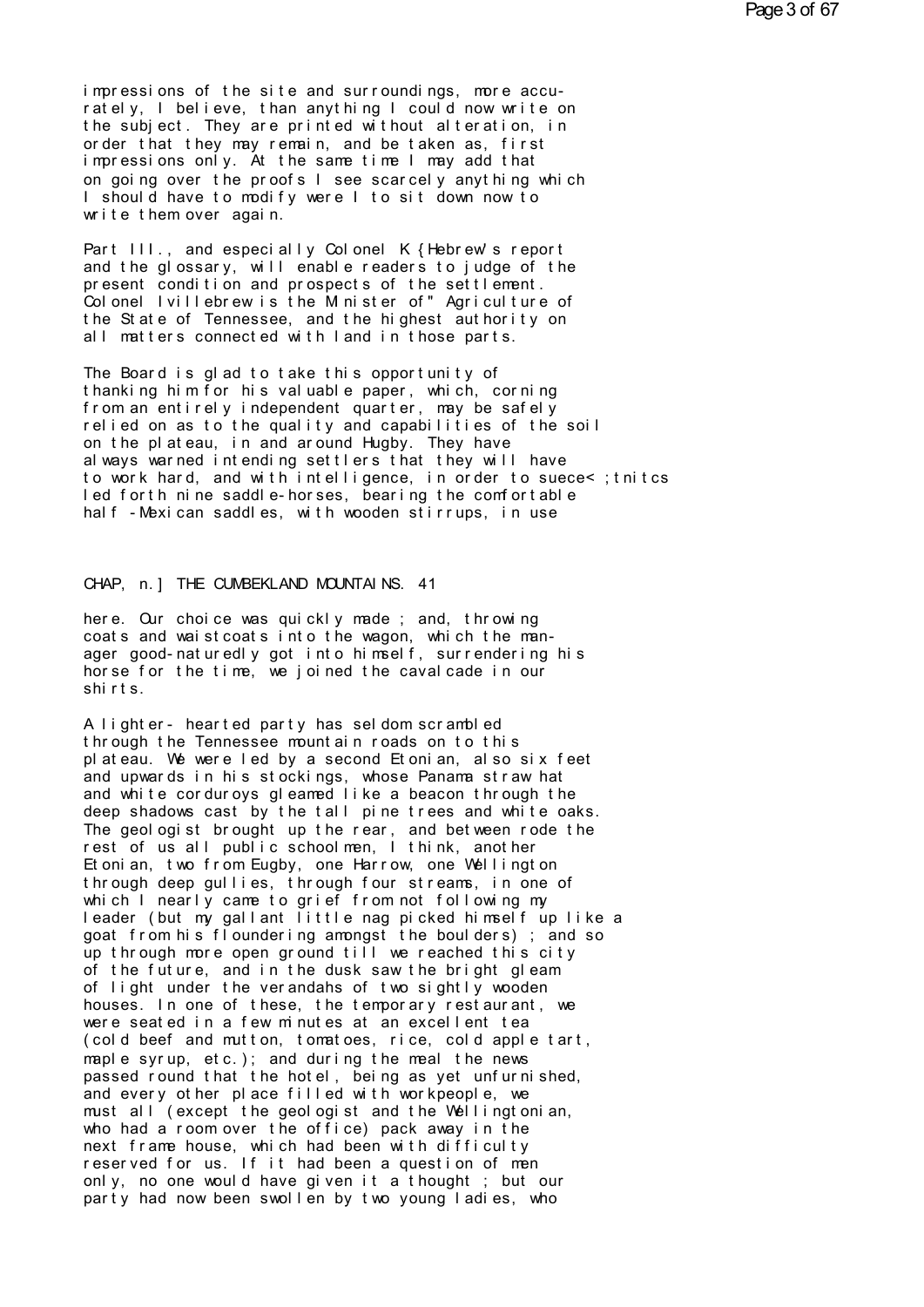## 42 A NEW HOME FIRST IMPKESSIONS. [PAHT n.

had hurried down before us to visit their brother, a settler on the plateau, and by another young Englishman, who had accompanied them

A puzzle, you will allow, when you hear a description of our .tenement. It is a four -roomed timber house, of moderate size, three rooms on the ground floor, and one long loft upstairs. You enter through the verandah on a common room, 20 feet long by 1 4 feet broad, opening out of which are two chambers, 14 feet by 10 feet. One of these was, of course, at once appropriated to the ladies. The second, in spite of my remonstrances, was devoted to me, as the<br>Nest or of the party; and on entering it I found an<br>excellent bed (which had been made by two of the Etonians), and a great basin full of wild-flowers on the table. There were four small beds in the loft, for which the seven drew lots; two of the losers spread rugs on the floor of the common room, and the third swung a hammock in the verandah.

Up drove the mule wagon with luggage, and the way in which big and little boxes were dealt with and distributed filled me with respect and admiration for the rising generation. The house is ringing behind me with silvery and bass laughter, and jokes as to the shortness of accommodation in the matter of washing appliances, while I sit here writing in the verandah, the light from my lamp throwing out into strong relief the stems of the nearest trees. Above, the vault is blue br. yond all description, and studded with stars as bright as though they were all Venuses. The katydids are making delightful music in the trees, and the summer lightning is playing over the Western heaven; while a gentle breeze, cool and refreshing as if it

## CHAP. ii. I THE CUMBERLAND MOUNTAINS. 43

came straight off a Western sea, is just lifting, every now and then, the corner of my paper.

Were I young again, but as I am not likely to be that, I refrain from bootless castle-building, and shall turn in, leaving windows wide open for the katydid's chirp and the divine breeze to enter freely, and wishing sleep as sound as they have all so well earned, to my crowded neighbours in this enchanted solitude.

VACUUS VI ATOR

## CHAPTEK IIL

LI FE IN TENNESSEE.

RUGBY, TENNESSEE.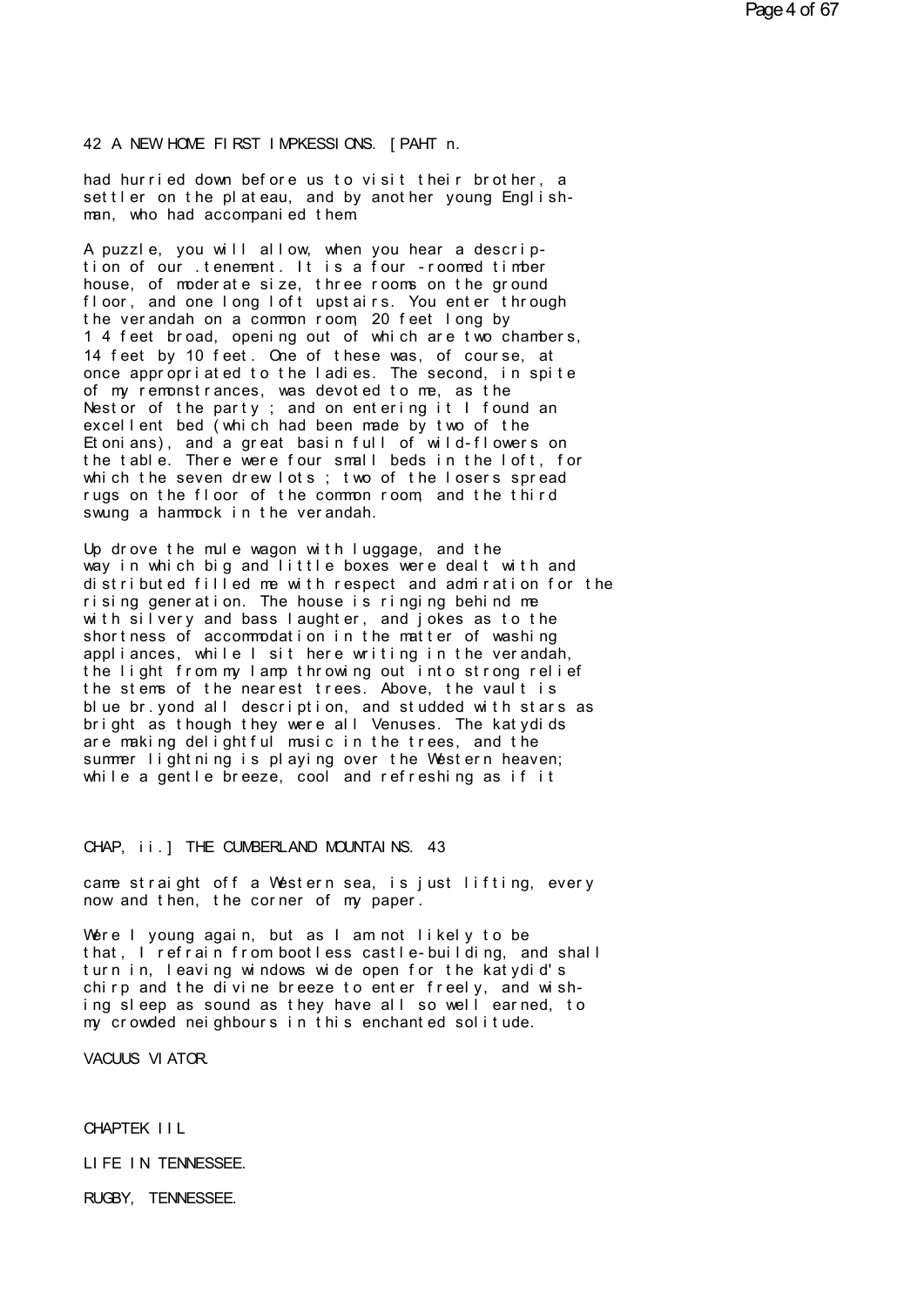I "WAS roused at five or thereabouts on the morning after our arrival here by a visit from a big dog belonging to a native, not quite a mastiff, but more like that than anything else, who, seeing my window wide open, jumped in from the verandah, 'nd came to the bed to give me good-morning with tail and muzzle. I was glad to see him having made friends the previous evening, when the decision of his dealings with the stray hogs who came to call on us from the neighbouring forest had won my heart; but as his size and attentions somewhat impeded my necessarily scanty ablutions, I had to motion him apologetically to the window, when I turned out. He obeyed at once, jumped out, laid his muzzle on the sill, and solemnly, and, I thought, somewhat pityingly, watched my proceedings. Meantime, I heard sounds which announced the uprising of " the boys," and in a few minutes several appeared in flannel shirts and trousers, bound for one of the two rivers which run close by, in gullies 200 feet,<br>below us. They had heard of a pool 1 feet deep, and found it, too; and a most delicious place it is, surrounded by great rocks, lying in a copse of rhododendrons, azaleas, and magnolias, which literally form

## CHAP, m ] LIFE IN TENNESSEE. 45

the under wood of the pines and white oak along these gullies. The water is of a temperature which allows folk whose blood is not so hot as it used to be to lie for half an hour on its surface, and play about without a sensation of chilliness. On this occasion, however, I preferred to let them do the exploring, and so at 6.15 went off to breakfast.

This is the regular hour for that meal here, dinner at twelve, and tea at six. There is really no difference between them except that we get porridge at breakfast and a great abundance of veget ables at dinner. At all of them we have tea and fresh water for drink, plates of beef or mutton, apple sauce, rice, tomatoes, peach pies or puddings, and several kinds of bread. As the English garden furnishes unlimited water and other melons, and as the settlers young Englishmen, who come in to see us bring sacks of apples and peaches with them, and as, moreover, the most solvent of the boys invested at Cincinnati in a great square box full of tinned viands of all kinds, you may see at once that in this matter of provender we are not genuine objects either for admiration or pity.

I must confess here to a slight disappointment. Having arrived at an age myself when diet has become a matter of indifference. I was rather chuckling as we came allong over the coming short-commons up here, when we got fairly loose in the woods, and the excellent discipline it would be for the boys, especially the Londoners, to discover that the human animal can be kept in rude health on a few daily crackers and apples, or a slap-jack and tough pork. And now. behold, we are actually still living amongst the fleshpots, which I had fondly believed we had left in your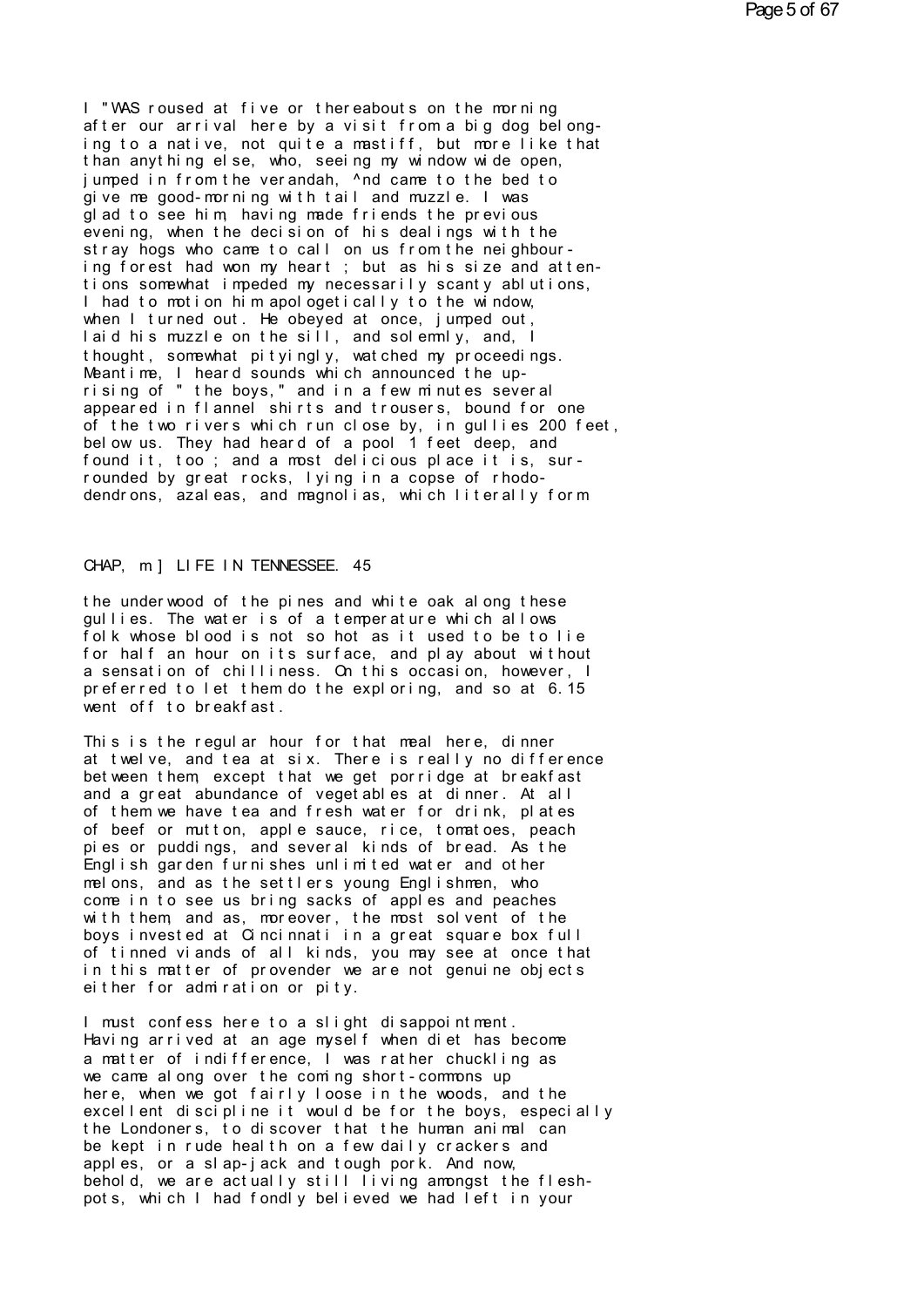46 A NEW HOME FIRST IMPRESSIONS. [PART n.<br>Eastern Eqypt : and I am bound to add. " the boys " 46 A NEW HONE FIRST IMPRESSIONS. [PART n.<br>Eastern Egypt ; and I am bound to add, "the boys "<br>seem as provokingly indifferent to them as if their<br>beards were getting grizzled. One lives and learns: 46 A NEW HONE FIRST IMPRESSIONS. [PART n.<br>Eastern Egypt ; and I am bound to add, "the boys "<br>seem as provokingly indifferent to them as if their<br>beards were getting grizzled. One lives and learns;<br>but I question whether th 46 A NEW HOWE FIRST IMPRESSIONS. [PART n.<br>Eastern Egypt ; and I am bound to add, "the boys"<br>seem as provokingly indifferent to them as if their<br>beards were getting grizzled. One lives and learns;<br>but I question whether the 46 A NEW HOWE FIRST IMPRESSIONS. [PARI n.<br>Eastern Egypt ; and I am bound to add, "the boys"<br>seem as provokingly indifferent to them as if their<br>beards were getting grizzled. One lives and learns;<br>but I question whether the Eastern Egypt ; and I am bound to add, "the boys"<br>seem as provokingly indifferent to them as if their<br>beards were getting grizzled. One lives and learns;<br>but I question whether these States are quite the place<br>to bring hom Eastern Egypt ; and I am bound to add, "the boys"<br>seem as provokingly indifferent to them as if their<br>beards were getting grizzled. One lives and learns;<br>but I question whether these States are quite the place<br>to bring hom beards were getting grizzled. One lives and learns;<br>but I question whether these States are quite the place<br>to bring home to our Anglo-Saxon race the fact that<br>we are an over-fed branch of the universal brotherhood.<br>Tanner

muster of cavalry. Every horse that could be spared or requisitioned was in demand for an exploring ride to we are an over-ted branch of the universal brotherhood.<br>Tanner, I fear, has fasted in vain.<br>Breakfast was scarcely over when there was a<br>muster of cavalry. Every horse that could be spared<br>or requisitioned was in demand fo Transmer, I fear, has fasted in vain.<br>Breakfast was scarcely over when there was a<br>muster of cavalry. Every horse that could be spared<br>or requisitioned was in demand for an exploring ride to<br>the west, and soon every charge Breakfast was scarcely over when there was a<br>muster of cavalry. Every horse that could be spared<br>or requisitioned was in demand for an exploring ride to<br>the west, and soon every charger was bestrid by "a boy"<br>in free-and-e in free-and-easy garments, and carrying a blanket for<br>camping out. Away they went under the pines and<br>oaks, a merry lot, headed by our geologist, who knows muster of cavalry. Every horse that could be spared<br>or requisitioned was in demand for an exploring ride to<br>the west, and soon every charger was bestrid by "a boy"<br>in free-and-easy garments, and carrying a blanket for<br>camp or requisitioned was in demand for an exploring ride to<br>the west, and soon every charger was bestrid by "a boy"<br>in free-and-easy garments, and carrying a blanket for<br>camping out. Away they went under the pines and<br>oaks, a the west, and soon every charger was bestrid by "a boy"<br>in free-and-easy garments, and carrying a blanket for<br>camping out. Away they went under the pines and<br>oaks, a merry lot, headed by our geologist, who knows<br>the forest in free-and-easy garments, and carrying a blanket for<br>camping out. Away they went under the pines and<br>oaks, a merry lot, headed by our geologist, who knows<br>the forest by this time like a native, and whose shock-<br>ing old st camping out. Away they went under the pines and<br>oaks, a merry lot, headed by our geologist, who knows<br>the forest by this time like a native, and whose shock-<br>ing old straw blazed ahead in the morning sun like,<br>shall we say oaks, a merry lot, headed by our geologist, who knows<br>the forest by this time like a native, and whose shock-<br>ing old straw blazed ahead in the morning sun like,<br>shall we say, "the helmet of Navarre," or Essex's white<br>hat the forest by this time like a native, and whose shock-<br>ing old straw blazed ahead in the morning sun like,<br>shall we say, "the helmet of Navarre," or Essex's white<br>hat and plumes before the Train Bands, as they crowned<br>the ing old straw blazed anead in the morning sun like,<br>shall we say, "the helmet of Navarre," or Essex's white<br>hat and plumes before the Train Bands, as they crowned<br>the ridge where Falkland fell, and his monument now<br>stands, shall we say, "the helmet of Navarre," or Esse<br>hat and plumes before the Train Bands, as they<br>the ridge where Falkland fell, and his monumen<br>stands, at the battle of Newbury. Charles King<br>lines came into my head, as I turn the ridge where Falkland fell, and his monument now<br>stands, at the battle of Newbury. Charles Kingsley's<br>lines came into my head, as I turned pensively to my<br>table in the verandah to write to you :<br>"When all the world is y I ines came into my head, as I turned pensively to my<br>table in the verandah to write to you :<br>"When all the world is young, lad, and all the trees are gre<br>And every goose a swan, lad, and every lass a queen,<br>Then heigh for

table in the verandah to write to you :<br>"When all the world is young, lad, and all the trees are green,<br>And every goose a swan, lad, and every lass a queen,<br>Then heigh for boot and horse, lad, and round the world away,<br>You "When all the world is young, lad, and all the trees are green,<br>And every goose a swan, lad, and every lass a queen,<br>Then heigh for boot and horse, lad, and round the world away,<br>Young blood must have its course, lad, and

Young blood must have its course, lad, and every dog his day!"<br>Our two lasses are, undoubtedly, queens out here. The<br>thought occurs, are our swans our visions, already so And every goose a swan, Iad, and every Iass a queen,<br>Then heigh for boot and horse, Iad, and round the world away<br>Young blood must have its course, Iad, and every dog his day<br>Our two lasses are, undoubtedly, queens out her Then height or boot and horse, Iad, and round the world away,<br>Young blood must have its course, Iad, and every dog his day!"<br>Cur two lasses are, undoubtedly, queens out here. The<br>thought occurs, are our swans our visions, Young blood must have its course, lad, and every dog his day<br>Our two lasses are, undoubtedly, queens out here. The<br>thought occurs, are our swans our visions, already so<br>bright, of splendid crops, and simple life, to be rai Qur two lasses are, undoubtedly, queens out here. The thought occurs, are our swans our visions, already so bright, of splendid crops, and simple life, to be raised and lived in this fairyland to prove geese ? I hope not. Our two lasses are, undoubtedly, queens out<br>thought occurs, are our swans our visions, a<br>bright, of splendid crops, and simple life,<br>and lived in this fairyland to prove geese?<br>not. It would be the downfall of the last ca<br> and lived in this fairyland to prove geese ? I hope<br>not. It would be the downfall of the last castle in<br>Spain I am ever likely to build.

On reaching our abode I was aware of the forester<br>CHAP, m.] LIFE IN TENNESSEE. 47

CHAP, m.] LIFE IN TENNESSEE. 47<br>coming across from the English garden, of which he has<br>charge, followed by a young native. He walked up to<br>me and announced that they were come across to tidy CHAP, m ] LIFE IN TENNESSEE. 47<br>coming across from the English garden, of which he has<br>charge, followed by a young native. He walked up to<br>me, and announced that they were come across to tidy<br>up, and Hack the boots. Here w CHAP, m.] LIFE IN TENNESSEE. 47<br>coming across from the English garden, of which he has<br>charge, followed by a young native. He walked up to<br>me, and announced that they were come across to tidy<br>up, and Hack the boots. Here w CHAP, m. J LIFE IN IENNESSEE. 47<br>coming across from the English garden, of which he has<br>charge, followed by a young native. He walked up to<br>me, and announced that they were come across to tidy<br>up, and Hack the boots. Here coming across from the English garden, of which he has<br>charge, followed by a young native. He walked up to<br>me, and announced that they were come across to tidy<br>up, and Hack the boots. Here was another shock, that<br>we should coming across from the English garden, of which he has<br>charge, followed by a young native. He walked up to<br>me, and announced that they were come across to tidy<br>up, and Hack the boots. Here was another shock, that<br>we should charge, followed by a young native. He walked up to<br>me, and announced that they were come across to tidy<br>up, and Hack the boots. Here was another shock, that<br>we should be followed by the lumber of civilisation so<br>closely ! me, and announced that they were come across to tidy<br>up, and Hack the boots. Here was another shock, that<br>we should be followed by the lumber of civilisation so<br>closely ! Will boots be blacked, I wonder, in the New<br>Jerusal we should be followed by the lumber of civilisation so<br>closely! Will boots be blacked, I wonder, in the New<br>Jerusalem? I was at first inclined to protest, while<br>they made a collection, and set them out on the ver-<br>andah, b closely ! Will boots be blacked, I wonder, in the New<br>Jerusalem? I was at first inclined to protest, while<br>they made a collection, and set them out on the ver-<br>andah, but the sight of the ladies' neat little high-lows<br>made Jerusalem? I was at first inclined to protest, while<br>they made a collection, and set them out on the ver-<br>andah, but the sight of the ladies' neat little high-lows<br>made me pause. These, at any rate, it seemed to me,<br>should they made a collection, and set them out on the ver-<br>andah, but the sight of the ladies' neat little high-lows<br>made me pause. These, at any rate, it seemed to me,<br>should be blacked, even in the Millennium Next minute<br>I was andah, but the sight of the ladies' neat little high-lows<br>made me pause. These, at any rate, it seemed to me,<br>should be blacked, even in the Millennium Next minute<br>I was so tickled by a little interlude between the foreste made me pause. These, at any rate, it seemed to me,<br>should be blacked, even in the Milennium Next minute<br>I was so tickled by a little interlude between the forester<br>and the native, that all idea of remonstrance vanished.<br>T should be blacked, even in the Millennium Next minute<br>I was so tickled by a little interlude between the fore<br>and the native, that all idea of remonstrance vanished.<br>The latter, contemplating the boots and blacking-pot<br>and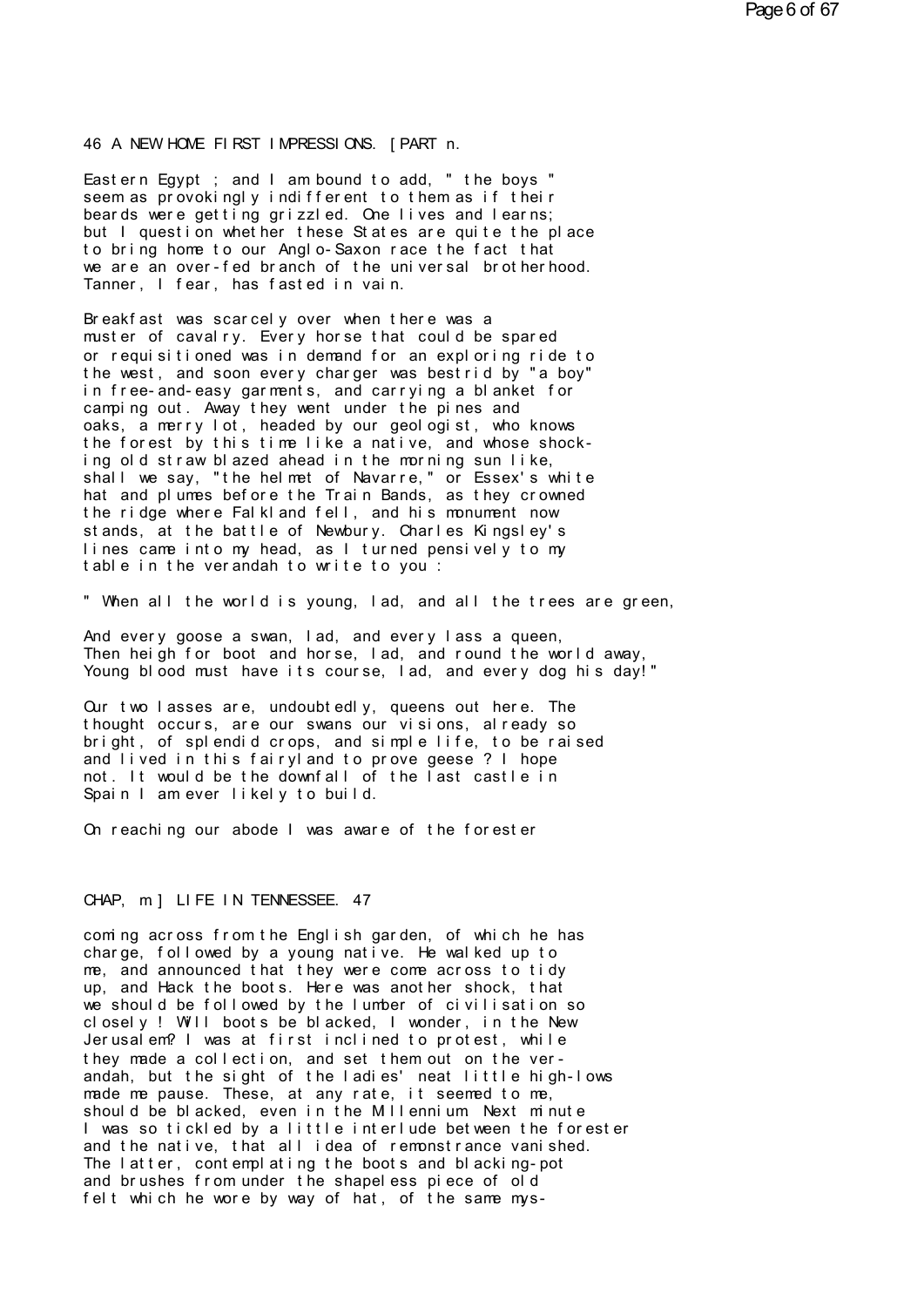terious colour as the ragged shirt and breeches, his only other garments joined his hands behind his back, and terious colour as the ragged shirt and breeches, his only<br>other garments joined his hands behind his back, and<br>said, in their slow way, "Look 'ere, Mr. Hill, ain't this<br>'ere nay-day ?" The drift was perfectly obvious. This terious colour as the ragged shirt and breeches, his only<br>other garments joined his hands behind his back, and<br>said, in their slow way, "Look 'ere, Mr. Hill, ain't this<br>'ere pay-day ?" The drift was perfectly obvious. This terious colour as the ragged shirt and breeches, his only<br>other garments joined his hands behind his back, and<br>said, in their slow way, "Look 'ere, Mr. Hill, ain't this<br>'ere pay-day ?" The drift was perfectly obvious. This terious colour as the ragged shirt and breeches, his only<br>other garments joined his hands behind his back, and<br>said, in their slow way, "Look 'ere, Mr. Hill, ain't this<br>'ere pay-day ?" The drift was perfectly obvious. This terious colour as the ragged shirt and breeches, his of<br>other garments joined his hands behind his back, and<br>said, in their slow way, "Look 'ere, Mr. Hill, ain't<br>'ere pay-day ?" The drift was perfectly obvious. This<br>citize other garments joined his hands behind his back, and<br>said, in their slow way, "Look 'ere, Mr. Hill, ain't this<br>'ere pay-day ?" The drift was perfectly obvious. This<br>citizen had no mind to turn shoeblack, and felt like<br>disc said, in their slow way, "Look 'ere, Mr. Hill, ain't this<br>'ere pay-day ?" The drift was perfectly obvious. This<br>citizen had no mind to turn shoeblack, and felt like<br>discharging himself summarily. Mr. Hill, who was<br>, alread 'ere pay-day ?" The drift was perfectly obvious. This<br>citizen had no mind to turn shoeblack, and felt like<br>discharging himself summarily. Mr. Hill, who was<br>, already busily sweeping the verandah, put down his<br>broom, and af citizen had no mind to turn shoeblack, and felt like<br>discharging himself summarily. M. Hill, who was<br>, already busily sweeping the verandah, put down his<br>broom, and after a short colloquy, which I did not<br>quite catch, seiz discharging himself summarily. Mr. Hill, who was<br>, already busily sweeping the verandah, put down his<br>broom, and after a short colloquy, which I did not<br>quite catch, seized on a boot and brush, and began<br>shining away with , already busily sweeping the verandah, put down his<br>broom, and after a short colloquy, which I did not<br>quite catch, seized on a boot and brush, and began<br>shining away with an artistic stroke worthy of one of<br>the Shoeblack broom, and after a short colloquy, which I did not<br>quite catch, seized on a boot and brush, and began<br>shining away with an artistic stroke worthy of one of<br>the Shoeblack Brigade at the London Bridge Station.<br>The native loo shining away with an artistic stroke worthy of one of<br>the Shoeblack Brigade at the London Bridge Station.<br>The native looked on for a minute, and then slowly<br>unclasped his hands. Presently he picked up a boot,<br>and looked ro shining away with an artistic stroke worthy of one of<br>the Shoeblack Brigade at the London Bridge Station.<br>The native looked on for a minute, and then slowly<br>unclasped his hands. Presently he picked up a boot,<br>and looked ro the Shoeblack Brigade at the London Bridge Station.<br>The native looked on for a minute, and then slowly<br>unclasped his hands. Presently he picked up a boot,<br>and looked round it dubiously. I now took a hand<br>myself. If there w The native looked on for a minute, and then slowly<br>unclasped his hands. Presently he picked up a boot,<br>and looked round it dubiously. I now took a hand<br>myself. If there was one art which I learned to per-<br>fection at school a boot. In a minute or two my boot was beginning<br>48 A NEW HOME FIRST IMPRESSIONS. [PART n.<br>"to soar and sing," while the forester's was already a

48 A NEW HONE FIRST IMPRESSIONS. [PART n.<br>"to soar and sing," while the forester's was already a<br>thing of beauty. The native, with a grunt, took up<br>the spare brush, and began slowly rubbing. The victory 48 A NEW HONE FIRST IMPRESSIONS. [PART n.<br>"to soar and sing," while the forester's was already a<br>thing of beauty. The native, with a grunt, took up<br>the spare brush, and began slowly rubbing. The victory<br>was complete. He co 48 A NEW HOME FIRST IMPRESSIONS. [PART n.<br>"to soar and sing," while the forester's was already a<br>thing of beauty. The native, with a grunt, took up<br>the spare brush, and began slowly rubbing. The victory<br>was complete. He co 48 ANEWHONE FIRSITMPRESSIONS. [PARIN.<br>"to soar and sing," while the forester's was already a<br>thing of beauty. The native, with a grunt, took up<br>the spare brush, and began slowly rubbing. The victory<br>was complete. He comes "to soar and sing," while the forester's was already a<br>thing of beauty. The native, with a grunt, took up<br>the spare brush, and began slowly rubbing. The victory<br>was complete. He comes now and spends two hours<br>every morning "to soar and sing," while the forester's was already a<br>thing of beauty. The native, with a grunt, took up<br>the spare brush, and began slowly rubbing. The victory<br>was complete. He comes now and spends two hours<br>every morning thing of beauty. The native, with a grunt, took up<br>the spare brush, and began slowly rubbing. The victory<br>was complete. He comes now and spends two hours<br>every morning over Ids new accomplishment, evidently<br>delighted with the spare brush, and began slowly rubbing. The victory<br>was complete. He comes now and spends two hours<br>every morning over Ids new accomplishment, evidently<br>delighted with the opportunity it gives him for loafing<br>and watchi was complete. He comes now and spends two hours<br>every morning over Ids new accomplishment, evidently<br>delighted with the opportunity it gives him for loafing<br>and watching the habits of the strange occupants, for<br>whom also h every morning over Ids new accomplishment, evidently<br>delighted with the opportunity it gives him for loafing<br>and watching the habits of the strange occupants, for<br>whom also he fetches many tin pails of water from the<br>well, delighted with the opportunity it gives him for loafing<br>and watching the habits of the strange occupants, for<br>whom also he fetches many tin pails of water from the<br>well, in a slow, vague manner. He has even volun-<br>teered t and watching the habits of the strange occupants, for<br>whom also he fetches many tin pails of water from the<br>well, in a slow, vague manner. He has even volun-<br>teered to "fix up" the ladies' room and fill their bath<br>(an offe whom also he fetches n<br>well, in a slow, vague<br>teered to "fix up" the<br>(an offer which has be<br>doubt whether he will<br>"shine."<br>They are a surious peop (an offer which has been declined with thanks), but I<br>doubt whether he will ever touch the point of a genui<br>"shine."<br>They are a curious people, these natives, the foreste<br>(an Englishman some thirty years in this country),<br>

doubt whether he will ever touch the point of a genuine<br>"shine."<br>They are a curious people, these natives, the forester<br>(an Englishman some thirty years in this country),<br>told me, as we walked off to examine the English<br>ga doubt whether he will ever touch the point of a genuine<br>"shine."<br>They are a curious people, these natives, the forester<br>(an Englishman some thirty years in this country),<br>told me, as we walked off to examine the English<br>ga " shine."<br>They are a curious people, these natives, the forester<br>(an Englishman some thirty years in this country),<br>told me, as we walked off to examine the English<br>garden, but I must keep his experiences and my own<br>observ They are a curious people, these natives, the forester (an Englishman some thirty years in this country),<br>told me, as we walked off to examine the English<br>garden, but I must keep his experiences and my own<br>observation for observation for separate treatment. The English garden is the most advanced, and, I think, the most important and interesting feature of this settlement. It young Englishmen of small means are to try their fortunes here, i garden, but I must keep his experiences and my own<br>observation for separate treatment. The English gar-<br>den is the most advanced, and, I think, the most im-<br>portant and interesting feature of this settlement. If<br>young Engl portant and interesting feature of this settlement. If<br>young Englishmen of small means are to try their<br>fortunes here, it is well that they should have trust-<br>worthy guidance at once as to what are the best crops<br>to raise. portant and interesting feature of this settlement. If<br>young Englishmen of small means are to try their<br>fortunes here, it is well that they should have trust-<br>worthy guidance at once as to what are the best crops<br>to raise. young Englishmen of small means are to try their<br>fortunes here, it is well that they should have trust-<br>worthy guidance at once as to what are the best crops<br>to raise. "With this view Mr. Hill was placed, in the<br>spring of rortunes here, it is well that they should have trust-<br>worthy guidance at once as to what are the best crops<br>to raise. "With this view Mr. Hill was placed, in the<br>spring of this year, in charge of the only cleared<br>space av worthy guidance at once as to what are the best crops<br>to raise. "With this view Mr. Hill was placed, in the<br>spring of this year, in charge of the only cleared<br>space available. All the rest is beautiful open forest-<br>land. Y to raise. "With this view Mr. Hill was placed, in the<br>spring of this year, in charge of the only cleared<br>space available. All the rest is beautiful open forest-<br>land. You can ride or drive almost anywhere under<br>the trees, spring of this year, in charge of the only cleared<br>space available. All the rest is beautiful open forest-<br>land. You can ride or drive almost anywhere under<br>the trees, but there is no cultivated spot for many<br>miles, except land. You can ride or drive almost anywhere under<br>the trees, but there is no cultivated spot for many<br>miles, except small patches here and there of carelessly<br>sown maize and millet, and a rood or two of sweet<br>potatoes.<br>The the trees, but there is no cultivated spot for many<br>miles, except small patches here and there of carelessly<br>sown maize and millet, and a rood or two of sweet<br>potatoes.<br>The forester had a hard struggle to do anything<br>with m les, except small patches here and there of carelessly<br>sown maize and millet, and a rood or two of sweet<br>potatoes.<br>The forester had a hard struggle to do anything<br>with the garden at all this season. He was only put

The forester had a hard struggle to do anyt<br>with the garden at all this season. He was<br>CHAP, in.] LIFE IN TENNESSEE. 49<br>in commend in May, six weeks at least too I

CHAP, in.] LIFE IN TENNESSEE. 49<br>in command in May, six weeks at least too late. He<br>could only obtain the occasional use of a team, and his CHAP, in.] LIFE IN TENNESSEE. 49<br>in command in May, six weeks at least too late. He<br>could only obtain the occasional use of a team, and his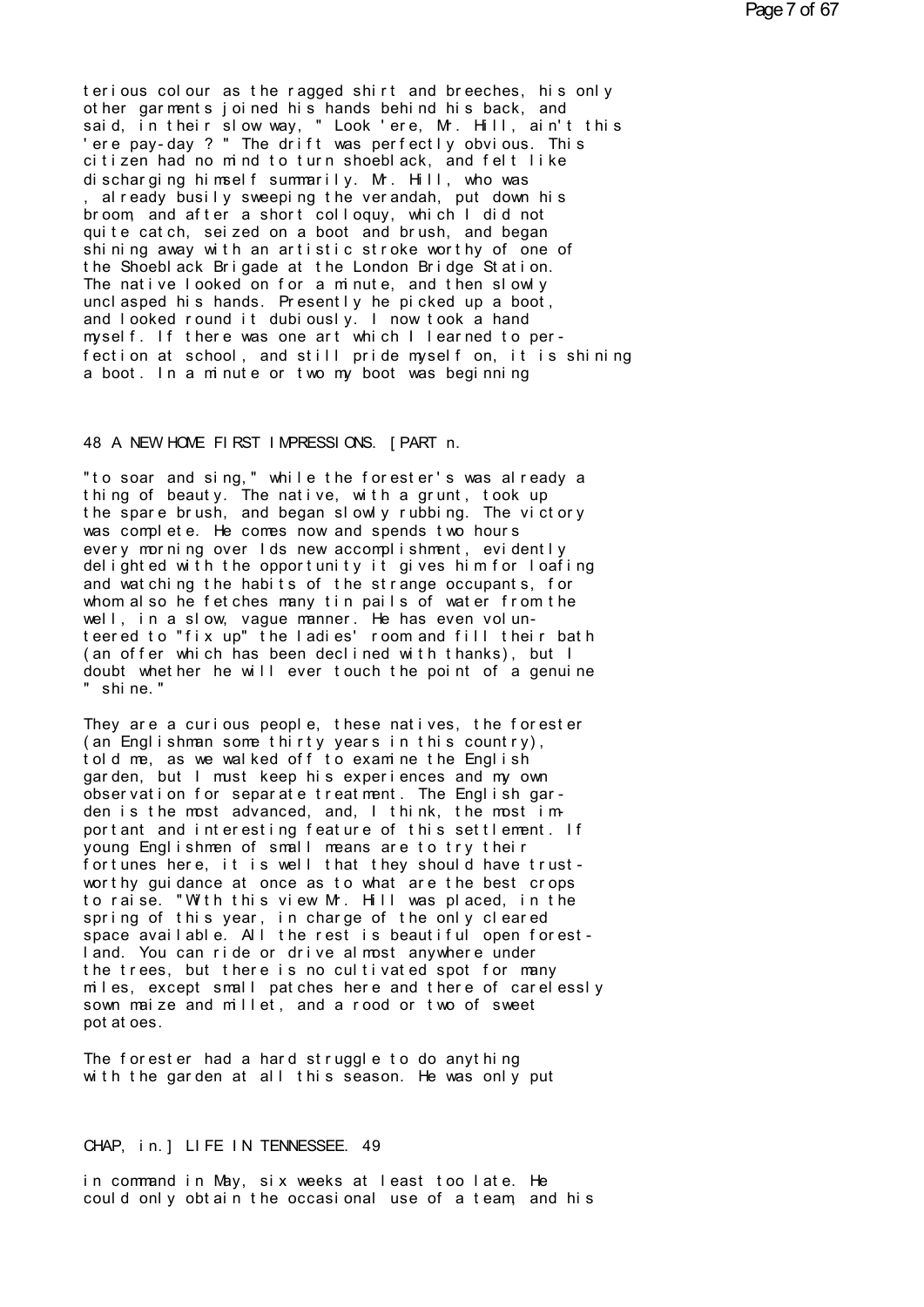duties in the forest, and in grading and superintending<br>the walks, interfered with the garden. Manure was<br>out of the question, except a little ashes, which he duties in the forest, and in grading and superintending<br>the walks, interfered with the garden. Manure was<br>out of the question, except a little ashes, which he duties in the forest, and in grading and superintending<br>the walks, interfered with the garden. Manure was<br>out of the question, except a little ashes, which he<br>painfully gathered here and there from the reckless<br>log-fires w duties in the forest, and in grading and superintending<br>the walks, interfered with the garden. Manure was<br>out of the question, except a little ashes, which he<br>painfully gathered here and there from the reckless<br>log-fires w duties in the forest, and in grading and superintending<br>the walks, interfered with the garden. Manure was<br>out of the question, except a little ashes, which he<br>painfully gathered here and there from the reckless<br>log-fires w duties in the forest, and in grading and superintending<br>the walks, interfered with the garden. Manure was<br>out of the question, except a little ashes, which he<br>painfully gathered here and there from the reckless<br>log-fires w log-fires which abound in the woods. He calls his<br>garden a failure for the year. But as half-an-acre,<br>which was wild forest-land in May, is covered with<br>water-melons and cantalupes, as the tomatoes hang in out of the question, except a little ashes, which he<br>painfully gathered here and there from the reckless<br>log-fires which abound in the woods. He calls his<br>garden a failure for the year. But as half-an-acre,<br>which was wild paintully gathered here and there from the reckless<br>log-fires which abound in the woods. He calls his<br>garden a failure for the year. But as half-an-acre,<br>which was wild forest-land in May, is covered with<br>water-melons and log-fires which abound in the woods. He calls his<br>garden a failure for the year. But as half-an-acre,<br>which was wild forest-land in May, is covered with<br>water-melons and cantalupes, as the tomatoes hang in<br>huge bunches, ro garden a failure for the year. But as half-an-acre,<br>which was wild forest-land in May, is covered with<br>water-melons and cantalupes, as the tomatoes hang in<br>huge bunches, rotting on the vines for want of mouths<br>enough to ea which was wild forest-land in May, is covered with<br>water-melons and cantalupes, as the tomatoes hang in<br>huge bunches, rotting on the vines for want of mouths<br>enough to eat them, as the Lima beans are yielding at<br>the rate o water-melons and cantalupes, as the tomatoes hang in<br>huge bunches, rotting on the vines for want of mouths<br>enough to eat them, as the Lima beans are yielding at<br>the rate of two hundred and fifty bushels an acre, and<br>as cab huge bunches, rotting on the vines for want of mouths<br>enough to eat them, as the Lima beans are yielding at<br>the rate of two hundred and fifty bushels an acre, and<br>as cabbages, sweet potatoes, beets, and squash, are in<br>equa enough to eat them, as the Lima beans are<br>the rate of two hundred and fifty bushels<br>as cabbages, sweet potatoes, beets, and sq<br>equally prodigal abundance, the prospect of<br>good living is beyond all question, for an<br>will set as cabbages, sweet potatoes, beets, and squash, are in<br>equally prodigal abundance, the prospect of making a<br>good living is beyond all question, for any one who<br>will set to work with a will.<br>In the afternoon I inspected the

good living is beyond all question, for any one who<br>will set to work with a will.<br>In the afternoon I inspected the hotel, nearly com-<br>pleted, on a knoll in the forest, between the English<br>garden and this frame house. It is will set to work with a will.<br>In the afternoon I inspected the hotel, nearly com-<br>pleted, on a knoll in the forest, between the English-<br>garden and this frame house. It is a sightly building,<br>with deep verandahs prettily l In the afternoon I inspected the hotel, nearly com-<br>pleted, on a knoll in the forest, between the English-<br>garden and this frame house. It is a sightly building,<br>with deep verandahs prettily latticed, from which one-<br>gets In the afternoon I inspected the hotel, nearly com-<br>pleted, on a knoll in the forest, between the English-<br>garden and this frame house. It is a sightly building,<br>with deep verandahs prettily latticed, from which one-<br>gets pleted, on a knoll in the forest, between the English<br>garden and this frame house. It is a sightly building,<br>with deep verandahs prettily latticed, from which one<br>gets glimpses through the trees of magnificent ranges<br>of bl garden and this frame house. It is a sightly building,<br>with deep verandahs prettily latticed, from which one<br>gets glimpses through the trees of magnificent ranges<br>of blue forest-covered mountains. We have named it<br>the Taba gets glimpses through the trees of magnificent ranges<br>of blue forest-covered mountains. We have named it<br>the Tabard, at the suggestion of one of -our American<br>members, who, being in England when the old South-<br>wark hostelr of blue forest-covered mountains. We have named it<br>the Tabard, at the suggestion of one of -our American<br>members, who, being in England when the old South-<br>wark hostelry from which the Canterbury Pilgrims<br>started was broke the labard, at the suggestion of one of -our American<br>members, who, being in England when the old South-<br>wark hostelry from which the Canterbury Pilgrims<br>started was broken up and the materials sold by<br>auction (to make roo members, who, being in England when the old South-<br>wark hostelry from which the Canterbury Pilgrims<br>started was broken up and the materials sold by<br>auction (to make room for a hop store), bought some of<br>the old banisters, wark hostelry from which the Canterbury Pilgrims<br>started was broken up and the materials sold by<br>auction (to make room for a hop store), bought some of<br>the old banisters, which he has reverently kept till now.<br>They will be started was broken up and the materials sold by<br>auction (to make room for a hop store), bought some of<br>the old banisters, which he has reverently kept till now.<br>They will be put up in the hall of the new Tabard,<br>and marked auction (to make room for a hop store), bought some of<br>the old banisters, which he has reverently kept till now.<br>They will be put up in the hall of the new Tabard,<br>and marked with a brass-plate and inscription, telling,<br>I

E

# E<br>50 A NEW HOME FIEST IMPRESSIONS. MI<br>in a few days, will lodge some fifty quests : and

50 A NEW HONE FIEST IMPRESSIONS. M<br>in a few days, will lodge some fifty guests ; and, in<br>spite of the absence of alcoholic drinks, has every<br>chance, if present indications can be trusted, of har-50 A NEW HONE FIEST INPRESSIONS. M "<br>in a few days, will lodge some fifty guests ; and, in<br>spite of the absence of alcoholic drinks, has every<br>chance, if present indications can be trusted, of har-<br>bouring and sending out 50 A NEW HONE FIEST IMPRESSIONS. M<br>in a few days, will lodge some fifty guests ; and, in<br>spite of the absence of alcoholic drinks, has every<br>chance, if present indications can be trusted, of har-<br>bouring and sending out as in a few days, will lodge some fifty guests; and, in<br>spite of the absence of alcoholic drinks, has every<br>chance, if present indications can be trusted, of har-<br>bouring and sending out as cheery pilgrims as followed<br>the Mil in a few days, will lodge some fifty guests; and, in<br>spite of the absence of alcoholic drinks, has every<br>chance, if present indications can be trusted, of har-<br>bouring and sending out as cheery pilgrims as followed<br>the Mil ago. the Miler and the Host, and told their world-famous<br>stories as they rode through Kent five hundred years<br>ago.<br>The drink question has reared its baleful head here,<br>as it seems to do all over the world. The various<br>works had st ories as they rode through Kent five hundred years

stories as they rode through Kent five hundred years<br>ago.<br>The drink question has reared its baleful head here,<br>as it seems to do all over the world. The various<br>works had gone on in peace till the last ten days, when<br>two y ago.<br>The drink question has reared its baleful head here,<br>as it seems to do all over the world. The various<br>works had gone on in peace till the last ten days, when<br>two young natives "toted over" some barrels of whisky,<br>and The drink question has reared its baleful head here,<br>as it seems to do all over the world. The various<br>works had gone on in peace till the last ten days, when<br>two young natives "toted over" some barrels of whisky,<br>and broa as it seems to do all over the world. The various<br>works had gone on in peace till the last ten days, when<br>two young natives "toted over" some barrels of whisky,<br>and broached them in a shanty, on a small lot of no-<br>man's la works had gone on in peace till the last ten days, when<br>two young natives "toted over" some barrels of whisky,<br>and broached them in a shanty, on a small lot of no-<br>man's land in the woods, some two miles from hence.<br>Since t wo young natives "toted over" some barrels of whisky,<br>and broached them in a shanty, on a small lot of no-<br>man's land in the woods, some two miles from hence.<br>Since then there has been no peace for the manager.<br>First, on man's land in the woods, some two miles from hence.<br>Since then there has been no peace for the manager.<br>First, one or two labourers were suddenly missing from<br>the work on the road ; then a mechanic became incom-<br>petent her Since then there has been no peace for the manager.<br>First, one or two labourers were suddenly missing from<br>the work on the road ; then a mechanic became incom-<br>petent here and there, on the hotel, or at the saw-mills;<br>till First, one or two labourers were suddenly missing from<br>the work on the road; then a mechanic became incom-<br>petent here and there, on the hotel, or at the saw-mills;<br>till on Saturday last the crisis came, and some twenty<br>me the work on the road; then a mechanic became incom-<br>petent here and there, on the hotel, or at the saw-mills;<br>till on Saturday last the crisis came, and some twenty<br>men got drunk and gambled all through Sunday, get-<br>ting v petent here and there, on the hotel, or at the saw-mills;<br>till on Saturday last the crisis came, and some twenty<br>men got drunk and gambled all through Sunday, get-<br>ting very near a free fight in the end; and on Monday<br>half men got drunk and gambled all through Sunday, get-<br>ting very near a free fight in the end; and on Monday<br>half the work collapsed. Happily the feeling of the<br>community is vigorously temperate, so energetic mea-<br>sures are on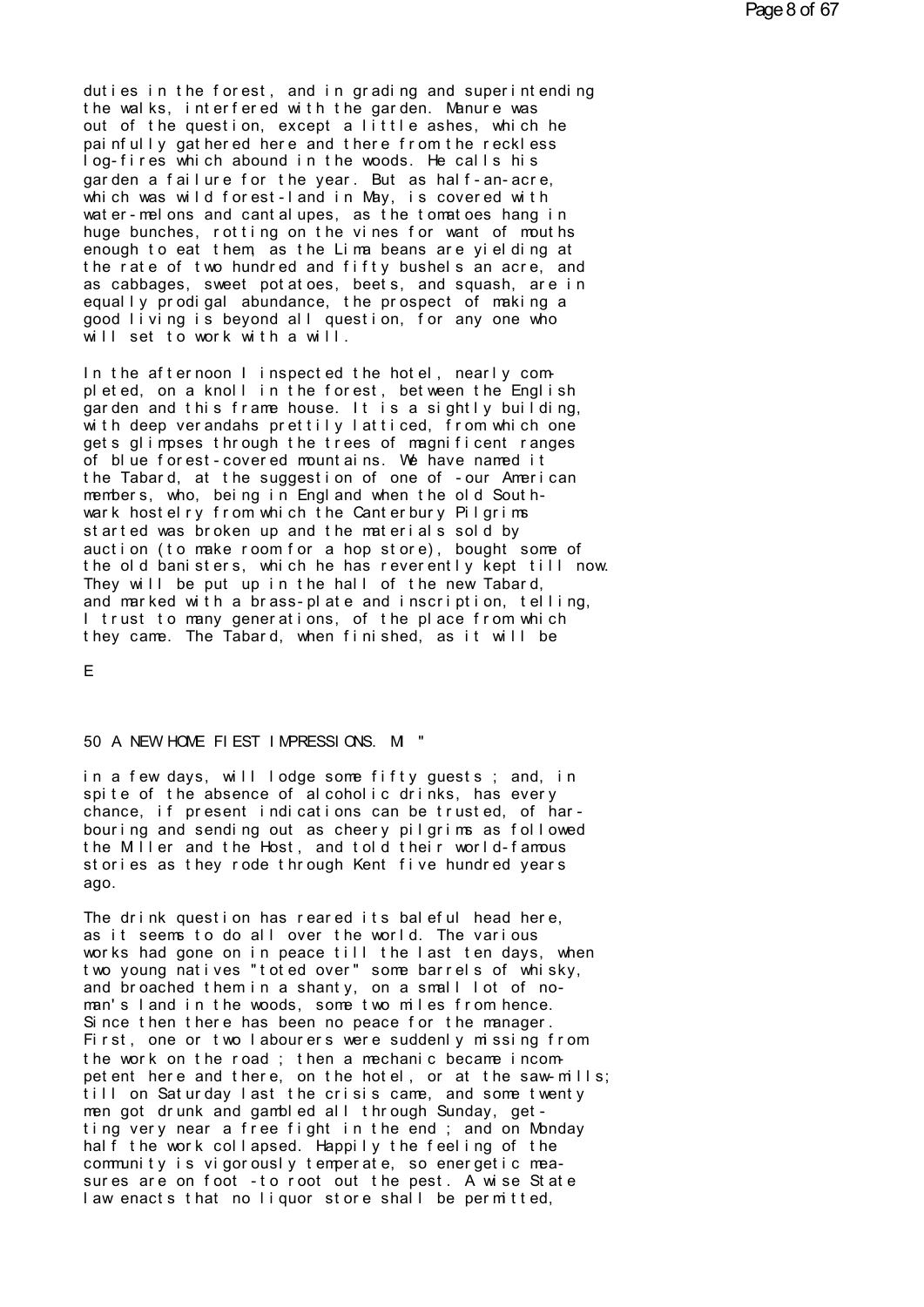under heavy penalties, within four miles of an incorpor at ed school; so we are pushing on our school-house and organising a board to govern it. Meantime, we have evidence of unlawful sale (in quantities less than a pint) and of encouraging gambling, by these pests, and hope to make an example of them at the next sitting of the County Court. This incident I as decided the question for us. If we are to have influencQ with the poor whites and blacks, we must be

## CHAP, in.] LIFE IN TENNESSEE. 61

above suspicion ourselves. So no liquor will be procurable at the Tabard, and those who need it will have to import for themselves.

A bridle-path leads from the hotel down to the Clear Fork, one of the streams at the "junction of which the town site is situate. The descent is about 200 feet, and the stream when you get to it, from 3 feet to 5<br>feet wide, a mountain stream with deep pools and big<br>boulders. Your columns are not the place for descriptions of scenery, so I will only say that these gorges of the Clear Fork and White Cak are as fine as any of their size that I know in Scotland, and not unlike in character, with this difference, that the chief underwood consists of rhododendron (called laurel here), azal ea, and a kind of magnolia I have not seen before, and of which I cannot get the name. I passed huge faggots of rhododendron, 12 feet and 14 feet long, lying by the walks which had been cleared away ruthlessly while grading them They are three miles long, and cost under 100, a judicious outlay, I think, even before an acre of land has been sold. They have been named the Lovers' Walks, appropriately enough, for no more well-adapted place could possibly be found for that time-honoured business, especially in spring, when the whole gorges under the tall pines and white oak are one blaze of purple, yellow, and white blossom

On my return to the plateau, my first day's experiences came to an end in a way which no longer surprised me, after the boot - blacking and the Lovers' Walks. I was hailed by one of " the boys," who had been unable to obtain'a mount, or had some business which kept him from exploring. He was in flannels, with racquet in hand, on his way to the lawn-tennis

### 52 A NEW HOME FIEST IMPRESSIONS. [PART n

ground, to which he offered to pilot me. In a minute or two we came upon an open space, marked, I see on the plans, " Cricket Ground," in which rose a fine strong paling, enclosing a square of 150 feet, the uprights being six "feet high, and close enough to keep not only hogs out but tennis-balls in. Turf there was none. in our sense, within the enclosure, and what there must have once been as a substitute for turf had been carefully cleared off on space sufficient for one full-sized court, which was well marked out on the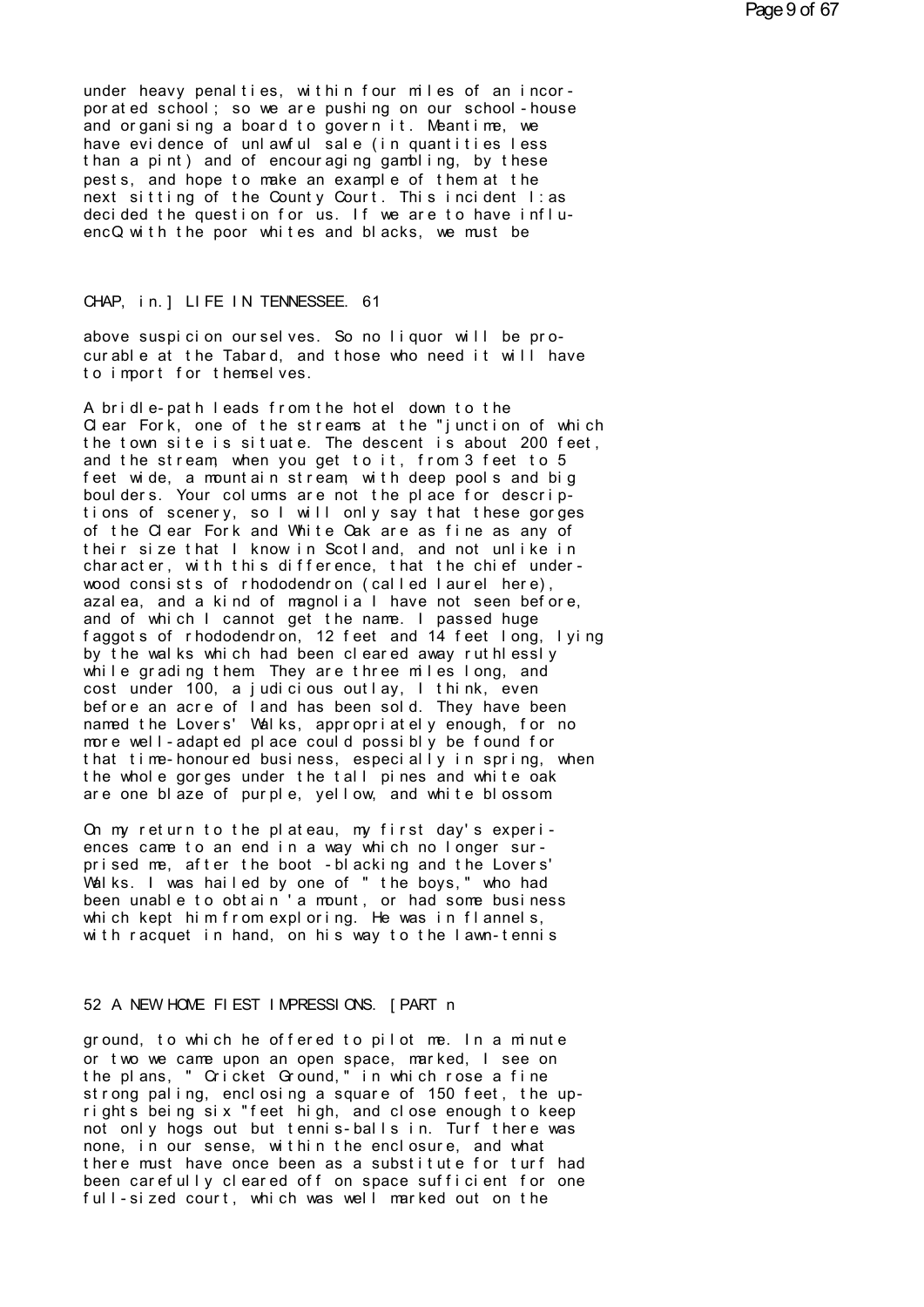hard sandy loam. A better ground I have rarely seen,<br>except for the young sprouts of oak and other scrub,<br>which here and there were struggling up in a last hard sandy loam. A better ground I have rarely seen,<br>except for the young sprouts of oak and other scrub,<br>which here and there were struggling up, in a last<br>effort to assert their," ancient, solitary reign," Af except for the young sprouts of oak and other scrub,<br>which here and there were struggling up, in a last<br>effort to assert their "ancient, solitary reign." At hard sandy loam. A better ground I have rarely seen,<br>except for the young sprouts of oak and other scrub,<br>which here and there were struggling up, in a last<br>effort to assert their "ancient, solitary reign." At<br>any rate the hard sandy loam. A better ground I have rarely seen,<br>except for the young sprouts of oak and other scrub,<br>which here and there were struggling up, in a last<br>effort to assert their "ancient, solitary reign." At<br>any rate the hard sandy loam. A better ground I have rarely seen,<br>except for the young sprouts of oak and other scrub,<br>which here and there were struggling up, in a last<br>effort to assert their "ancient, solitary reign." At<br>any rate the except for the young sprouts of oak and other scrub,<br>which here and there were struggling up, in a last<br>effort to assert their "ancient, so litary reign." At<br>any rate then and there, upon that court, I saw two<br>sets played which here and there were struggling up, in a last<br>effort to assert their "ancient, solitary reign." At<br>any rate then and there, upon that court, I saw two<br>sets played in a style which would have done credit<br>to a county ma effort to assert their "ancient, solitary reign." At<br>any rate then and there, upon that court, I saw two<br>sets played in a style which would have done credit<br>to a county match (the young lady, by the way, who<br>played far fro sets played in a style which would have done credit<br>to a county match (the young lady, by the way, who<br>played far from the worst game of the four, is the<br>champion of her own county). This was the opening<br>match, the racquet sets played in a style which would have done credit<br>to a county match (the young lady, by the way, who<br>played far from the worst game of the four, is the<br>champion of her own county). This was the opening<br>match, the racquet played far from the worst game of the four, is the<br>champion of her own county). This was the opening<br>match, the racquets having only just arrived from<br>England, though the court has been the object of ten-<br>der solicitude fo champion of her own county). This was the opening<br>match, the racquets having only just arrived from<br>England, though the court has been the object of ten-<br>der solicitude for six weeks or more to the four Eng-<br>lishmen alread match, the racquets having only just arrived from<br>England, though the court has been the object of ten-<br>der solicitude for six weeks or more to the four Eng-<br>lishmen already resident here, or near by. The Rugby<br>Tennis Club England, though the court has been the object of ten-<br>der solicitude for six weeks or more to the four Eng-<br>lishmen already resident here, or near by. The Rugby<br>Tennis Club consists to-day of seven members, five<br>English an der solicitude for six weeks or more to the four Eng-<br>lishmen already resident here, or near by. The Rugby<br>Tennis Club consists to-day of seven members, five<br>English and two native, and will probably reach two<br>figures with They have resolved the compare on the Rugby<br>Tennis Club consists to-day of seven members, five<br>English and two native, and will probably reach two<br>figures within a few days, on the return of the boys.<br>Meantime the effect o English and two native, and will probably reach two<br>figures within a few days, on the return of the boys.<br>Meantime the effect of their first practice has been that<br>they have resolved on putting a challenge in the Cin-<br>cinn figures within a few days, on the return of the boys.<br>Meantime the effect of their first practice has been that<br>they have resolved on putting a challenge in the Cin-<br>cinnati and Chatanooga papers offering to play a match<br>b Meantime the efference they have resoled in and Chapters of Five States. Such an<br>States. Such and Chapters of Five States. Such and the States. In and Chapters of the States of Theorem is a state of the States of Theorem i cinnati and Chatanooga papers offering to play a match<br>best out of five sets with any club in the United<br>States. Such are infant communities in these lati-<br>tudes !<br>You may have been startled by the address at the

You may have been startled by the address at the<br>CHAP, in.] LIFE IN TENNESSEE. 53

CHAP, in.] LIFE IN TENNESSEE. 53<br>head of this letter. It was adopted unanimously on<br>our return 'in twilight from the tennis -ground, and<br>application at once made to the State authorities for CHAP, in.] LIFE IN TENNESSEE. 53<br>head of this letter. It was adopted unanimously on<br>our return 'in twilight from the tennis - ground, and<br>application at once made to the State authorities for<br>registration of the name, and our return 'in twilight from the tennis -ground, and application at once made to the State authorities for registration of the name, and establishment of a post-office. It was sharp practice thus 'to steal a march on CHAP, in.] LIFE IN TENNESSEE. 53<br>head of this letter. It was adopted unanimously on<br>our return 'in twilight from the tennis-ground, and<br>application at once made to the State authorities for<br>registration of the name, and es he ad of this letter. It was adopted unanimously on<br>our return 'in twilight from the tennis-ground, and<br>application at once made to the State authorities for<br>registration of the name, and establishment of a post-<br>office. I our return 'in twilight from the tennis-ground, and application at once made to the State authorities for registration of the name, and establishment of a post-office. It was sharp practice thus 'to steal a march on the th they been present, poss<br>vailed over Avon. VACUL<br>CHAPTER IV.<br>A FOREST RIDE

CHAPTER IV.<br>A FOREST RI DE.<br>FLIGBY TENNESSEE

# CHAPTER IV.<br>A FOREST RIDE.<br>EUGBY, TENNESSEE.<br>THEPE are few more i

A FOREST RIDE.<br>EUGBY, TENNESSEE.<br>THERE are few more interesting experiences than a ride<br>through these southern forests. The scrub is so low<br>and thin, that you can almost always see away for long A FOREST RIDE.<br>EUGBY, TENNESSEE.<br>THERE are few more interesting experiences than a ride<br>through these southern forests. The scrub is so low<br>and thin, that you can almost always see away for long<br>distances ammonest pine, wh EUGBY, TENNESSEE.<br>THERE are few more interesting experiences than a ride<br>through these southern forests. The scrub is so low<br>and thin, that you can almost always see away for long<br>distances amongst pine, white oak, and che EUGBY, IENNESSEE.<br>THERE are few more interesting experiences than a ride<br>through these southern forests. The scrub is so low<br>and thin, that you can almost always see away for long<br>distances amongst pine, white oak, and che THERE are few more interesting experiences than a ride<br>through these southern forests. The scrub is so low<br>and thin, that you can almost always see away for long<br>distances amongst pine, white oak, and chestnut trees;<br>and e THERE are few more interesting experiences than a ride<br>through these southern forests. The scrub is so low<br>and thin, that you can almost always see away for long<br>distances amongst pine, white oak, and chestnut trees;<br>and e through these southern forests. The scrub is so low<br>and thin, that you can almost always see away for long<br>distances amongst pine, white oak, and chestnut trees;<br>and every now and then at ridges where the timber is<br>thin, o and thin, that you can almost always see away for long distances amongst pine, white oak, and chestnut trees; and every now and then at ridges where the timber is thin, or where a clump of trees has been ruthlessly "girdle distances amongst pine, white oak, and chestnut trees;<br>and every now and then at ridges where the timber is<br>thin, or where a clump of trees has been ruthlessly<br>"girdled," and the bare, gaunt skeletons only remain<br>standing, and every now and then at ridges where the timber is<br>thin, or where a clump of trees has been ruthlessly<br>"girdled," and the bare, gaunt skeletons only remain<br>standing, you may catch glimpses of mountain ranges<br>of different thin, or where a clump of trees has been ruthlessly<br>"girdled," and the bare, gaunt skeletons only remain<br>standing, you may catch glimpses of mountain ranges<br>of different shades of blue and green, stretching far<br>away to the "girdled," and the bare, gaunt skeletons only remain<br>standing, you may catch glimyses of mountain ranges<br>of different shades of blue and green, stretching far<br>away to the horizon. You can't live many days up<br>here without g standing, you may catch glimpses of mountain ranges<br>of different shades of blue and green, stretching far<br>away to the horizon. You can't live many days up<br>here without getting to love the trees even more, I<br>think, than we of different shades of blue and green, stretching far<br>away to the horizon. You can't live many days up<br>here without getting to love the trees even more, I<br>think, than we do in well-kempt England; and this<br>outrage of "girdl away to the horizon. You can't live many days up<br>here without getting to love the trees even more, I<br>think, .than we do in well-kempt England; and this<br>outrage of "girdling," as they call it stripping the<br>bark from the low here without getting to love the trees even more, I<br>think, .than we do in well-kempt England; and this<br>outrage of "girdling," as they call it stripping the<br>bark from the lower part of the trunk, so that the<br>trees wither an think, than we do in well-kempt England; and this<br>outrage of "girdling," as they call it stripping the<br>bark from the lower part of the trunk, so that the<br>trees wither and die as they stand strikes one as a<br>kind of househol bark from the lower part of the trunk, so that the trees wither and die as they stand strikes one as a kind of household cruelty, as if a man should cut off or disfigure all his wife's hair. If he wants a tree for lumber o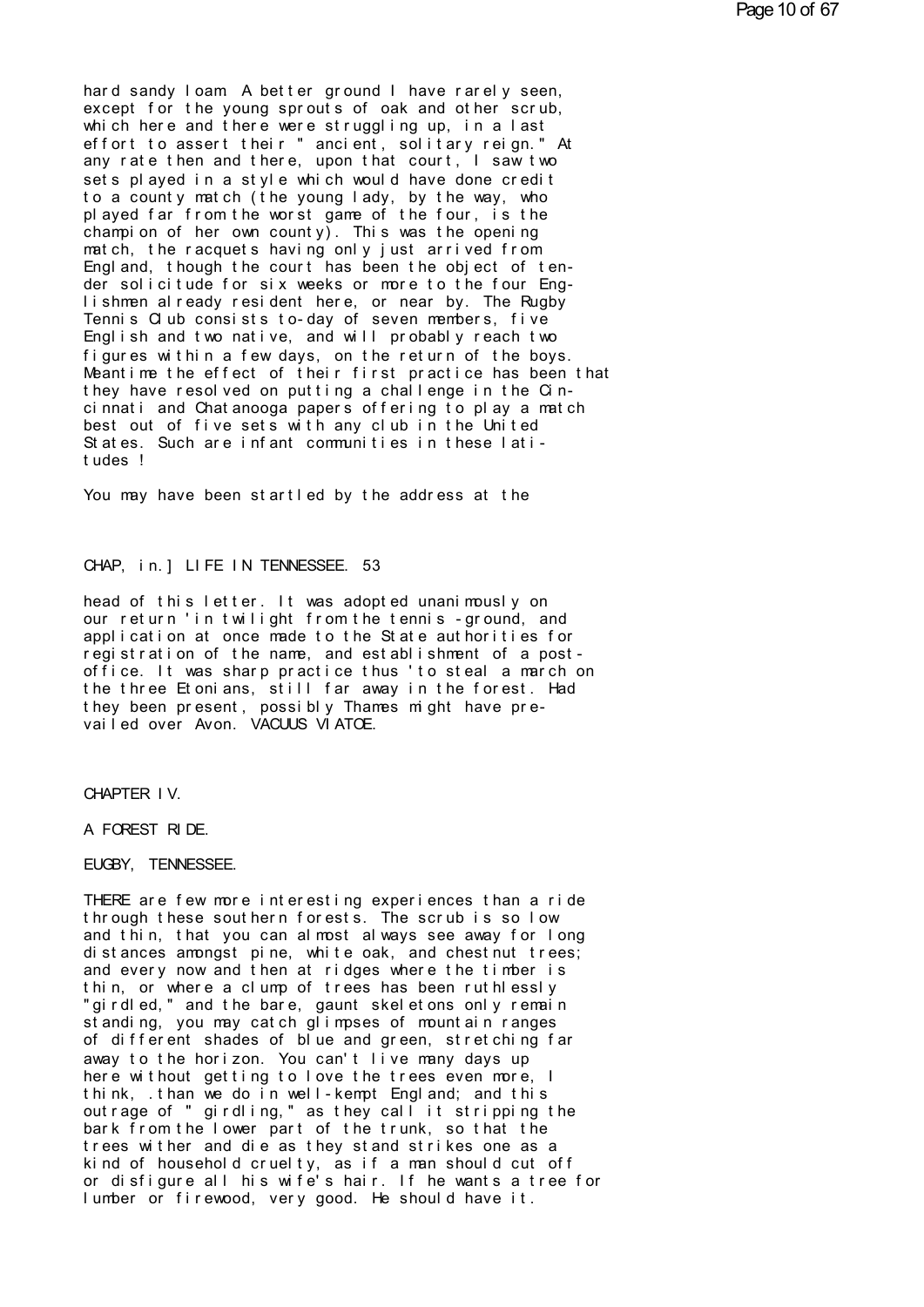But he should cut it down like a man, and take it clean away for some reasonable use, not leave it as a scarecrow to bear witness of his recklessness and laziness. Happily not much mischief of this kind has been done yet in the neighbour hood of Rugby, and a

## CHAP, iv. ] A FOEEST HIDE. 55

stop will now be put to the wretched practice. There is another, too, almost as ghastly, but which, no doubt, has more to be said for it. At least half of the largest pines, alongside of the sandy tracts which do duty for roads, have a long, gaping wound in their sides, about a yard from the ground. This was the native way of collecting turpentine, which oozed down and accumu-<br>lated at the bottom of the gash; but I rejoice to say it no longer pays, and the custom is in disuse. It must be suppressed altogether, but carefully and gently.<br>It seems that if not persisted in too long, the poor, dear, long-suffering trees will close up their wounds, and not be much the worse; so I trust that many of the scored pines, springing forty or fifty feet into the air before throwing out a branch, which I passed in sorrow and anger on my first long ride, may yet outlive those who outraged them Having got rid of my spleen, excited by these two diabolic customs, I can return to our ride, which had otherwise nothing but delight in it.

The manager, an invaluable-guest from New York, a doctor who had served on the Sanitary Commission through the war, and I, formed the party. The manager drove the light buggy, which held one of us also, and the hand-bags; while the other rode by the side, where the road allowed, or before or behind, as the fancy seized him We were bound for a solitary guesthouse in the forest, some seventeen miles away, in the nei ghbour hood of a cave and waterfall, which even here have a reputation, and are sometimes visited. We allowed three and a half hours for the journey, and it took all the time. About five miles an hour on wheels is all you can reckon on, for the country roads, sandy

### 56 A NEW HOME FIRST IMPRESSIONS. IPABT n

tracks about 1 feet broad, are just left to take care of themselves, and whenever there is a sufficient declivity to give the rain a chance of washing all the surface off them are only a heap of boulders of different sizes. But, after all, five miles an hour is as fast as you care to go, for the play of the sunlight amongst the varied foliage, and the new flora and fauna, keep you constantly interested and amised. I never regretted so much my ignorance of botany, for I counted some fourteen sorts of flowers in bloom of which golden-rod and M chael mas daisy were the only ones I was quite sure I knew and, by the way, the daisy of Parnassus, of which I found a single flower growing by a spring. The rest were like home flowers, but vet not identical with them at least I think not; and the doubt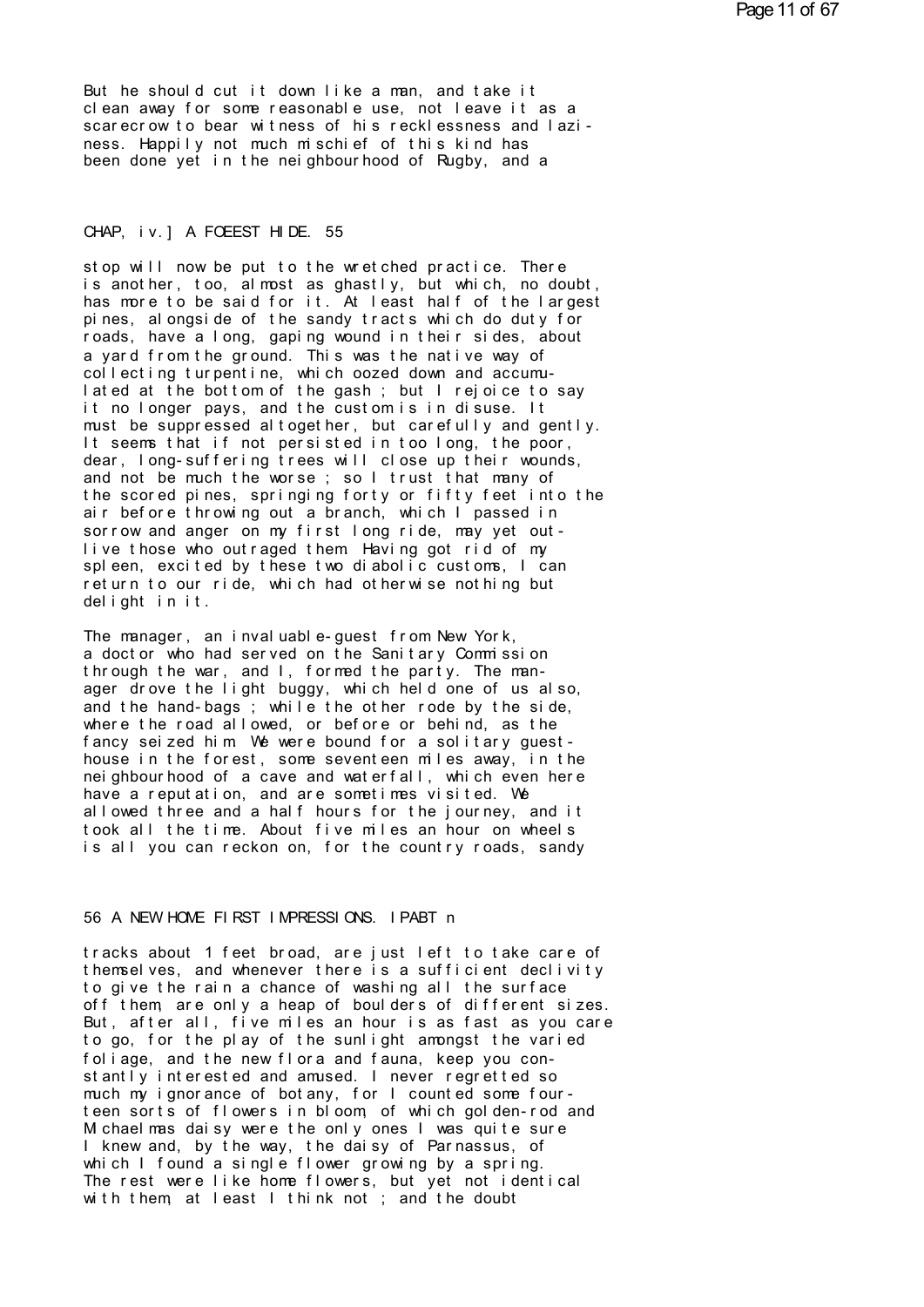whether one had ever seen them before or not was<br>provoking. The birds few in number were all<br>strangers to me : buzzards, of which we saw five at one whether one had ever seen them before or not was<br>provoking. The birds few in number were all<br>strangers to me ; buzzards, of which we saw five at one<br>time, quite within shot, and several kinds of hawk whether one had ever seen them before or not was<br>provoking. The birds few in number were all<br>strangers to me ; buzzards, of which we saw five at one<br>time, quite within shot, and several kinds of hawk<br>and wnodnecker, were t whether one had ever seen them before or not was<br>provoking. The birds few in number were all<br>strangers to me ; buzzards, of which we saw five at one<br>time, quite within shot, and several kinds of hawk<br>and woodpecker, were t whether one had ever seen them before or not was<br>provoking. The birds few in number were all<br>strangers to me ; buzzards, of which we saw five at one<br>time, quite within shot, and several kinds of hawk<br>and woodpecker, were t whether one had ever seen them betore or not was<br>provoking. The birds few in number were all<br>strangers to me ; buzzards, of which we saw five at one<br>time, quite within shot, and several kinds of hawk<br>and woodpecker, were t provoking. The birds few in number were all<br>strangers to me ; buzzards, of which we saw five at one<br>time, quite within shot, and several kinds of hawk<br>and woodpecker, were the most common ; but at one<br>point, quite a number strangers to me; buzzards, of which we saw five at one<br>time, quite within shot, and several kinds of hawk<br>and woodpecker, were the most common; but at one<br>point, quite a number of what looked like very big<br>swifts, but with time, quite within shot, and several kinds of hawk<br>and woodpecker, were the most common; but at one<br>point, quite a number of what looked like very big<br>swifts, but without the dash in their flight of our bird,<br>and with wing and woodpecker, were the most common; but at one<br>point, quite a number of what looked like very big<br>swifts, but without the dash in their flight of our bird,<br>and with wings more like curlews', were skimming<br>over the tree t point, quite a number of what looked like very big<br>swifts, but without the dash in their flight of our bird,<br>and with wings more like curlews', were skirming<br>over the tree tops. I only heard one note, and that<br>rather sweet swifts, but without the dash in their flight of our bird,<br>and with wings more like curlews', were skirming<br>over the tree tops. I only heard one note, and that<br>rather sweet, a cat-bird's the doctor thought \ but he<br>was almo and with wings more like curlews', were skirming<br>over the tree tops. I only heard one note, and that<br>rather sweet, a cat-bird's the doctor thought \ but he<br>was almost as much a stranger in these woods as I.<br>Happily, howeve was almost as much a stranger in these woods as I.<br>Happily, however, he was an old acquaintance of that<br>delightful insect the "tumble-bug," to which he intro-<br>duced me on a sandy bit of road. My new acquaint-<br>ance took no Happily, however, he was an old acquaintance of that<br>delightful insect the "tumble-bug," to which he intro-<br>duced me on a sandy bit of road. My new acquaint-<br>ance took no notice of me, but went on rolling his<br>lump of accum duced me on a sandy bit of road. My new acquaint-<br>ance took no notice of me, but went on rolling his<br>lump of accumulated dirt three times his own size<br>backwards with his hind legs, as if his life depended on it. Presently his lump came right M\$ against a<br>CHAP, iv.] A FOREST RIDE. 57

CHAP, iv.] A FOREST RIDE. 57<br>stone, and stopped dead. It was a " caution " to see<br>that bug strain to push it further, but it wouldn't<br>budge all be could do. Then be stopped for a momport CHAP, iv.] A FOREST RIDE. 57<br>stone, and stopped dead. It was a "caution "to see<br>that bug strain to push it further, but it wouldn't<br>budge all he could do. Then he stopped for a moment<br>or two, and evidently mode up his smal CHAP, iv.] A FOREST RIDE. 57<br>stone, and stopped dead. It was a "caution" to see<br>that bug strain to push it further, but it wouldn't<br>budge all he could do. Then he stopped for a moment<br>or two, and evidently made up his smal OHAP, IV.] A FOREST RIDE. 57<br>stone, and stopped dead. It was a "caution" to see<br>that bug strain to push it further, but it wouldn't<br>budge all he could do. Then he stopped for a moment<br>or two, and evidently made up his smal stone, and stopped dead. It was a "caution" to see<br>that bug strain to push it further, but it wouldn't<br>budge all he could do. Then he stopped for a moment<br>or two, and evidently made up his small mind that<br>something must be stone, and stopped dead. It was a "caution" to see<br>that bug strain to push it further, but it wouldn't<br>budge all he could do. Then he stopped for a moment<br>or two, and evidently made up his small mind that<br>something must be that bug strain to push it further, but it wouldn't<br>budge all he could do. Then he stopped for a moment<br>or two, and evidently made up his small mind that<br>something must be wrong behind, for no bug, he well<br>knew, could have budge all he could do. Then he stopped for a moment<br>or two, and evidently made up his small mind that<br>something must be wrong behind, for no bug, he well<br>knew, could have pushed harder than he. So he<br>quitted hold with his or two, and evidently made up his small mind that<br>something must be wrong behind, for no bug, he well<br>knew, could have pushed harder than he. So he<br>quitted hold with his hind legs, and turned round to<br>take a good look at t knew, could have pushed harder than he. So he<br>quitted hold with his hind legs, and turned round to<br>take a good look at the situation, in order, I suppose,<br>to see what must be done next. At any rate he pre-<br>sently caught ho quitted hold with his hind legs, and turned round to<br>take a good look at the situation, in order, I suppose,<br>to see what must be done next. At any rate he pre-<br>sently caught hold again on a different side, and so<br>steered s take a good look at the situation, in order, I suppose,<br>to see what must be done next. At any rate he pre-<br>sently caught hold again on a different side, and so<br>steered successfully past the obstacle. There were a<br>number of to see what must be done next. At any rate he presently caught hold again on a different side, and steered successfully past the obstacle. There were number of them working about, some single and some in pairs, and so full steered successfully past the obstacle. There were a<br>number of them working about, some single and some<br>in pairs, and so full of humour are their doings that I<br>should have liked to watch for hours.<br>We got to our journey's

r of them working about, some single and some<br>in pairs, and so full of humour are their doings that I<br>should have liked to watch for hours.<br>We got to our journey's end about dusk, a five-<br>roomed, single-storied, wooden hou should have liked to watch for hours.<br>We got to our journey's end about dusk, a five-<br>roomed, single-storied, wooden house, built on sup-<br>ports, so as to keep it off the ground. We went up<br>four steps to the verandah, where We got to our journey's end about dusk, a five-<br>roomed, single-storied, wooden house, built on sup-<br>ports, so as to keep it off the ground. We went up<br>four steps to the verandah, where we sat while our<br>hostess, a small thi We got to our journey's end about dusk, a tive-<br>roomed, single-storied, wooden house, built on sup-<br>ports, so as to keep it off the ground. We went up<br>four steps to the verandah, where we sat while our<br>hostess, a small thi roomed, single-storied, wooden house, built on sup-<br>ports, so as to keep it off the ground. We went up<br>four steps to the verandah, where we sat while our<br>hostess, a small thin New Englander, probably seventy<br>or upwards, bu ports, so as to keep it off the ground. We went up<br>four steps to the verandah, where we sat while our<br>hostess, a small thin New Englander, probably seventy<br>or upwards, but as brisk as a bee, bustled about to get<br>supper. Th four steps to the verandan, where we sat while our<br>hostess, a small thin New Englander, probably seventy<br>or upwards, but as brisk as a bee, bustled about to get<br>supper. The table was laid in the middle room, which<br>opened o no stess, a small thin New Englander, probably seventy<br>or upwards, but as brisk as a bee, bustled about to get<br>supper. The table was laid in the middle room, which<br>opened on the kitchen at the back, where we could see<br>the or upwards, but as brisk as a bee, bustled about to get<br>supper. The table was laid in the middle room, which<br>opened on the kitchen at the back, where we could see<br>the stove, and hear our hostess's discourse. She boiled<br>us supper. The table was laid in the middle room, which<br>opened on the kitchen at the back, where we could see<br>the stove, and hear our hostess's discourse. She boiled<br>us two of her fine white chickens admirably, and served<br>wit opened on the kitchen at the back, where we could see<br>the stove, and hear our hostess's discourse. She boiled<br>us two of her fine white chickens admirably, and served<br>with hot bread, tomatoes, sweet potatoes, and several<br>pr the stove, and hear our hostess's discourse. She boiled<br>us two of her fine white chickens admirably, and served<br>with hot bread, tomatoes, sweet potatoes, and several<br>preserves, of which I can speak with special praise of<br>t us two of her fine white chickens admirably, and served<br>with hot bread, tomatoes, sweet potatoes, and several<br>preserves, of which I can speak with special praise of<br>the huckleberry, which grows, she said, in great<br>abundanc with hot bread, tomatoes, sweet potatoes, and several<br>preserves, of which I can speak with special praise of<br>the huckleberry, which grows, she said, in great<br>abundance all round. The boys, we heard, had been<br>there to break preserves, of which I can speak with special praise of<br>the huckleberry, which grows, she said, in great<br>abundance all round. The boys, we heard, had been<br>there to breakfast after sleeping out, and not having<br>had a square m the nuckleberry, which grows, she said, in great<br>abundance all round. The boys, we heard, had been<br>there to breakfast after sleeping out, and not having<br>had a square meal since they started from Eugby.<br>Luckily for us her c as beautiful family, or we should have fared badly.

She and her husband supped after us, and then<br>58 A NEW HOME FIRST IMPRESSIONS. [PART 11.

## came and sat with us in the bal cony, and talked away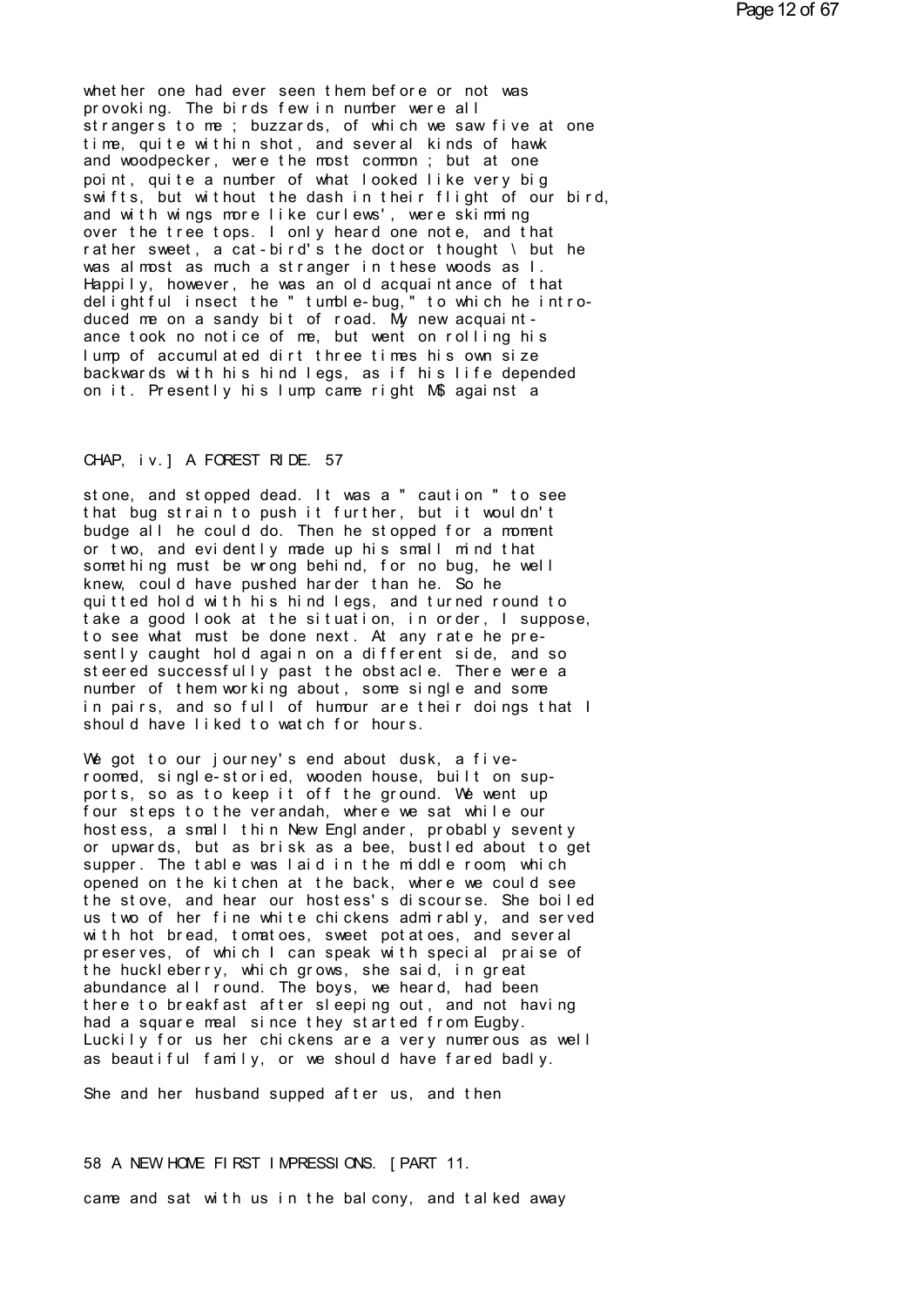on all manner of topics, as if the chances of discourse<br>were few, and to be made the most of. They had lived<br>during the wer at lampstown close by a village of some on all manner of topics, as if the chances of discourse<br>were few, and to be made the most of. They had lived<br>during the war at Jamestown close by, a village of some<br>eight or ten bouses, and bad seen the Eederal and Conon all manner of topics, as if the chances of discourse<br>were few, and to be made the most of. They had lived<br>during the war at Jamestown close by, a village of some<br>eight or ten houses, and had seen the Federal and Con-<br>fe eing and the matrice of the state of the chances of discourse<br>were few, and to be made the most of. They had lived<br>during the war at Jamestown close by, a village of some<br>eight or ten houses, and had seen the Federal and C on all manner of topics, as if the chances of discourse<br>were few, and to be made the most of. They had lived<br>during the war at Jamestown close by, a village of some<br>eight or ten houses, and had seen the Federal and Con-<br>fe on all manner of topics, as if the chances of discourse<br>were few, and to be made the most of. They had lived<br>during the war at Jamestown close by, a village of some<br>eight or ten houses, and had seen the Federal and Con-<br>fe were few, and to be made the most of. They had lived<br>during the war at Jamestown close by, a village of some<br>eight or ten houses, and had seen the Federal and Con-<br>federate cavalry pass through again and again. They<br>had ne eight or ten houses, and had seen the Federal and Confederate cavalry pass through again and again. They had never molested her or hers in any way, but had a fancy for poultry, which might have proved fatal to her white fa their rooms in which they fed the roosters; so whenever tederate cavalry pass through again and again. They<br>had never molested her or hers in any way, but had a<br>fancy for poultry, which might have proved fatal to<br>her white family but for her Yankee wit. She and<br>her husband mana had never molested her or hers in any way, but had a<br>fancy for poultry, which might have proved fatal to<br>her white family but for her Yankee wit. She and<br>her husband managed to fix up a false floor in one of<br>their rooms in fancy for poultry, which might have proved fatal to<br>her white family but for her Yankee wit. She and<br>her husband managed to fix up a false floor in one of<br>their rooms in which they fed the roosters; so whenever<br>a picket ca her white family but for her Yankee wit. She and<br>her husband managed to fix up a false floor in one of<br>their rooms in which they fed the roosters ; so whenever<br>a picket came in sight her call would bring the whole<br>family o her husband managed to fix up a false floor in one of<br>their rooms in which they fed the roosters; so whenever<br>a picket came in sight her call would bring the whole<br>family out of the woods and clearing into the refuge,<br>wher their rooms in which they fed the roosters; so whenever<br>a picket came in sight her call would bring the whole<br>family out of the woods and clearing into the refuge,<br>where they remained peacefully amongst corn-cobs till<br>the a picket came in sight her call would bring the whole<br>family out of the woods and clearing into the refuge,<br>where they remained peacefully amongst corn-cobs till<br>the danger had passed. She had nothing but good to<br>say of he family out of the woods and clearing into the retuge,<br>where they remained peacefully amongst corn-cobs till<br>the danger had passed. She had nothing but good to<br>say of her native neighbours, except that they could<br>make nothi where they remained peacefully amongst corn-cobs till<br>the danger had passed. She had nothing but good to<br>say of her native neighbours, except that they could<br>make nothing of the country. " The Lord had done all<br>he could fo the danger had passed. She had nothing but good to<br>say of her native neighbours, except that they could<br>make nothing of the country. "The Lord had done all<br>he could for it," she summed up, and "Boston must take<br>hold of the make nothing of the country. "The Lord had done all<br>he could for it," she summed up, and "Boston must take<br>hold of the balance." We heard the owls all night, as<br>well as the katydids, but they only seemed to empha-<br>sise the he could for it," she summed up, and "Boston must take<br>hold of the balance." We heard the owls all night, as<br>well as the katydids, but they only seemed to empha-<br>sise the forest stillness. The old lady's beds, to which<br>we hold of the balance." We heard the owis all night, as<br>well as the katydids, but they only seemed to empha-<br>sise the forest stillness. The old lady's beds, to which<br>we retired at ten, after our long gossip in the balcony,<br>w sise the forest stillness. The old lady's beds, to which<br>we retired at ten, after our long gossip in the balcony,<br>were sweet and clean, and I escaped perfectly scathe-<br>less, a rare experience, I was assured, in these fores we retired at ten, after our long gossip in the balcony, were sweet and clean, and I escaped perfectly scathe-<br>less, a rare experience, I was assured, in these forest shanties. I was bound however to admit, in answer<br>to ou we retired at ten, after our long gossip in the balcony,<br>were sweet and clean, and I escaped perfectly scathe-<br>less, a rare experience, I was assured, in these forest<br>shanties. I was bound however to admit, in answer<br>to ou were sweet and clean, and I es<br>less, a rare experience, I was<br>shanties. I was bound however<br>to our hostess's searching inq<br>and slain, though not felt, an<br>a British B flat.<br>The cave which we sought out a and slain, though not felt, an insect suspiciously like<br>a British B flat.<br>The cave which we sought out after breakfast was<br>well worth any trouble to find. We had to leave the

buggy and horses hitched up and scramble down a and slain, though not felt, an insect suspiciously like<br>a British B flat.<br>The cave which we sought out after breakfast was<br>well worth any trouble to find. We had to leave the<br>buggy and horses hitched up and scramble down a a British B flat.<br>The cave which we sought out after breakfast was<br>well worth any trouble to find. We had to leave the<br>buggy and horses hitched up and scramble down a<br>glen, where presently, through a tangle of great rhododendron bushes, we came out in front of a huge rock,<br>CHAP, tv.] A FOREST RIDE. 59<br>with" the little iron-stained stream just below us, and

CHAP, tv.] A FOREST RIDE. 59<br>with" the little iron-stained stream just below us, and<br>beyond, at the top of a sandy slope of perhaps 1.5 or 2<br>feet the cave like a long black evelupder a red eve-CHAP, tv.] A FOREST RIDE. 59<br>with" the little iron-stained stream just below us, and<br>beyond, at the top of a sandy slope of perhaps 1 5 or 2<br>feet, the cave, like a long black eye under a red eye-<br>brow glaring at us I could GHAP, tv.] A FOREST RIDE. 59<br>with" the little iron-stained stream just below us, and<br>beyond, at the top of a sandy slope of perhaps 1 5 or 2<br>feet, the cave, like a long black eye under a red eye-<br>brow, glaring at us. I cou with" the little iron-stained stream just below us, and<br>beyond, at the top of a sandy slope of perhaps 15 or 2<br>feet, the cave, like a long black eye under a red eye-<br>brow, glaring at us. I could detect no fissure in the<br>sa with" the little iron-stained stream just below us, and<br>beyond, at the top of a sandy slope of perhaps 15 or 2<br>feet, the cave, like a long black eye under a red eye-<br>brow, glaring at us. I could detect no fissure in the<br>sa beyond, at the top of a sandy slope of perhaps 15 or 2<br>feet, the cave, like a long black eye under a red eye-<br>brow, glaring at us. I could detect no fissure in the<br>sandstone rock (the eyebrow), which hung over it for its<br>w reet, the cave, like a long black eye under a red eye-<br>brow, glaring at us. I could detect no fissure in the<br>sandstone rock (the eyebrow), which hung over it for its<br>whole length. The cave is said to run back more than<br>300 brow, glaring at us. I could detect no fissure in the<br>sandstone rock (the eyebrow), which hung over it for its<br>whole length. The cave is said to run back more than<br>300 feet, but we did not test it. There would be good<br>sitt whole length. The cave is said to run back more than 300 feet, but we did not test it. There would be good sitting room for 300 or 400 people along the front, and it is so obviously fitted for a conventicle that could not 300 feet, but we did not test it. There would be good and it is so obviously fitted for a conventicle that I sitting room for 300 or 400 people along the front,<br>and it is so obviously fitted for a conventicle that I<br>could not help peopling it with fugitive slaves, and<br>fancying a black Moses preaching to them of their<br>coming exodu could not help peopling it with fugitive slaves, and fancying a black Moses preaching to them of their coming exodus, with the rhododendrons in bloom all round. Maidenhair grows in tufts about the damp floor and a creeping could not help peopling it with fugitive slaves, and<br>fancying a black Moses preaching to them of their<br>coming exodus, with the rhododendrons in bloom all<br>round. Maidenhair grows in tufts about the damp floor,<br>and a creepin round. Maidenhair grows in tufts about the damp floor, and a creeping fern, with a bright red berry, the name of which the doctor told me, but I have forgotten, on the damp red walls. What the nook must be when the rhodode coming exodus, with the rhododendrons in bloom all<br>round. Maidenhair grows in tufts about the damp floor,<br>and a creeping fern, with a bright red berry, the name<br>of which the doctor told me, but I have forgotten, on<br>the dam and a creeping fern, with a bright red berry, the name of which the doctor told me, but I have forgotten, on the damp red walls. What the nook must be when the rhododendrons are all ablaze with blossom I hope some day to s of which the doctor told me, but I have forgotten, on<br>the damp red walls. What the nook must be when<br>the rhododendrons are all ablaze with blossom I hope<br>some day to sea<br>We had heard of a fine spring somewhere in this<br>part

part of the f or est of the forest and the f orest of the f orest ores of the forest , and, in aid of our search for it , presently took up a boy whom we found loafing round a small clearing. He was bareheaded and barefoot some day to sea<br>We had heard of a fine spring somewhere in this<br>part of the forest, and, in aid of our search for it, pre-<br>sently took up a boy whom we found loafing round a<br>small clearing. He was bareheaded and barefooted We had heard of a fine spring somewhere in this<br>part of the forest, and, in aid of our search for it, pre-<br>sently took up a boy whom we found loafing round a<br>small clearing. He was bareheaded and barefooted,<br>and wore an ol We had heard of a fine spring somewhere in this<br>part of the forest, and, in aid of our search for it, pre-<br>sently took up a boy whom we found loafing round a<br>small clearing. He was bareheaded and barefooted,<br>and wore an ol part of the forest, and, in aid of our search for it, presently took up a boy whom we found loafing round a<br>small clearing. He was bareheaded and barefooted,<br>and wore an old, brown, ragged shirt turned up to the<br>elbows, an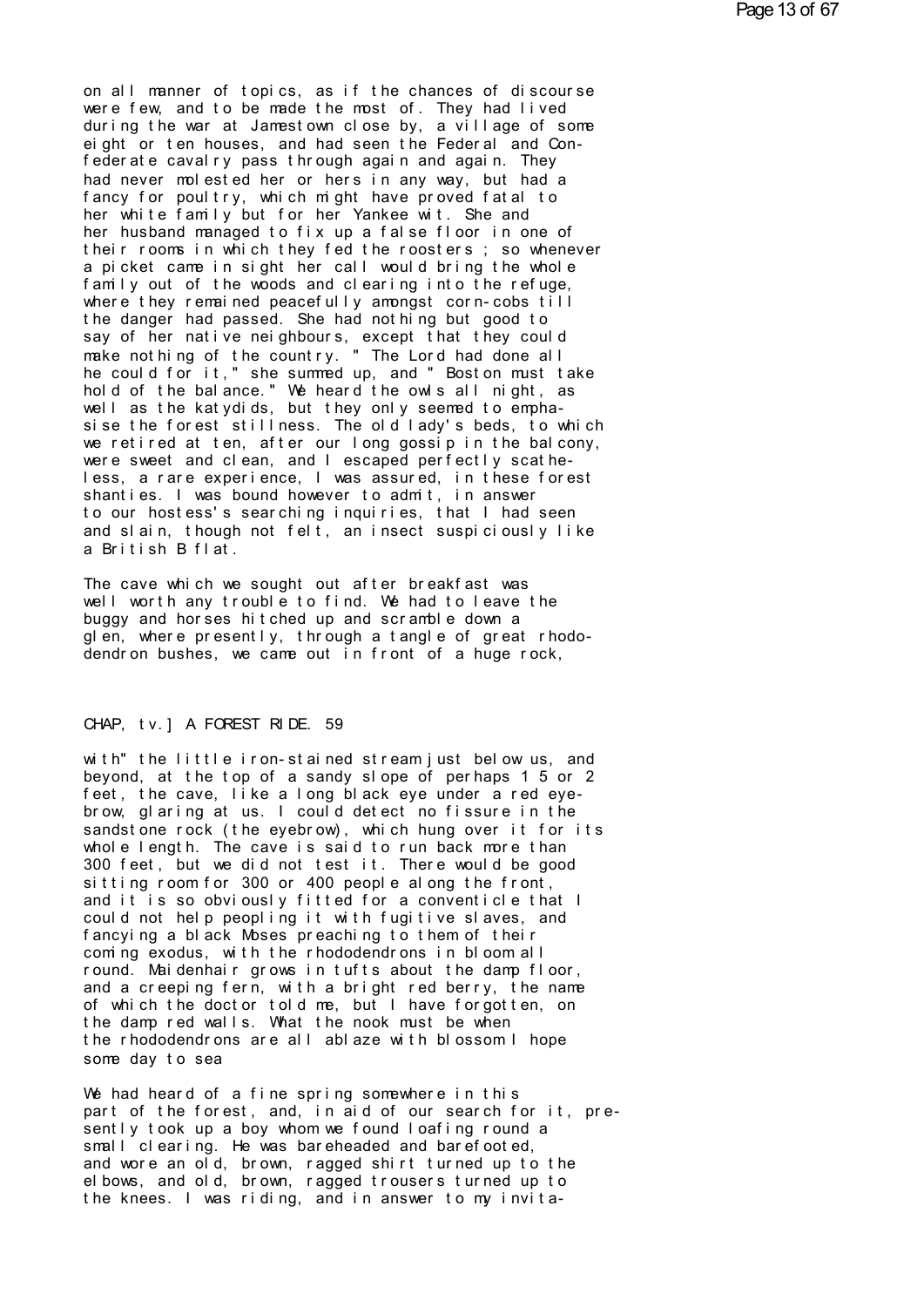tion he stepped on a stump and vaulted up behind me.<br>He never touched me, as most boys would have done, tion he stepped on a stump and vaulted up behind me.<br>He never touched me, as most boys would have done,<br>but sat up behind with perfect ease and balance as we<br>rode along a young centaur. We soon got intimate tion he stepped on a stump and vaulted up behind me.<br>He never touched me, as most boys would have done,<br>but sat up behind with perfect ease and bal ance as we<br>rode along a young centaur. We soon got intimate,<br>and I found b ration he stepped on a stump and vaulted up behind me.<br>He never touched me, as most boys would have done,<br>but sat up behind with perfect ease and balance as we<br>rode along a young centaur. We soon got intimate,<br>and I found tion he stepped on a stump and vaulted up behind me.<br>He never touched me, as most boys would have done,<br>but sat up behind with perfect ease and balance as we<br>rode along a young centaur. We soon got intimate,<br>and I found he from he stepped on a stump and vaulted up behind me.<br>He never touched me, as most boys would have done,<br>but sat up behind with perfect ease and balance as we<br>rode along a young centaur. We soon got intimate,<br>and I found he He never touched me, as most boys would have d<br>but sat up behind with perfect ease and balanc<br>rode along a young centaur. We soon got intima<br>and I found he had never been out of the fores<br>fourteen, and still at (occasional rode along a young centaur. We soon got intimate,<br>and I found he had never been out of the forest, was<br>fourteen, and still at (occasional) school. He could<br>read a little, but couldn't write.

I told him to tell his master, from me, that he ought<br>60 A NEW HOME FIRST IMPRESSIONS. [PART n.<br>to be ashamed of himself, which he promised to do with

to be ashamed of himself, which he promised to do with<br>to be ashamed of himself, which he promised to do with<br>great glee ; also, but not so readily, to consider a pro-<br>posal I made him, that if he would write to the man 60 A NEW HONE FIRST IMPRESSIONS. [PART n.<br>to be ashamed of himself, which he promised to do with<br>great glee ; also, but not so readily, to consider a pro-<br>posal I made him, that if he would write to the man-<br>ager within, s to be ashamed of himself, which he promised to do with<br>great glee ; also, but not so readily, to consider a pro-<br>posal I made him, that if he would write to the man-<br>ager within, six months to ask for it, he should be "pai to be ashamed of himself, which he promised to dow the<br>great glee; also, but not so readily, to consider a pro-<br>posal I made him, that if he would write to the man-<br>ager within, six months to ask for it, he should be "paid posal I made him, that if he would write to the man-<br>ager within, six months to ask for it, he should be "paid<br>one dollar. I found that he knew nothing of the flowers<br>or butterflies, of which some dozen different kinds<br>cro posal I made him, that it he would write to the manager within, six months to ask for it, he should be "paid<br>one dollar. I found that he knew nothing of the flowers<br>or butterflies, of which some dozen different kinds<br>cross ager within, six months to ask for it, he should be "paid<br>one dollar. I found that he knew nothing of the flowers<br>or butterflies, of which some dozen different kinds<br>crossed our path. He just reckoned they were all<br>butterf one dollar. I found that he knew nothing of the flowers<br>or butterflies, of which some dozen different kinds<br>crossed our path. He just reckoned they were all<br>butterflies, as indeed they were. He knew, however,<br>a good deal a crossed our path. He just reckoned they were all<br>butterflies, as indeed they were. He knew, however,<br>a good deal about the trees and shrubs, and more about<br>the forest beasts. Had seen several deer only yester-<br>day, and an butterflies, as indeed they were. He knew, however,<br>a good deal about the trees and shrubs, and more about<br>the forest beasts. Had seen several deer only yester-<br>day, and an old opossum with nine young, a number<br>which took a good deal about the trees and shrubs, and more about<br>the forest beasts. Had seen several deer only yester-<br>day, and an old opossum with nine young, a number<br>which took the doctor's breath away. There were lots<br>of foxes i the forest beasts. Had seen several deer only yester-<br>day, and an old opossum with nine young, a number<br>which took the doctor's breath away. There were lots<br>of foxes in the woods, but he did not see them so often.<br>His face day, and an old opossum with nine young, a number<br>which took the doctor's breath away. There were lots<br>of foxes in the woods, but he did not see them so often.<br>His face lighted up when he was promised two dollars<br>for the f which took the doctor's breath away. There were lots<br>of foxes in the woods, but he did not see them so often.<br>His face lighted up when he was promised two dollars<br>for the first opossum he would tame, and bring across<br>to Eu of foxes in the woods, but he did not see them so often.<br>His face lighted up when he was promised two dollars<br>for the first opossum he would tame, and bring across<br>to Eugby. After guiding us to the spring, and hunting<br>out His face lighted up when he was promised two dollars<br>for the first opossum he would tame, and bring across<br>to Eugby. After guiding us to the spring, and hunting<br>out an old wooden cup amongst the bushes, he went off<br>cheeril for the first opossum he would tame, and bring across<br>to Eugby. After guiding us to the spring, and hunting<br>out an old wooden cup amongst the bushes, he went off<br>cheerily with two quarter-dollar bits in his pocket, an<br>inte to Eugby. After guiding us to the spriout an old wooden cup amongst the bush<br>cheerily with two quarter-dollar bits<br>interesting young wild man. Will he ev<br>opossum ? I doubt : but shall be sorry<br>open wondering face again.<br>Wh cheerly with two quarter-dollar bits in his pocket, and interesting young wild man. Will he ever bring the opossum ? I doubt : but shall be sorry not to see his open wondering face again.<br>We got back without further incide

opossum? I doubt : but shall be sorry not to see his<br>open wondering face again.<br>We got back without further incident (except flush-<br>ing quite a number of quail, which must be lovely<br>shooting in these woods), and found the opossum ? I doubt : but shall be sorry not to see his<br>open wondering face again.<br>We got back without further incident (except flush-<br>ing quite a number of quail, which must be lovely<br>shooting in these woods), and found the open wondering face again.<br>We got back without further incident (except flushing quite a number of quail, which must be lovely<br>shooting in these woods), and found the boys at home,<br>and hard at lawn-tennis and well-digging. We got back without further incident (except flushing quite a number of quail, which must be lovely shooting in these woods), and found the boys at home, and hard at lawn-tennis and well-digging. The hogs are becoming an o We got back without further incident (except flush-<br>ing quite a number of quail, which must be lovely<br>shooting in these woods), and found the boys at home,<br>and hard at lawn-tennis and well-digging. The hogs<br>are becoming an ing quite a number of quail, which must be lovely<br>shooting in these woods), and found the boys at home,<br>and hard at lawn-tennis and well-digging. The hogs<br>are becoming an object of their decided animosity; and<br>having heard shooting in these woods), and found the boys at home,<br>and hard at lawn-tennis and well-digging. The hogs<br>are becoming an object of their decided animosity; and<br>having heard of a Yankee notion a sort of tweezers,<br>which ring and hard at lawn-tennis and well-digging. The hogs<br>are becoming an object of their decided animosity; and<br>having heard of a Yankee notion a sort of tweezers,<br>which ring a hog by one motion, in a second they are<br>going to ge are becoming an object of their decided a<br>having heard of a Yankee notion a sort of<br>which ring a hog by one motion, in a seco<br>going to get it, and then to catch and ri<br>who shows his nose near the asylum Out o<br>should come s Which ring a hog by one<br>going to get it, and the<br>who shows his nose near<br>should come some fun sh<br>VACUUS VIATOR,

CHAPTEE V.

CHAPTEE V.<br>THE NATI VES.<br>PLICRY TENNESSEE

CHAPTEE V.<br>THE NATIVES.<br>RUGBY, TENNESSEE.<br>WHEN all is said and

THE NATIVES.<br>RUGBY, TENNESSEE.<br>WHEN all is said and sung, there is nothing so inter-<br>esting as the men and women who dwell on any<br>corner of the earth ; so, before giving you any further RUGBY, TENNESSEE.<br>WHEN all is said and sung, there is nothing so inter-<br>esting as the men and women who dwell on any<br>corner of the earth ; so, before giving you any further<br>details of our surroundings, or doings, or prospe RUGBY, TENNESSEE.<br>WHEN all is said and sung, there is nothing so inter-<br>esting as the men and women who dwell on any<br>corner of the earth ; so, before giving you any further<br>details of our surroundings, or doings, or prospe WHEN all is said and sung, there is nothing so inter-<br>esting as the men and women who dwell on any<br>corner of the earth ; so, before giving you any further<br>details of our surroundings, or doings, or prospects, let<br>me introd WHEN all is said and sung, there is nothing so inter-<br>esting as the men and women who dwell on any<br>corner of the earth ; so, before giving you any further<br>details of our surroundings, or doings, or prospects, let<br>me introd esting as the men and women who dwell on any<br>corner of the earth ; so, before giving you any further<br>details of our surroundings, or doings, or prospects, let<br>me introduce you to our neighbours, so far as I have<br>as yet the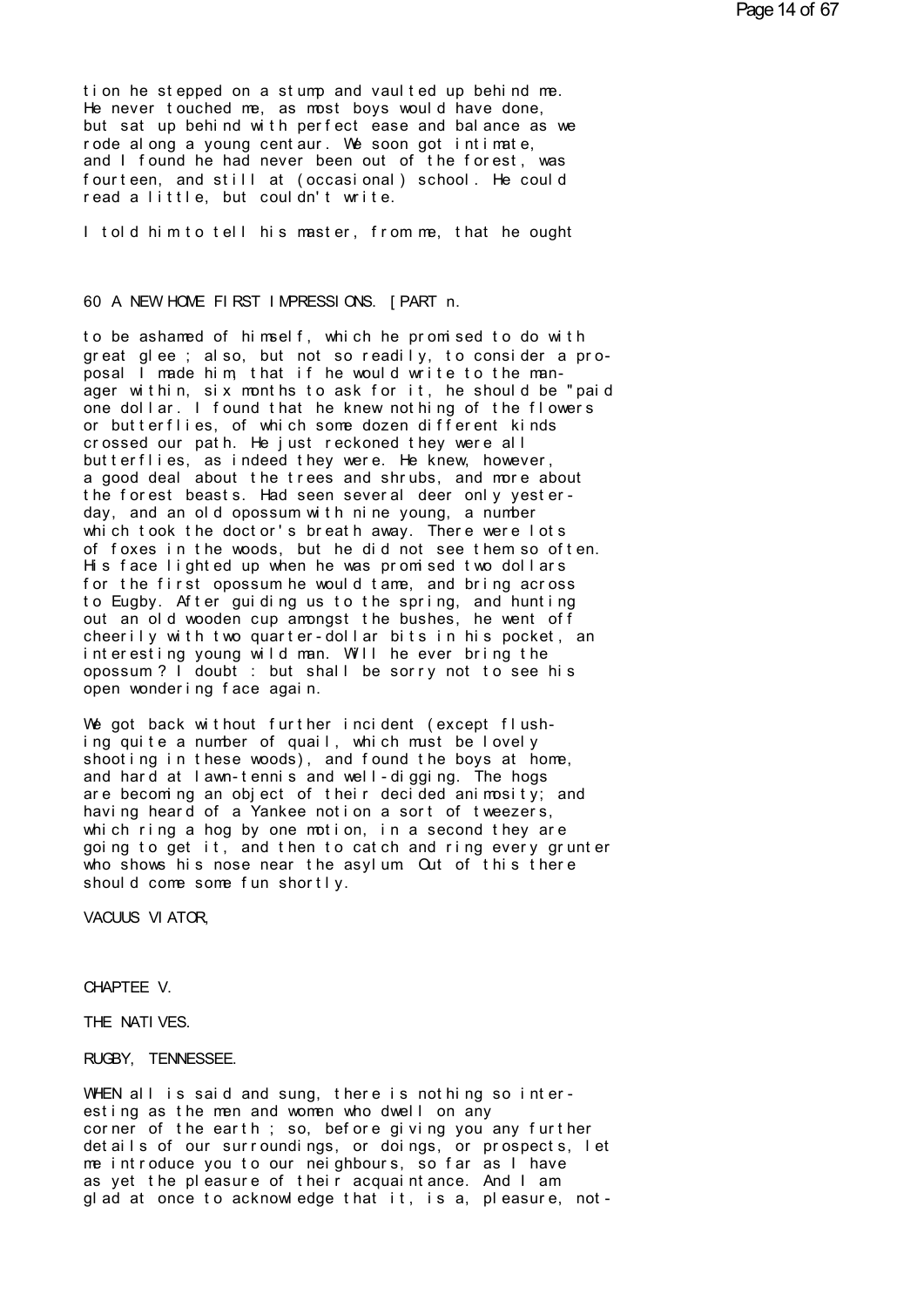withstanding all the talk we have heard of "mean<br>whites," "poor white trash," and the like, in novels,<br>travels, and Newspapers, It may possibly be that we withstanding all the talk we have heard of "mean<br>whites," "poor white trash," and the like, in novels,<br>travels, and Newspapers. It may possibly be that we<br>have been fortunate, and that our peighbours bere are withstanding all the talk we have heard of "mean<br>whites," "poor white trash," and the like, in novels,<br>travels, and Newspapers. It may possibly be that we<br>have been fortunate, and that our neighbours here are withstanding all the talk we have heard of "mean<br>whites," "poor white trash," and the like, in novels,<br>travels, and Newspapers. It may possibly be that we<br>have been fortunate, and that our neighbours here are<br>no fair speci withstanding all the talk we have heard of "mean<br>whites," "poor white trash," and the like, in novels,<br>travels, and Newspapers. It may possibly be that we<br>have been fortunate, and that our neighbours here are<br>no fair speci whites," "poor white trash," and the like, in novels,<br>travels, and Newspapers. It may possibly be that we<br>have been fortunate, and that our neighbours here are<br>no fair specinens of the "poor whites" of the South.<br>This, and travels, and Newspapers. It may possibly be that we<br>have been fortunate, and that our neighbours here are<br>no fair specimens of the "poor whites" of the South.<br>This, and the next three counties, are in the north-<br>western co have been fortunate, and that our neighbours here are<br>no fair specimens of the "poor whites" of the South.<br>This, and the next three counties, are in the north-<br>western corner of Tennessee, bordering on Kentucky.<br>They are e no fair specimens of the "poor whites" of the South.<br>This, and the next three counties, are in the north-<br>western corner of Tennessee, bordering on Kentucky.<br>They are entirely mountain land. There are very<br>few negroes in t This, and the next three counties, are in the north-<br>western corner of Tennessee, bordering on Kentucky.<br>They are entirely mountain land. There are very<br>few negroes in them, and they were strongly Unionist<br>during the war. western corner of Tennessee, bordering on Kentucky.<br>They are entirely mountain land. There are very<br>few negroes in them, and they were strongly Unionist<br>during the war. At present they are Eepublican,<br>almost to a man. Ther They are entirely mountain land. There are very<br>few negroes in them, and they were strongly Unionist<br>during the war. At present they are Eepublican,<br>almost to a man. There is not one Democratic official<br>in this county, and few negroes in them, and they were strongly Unionist<br>during the war. At present they are Eepublican,<br>almost to a man. There is not one Democratic official<br>in this county, and, I am told, that only three votes<br>were cast for during the war. At present they are Eepublican,<br>almost to a man. There is not one Democratic official<br>in this county, and, I am told, that only three votes<br>were cast for the Democratic candidates at the last<br>State election in this county, and, I am told, that only three votes were cast for the Democratic candidates at the last State elections. They are overwhelmed by the vote of -western and central Tennessee, which carries,/the State with the solid South ; but here Union men can<br>62 A NEW HOME FIRST IMPRESSIONS. [PART n.<br>speak their minds freely, and cover their walls with

62 A NEW HOWE FIRST IMPRESSIONS. [PART n.<br>speak their minds freely, and cover their walls with<br>pictures in coloured broad-sheet of the heroes of the<br>wer lincoln. Governor Brownlow, Grant and his 62 A NEW HONE FIRST IMPRESSIONS. [PART n.<br>speak their minds freely, and cover their walls with<br>pictures in coloured broad-sheet of the heroes of the<br>war, Lincoln, Governor Brownlow, Grant and his<br>cantains. They are poor al 62 A NEW HONE FIRST IMPRESSIONS. [PART n.<br>speak their minds freely, and cover their walls with<br>pictures in coloured broad-sheet of the heroes of the<br>war, Lincoln, Governor Brownlow, Grant and his<br>captains. They are poor al 62 A NEW HOWE FIRST IMPRESSIONS. [PART n.<br>speak their minds freely, and cover their walls with<br>pictures in coloured broad-sheet of the heroes of the<br>war, Lincoln, Governor Brownlow, Grant and his<br>captains. They are poor al war, Lincoln, Governor Brownlow, Grant and his<br>captains. They are poor almost to a man, and live in<br>log-huts and cabins which, at home, could scarcely be<br>rivalled out of Ireland. Within ten miles of tin's speak their minds treely, and cover their walls with<br>pictures in coloured broad-sheet of the heroes of the<br>war, Lincoln, Governor Brownlow, Grant and his<br>captains. They are poor almost to a man, and live in<br>log-huts and ca pletures in coloured broad-sheet of the heroes of the<br>war, Lincoln, Governor Brownlow, Grant and his<br>captains. They are poor almost to a man, and live in<br>log-huts and cabins which, at home, could scarcely be<br>rivalled out o war, Lincoln, Governor Brownlow, Grant and his<br>captains. They are poor almost to a man, and live in<br>log-huts and cabins which, at home, could scarcely be<br>rivalled out of Ireland. Within ten miles of tin's<br>place there are p captains. Iney are poor almost to a man, and live in<br>log-huts and cabins which, at home, could scarcely be<br>rivalled out of Ireland. Within ten miles of tin's<br>place there are possibly half-a-dozen (I have seen two)<br>which ar log-huts and cabins which, at home, could scarcely be<br>rivalled out of Ireland. Within ten miles of tin's<br>place there are possibly half-a-dozen (I have seen two)<br>which are equal in accommodation and comfort to<br>those of good rivalled out of Ireland. Within ten miles of tin's<br>place there are possibly half-a-dozen (I have seen two)<br>which are equal in accommodation and comfort to<br>those of good farmers in England. The best of these<br>belongs to our place there are possibly half-a-dozen (I have seen two)<br>which are equal in accommodation and comfort to<br>those of good farmers in England. The best of these<br>belongs to our nearest neighbour, with whom a party<br>of us dined, a which are equal in accommodation and confort to<br>those of good farmers in England. The best of these<br>belongs to our nearest neighbour, with whom a party<br>of us dined, at noon, the orthodox hour in the moun-<br>tains, some weeks those of good farmers in England. The best of these<br>belongs to our nearest neighbour, with whom a party<br>of us dined, at noon, the orthodox hour in the moun-<br>tains, some weeks since. He is a wiry man, of middle<br>height, prob belongs to our nearest neighbour, with whom a party<br>of us dined, at noon, the orthodox hour in the moun-<br>tains, some weeks since. He is a wiry man, of middle<br>height, probably fifty-five years of age, upright, with<br>finely c of us dined, at noon, the orthodox hour in the moun-<br>tains, some weeks since. He is a wiry man, of middle<br>height, probably fifty-five years of age, upright, with<br>finely cut features, and an eye that looks you right in<br>the height, probably fifty-five years of age, upright, with finely cut features, and an eye that looks you right in the face. He has been on his farm twenty years, and has cleared some fifty acres, which grow corn, millet, and helight, probably fifty-five years of age, upright, with<br>finely cut features, and an eye that looks you right in<br>the face. He has been on his farm twenty years, and<br>has cleared some fifty acres, which grow corn, millet,<br>an rinely cut reatures, and an eye that looks you right in<br>the face. He has been on his farm twenty years, and<br>has cleared some fifty acres, which grow corn, millet,<br>and vegetables, and he has a fine apple orchard. We<br>should the face. He has been on his farm twenty years, and<br>has cleared some fifty acres, which grow corn, millet,<br>and vegetables, and he has a fine apple orchard. We<br>should call his farming very slovenly, but it produces<br>abundanc has cleared some fifty acres, which grow corn, millet,<br>and vegetables, and he has a fine apple orchard. We<br>should call his farming very slovenly, but it produces<br>abundance for his needs. He sat at the head of his<br>table lik and vegetables, and he has a fine apple orchard. We<br>should call his farming very slovenly, but it produces<br>abundance for his needs. He sat at the head of his<br>table like an old nobleman, very quiet and courteous,<br>but quite should call his farming very slovenly, but it produces<br>abundance for his needs. He sat at the head of his<br>table like an old nobleman, very quiet and courteous,<br>but quite ready to speak on any subject, and especially<br>of the abundance for his needs. He sat at the head of his<br>table like an old nobleman, very quiet and courteous,<br>but quite ready to speak on any subject, and especially<br>of the five years of the war through which he carried<br>his lif table like an old nobleman, very quiet and courteous,<br>but quite ready to speak on any subject, and especially<br>of the five years of the war through which he carried<br>his life in his hand, but never flinched for an hour<br>from of the five years of the war through which he carried<br>his life in his hand, but never flinched for an hour<br>from his faith. His wife, a slight, elderly person,<br>whose regular features showed that she must have<br>been very good of the five years of the war through which he carried<br>his life in his hand, but never flinched for an hour<br>from his faith. His wife, a slight, elderly person,<br>whose regular features showed that she must have<br>been very good his life in his hand, but never flinched for an hour<br>from his faith. His wife, a slight, elderly person,<br>whose regular features showed that she must have<br>been very good-looking, did not sit down with us, but<br>stood at the b rrom nis faith. His wife, a slight, elderly person,<br>whose regular features showed that she must have<br>been very good-looking, did not sit down with us, but<br>stood at the bottom of the table, dispensing her good<br>things. Cur d whose regular features showed that she must have<br>been very good-looking, did not sit down with us, but<br>stood at the bottom of the table, dispensing her good<br>things. Our drink was tea and cold spring water;<br>our viands, chic stood at the bottom of the table, dispensing her good<br>things. Our drink was tea and cold spring water;<br>our viands, chickens, ducks, a stew, ham, with a pro-<br>fusion of vegetables, apple and huckleberry tarts,<br>and several pr stood at the bottom of the table, dispensing her good<br>things. Cur drink was tea and cold spring water;<br>our viands, chickens, ducks, a stew, ham, with a pro-<br>fusion of vegetables, apple and huckleberry tarts,<br>and several pr things. Our drink was tea and cold spring water;<br>our viands, chickens, ducks, a stew, ham, with a pro-<br>fusion of vegetables, apple and huckleberry tarts,<br>and several preserves, one of which (some kind of<br>cherry, very commo cherry, very common here) was of a land of a flavour which would make the<br>and of a flavour which would make the<br>CHAP, v.] THE NATIVES. 63<br>London pastry-cook. A profusion of w

CHAP, v.] THE NATIVES. 63<br>London past ry-cook. A profusion of wat er-melons and<br>apples finished our repast ; and no one need ask a<br>better : but I am bound to add that our bostess bas CHAP, v.] THE NATIVES. 63<br>London pastry-cook. A profusion of water-melons and<br>apples finished our repast ; and no one need ask a<br>better ; but I am bound to add that our hostess has<br>the name for giving the best square meal CHAP, v.] THE NATIVES. 63<br>London pastry-cook. A profusion of water-melons and<br>apples finished our repast ; and no one need ask a<br>better ; but I am bound to add that our hostess has<br>the name for giving the best square meal CHAP, v.] THE NATIVES. 63<br>London pastry-cook. A profusion of water-melons and<br>apples finished our repast ; and no one need ask a<br>better ; but I am bound to add that our hostess has<br>the name for giving the best square meal London pastry-cook. A profusion of water-melons and apples finished our repast ; and no one need ask a better ; but I am bound to add that our hostess has the name for giving the best square meal to be had in the four coun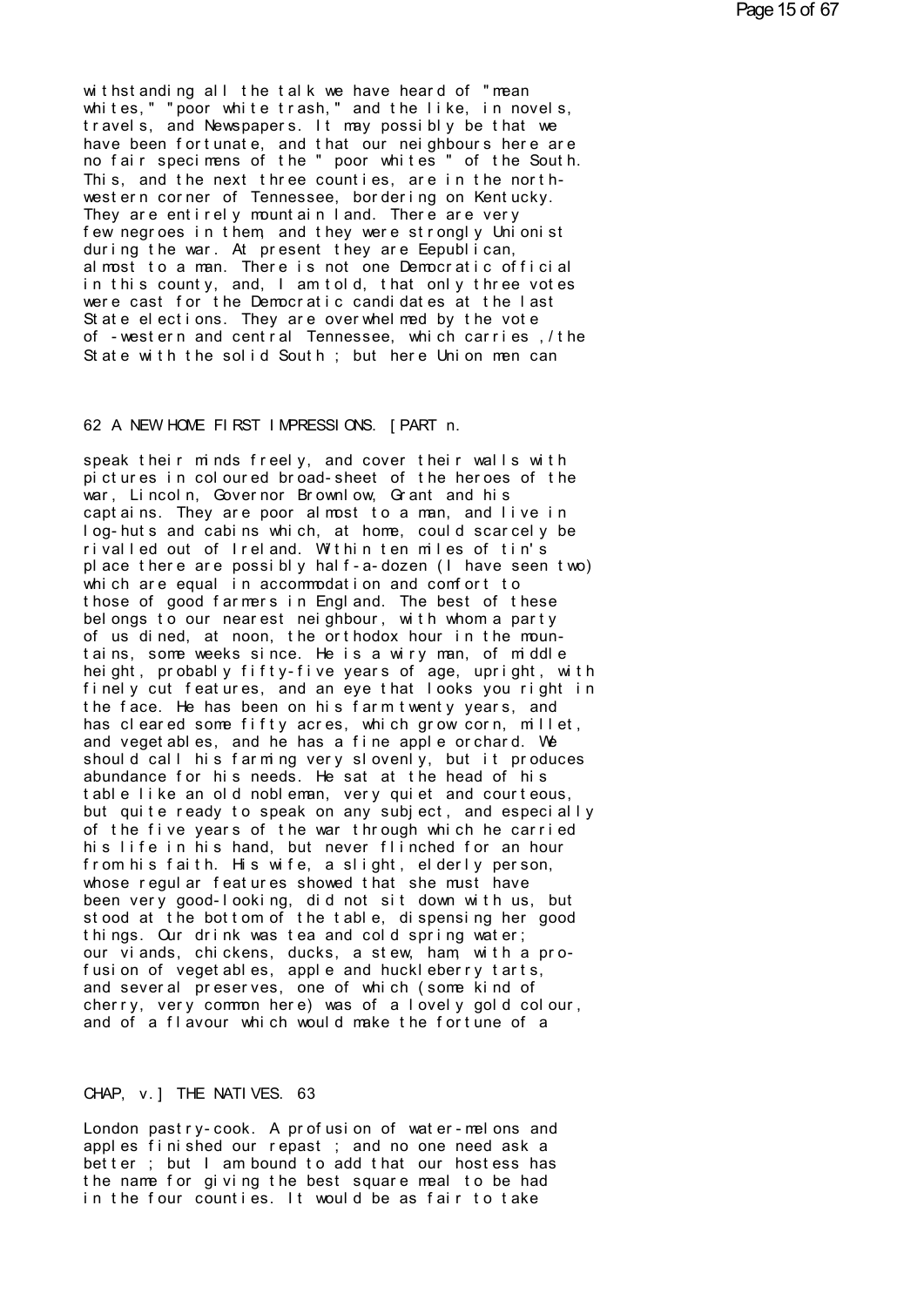this as an average specimen of farmers' fare here,<br>as that of a nobleman with a French cook of fare of<br>the gentry at home. Our host is a keep sportsmen this as an average specimen of farmers' fare here,<br>as that of a nobleman with a French cook of fare of<br>the gentry at home. Our host is a keen sportsman, and showed us his flint-lock rifle, six feet long, and this as an average specimen of farmers' fare here,<br>as that of a nobleman with a French cook of fare of<br>the gentry at home. Our host is a keen sportsman,<br>and showed us his flint-lock rifle, six feet long, and<br>weighing 18 lb this as an average specimen of farmers' fare here,<br>as that of a nobleman with a French cook of fare of<br>the gentry at home. Our host is a keen sportsman,<br>and showed us his flint-lock rifle, six feet long, and<br>weighing 1 8 I this as an average specimen of farmers' fare here,<br>as that of a nobleman with a French cook of fare of<br>the gentry at home. Our host is a keen sportsman,<br>and showed us his flint-lock rifle, six feet long, and<br>weighing 18 lb as that of a nobleman with a French cook of fare of<br>the gentry at home. Our host is a keen sportsman,<br>and showed us his flint-lock rifle, six feet long, and<br>weighing 18 lbs. ! He carries a forked stick as a rest,<br>and, we w the gentry at home. Cur host is a keen sportsman,<br>and showed us his flint-lock rifle, six feet long, and<br>weighing 18 lbs. ! He carries a forked stick as a rest,<br>and, we were assured, gets on his game about as<br>quickly as if and showed us his flint-lock rifle, six feet long, and<br>weighing 18 lbs. ! He carries a forked stick as a rest,<br>and, we were assured, gets on his game about as<br>quickly as if it were a handy Westley-Kichards, and<br>seldom miss weighing 1 8 Ibs. ! He carries a forked stick as a rest,<br>and, we were assured, gets on his game about as<br>quickly as if it were a handy Westley-Kichards, and<br>seldom misses a running deer. The vast majority of<br>these mountain and, we were assured, gets on his game about as<br>quickly as if it were a handy Westley-Kichards, and<br>seldom misses a running deer. The vast majority of<br>these mountaineers are in very different circumstances.<br>Most, but not a quickly as if it were a handy Westley-Kichards, and<br>seldom misses a running deer. The vast majority of<br>these mountaineers are in very different circumstances<br>Most, but not all of them, own a log cabin and minute<br>patch of c these mountaineers are in very different circumstances.<br>Most, but not all of them, own a log cabin and minute<br>patch of corn round it, probably also a few pigs and<br>chickens, but seem to have no desire to make any<br>effort at Most, but not all of them, own a log cabin and minute patch of corn round it, probably also a few pigs and chickens, but seem to have no desire to make any effort at further clearing, and quite content to live from hand to Most, but not all of them, own a log cabin and minute<br>patch of corn round it, probably also a few pigs and<br>chickens, but seem to have no desire to make any<br>effort at further clearing, and quite content to live<br>from hand to patch of corn round it, probably also a few pigs and<br>chickens, but seem to have no desire to make any<br>effort at further clearing, and quite content to live<br>from hand to mouth. They cannot do that without<br>hiving themselves chickens, but seem to have no desire to make any<br>effort at further clearing, and quite content to live<br>from hand to mouth. They cannot do that without<br>hiving themselves out when they get a chance, but<br>are most uncertain an effort at further clearing, and quite content to live<br>from hand to mouth. They cannot do that without<br>hiving themselves out when they get a chance, but<br>are most uncertain and exasperating labourers. In the<br>first place, tho from hand to mouth. They cannot do that without<br>hiving themselves out when they get a chance, but<br>are most uncertain and exasperating labourers. In the<br>first place, though able to stand great fatigue in hunt-<br>ing, and perf hiving themselves out when they get a chance, but<br>are most uncertain and exasperating labourers. In the<br>first place, though able to stand great fatigue in hunt-<br>ing, and perfectly indifferent to weather, they are not<br>physi are most uncertain and exasperating labourers. In the<br>first place, though able to stand great fatigue in hunt-<br>ing, and perfectly indifferent to weather, they are not<br>physically so strong as average English or Northern<br>men first place, though able to stand great fatigue in hunt-<br>ing, and perfectly indifferent to weather, they are not<br>physically so strong as average English or Northern<br>men. Then they are never to be relied on for a job.<br>As so ing, and perfectly indifferent to weather, they are not<br>physically so strong as average English or Northern<br>men. Then they are never to be relied on for a job.<br>As soon as one of them has earned three or four<br>dollars, he wi men. Then they are never to be relied on for a job.<br>As soon as one of them has earned three or four<br>dollars, he will probably want a hunt, and go off for it<br>then and there, spend a dollar on powder and shot,<br>and these on s men. Then they are never to be relied on for a job.<br>As soon as one of them has earned three or four<br>dollars, he will probably want a hunt, and go off for it<br>then and there, spend a dollar on powder and shot,<br>and these on s As soon as one of them has earned three or four<br>dollars, he will probably want a hunt, and go off for it<br>then and there, spend a dollar on powder and shot,<br>and these on squirrels and opossums, whose skins may<br>possibly brin It is useless to remonstrate, unless you have an agree-ment in writing. An Englishman, who came here lately to found some manufactures, left in sheer<br>64 A NEW HOME FIRST IMPRESSIONS. [PART n.

despair and disgust, saying he had found at last a<br>place where no one seemed to care for money. I do not say that this is true, but they certainly seem to prefer loafing and hunting to dollars, and are often too 64 A NEW HOWE FIRSITMPRESSIONS. [PARIN.<br>despair and disgust, saying he had found at last a<br>place where no one seemed to care for money. I do<br>not say that this is true, but they certainly seem to<br>prefer loafing and hunting despair and disgust, saying he had found at last a<br>place where no one seemed to care for money. I do<br>not say that this is true, but they certainly seem to<br>prefer loafing and hunting to dollars, and are often too<br>lazy, or u despair and disgust, saying he had found at last a<br>place where no one seemed to care for money. I do<br>not say that this is true, but they certainly seem to<br>prefer loafing and hunting to dollars, and are often too<br>lazy, or u place where no one seemed to care for money. I do<br>not say that this is true, but they certainly seem to<br>prefer loafing and hunting to dollars, and are often too<br>lazy, or unable, to count, holding out their small change<br>and not say that this is true, but they certainly seem to<br>prefer loafing and hunting to dollars, and are often too<br>lazy, or unable, to count, holding out their small change<br>and telling you to take what you want. Temperate<br>as a prefer loafing and hunting to dollars, and are often too<br>lazy, or unable, to count, holding out their small change<br>and telling you to take what you want. Temperate<br>as a rule, they are sadly weak when wild-cat whisky<br>or "mo lazy, or unable, to count, holding out their small change<br>and telling you to take what you want. Temperate<br>as a rule, they are sadly weak when wild-cat whisky<br>or "monshine," as the favourite illicit beverage of<br>the mountai and telling you to take what you want. Iemperate<br>as a rule, they are sadly weak when wild-cat whisky<br>or "monshine," as the favourite illicit beverage of<br>the mountains is called crosses their path. This is<br>the great trouble as a rule, they are sadly weak when wild-cat whisky<br>or "moonshine," as the favourite illicit beverage of<br>the mountains is called crosses their path. This is<br>the great trouble on pay nights at all the works which<br>are starti or "moonshine," as the favourite illicit beverage of<br>the mountains is called crosses their path. This is<br>the great trouble on pay nights at all the works which<br>are starting in this district. The inevitable booth<br>soon appea the mountains is called crosses their path. This is<br>the great trouble on pay nights at all the works which<br>are starting in this district. The inevitable booth<br>soon appears, with the usual accompaniment of cards<br>and dice, a the great trouble on pay nights at all the works which<br>are starting in this district. The inevitable booth<br>soon appears, with the usual accompaniment of cards<br>and dice, and probably a third of your men are thence-<br>forth wi are starting in this district. The inevitable booth<br>soon appears, with the usual accompaniment of cards<br>and dice, and probably a third of your men are thence-<br>forth without a dime, and utterly unfit for work on<br>Mondays, if soon appears, with the usual accompaniment of cards<br>and dice, and probably a third of your men are thence-<br>forth without a dime, and utterly unfit for work on<br>Mondays, if you are lucky enough to escape dangerous<br>rows among and dice, and probably a third of your men are thence-<br>forth without a dime, and utterly unfit for work on<br>Mondays, if you are lucky enough to escape dangerous<br>rows amongst the drinkers. The State laws give<br>summary methods for th without a dime, and utterly unfit for work on<br>Mondays, if you are lucky enough to escape dangerous<br>rows amongst the drinkers. The State laws give<br>summary methods of suppressing the nuisance, but<br>they are hard to wor Mondays, if you are lucky enough to escape dangerous<br>rows amongst the drinkers. The State laws give<br>summary methods of suppressing the nuisance, but<br>they are hard to work, and though public sentiment is<br>vehemently hostile rows amongst the drinkers. The State laws give<br>summary methods of suppressing the nuisance, but<br>they are hard to work, and though public sentiment is<br>vehemently hostile to whisky, the temptation proves<br>in nine cases out of summary methods of suppressing the nuisance, but<br>they are hard to work, and though public sentiment is<br>vehemently hostile to whisky, the temptation proves<br>in nine cases out of ten too strong. The mountaineers<br>are in the ma they are hard to work, and though public sentiment is<br>vehemently hostile to whisky, the temptation proves<br>in nine cases out of ten too strong. The mountaineers<br>are in the main well-grown men, though slight, shock-<br>ingly ba vehemently hostile to whisky, the temptation proves<br>in nine cases out of ten too strong. The mountaineers<br>are in the main well-grown men, though slight, shock-<br>ingly badly clothed, and sallow from chewing tobacco;<br>suspicio In nine cases out of ten too strong. The mountaineers<br>are in the main well-grown men, though slight, shock-<br>ingly badly clothed, and sallow from chewing tobacco;<br>suspicious in all dealings at first, but hospitable,<br>making are in the main well-grown men, though slight, shock-<br>ingly badly clothed, and sallow from chewing tobacco;<br>suspicious in all dealings at first, but hospitable,<br>making everything they have in the house, including<br>their own ingly badly clothed, and sallow from chewing tobacco;<br>suspicious in all dealings at first, but hospitable,<br>making everything they have in the house, including<br>their own beds, free to a stranger, and frequently<br>refusing pay suspicious in all dealings at first, but hospitable,<br>making everything they have in the house, including<br>their own beds, free to a stranger, and frequently<br>refusing payment for lodging or food. They are also<br>very honest; c making everything they have in the house, including<br>their own beds, free to a stranger, and frequently<br>refusing payment for lodging or food. They are also<br>very honest; crimes against property being of very<br>rare occurrence. their own beds, free to a stranger, and frequently<br>refusing payment for lodging or food. They are also<br>very honest; crimes against property being of very<br>rare occurrence. The other day, a Northern gentleman<br>visiting here e refusing payment for lodging or food. They are also<br>very honest; crimes against property being of very<br>rare occurrence. The other day, a Northern gentleman<br>visiting here expressed his fears of being robbed to a<br>native farm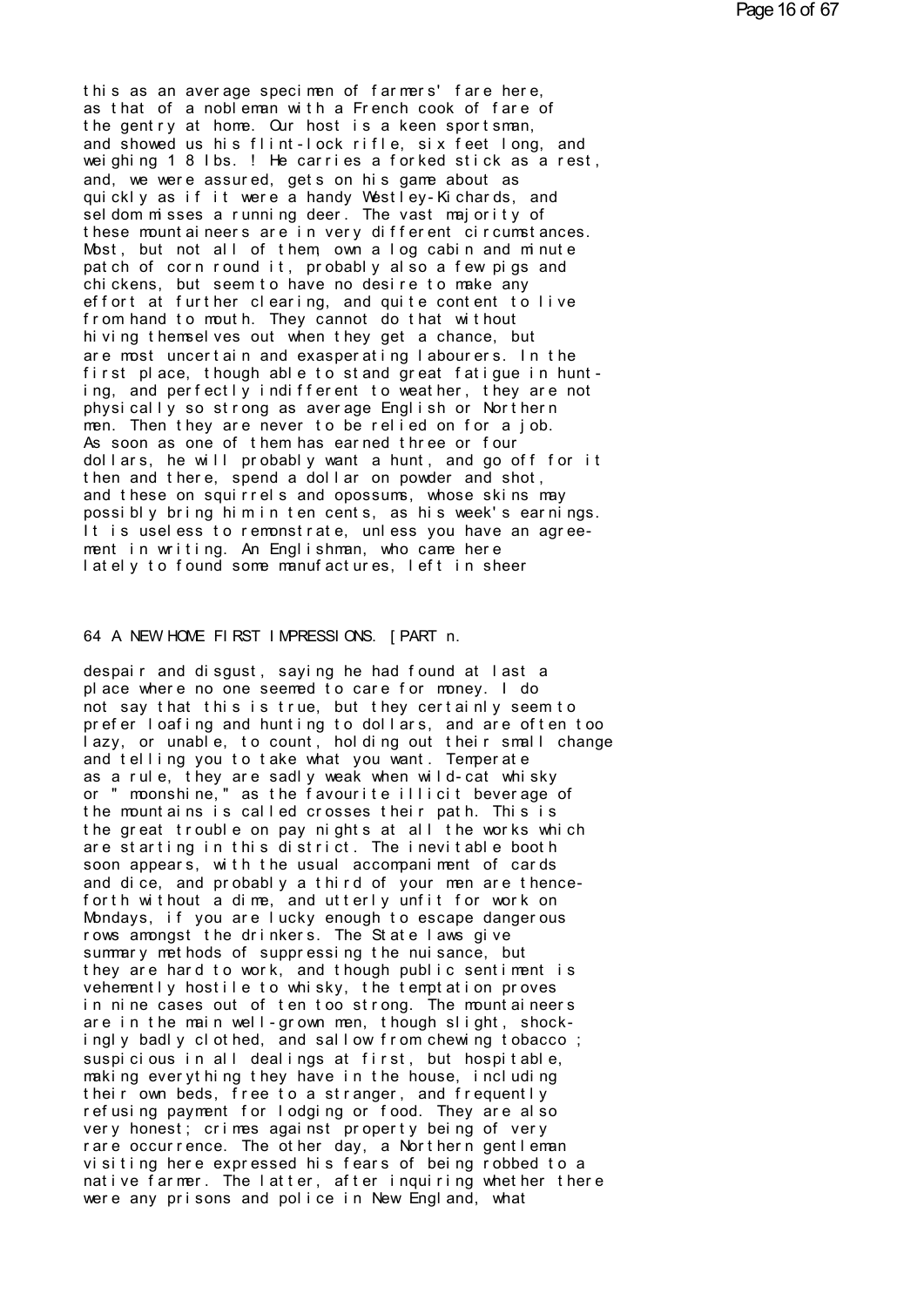these were for, and whether his interrogator had locks<br>to his own doors and safes and bars to his windowthese were for, and whether his interrogator had locks to his own doors and safes and bars to his window-<br>CHAP, v.] THE NATIVES. 65<br>shutters in Boston, remarked. "Wai, I've lived here

CHAP, v.] THE NATIVES. 65<br>shutters in Boston, remarked, "Wai, I've lived here<br>man and. boy for forty year, and never had a bolt to<br>my house, or corn loft, or smoke-bouse : and l'Il tell CHAP, v.] THE NATIVES. 65<br>shutters in Boston, remarked, "Wai, I've lived here<br>man and. boy for forty year, and never had a bolt to<br>my house, or corn loft, or smoke-house ; and I'll tell<br>you what : I'll give you a dollar fo CHAP, v.] THE NATIVES. 65<br>shutters in Boston, remarked, "Wai, I've lived here<br>man and. boy for forty year, and never had a bolt to<br>my house, or corn loft, or smoke-house ; and I'll tell<br>you what ; I'll give you a dollar fo CHAP, v.] THE NATIVES. 65<br>shutters in Boston, remarked, "Wai, I've lived here<br>man and. boy for forty year, and never had a bolt to<br>my house, or corn loft, or smoke-house ; and I'll tell<br>you what ; I'll give you a dollar fo shutters in Boston, remarked, "Wai, I've lived here<br>man and. boy for forty year, and never had a bolt to<br>my house, or corn loft, or smoke-house ; and I'll tell<br>you what ; I'll give you a dollar for every lock you<br>can find shutters in Boston, remarked, "Wai, I've lived here<br>man and. boy for forty year, and never had a bolt to<br>my house, or corn loft, or smoke-house ; and I'll tell<br>you what ; I'll give you a dollar for every lock you<br>can find man and. boy for forty year, and never had a bolt to my house, or corn loft, or smoke-house ; and l'Il tell you what ; l'Il give you a dollar for every lock you can find in Scott county." The cattle, sheep, and hogs wander my house, or corn loft, or<br>you what ; I'll give you a<br>can find in Scott county."<br>hogs wander perfectly ungu<br>and I have not yet heard o<br>stolen beast.<br>There is a rough water mil can find in Scott county." The cattle, sheep, and<br>hogs wander perfectly unguarded through the forest,<br>and I have not yet heard of a single instance of a<br>stolen beast.<br>There is a rough water mill on a creek close by,<br>called

hogs wander pertectly unguarded through the forest,<br>and I have not yet heard of a single instance of a<br>stolen beast.<br>There is a rough water mill on a creek close by,<br>called Buck's Mill, which was run by the owner for<br>years and I have not yet heard of a single instance of a<br>stolen beast.<br>There is a rough water mill on a creek close by,<br>called Buck's MII, which was run by the owner for<br>years until he sold it a few months ago on the fol-<br>lowing stolen beast.<br>There is a rough water mill on a creek close by,<br>called Buck's Mill, which was run by the owner for<br>years until he sold it a few months ago on the fol-<br>lowing system: He put the running gear and stones<br>up, an There is a rough water mill on a creek close by,<br>called Buck's Mill, which was run by the owner for<br>years until he sold it a few months ago on the fol-<br>lowing system: He put the running gear and stones<br>up, and above the la There is a rough water mill on a creek close by,<br>called Buck's Mill, which was run by the owner for<br>years until he sold it a few months ago on the fol-<br>lowing system: He put the running gear and stones<br>up, and above the la called Buck's MII, which was run by the owner for<br>years until he sold it a few months ago on the fol-<br>lowing system: He put the running gear and stones<br>up, and above the latter a wooden box, with the charge<br>for grinding me years until he sold it a few months ago on the fol-<br>lowing system: He put the running gear and stones<br>up, and above the latter a wooden box, with the charge<br>for grinding meal marked outside. He visited the mill<br>once a fort lowing system: He put the running gear and stones<br>up, and above the latter a wooden box, with the charge<br>for grinding meal marked outside. He visited the mill<br>once a fortnight, looked to the machinery, and took<br>away whatev up, and above the latter a wooden box, with the charge<br>for grinding meal marked outside. He visited the mill<br>once a fortnight, looked to the machinery, and took<br>away whatever coin was in the box. Folks brought<br>their corn d for grinding meal marked outside. He visited the mill<br>once a fortnight, looked to the machinery, and took<br>away whatever coin was in the box. Folks brought<br>their corn down the steep bank if they chose, ground<br>it at their le once a fortnight, looked to the machinery, and took<br>away whatever coin was in the box. Folks brought<br>their corn down the steep bank if they chose, ground<br>it at their leisure, and then, if they were honest, put<br>the fee in t away whatever coin was in the box. Folks brought<br>their corn down the steep bank if they chose, ground<br>it at their leisure, and then, if they were honest, put<br>the fee in the box; if not, they went off with their<br>meal, and a their corn down the steep bank it t<br>it at their leisure, and then, if t<br>the fee in the box ; if not, they w<br>meal, and a consciousness that they<br>presume Buck found his plan answer,<br>up to the date of sale.<br>In short sir I hav meal, and a consciousness that they were rogues. I<br>presume Buck found his plan answer, as he pursued it<br>up to the date of sale.<br>In short, sir, I have been driven to the conclusion,<br>in spite of all traditional leanings the

meal, and a consciousness that they were rogues. I<br>presume Buck found his plan answer, as he pursued it<br>up to the date of sale.<br>In short, sir, I have been driven to the conclusion,<br>in spite of all traditional leanings the presume Buck found his plan answer, as he pursued it<br>up to the date of sale.<br>In short, sir, I have been driven to the conclusion,<br>in spite of all traditional leanings the other way, that<br>the Lord has much people in these m up to the date of sale.<br>In short, sir, I have been driven to the conclusion,<br>in spite of all traditional leanings the other way, that<br>the Lord has much people in these mountains, as I<br>think a young English deacon, lately o In short, sir, I have been driven to the conclusion,<br>in spite of all traditional leanings the other way, that<br>the Lord has much people in these mountains, as I<br>think a young English deacon, lately ordained by the<br>Bishop of In spite of all traditional leanings the other way, that<br>the Lord has much people in these mountains, as l<br>think a young English deacon, lately ordained by the<br>Bishop of Tennessee, will find, who passed here yester-<br>day on the Lord has much people in these mountains, as it hink a young English deacon, lately ordained by the Bishop of Tennessee, will find, who passed here yesterday on a buggy, with his young wife and child, and two boxes and think a young English deacon, lately ordained by the<br>Bishop of Tennessee, will find, who passed here yester-<br>day on a buggy, with his young wife and child, and<br>two boxes and ten dollars of the goods of this world,<br>on his w day on a buggy, with his young wife and child, and<br>two boxes and ten dollars of the goods of this world,<br>on his way to open a church mission in a neighbour-<br>ing county. I heard yesterday a story which should<br>give him hope day on a buggy, with his young wite and child, and<br>two boxes and ten dollars of the goods of this world,<br>on his way to open a church mission in a neighbour-<br>ing county. I heard yesterday a story which should<br>give him hope

## 66 A NEW HOME FI RST I MPRESSI ONS. [ PART n,

out an inkling of the great Palmerstonian truth that<br>out an inkling of the great Palmerstonian truth that<br>dirt is matter in its wrong place. A mountain girl,<br>however, who had strange to say, taken the fancy to 66 A NEW HOME FIRST IMPRESSIONS. [PART n,<br>out an inkling of the great Palmerstonian truth that<br>dirt is matter in its wrong place. A mountain girl,<br>however, who had, strange to say, taken the fancy to<br>go as house-monid in a 66 A NEW HONE FIRST IMPRESSIONS. [PART n,<br>out an inkling of the great Palmerstonian truth that<br>dirt is matter in its wrong place. A mountain girl,<br>however, who had, strange to say, taken the fancy to<br>go as housemaid in a K 66 A NEW HOWE FIRST IMPRESSIONS. [PART n,<br>out an inkling of the great Palmerstonian truth that<br>dirt is matter in its wrong place. A mountain girl,<br>however, who had, strange to say, taken the fancy to<br>go as housemaid in a K out an inkling of the great Palmerstonian truth that<br>dirt is matter in its wrong place. A mountain girl,<br>however, who had, strange to say, taken the fancy to<br>go as housemaid in a Knoxville family, gave out that<br>she had bee out an inkling of the great Palmerstonian truth that<br>dirt is matter in its wrong place. A mountain girl,<br>however, who had, strange to say, taken the fancy to<br>go as housemaid in a Knoxville family, gave out that<br>she had bee dirt is matter in its wrong place. A mountain girl,<br>however, who had, strange to say, taken the fancy to<br>go as housemaid in a Knoxville family, gave out that<br>she had been converted. Doubts being expressed and<br>questions ask right because now she swept under neath the rugs.

When one gets on stories of quaint and ready replies<br>in these parts, one " slops over on both shoulders. " questions asked as to the grounds on which she based<br>this assurance, she replied that she knew it was all<br>right because now she swept underneath the rugs.<br>When one gets on stories of quaint and ready replies<br>in these parts this assurance, she replied that she knew it was all<br>right because now she swept underneath the rugs.<br>When one gets on stories of quaint and ready replies<br>in these parts, one "slops over on both shoulders."<br>Here are a coup right because now she swept underneath the rugs.<br>When one gets on stories of quaint and ready replies<br>in these parts, one "slops over on both shoulders."<br>Here are a couple which are current in connection with<br>the war, upon When one gets on stories of quaint and ready replies<br>in these parts, one "slops over on both shoulders."<br>Here are a couple which are current in connection with<br>the war, upon which, naturally enough, the whole mind<br>of the p When one gets on stories of quaint and ready replies<br>in these parts, one "slops over on both shoulders."<br>Here are a couple which are current in connection with<br>the war, upon which, naturally enough, the whole mind<br>of the p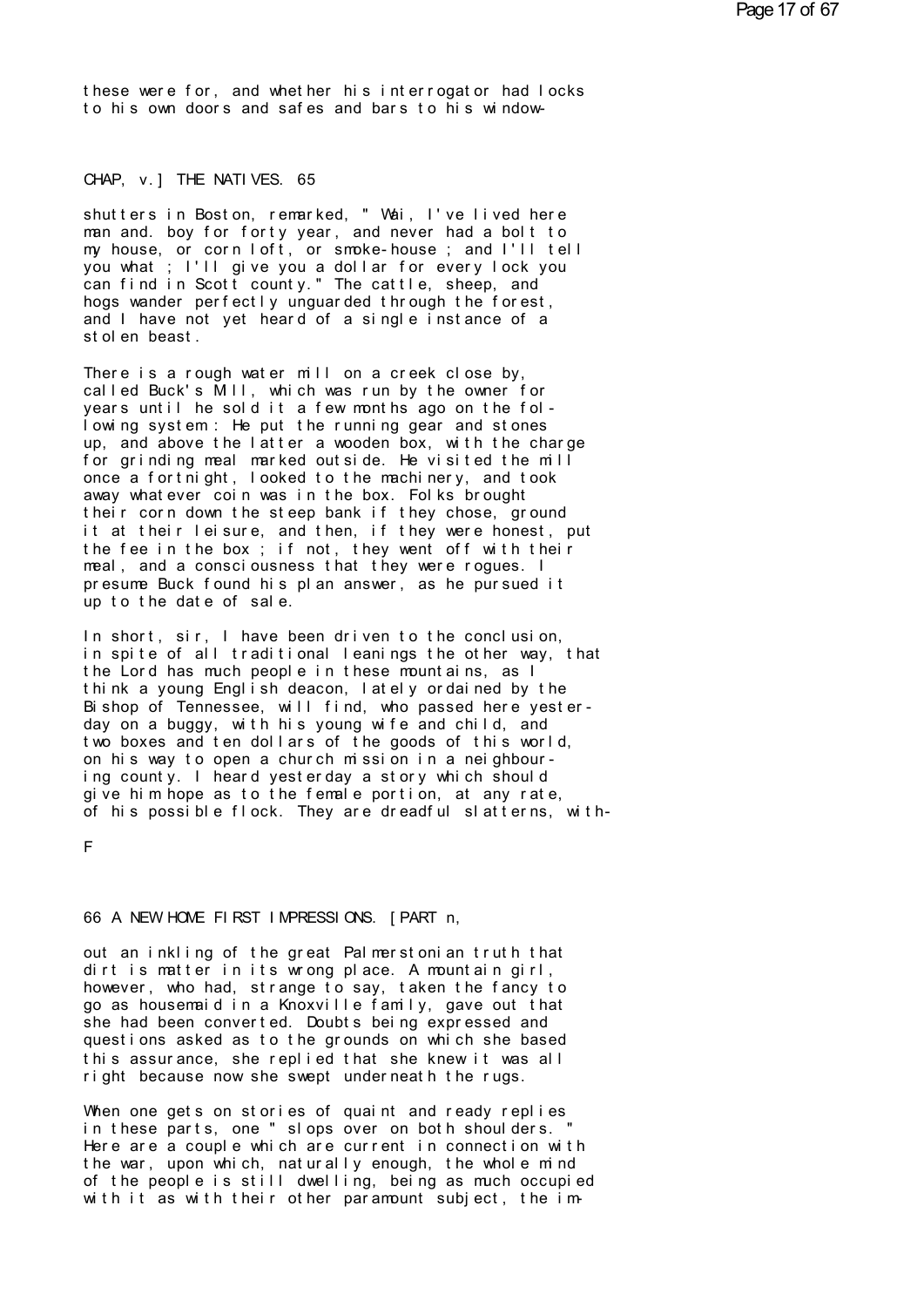mediate future development of the unbounded resources<br>of these States, which have been really opened for the<br>first time by that terrible agency. An active Secesmediate future development of the unbounded resources<br>of these States, which have been really opened for the<br>first time by that terrible agency. An active Seces-<br>sionist leader in a neighbouring county in one of his f i f i reduced that the states, which have been really opened for the first time by that terrible agency. An active Secessionist leader in a nei ghbouring county, in one of his stump speeches before the war had announced mediate future development of the unbounded resources<br>of these States, which have been really opened for the<br>first time by that terrible agency. An active Seces-<br>sionist leader in a neighbouring county, in one of his<br>stump mediate future development of the unbounded resources<br>of these States, which have been really opened for the<br>first time by that terrible agency. An active Seces-<br>sionist leader in a neighbouring county, in one of his<br>stump of these States, which have been really opened for the<br>first time by that terrible agency. An active Seces-<br>sionist leader in a neighbouring county, in one of his<br>stump speeches before the war had announced that<br>the Southe stump speeches before the war had announced that<br>the Southerners, and especially Tennessee mountain<br>men, could whip the white-livered Yanks with pop-<br>guns. Not long since, having been armestied and re-<br>constructed again to the Southerners, and especially Tennessee mountain<br>men, could whip the white-livered Yanks with pop-<br>guns. Not long since, having been armestied and re-<br>constructed again to a point when he saw his way to<br>running for a Sta men, could whip the white-livered Yanks with pop-<br>guns. Not long since, having been armestied and re-<br>constructed again to a point when he saw his way to<br>running for a State office, he was reminded of this<br>saying at the be guns. Not long since, having been armestied and reconstructed again to a point when he saw his way to running for a State office, he was reminded of this saying at the beginning of his canvass : "Wai, yes," he said, "I own constructed again<br>running for a Stat<br>saying at the begi<br>he said, "I own t<br>those mean cusses<br>way."<br>The other is of a saying at the beginning of his canvass: "Wai, yes,"<br>he said, "I own to that, and I stand by it still, only<br>those mean cusses [the Yanks] wouldn't fight that<br>way."<br>The other is of a very different stamp, and will<br>hold its o

he said, "I own to that, and I stand by it still, only<br>those mean cusses [the Yanks] wouldn't fight that<br>way."<br>The other is of a very different stamp, and will<br>hold its own with many world-wide stories of graceful<br>complime those mean cusses [the Yanks] wouldn't fight that<br>way."<br>The other is of a very different stamp, and will<br>hold its own with many world-wide stories of graceful<br>compliments to former enemies by kings and other<br>bigwigs. Gener way."<br>The other is of a very different stamp, and will<br>hold its own with many world-wide stories of graceful<br>compliments to former enemies by kings and other<br>bigwigs. General Wilder, one of the most successful<br>and gallant The other is of a very different stamp, and will<br>hold its own with many world-wide stories of graceful<br>compliments to former enemies by kings and other<br>bigwigs. General Wilder, one of the most successful<br>and gallant of the bigwigs. General Wilder, one of the most successful<br>and gallant of the Northern corps commanders in the<br>CHAP, v.] THE NATIVES. 67

CHAP, v.] THE NATIVES. 67<br>war, has est ablished himself in this State, with whose<br>climate and resources he became so familiar in the<br>cammaign which ended under look-out Mountain. He CHAP, v.] THE NATIVES. 67<br>war, has established himself in this State, with whose<br>climate and resources he became so familiar in the<br>campaign which ended under Look-out Mountain. He<br>has built un a great iron industry at Cha climate and resources he became so familiar in the<br>campaign which ended under Look-out Mountain. He<br>has built up a great iron industry at Chatanooga, in full sight of the battle-fields from which 14,000 bodies war, has established himself in this State, with whose<br>climate and resources he became so familiar in the<br>campaign which ended under Look-out Mountain. He<br>has built up a great iron industry at Chatanooga, in<br>full sight of war, has established himself in this State, with whose<br>climate and resources he became so familiar in the<br>campaign which ended under Look-out Mountain. He<br>has built up a great iron industry at Chatanooga, in<br>full sight of climate and resources he became so familiar in the<br>campaign which ended under Look-out Mountain. He<br>has built up a great iron industry at Chatanooga, in<br>full sight of the battle-fields from which 14,000 bodies<br>of Union sol campaign which ended under Look-out Mountain. He<br>has built up a great iron industry at Chatanooga, in<br>full sight of the battle-fields from which 14,000 bodies<br>of Union soldiers were carried to the national cemetery.<br>Early has built up a great iron industry at Chatanooga, in<br>full sight of the battle-fields from which 14,000 bodies<br>of Union soldiers were carried to the national cemetery.<br>Early in his Chatanooga career he met one of the most<br>f full sight of the battle-fields from which 14,000 bodies<br>of Union soldiers were carried to the national cemetery.<br>Early in his Chatanooga career he met one of the most<br>famous of the Southern corps commanders (Forrest, I<br>be of Union soldiers were carried to the national cemetery.<br>Early in his Chatanooga career he met one of the most<br>famous of the Southern corps commanders (Forrest, I<br>believe, but am not sure as to the name), who, on<br>being int Early in his Chatanooga career he met one of the most<br>famous of the Southern corps commanders (Forrest, I<br>believe, but am not sure as to the name), who, on<br>being introduced, said, "General, I have long wished<br>to know you, ramous of the Southern corps commanders (Forrest, I<br>believe, but am not sure as to the name), who, on<br>being introduced, said, "General, I have long wished<br>to know you, because you have behaved to me in a<br>way for which I re belleve, but am not sure as to the name), who, on<br>being introduced, said, "General, I have long wished<br>to know you, because you have behaved to me in a<br>way for which I reckon you owe me an apology as<br>between gentlemen." Wi being introduced, said, "General, I have long wished<br>to know you, because you have behaved to me in a<br>way for which I reckon you owe me an apology as<br>between gentlemen." Wilder replied in astonishment<br>that to his knowledge to know you, because you have behaved to me in a<br>way for which I reckon you owe me an apology as<br>between gentlemen." Wilder replied in astonishment<br>that to his knowledge they had never met before, but<br>that he was quite rea way for which I reckon you owe me an apology as<br>between gentlemen." Wilder replied in astonishment<br>that to his knowledge they had never met before, but<br>that he was quite ready to do all that an honourable<br>man ought. "Well, between gentlemen." Wilder replied in astonishment<br>that to his knowledge they had never met before, but<br>that he was quite ready to do all that an honourable<br>man ought. "Well, now, General," said the other<br>"you remember suc that he was quite ready to doman ought. "Well, now, General"<br>"you remember such and such a<br>By night you had taken every g<br>sider that quite an ungentlema<br>of a man anyhow."<br>"By the way no man bears more f "you remember such and such a fight [naming it].<br>By night you had taken every gun I had, and I consider that quite an ungentlemanly advantage to take<br>of a man anyhow."<br>By the way no man bears more frank testimony to<br>the ga

By night you had taken every gun I had, and I consider that quite an ungentlemanly advantage to take<br>of a man anyhow."<br>By the way no man bears more frank testimony to<br>the gallantry of the Southern soldiers than General<br>Wil sider that quite an ungentlemanly advantage to take<br>of a man anyhow."<br>By the way no man bears more frank testimony to<br>the gallantry of the Southern soldiers than General<br>Wilder, or admits more frankly the odds which the<br>su or a man any how."<br>By the way no man bears more frank testimony to<br>the gall antry of the Southern soldiers than General<br>Wilder, or admits more frankly the odds which the<br>superior equipment of the Federals threw against the By the way no man bears more frank testimony to<br>the gallantry of the Southern soldiers than General<br>Wilder, or admits more frankly the odds which the<br>superior equipment of the Federals threw against the<br>Confederate armies. By the way no man bears more frank testimony to<br>the gallantry of the Southern soldiers than General<br>Wilder, or admits more frankly the odds which the<br>superior equipment of the Federals threw against the<br>Confederate armies. the gall antry of the Southern soldiers than General<br>Wilder, or admits more frankly the odds which the<br>superior equipment of the Federals threw against the<br>Confederate armies. His corps, mounted infantry armed<br>with repeati superior equipment of the Federals threw against the<br>Confederate armies. His corps, mounted infantry armed<br>with repeating rifles, were equal, he thinks, to at least<br>three times their number of as good soldiers as them-<br>sel which has taken place in public sentiment, indicated by such frank admissions as the one just referred to. three times their number of as good soldiers as them<br>selves with the ordinary Southern arms. There are<br>few pleasanter things to a hearty well-wisher, who has<br>not been in America for ten years, than the change<br>which has tak selves with the ordinary Southern arms. There are<br>few pleasanter things to a hearty well-wisher, who has<br>not been in America for ten years, than the change<br>which has taken place in public sentiment, indicated<br>by such frank by such frank admissions as the one just referred in 1870, any expression of admiration for the ganger of  $\frac{1}{2}$ <br>68 A NEW HOME FIRST IMPRESSIONS. [PAKT n.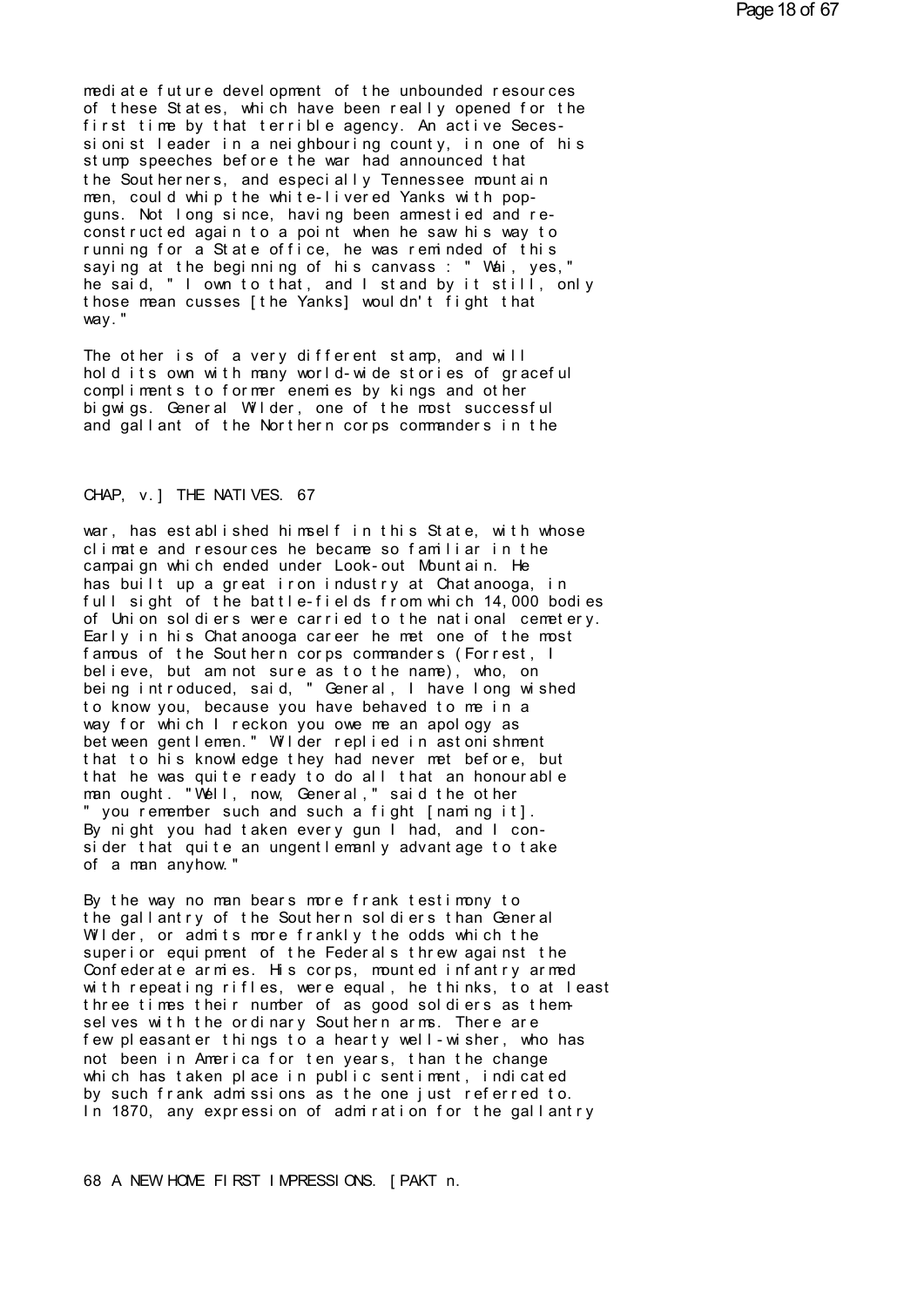of the South, or of respect or appreciation of such<br>men as Lee, Jackson, Longstreet, or Johnson, was re-<br>ceived either silently or with strong disapproval. Now of the South, or of respect or appreciation of such<br>men as Lee, Jackson, Longstreet, or Johnson, was re-<br>ceived either silently or with strong disapproval. Now<br>it is quite the other way, so far as I have seen as yet,<br>and I of the South, or of respect or appreciation of such<br>men as Lee, Jackson, Longstreet, or Johnson, was re-<br>ceived either silently or with strong disapproval. Now<br>it is quite the other way, so far as I have seen as yet,<br>and I of the South, or of respect or appreciation of such<br>men as Lee, Jackson, Longstreet, or Johnson, was re-<br>ceived either silently or with strong disapproval. Now<br>it is quite the other way, so far as I have seen as yet,<br>and I of the South, or of respect or appreciation of such<br>men as Lee, Jackson, Longstreet, or Johnson, was re-<br>ceived either silently or with strong disapproval. Now<br>it is quite the other way, so far as I have seen as yet,<br>and I men as Lee, Jackson, Longstreet, or Johnson, was received either silently or with strong disapproval. Now it is quite the other way, so far as I have seen as yet, and I cannot but hope that the last scars of the mighty str ceived either silently or with strong disapproval. Next is quite the other way, so far as I have seen as and I cannot but hope that the last scars of the might struggle are healing up rapidly and thoroughly, and that the o and I cannot but hope that the last scars of the mighty<br>struggle are healing up rapidly and thoroughly, and<br>that the old sectional hatred and scorn lie six feet<br>under ground, in the national cerreteries :<br>"No more shall th

struggle are healing up rapidly and thor<br>that the old sectional hatred and scorn<br>under ground, in the national cemeteries<br>"No more shall the war-cry sever,<br>Or the inland rivers run red ;<br>We have buried our anger for ever,<br> that the old sectional hatred and scorn lie six<br>under ground, in the national cemeteries :<br>"No more shall the war-cry sever,<br>Or the inland rivers run red ;<br>We have buried our anger for ever,<br>In the sacred graves of the dea " No more shall the war-cry sever,<br>Or the inland rivers run red;<br>We have buried our anger for ever,<br>In the sacred graves of the dead.<br>Under the sod and the dew, We have buried our anger for ever,<br>In the sacred graves of the dead.<br>Under the sod and the dew,<br>Waiting the Judgment-day ;

In the sacred graves of the dead.<br>Under the sod and the dew,<br>Waiting the Judgment-day ;<br>Love and tears for the blue ! In the sacred graves of the dead.<br>Under the sod and the dew,<br>Waiting the Judgment-day ;<br>Love and tears for the blue !<br>Tears and love for the grav !" Under the sod and the dew,<br>Waiting the Judgment-day ;<br>Love and tears for the blue !<br>Tears and love for the gray !"<br>No man can live for a few weeks on these O!

Waiting the Judgment-day ;<br>Love and tears for the blue !<br>Tears and love for the gray !"<br>No man can live for a few weeks on these Cumberland<br>Mountains without responding with a hearty "Amen." Love and tears for the blue !<br>Tears and love for the gray !"<br>No man can live for a few weeks on these Cumberland<br>Mountains without responding with a hearty " Amen."<br>VACILIS VIATOR Tears and love for the<br>No man can live for a f<br>Mountains without respo<br>VACUUS VIATOR

VACUUS VI ATOR.<br>CHAPTER VI .<br>OUR EOBESTER

OUR FORESTER.

# CHAPTER VI.<br>OUR FORESTER.<br>RUGBY, TENNESSEE.<br>NOTHLNG WOULD satisf

OUR FORESTER<br>RUGBY, TENNESSEE.<br>NOTHING would satisfy our forester but that some of<br>us should ride over with him, some nine miles through<br>the forest to see Glades, the farm upon which he has UUGBY, TENNESSEE.<br>NOTHING would satisfy our forester but that some of<br>us should ride over with him, some nine miles through<br>the forest, to see Glades, the farm upon which he has<br>been for the last eight years. He led the wa RUGBY, TENNESSEE.<br>NOTHING would satisfy our forester but that some of<br>us should ride over with him, some nine miles through<br>the forest, to see Glades, the farm upon which he has<br>been for the last eight years. He led the wa RUGBY, IENNESSEE.<br>NOTHING would satisfy our forester but that some of<br>us should ride over with him, some nine miles through<br>the forest, to see Glades, the farm upon which he has<br>been for the last eight years. He led the wa NOTHING would satisfy our forester but that some of<br>us should ride over with him, some nine miles through<br>the forest, to see Glades, the farm upon which he has<br>been for the last eight years. He led the way, on his<br>yellow m NOTHING would satisty our torester but that some of<br>us should ride over with him, some nine miles through<br>the forest, to see Glades, the farm upon which he has<br>been for the last eight years. He led the way, on his<br>yellow m us should ride over with him, some nine miles through<br>the forest, to see Glades, the farm upon which he has<br>been for the last eight years. He led the way, on his<br>yellow mare, an animal who had nearly given us sore<br>trouble the forest, to see Glades, the farm upon which he has<br>been for the last eight years. He led the way, on his<br>yellow mare, an animal who had nearly given us sore<br>trouble here. The head stableman turned all the horses<br>out one been for the last eight years. He led the way, on his<br>yellow mare, an animal who had nearly given us sore<br>trouble here. The head stableman turned all the horses<br>out one day for a short run, and she being amongst them,<br>and yellow mare, an animal who had nearly given us sore<br>trouble here. The head stableman turned all the horses<br>out one day for a short run, and she being amongst them,<br>and loving her old home best, went off straight for Glades trouble here. The head stableman turned all the horses<br>out one day for a short run, and she being amongst them,<br>and loving her old home best, went off straight for Glades<br>through the woods, with every hoof after her. Lucki out one day for a short run, and she being amongst them,<br>and loving her old home best, went off straight for Glades<br>through the woods, with every hoof after her. Luckily,<br>Alfred, the forester's son, was there, and guessing and loving her old home best, went off straight for Glades<br>through the woods, with every hoof after her. Luckily,<br>Alfred, the forester's son, was there, and guessing what<br>was the matter, just rode her back, all the rest fo through the woods, with every hoof after her. Luckily,<br>Alfred, the forester's son, was there, and guessing what<br>was the matter, just rode her back, all the rest follow-<br>ing. The ride was lovely, glorious peeps of distant<br>b was the matter, just rode her back, all the rest following. The ride was lovely, glorious peeps of distant blue ranges, and the forest just breaking out all over into golds, and vermilions, and purples, and russets. We onl ing. The ride was lovely, glorious peeps of distant<br>blue ranges, and the forest just breaking out all over<br>into golds, and vermilions, and purples, and russets. We<br>only passed two small farms on the way, both ram-<br>shackle, blue ranges, and the forest just breaking out all over<br>into golds, and vermilions, and purples, and russets. We<br>only passed two small farms on the way, both ram-<br>shackle, and so the treat of coming suddenly on some<br>hundred into golds, and vermilions, and purples, and russets. We<br>only passed two small farms on the way, both ram-<br>shackle, and so the treat of coming suddenly on some<br>hundred acres cleared, drained, with large though<br>rough farm b only passed two small farms on the way, both rams<br>shackle, and so the treat of coming suddenly on some<br>hundred acres cleared, drained, with large though<br>rough farm buildings, and bearing the look of being<br>cared for, was in shackle, and so the treat of coming suddenly on some<br>hundred acres cleared, drained, with large though<br>rough farm buildings, and bearing the look of being<br>cared for, was indescribably pleasant. Mrs. Hill and<br>her son Alfred hundred acres cleared, drained, with large though<br>rough farm buildings, and bearing the look of being<br>cared for, was indescribably pleasant. Mrs. Hill and<br>her son Alfred received us, both worthy of the head of<br>the house ; rough farm buildings, and bearing the look of being<br>cared for, was indescribably pleasant. Mrs. Hill and<br>her son Alfred received us, both worthy of the head of<br>the house ; more I cannot say. They run the farm<br>in his absenc in his absence with scarcely any help, Alfred having<br>also to attend to a grist and saw mill in the neigh-<br>70 A NEW HOME FIRST IMPRESSIONS. [PART n.<br>Iniuring creek. There were a fine mare and filly in

70 A NEW HOME FIRST IMPRESSIONS. [PART n.<br>Injuring creek. There were a fine mare and filly in<br>the yard, as tame as pet dogs, coming and shoving 70 A NEW HOME FIRST IMPRESSIONS. [PART n.<br>Injuring creek. There were a fine mare and filly in<br>the yard, as tame as pet dogs, coming and shoving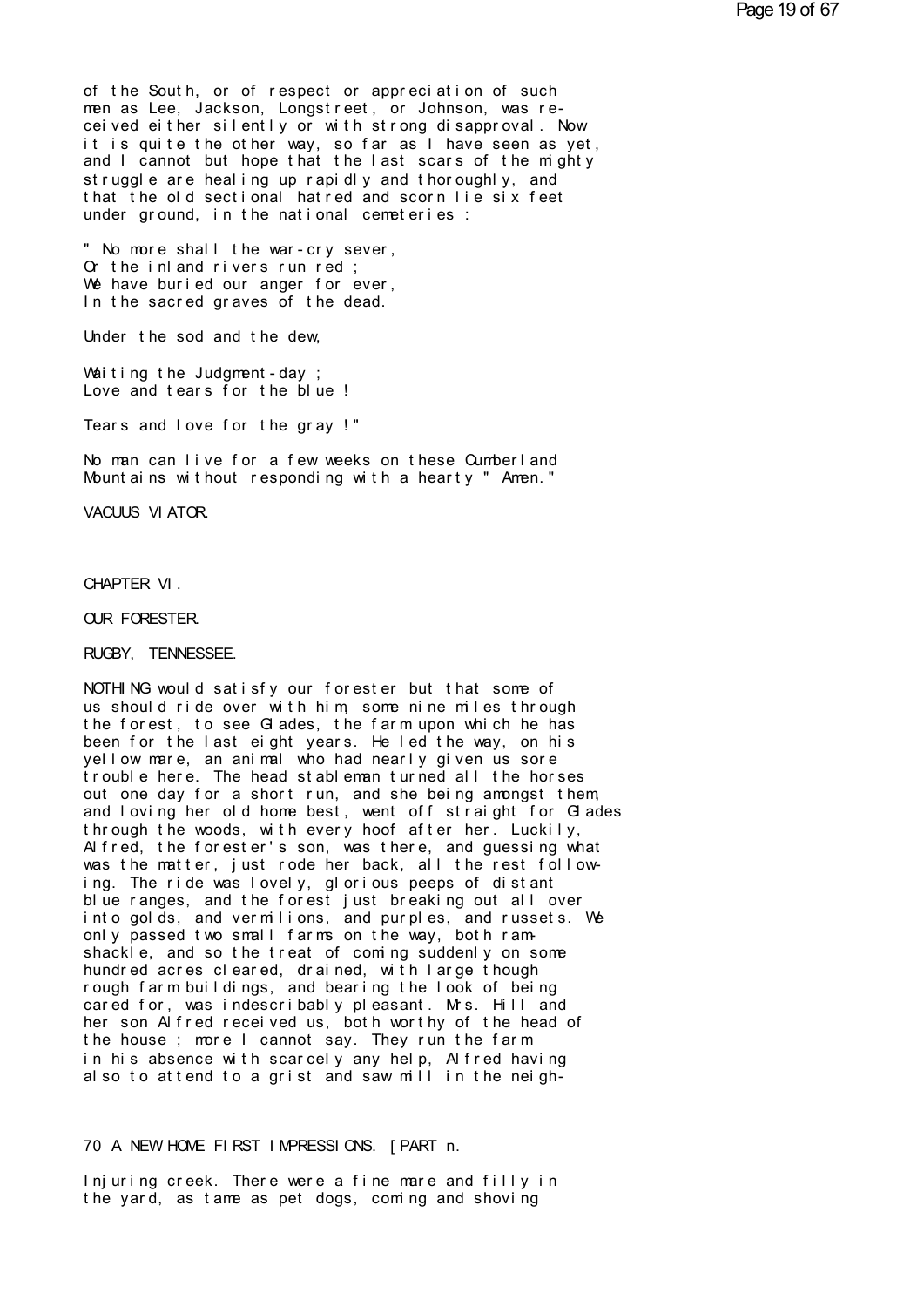their noses into your pockets and coaxing you for apples. The hogs are good Berkshire breed, the sheep Cot swolds. The cows (it is the only place where we have had cream on the mountains) A derney or shorttheir noses into your pockets and coaxing you for<br>apples. The hogs are good Berkshire breed, the sheep<br>Cotswolds. The cows (it is the only place where we<br>have had cream on the mountains) Alderney or short-<br>horns. The house horns. The house is a large log cabin, one big room, with a deep open fireplace, where a great pine-log smouldered at the back across plain iron dogs; a big hearth in apples. The hogs are good Berkshire breed, the sheep<br>Cotswolds. The cows (it is the only place where we<br>have had cream on the mountains) Alderney or short-<br>horns. The house is a large log cabin, one big room, with<br>a deep o Cotswolds. The cows (It is the only place where we<br>have had cream on the mountains) Alderney or short-<br>horns. The house is a large log cabin, one big room, with<br>a deep open fireplace, where a great pine-log smouldered<br>at t have had cream on the mountains) Alderney or short-<br>horns. The house is a large log cabin, one big room, with<br>a deep open fireplace, where a great pine-log smouldered<br>at the back across plain iron dogs; a big hearth in<br>fro horns. The house is a large log cabin, one big room, we<br>a deep open fireplace, where a great pine-log smoulder<br>at the back across plain iron dogs; a big hearth in<br>front, on which pitch-pine chips are thrown when you<br>feel i a deep open fireplace, where a great pine-log smouldered<br>at the back across plain iron dogs; a big hearth in<br>front, on which pitch-pine chips are thrown when you<br>feel inclined for a blaze. The room is carpeted and<br>hung wit at the back across plain iron dogs; a big hearth in<br>front, on which pitch-pine chips are thrown when you<br>feel inclined for a blaze. The room is carpeted and<br>hung with photographs and prints, a rifle and shot<br>gun, and imple feel inclined for a blaze. The room is carpeted and<br>hung with photographs and prints, a rifle and shot<br>gun, and implements of one kind or another. A small<br>collection of books, mostly theological, and founded on<br>two big Bib from the fire, complete the furniture of the room, which hung with photographs and prints, a rifle and shot<br>gun, and implements of one kind or another. A small<br>collection of books, mostly theological, and founded on<br>two big Bibles ; two rocking and half a dozen other<br>chairs, a t gun, and implements of one kind or another. A small<br>collection of books, mostly theological, and founded on<br>two big Bibles; two rocking and half a dozen other<br>chairs, a table, and two beds in the corners farthest<br>from the collection of books, mostly theological, and founded on<br>two big Bibles; two rocking and half a dozen other<br>chairs, a table, and two beds in the corners farthest<br>from the fire, complete the furniture of the room, which<br>open two big Bibles; two rocking and half a dozen other<br>chairs, a table, and two beds in the corners farthest<br>from the fire, complete the furniture of the room, which<br>opens on one side on a deep verandah, and on the other<br>on a chairs, a table, and two beds in the corners farthest<br>from the fire, complete the furniture of the room, which<br>opens on one side on a deep verandah, and on the other<br>on a lean-to, which serves for kitchen and dining-room,<br> from the fire, complete the furniture of the room, which<br>opens on one side on a deep verandah, and on the other<br>on a lean-to, which serves for kitchen and dining-room,<br>and ends in a small, spare bedroom. A loft above,<br>into opens on one side on a deep verandah, and on the other<br>on a lean-to, which serves for kitchen and dining-room,<br>and ends in a small, spare bedroom. A loft above,<br>into which the family disappeared at night, completes<br>the acc on a lean-to, which serves for kitchen and dining-room,<br>and ends in a small, spare bedroom. A loft above,<br>into which the family disappeared at night, completes<br>the accommodation. I need not dwell on our supper,<br>which inclu and ends in a small, spare bedroom Aloft above,<br>into which the family disappeared at night, completes<br>the accommodation. I need not dwell on our supper,<br>which included tender mutton, chickens, apple tart,<br>custard pudding, into which the family disappeared at night, completes<br>the accommodation. I need not dwell on our supper,<br>which included tender mutton, chickens, apple tart,<br>custard pudding, and all manner of vegetables and<br>cakes. Mrs. Hil which included tender mutton, chickens, apple tart,<br>custard pudding, and all manner of vegetables and<br>cakes. Mrs. Hill is as notable a cook as her husband<br>is a forester. After supper we drew round the big fire-<br>place, and custard pudding, and all manner of vegetables and<br>cakes. Mrs. Hill is as notable a cook as her husband<br>is a forester. After supper we drew round the big fire-<br>place, and soon prevailed on our host to give us a sketch<br>of hi is a forester. After supper we drew round the big fire-<br>place, and soon prevailed on our host to give us a sketch<br>of his life, by way of encouragement to his three young<br>countrymen who sat round, and are going to try their place, and soon prevailed on our host to give us a sketch<br>of his life, by way of encouragement to his three young<br>countrymen who sat round, and are going to try their<br>fortunes in these mountains :<br>"I was born and bred up i of his life, by way of encouragement to his three young<br>countrymen who sat round, and are going to try their<br>fortunes in these mountains :<br>"I was born and bred up in one of Lord Denbigh's<br>cottages, at Kirby, in Warwickshir

countrymen who sat round, and are going to try their<br>fortunes in these mountains :<br>"I was born and bred up in one of Lord Denbigh's<br>cottages, at Kirby, in Warwickshire. My father \\as<br>employed on the great place, that's Nu employed on the great place, that's Nuneharn Paddocks,<br>CHAP, vi.] OUR FORESTER 71

you know. He was a labourer, and brought up sixteen children, not one of whom except me, has ever been summonsed before a Justice, or got into any kind of trouble. I went to school till about nine, but I was al ways longing to be out in the fields at plough or birdyou know. He was a labourer, and brought up sixteen<br>children, not one of whom, except me, has ever been<br>summonsed before a Justice, or got into any kind of<br>trouble. I went to school till about nine, but I was<br>always longin children, not one of whom, except me, has ever been<br>summonsed before a Justice, or got into any kind of<br>trouble. I went to school till about nine, but I was<br>always longing to be out in the fields at plough or bird-<br>keeping summonsed before a Justice, or got into any kind of<br>trouble. I went to school till about nine, but I was<br>always longing to be out in the fields at plough or bird-<br>keeping ; so I got away before I could do much reading<br>or w trouble. I went to school till about nine, but I was<br>always longing to be out in the fields at plough or bird-<br>keeping ; so I got away before I could do much reading<br>or writing. But I kept on at Sabbath school, and learnt<br> always longing to be out in the fields at plough or bird-<br>keeping; so I got away before I could do much reading<br>or writing. But I kept on at Sabbath school, and learnt<br>more there than I did at t'other. The young ladies<br>use keeping; so I got away before I could do much reading<br>or writing. But I kept on at Sabbath school, and learnt<br>more there than I did at t'other. The young ladies<br>used to teach, and they'd set us pieces and things to learn<br>f more there than I did at t'other. The young ladies<br>used to teach, and they'd set us pieces and things to learn<br>for them in the week. 'My Csesar' [the only ejacula-<br>tion Amos allows himself; he cannot remember where<br>he pick more there than I did at t'other. The young ladies<br>used to teach, and they'd set us pieces and things to learn<br>for them in the week. 'My Csesar' [the only ejacula-<br>tion Amos allows himself; he cannot remember where<br>he pick used to teach, and they'd set us pieces and things to learn<br>for them in the week. 'My Csesar' [the only ejacula-<br>tion Amos allows himself; he cannot remember where<br>he picked it up], how I would work at my piece to get<br>it f for them in the week. 'My Csesar' [the only ejaculation Amos allows himself; he cannot remember where<br>he picked it up], how I would work at my piece to get<br>it for Lady Mary ! I've fairly cried over it sometimes,<br>but I alwa tion Amos allows himself; he cannot remember where<br>he picked it up], how I would work at my piece to get<br>it for Lady Mary ! I've fairly cried over it sometimes,<br>but I always managed to get it, somehow. After a bit,<br>I was t but I always managed to get it, somehow. After a bit,<br>I was taken on at the house. At first I did odd jobs,<br>Iike cleaning boots and carrying messages ; and then I<br>got into the garden, and from that into the stable ; and<br>th it for Lady Mary ! I've fairly cried over it sometimes,<br>but I always managed to get it, somehow. After a bit,<br>I was taken on at the house. At first I did odd jobs,<br>like cleaning boots and carrying messages ; and then I<br>got thing of everything, and was happy and earning good wages. But I wanted to see the world, so I took ser-I ike cleaning boots and carrying messages ; and then I<br>got into the garden, and from that into the stable ; and<br>then for a bit with the keepers ; and then into livery,<br>to wait on the young ladies. So you see I learnt some then for a bit with the keepers; and then into livery,<br>to wait on the young ladies. So you see I learnt some-<br>thing of everything, and was happy and earning good<br>wages. But I wanted to see the world, so I took ser-<br>vice wi to wait on the young ladies. So you see I learnt some-<br>thing of everything, and was happy and earning good<br>wages. But I wanted to see the world, so I took ser-<br>vice with a gentleman who was a big railway contractor.<br>I used thing of everything, and was happy and earning good<br>wages. But I wanted to see the world, so I took ser-<br>vice with a gentleman who was a big railway contractor.<br>I used to drive him, and do anything a'most that he<br>wanted. I wages. But I wanted to see the world, so I took ser-<br>vice with a gentleman who was a big railway contractor.<br>I used to drive him, and do anything a'most that he<br>wanted. I stayed with him nine years, and 'twas<br>while going a I used to drive him, and do anything a'most that he wanted. I stayed with him nine years, and 'twas while going about with him that I met my wife here.<br>We got married down in Kent, thirty-six years ago.<br>Yes [in answer to a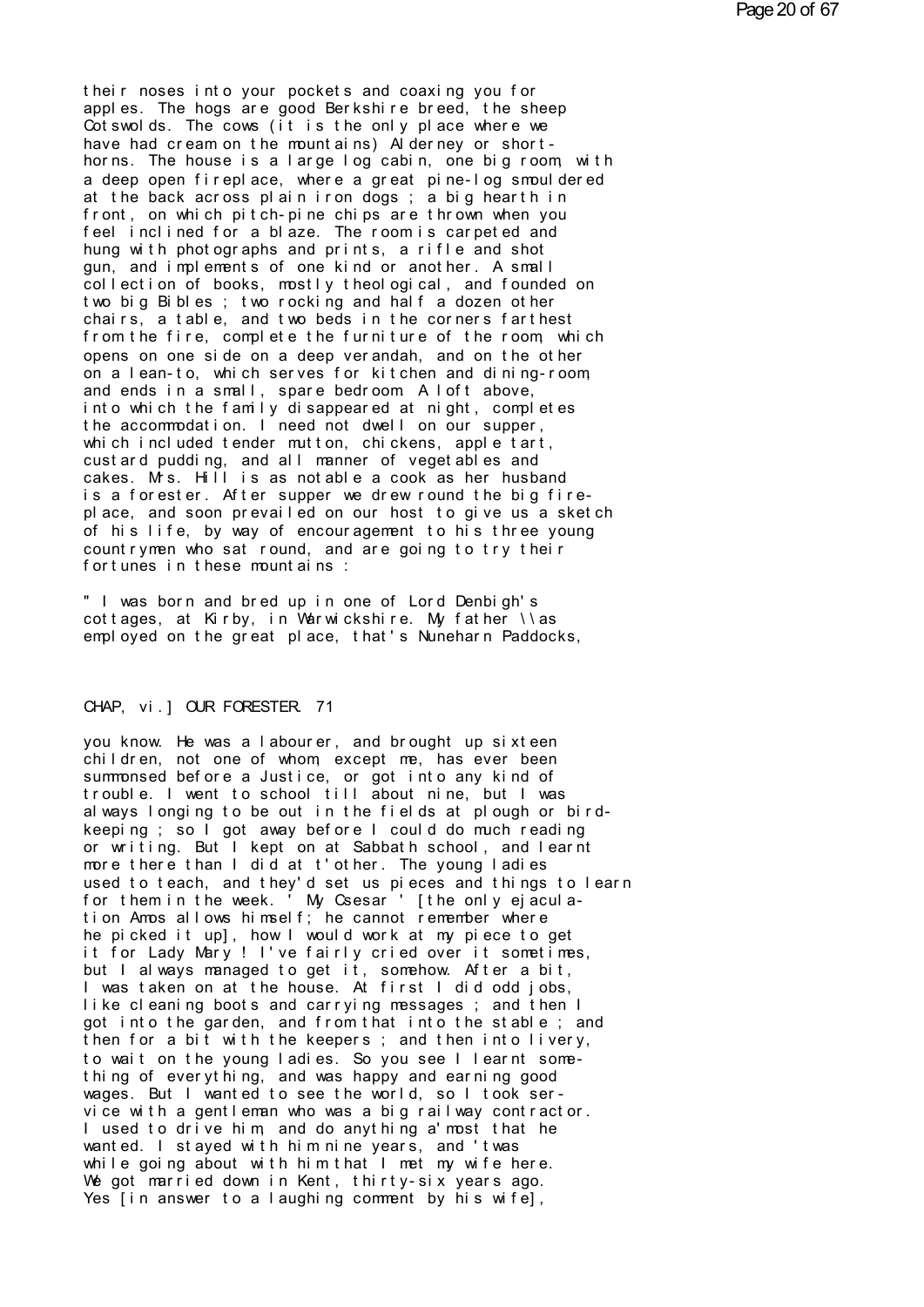I wanted some one to mind me, in those days. That poaching trouble came about this way. I had charge l wanted some one to mind me, in those days. That<br>poaching trouble came about this way. I had charge<br>for my master of a piece of railway that ran through f wanted some one to mind me, in those days. That<br>poaching trouble came about this way. I had charge<br>for my master of a piece of railway that ran through<br>lord's preserves in Weles. There were very strict I wanted some one to mind me, in those days. That<br>poaching trouble came about this way. I had charge<br>for my master of a piece of railway that ran through<br>Lord 's preserves, in Wales. There were very strict<br>rules about tres

poaching trouble came about this way. I had charge<br>for my master of a piece of railway that ran through<br>Lord 's preserves, in Wales. There were very strict<br>rules about trespassing on the lines then, because folks<br>there did for my master of a piece of railway that ran through<br>Lord 's preserves, in Wales. There were very strict<br>rules about trespassing on the lines then, because folks<br>there didn't like our line, and had been putting things there didn't like our line, and had been putting things<br>72 A NEW HOME FIRST IMPRESSIONS. [PART n.<br>on it to upset the trains. One day I saw two keepers

72 A NEW HOWE FIRST IMPRESSIONS. [PART n.<br>on it to upset the trains. One day I saw two keepers<br>coming down the line, with a labourer I knew between<br>them, He was all covered with blood from a wound 72 A NEW HOME FIRST IMPRESSIONS. [PART n.<br>on it to upset the trains. One day I saw two keepers<br>coming down the line, with a labourer I knew between<br>them He was all covered with blood from a wound<br>in his head, \* Why/said L, them. He was all covered with blood from a wound<br>in his head. \* Why/said I, 'what's the matter now ? ' 72 A NEW HOWE FIRSI IMPRESSIONS. [PARI n.<br>on it to upset the trains. One day I saw two keepers<br>coming down the line, with a labourer I knew between<br>them He was all covered with blood from a wound<br>in his head. \* Why/said I, on it to upset the trains. One day I saw two keepers<br>coming down the line, with a labourer I knew between<br>them He was all covered with blood from a wound<br>in his head. \* Why/said I, ' what's the matter now ? '<br>' I've been o on it to upset the trains. One day I saw two keepers<br>coming down the line, with a labourer I knew between<br>them He was all covered with blood from a wound<br>in his head. \* Why/said I, 'what's the matter now ? '<br>'I've been out coming down the line, with a labourer I knew between<br>them He was all covered with blood from a wound<br>in his head. \* Why/said I, 'what's the matter now ? '<br>'I've been out of work,' he said, 'this three weeks, and<br>I was digg them He was all covered with blood from a wound<br>in his head. \* Why/said I, 'what's the matter now ? '<br>'I've been out of work,' he said, 'this three weeks, and<br>I was digging out a rabbit to get something to eat,<br>when they c in his head. \*Why/said I, 'what's the matter now ?'<br>'I've been out of work,' he said, 'this three weeks, and<br>I was digging out a rabbit to get something to eat,<br>when they came up and broke my head.' From that<br>time the keep 'I've been out of work,' he said, 'this three weeks, and<br>I was digging out a rabbit to get something to eat,<br>when they came up and broke my head.' From that<br>time the keepers and I quarrelled. I summonsed them,<br>and got them I was digging out a rabbit to get something to eat,<br>when they came up and broke my head.' From that<br>time the keepers and I quarrelled. I summonsed them,<br>and got them fined for trespassing on the line; and<br>then they got me when they came up and broke my head.' From that<br>time the keepers and I quarrelled. I summonsed them,<br>and got them fined for trespassing on the Iine; and<br>then they got me fined for trespassing on their covers.<br>We watched on and got them fined for trespassing on the line; and<br>then they got me fined for trespassing on their covers.<br>We watched one another like hawks. I'd often lie out<br>at night for hours in the cold, in a ditch, where I knew<br>they and got them fined for trespassing on the line; and<br>then they got me fined for trespassing on their covers.<br>We watched one another like hawks. I'd often lie out<br>at night for hours in the cold, in a ditch, where I kne<br>they' then they got me fined for trespassing on their covers.<br>We watched one another like hawks. I'd often lie out<br>at night for hours in the cold, in a ditch, where I knew<br>they'd want to cross the line, and then jump up and<br>catc We watched one another like hawks. I'd often lie out<br>at night for hours in the cold, in a ditch, where I knew<br>they'd want to cross the line, and then jump up and<br>catch them, and they'd do the same by me. Once<br>they got me f at night for hours in the cold, in a ditch, where I knew<br>they'd want to cross the line, and then jump up and<br>catch them, and they'd do the same by me. Once<br>they got me fined 3:10s. for poaching. I remember<br>it well I was th they'd want to cross the line, and then jump up and<br>catch them, and they'd do the same by me. Once<br>they got me fined 3:10s. for poaching. I remember<br>it well I was that riled, I said to the justices right<br>out, 'How long do catch them, and they'd do the same by me. Once<br>they got me fined 3:10s. for poaching. I remember<br>it well I was that riled, I said to the justices right<br>out, 'How long do you think it'll take me, gentlemen,<br>to pay all that they got me fined 3:10s. for poaching. I remember<br>it well I was that riled, I said to the justices right<br>out, 'How long do you think it'll take me, gentlemen,<br>to pay all that money, with hares only Is. a-piece ?<br>Then I weu it well I was that riled, I said to the justices right<br>out, 'How long do you think it'll take me, gentlemen,<br>to pay all that money, with hares only Is. a-piece?'<br>Then I weut in for it. I remembered the text, 'What<br>thy hand out, 'How long do you think it'll take me, gentlemen,<br>to pay all that money, with hares only ls. a-piece?'<br>Then I weut in for it. I remembered the text, 'What<br>thy hand findeth to do, do it with thy might.'I did it.<br>I used to pay all that money, with hares only is. a-piece ?<br>Then I weut in for it. I remembered the text, 'What<br>thy hand findeth to do, do it with thy might.'I did it.<br>I used to creep along at night, all up the fences, and<br>feel f Then I weut in for it. I remembered the text, 'What<br>thy hand findeth to do, do it with thy might.'I did it.<br>I used to creep along at night, all up the fences, and<br>feel for the places whe're the hares came through and<br>set m thy hand findeth to do, do it with thy might. I did it.<br>I used to creep along at night, all up the fences, and<br>feel for the places whe're the hares came through and<br>set my wires; and I'd often have ten great ones scream-<br>i I used to creep along at night, all up the fences, and<br>feel for the places whe're the hares came through and<br>set my wires; and I'd often have ten great ones scream-<br>ing and flopping about like mad. And that's what the<br>keep reel for the places whe're the hares came through and<br>set my wires; and I'd often have ten great ones scream-<br>ing and flopping about like mad. And that's what the<br>keepers were, too. I've given a whole barrowful of hares<br>aw set my wires; and I'd often have ten great ones scream-<br>ing and flopping about like mad. And that's what the<br>keepers were, too. I've given a whole barrowful of hares<br>away to the poor folk of a morning. Well, I know [in<br>ans ing and flopping about like mad. And that's what the<br>keepers were, too. I've given a whole barrowful of hares<br>away to the poor folk of a morning. Well, I know [in<br>answer to an interpellation of Mrs. Hill] yes, 'twas all<br>wr keepers were, too. I've given a whole barrowtul of hares<br>away to the poor folk of a morning. Well, I know [in<br>answer to an interpellation of Mrs. Hill] yes, 'twas all<br>wrong, and I was a wild chap in those days. Then I<br>bega away to the poor folk of a morning. Well, I know [in<br>answer to an interpellation of Mrs. Hill] yes, 'twas all<br>wrong, and I was a wild chap in those days. Then I<br>began to hear talk about America, and all there was f( >r a<br>m answer to an interpellation of Mrs. Hill] yes, 'twas all wrong, and I was a wild chap in those days. Then I<br>began to hear talk about America, and all there was f( >r a<br>man to see and do there, so I left my master, and we c wrong, and I was a wild chap in those days. Ihen I<br>began to hear talk about America, and all there was f(>r a<br>man to see and do there, so I left my master, and we came<br>over, twenty-seven years ago. At first I took charge<br>o of gentlemen's gardens in New York and New Jersey.<br>Then we went to M chigan, where I could earn all I<br>CHAP, vi.] OUK FORESTER 73<br>wanted. Money was of no account there for a good

CHAP, vi.] OUK FORESTER 73<br>wanted. Money was of no account there for a good<br>limm in those days, but the climate was dreadful sickly<br>and we had our haby, the first we had in twelve years CHAP, vi.] CUK FORESTER 73<br>wanted. Money was of no account there for a good<br>limm in those days, but the climate was dreadful sickly,<br>and we had our baby, the first we had in twelve years,<br>and wented to live on bread and we CHAP, vi.] CUK FORESTER 73<br>wanted. Money was of no account there for a good<br>limm in those days, but the climate was dreadful sickly,<br>and we had our baby, the first we had in twelve years,<br>and wanted to live on bread and wa CHAP, vi.] CUK FORESIER 73<br>wanted. Money was of no account there for a good<br>limm in those days, but the climate was dreadful sickly,<br>and we had our baby, the first we had in twelve years,<br>and wanted to live on bread and wa wanted. Money was of no account there for a good<br>limm in those days, but the climate was dreadful sickly,<br>and we had our baby, the first we had in twelve years,<br>and wanted to live on bread and water so as we could<br>save him wanted. Money was of no account there for a good<br>limm in those days, but the climate was dreadful sickly,<br>and we had our baby, the first we had in twelve years,<br>and wanted to live on bread and water so as we could<br>save him lim in those days, but the climate was dreadful sickly,<br>and we had our baby, the first we had in twelve years,<br>and wanted to live on bread and water so as we could<br>save him. So we went up right amongst the Indians,<br>to a pl and we had our baby, the first we had in twelve years,<br>and wanted to live on bread and water so as we could<br>save him So we went up right amongst the Indians,<br>to a place they call Grand Travers, a wonderful healthy<br>place, o and wanted to live on bread and water so as we could<br>save him. So we went up right amongst the Indians,<br>to a place they call Grand Travers, a wonderful healthy<br>place, on a lake in the pine-forest country, as it was<br>then. I save him. So we went up right amongst the Indians,<br>to a place they call Grand Travers, a wonderful healthy<br>place, on a lake in the pine-forest country, as it was<br>then. I went on to a promontory, where the forest<br>stood, not to a place they call Grand Travers, a wonderful healthy<br>place, on a lake in the pine-forest country, as it was<br>then. I went on to a promontory, where the forest<br>stood, not like it does here, but the trees that thick<br>you ha place, on a lake in the pine-forest country, as it was<br>then. I went on to a promontory, where the forest<br>stood, not like it does here, but the trees that thick<br>you had scarce room to swing an axe. Well, it was a<br>beautiful then. I went on to a promontory, where the forest<br>stood, not like it does here, but the trees that thick<br>you had scarce room to swing an axe. Well, it was a<br>beautiful healthy place, and we and baby throve, and I<br>soon made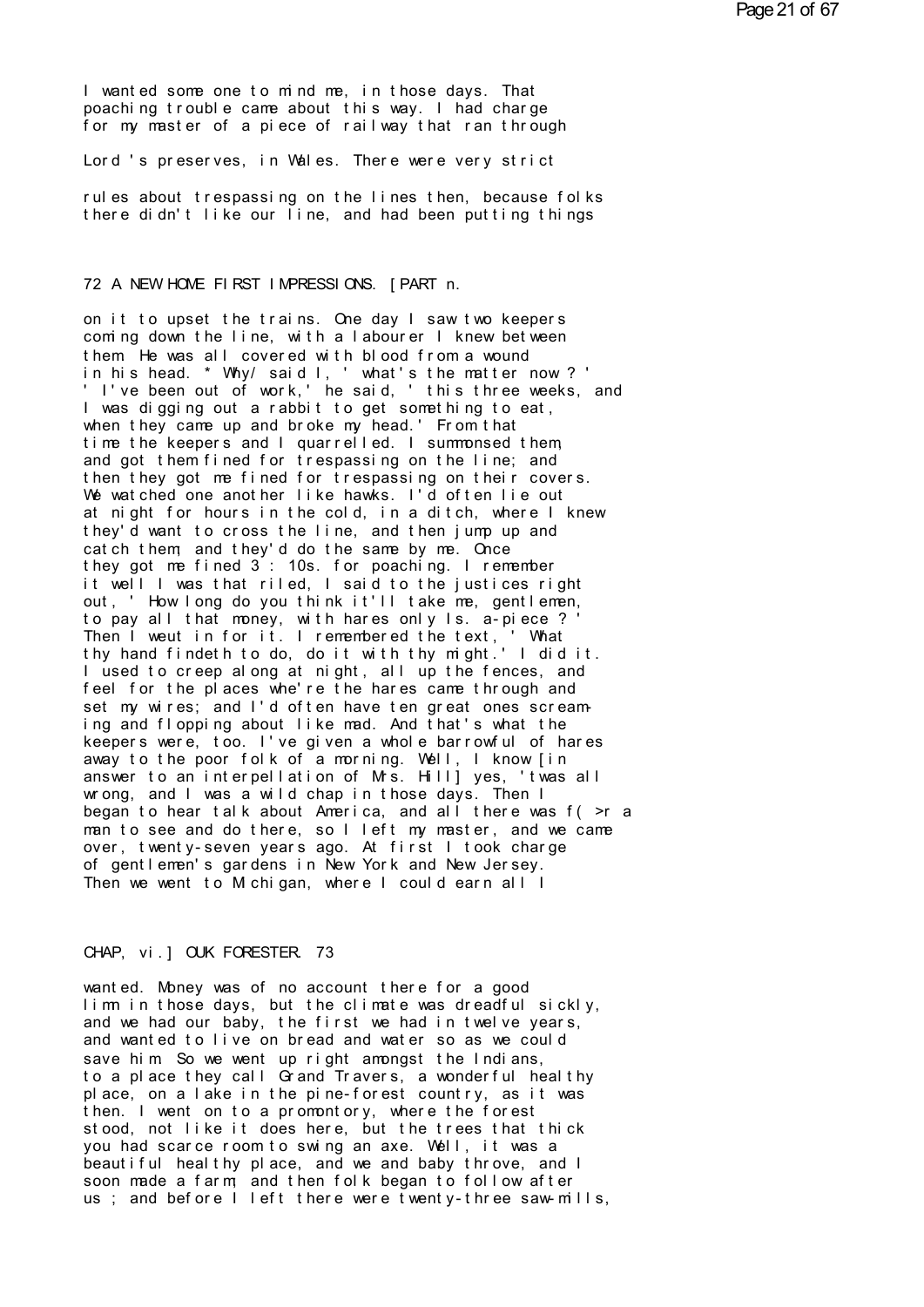cutting up from 80,000 to 150,000 feet a day, week in<br>and out. They've stripped the country so now that<br>there's no lumber for those mills to cut, and most of cutting up from 80,000 to 150,000 feet a day, week in and out. They've stripped the country so now that there's no lumber for those mills to cut, and most of cutting up from 80,000 to 150,000 feet a day, week in<br>and out. They've stripped the country so now that<br>there's no lumber for those mills to cut, and most of<br>them have stopped. 1^ used to have a boat, with just a<br>small sai cutting up from 80,000 to 150,000 feet a day, week in<br>and out. They've stripped the country so now that<br>there's no lumber for those mills to cut, and most of<br>them have stopped. 1^ used to have a boat, with just a<br>small sai small sail, and I'd take my stuff down in the morning, and trade it off to the lumber-men, and then sail back cutting up from 80,000 to 150,000 feet a day, week in<br>and out. They've stripped the country so now that<br>there's no lumber for those mills to cut, and most of<br>them have stopped. 1^ used to have a boat, with just a<br>small sai and out. They've stripped the country so now that<br>there's no lumber for those mills to cut, and most of<br>them have stopped. 1^ used to have a boat, with just a<br>small sail, and I'd take my stuff down in the morning,<br>and trad there's no lumber for those mills to cut, and most of<br>them have stopped. 1^ used to have a boat, with just a<br>small sail, and I'd take my stuff down in the morning,<br>and trade it off to the lumber-men, and then sail back<br>at them have stopped. 1^ used to have a boat, with just a<br>small sail, and I'd take my stuff down in the morning,<br>and trade it off to the lumber-men, and then sail back<br>at night, for the wind changed and blew back in the<br>eveni small sail, and I'd take my stuff down in the morning,<br>and trade it off to the lumber-men, and then sail back<br>at night, for the wind changed and blew back in the<br>evenings most part of the year. Well, then, the war<br>came, an and trade it off to the lumber-men, and then sail back<br>at night, for the wind changed and blew back in the<br>evenings most part of the year. Well, then, the war<br>came, and for two years I kept thinking whether I<br>oughn't to do evenings most part of the year. Well, then, the war<br>came, and for two years I kept thinking whether I<br>oughn't to do my part to help the Government I'd<br>lived under so long. Besides, I hated slavery. So in<br>the third year I m the Lord, and prayed I might do my duty as a soldier, came, and for two years I kept thinking whether I<br>oughn't to do my part to help the Government I'd<br>lived under so long. Besides, I hated slavery. So in<br>the third year I made up my mind, and listed in the<br>Michigan Cavalry. oughn't to do my part to help the Government I'd<br>lived under so long. Besides, I hated slavery. So in<br>the third year I made up my mind, and listed in the<br>Michigan Cavalry. I took the whole matter before<br>the Lord, and praye lived under so long. Besides, I hated slavery. So in<br>the third year I made up my mind, and listed in the<br>Michigan Cavalry. I took the whole matter before<br>the Lord, and prayed I might do my duty as a soldier,<br>and not hurt a the third year I made up my mind, and listed in the<br>Michigan Cavalry. I took the whole matter before<br>the Lord, and prayed I might do my duty as a soldier,<br>and not hurt any man. Well, we joined the Cavalry,<br>near 60,000 stro M chigan Cavairy. I took the whole matter betore<br>the Lord, and prayed I might do my duty as a soldier,<br>and not hurt any man. Well, we joined the Cavalry,<br>near 60,000 strong down in these parts; and I was<br>at Knoxville, and the Lord, and prayed I might do my duty as a soldier,<br>and not hurt any man. Well, we joined the Cavalry,<br>near 60,000 strong down in these parts; and I was<br>at Knoxville, and up and down. It was awful, the<br>language and the w near 60,000 strong down in these parts; and I was<br>at Knoxville, and up and down. It was awful, the<br>language and the ways of the men many of them at<br>least swearing, and drinking, and stealing any kind of thing they could lay hands on. Many's the plan for<br>74 A NEW HOME FIRST IMPRESSIONS. [PART n.<br>1997 - telling them they were there

to sustain the flag, not to rob poor folks. I spoke very T4 A NEW HOME FIRST IMPRESSIONS. [PART n.<br>stealing I've broken upon, telling them they were there<br>to sustain the flag, not to rob poor folks. I spoke very<br>plain all along, and got the men, many of them any<br>way, to listen, 74 A NEW HONE FIRST IMPRESSIONS. [PART n.<br>stealing I've broken upon, telling them they were there<br>to sustain the flag, not to rob poor folks. I spoke very<br>plain all along, and got the men, many of them any<br>way, to listen. /4 A NEW HOWE FIRSI IMPRESSIONS. [PARI n.<br>stealing I've broken upon, telling them they were there<br>to sustain the flag, not to rob poor folks. I spoke very<br>plain all along, and got the men, many of them any<br>way, to listen. stealing I've broken upon, telling them they were there<br>to sustain the flag, not to rob poor folks. I spoke very<br>plain all along, and got the men, many of them any<br>way, to listen. I got on famously, too, because I was<br>neve stealing I've broken upon, telling them they were there<br>to sustain the flag, not to rob poor folks. I spoke very<br>plain all along, and got the men, many of them any<br>way, to listen. I got on famously, too, because I was<br>neve to sustain the flag, not to rob poor folks. I spoke very<br>plain all along, and got the men, many of them any<br>way, to listen. I got on famously, too, because I was<br>never away plundering, and my horse was always ready<br>for any way, to listen. I got on famously, too, because I was never away plundering, and my horse was always ready for any service. An officer would come in, after we had had a long day's work, to say a despatch or message must go never away plundering, and my horse was always ready<br>for any service. An officer would come in, after we<br>had had a long day's work, to say a despatch or mess-<br>age must go, and no horse in our company was fit tt<br>go but mine for any service. An officer would come in, after we<br>had had a long day's work, to say a despatch or mess-<br>age must go, and no horse in our company was fit tt<br>go but mine, so the orderly must have him; but l<br>always said no, had had a long day's work, to say a despatch or mess-<br>age must go, and no horse in our company was fit tt<br>go but mine, so the orderly must have him; but I<br>always said no, I was quite ready to go myself, but<br>would not part age must go, and no horse in our company was fit it<br>go but mine, so the orderly must have him; but I<br>always said no, I was quite ready to go myself, but<br>would not part company from my horse. The only<br>time I took what was n go but mine, so the orderly must have him; but I<br>always said no, I was quite ready to go myself, but<br>would not part company from my horse. The only<br>time I took what was not mine was when we surprised<br>a Confederate convoy, always said no, I was quite ready to go myself, but<br>would not part company from my horse. The only<br>time I took what was not mine was when we surprised<br>a Confederate convoy, and got hold of the stores they<br>were carrying. Th would not part company from my horse. The only<br>time I took what was not mine was when we surprised<br>a Confederate convoy, and got hold of the stores they<br>were carrying. There they were lying all along the<br>roads, greatcoats time I took what was not mine was when we surprised<br>a Confederate convoy, and got hold of the stores they<br>were carrying. There they were lying all along the<br>roads, greatcoats and blankets, and meal bags, and<br>good boots, wi a Confederate convoy, and got hold of the stores they<br>were carrying. There they were lying all along the<br>roads, greatcoats and blankets, and meal bags, and<br>good boots, with English marks on them My Caesar,<br>how our men were were carrying. There they were lying all along the<br>roads, greatcoats and blankets, and meal bags, and<br>good boots, with English marks on them My Caesar,<br>how our men were destroying them ! I got together<br>a lot of the poor st roads, greatcoats and blankets, and meal bags, and<br>good boots, with English marks on them My Caesar,<br>how our men were destroying them ! I got together<br>a lot of the poor starving folk out of the woods that<br>both sides had be good boots, with English marks on them My Caesar,<br>how our men were destroying them ! I got together<br>a lot of the poor starving folk out of the woods that<br>both sides had been living on, and loaded them up<br>with meal and blan now our men were destroying them! I got together<br>a lot of the poor starving folk out of the woods that<br>both sides had been living on, and loaded them up<br>with meal and blankets. My Offisar, how I loved to<br>scatter them Engli a lot of the poor starving folk out of the woods that<br>both sides had been living on, and loaded them up<br>with meal and blankets. My Offisar, how I loved to<br>scatter them English boots ! They never had seen<br>such before. No, s both sides had been living on, and loaded them up<br>with meal and blankets. My Ciffisar, how I loved to<br>scatter them English boots ! They never had seen<br>such before. No, sir [in reply to one of us], I never<br>fired a shot all with meal and blankets. My Citisar, how I loved to<br>scatter them English boots ! They never had seen<br>such before. No, sir [in reply to one of us], I never<br>fired a shot all that time, but I had hundreds fired<br>at me. I've bee scatter them English boots! They never had seen<br>such before. No, sir [in reply to one of us], I never<br>fired a shot all that time, but I had hundreds fired<br>at me. I've been in the rifle pits, and now and again<br>seen a fellow fired a shot all that time, but I had hundreds fired<br>at me. I've been in the rifle pits, and now and again<br>seen a fellow drawing a bead on me, and I'd duck down<br>and hear the bullet pinge into the bank close above.<br>"They go

seen a fellow drawing a bead on me, and I'd duck down<br>and hear the bullet pinge into the bank close above.<br>"They got to employ me a good deal carrying de-<br>spatches and scouting. That's how I got took at last.<br>We were at a and hear the bullet pinge into the bank close above.<br>"They got to employ me a good deal carrying de-<br>spatches and scouting. That's how I got took at last.<br>We were at a place called Strawberry Plains, with<br>Breckenbridge's D " They got to employ me a good deal carrying de-<br>spatches and scouting. That's how I got took at last.<br>We were at a place called Strawberry Plains, with<br>Breckenbridge's Division pretty near all round us. I<br>was sent out wit " They got to employ me a good deal carrying de-<br>spatches and scouting. That's how I got took at last.<br>We were at a place called Strawberry Plains, with<br>Breckenbridge's Division pretty near all round us. I<br>was sent out wit spatches and scouting. Inat's how I got took at last.<br>We were at a place called Strawberry Plains, with<br>Breckenbridge's Division pretty near all round us. I<br>was sent out with twelve other men, to try and draw<br>them out, to did, but they were too quick for us. Out they came,<br>CHAP, vi.1 OUR FORESTER. 75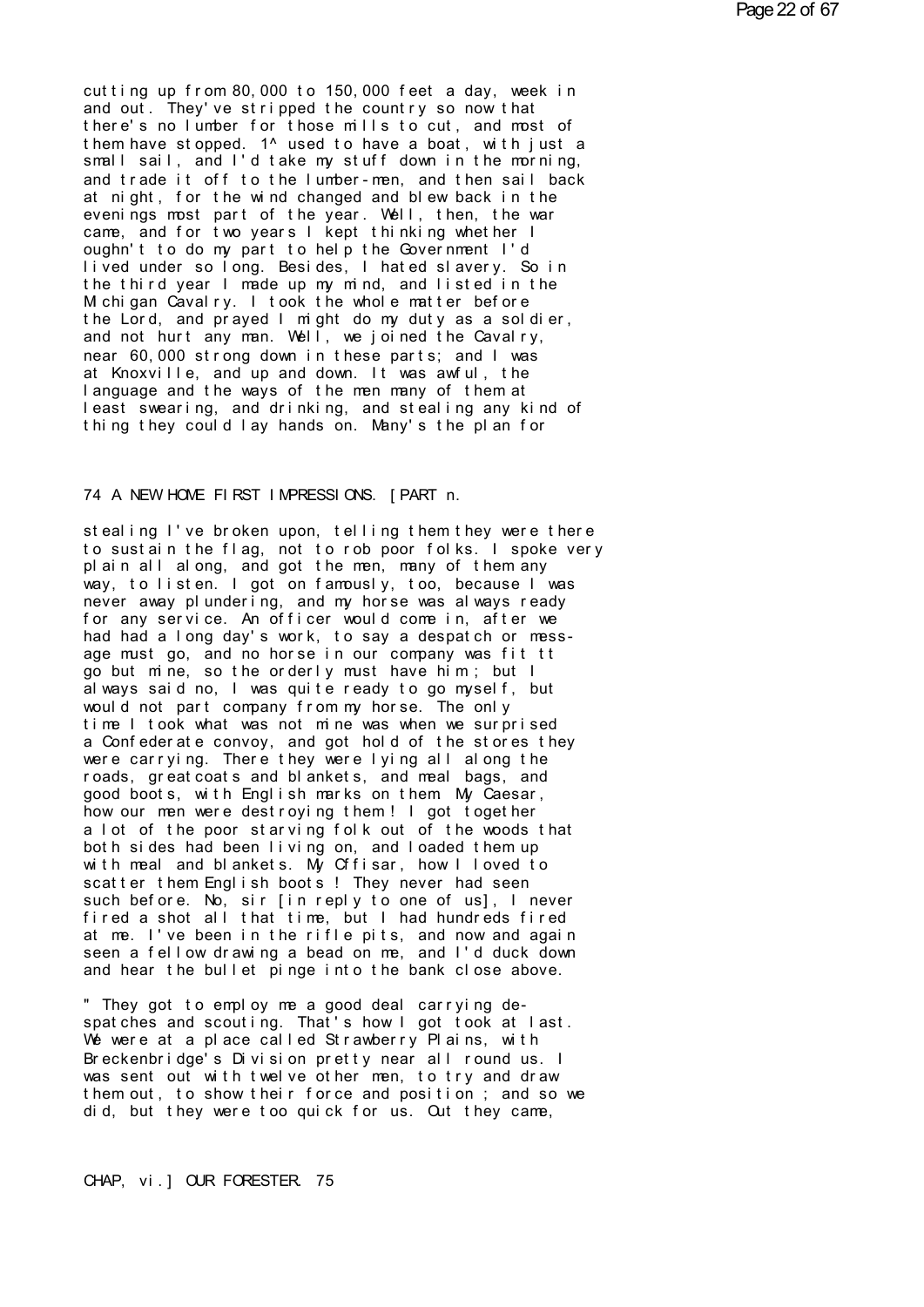and it was a race back to our lines down a steep creek.<br>My horse missed his footing, and down we rolled over<br>and over into the water When Loot up I was up and it was a race back to our lines down a steep creek.<br>My horse missed his footing, and down we rolled over<br>and over, into the water. When I got up, I was up<br>to my middle, and first thing I knew, there was a and it was a race back to our lines down a steep creek.<br>My horse missed his footing, and down we rolled over<br>and over, into the water. When I got up, I was up<br>to my middle, and, first thing I knew, there was a<br>rebel who sw and it was a race back to our lines down a steep creek.<br>My horse missed his footing, and down we rolled over<br>and over, into the water. When I got up, I was up<br>to my middle, and, first thing I knew, there was a<br>rebel, who s and it was a race back to our lines down a steep creek.<br>My horse missed his footing, and down we rolled over<br>and over, into the water. When I got up, I was up<br>to my middle, and, first thing I knew, there was a<br>rebel, who s and it was a race back to our lines down a steep creek<br>My horse missed his footing, and down we rolled over<br>and over, into the water. When I got up, I was up<br>to my middle, and, first thing I knew, there was a<br>rebel, who sw and over, into the water. When I got up, I was up<br>to my middle, and, first thing I knew, there was a<br>rebel, who swore at me for a G d d Yankee, and<br>fired his six-shooter at me. The shot passed under<br>my arm, and, before he and over, into the water. When I got up, I was up<br>to my middle, and, first thing I knew, there was a<br>rebel, who swore at me for a Gdd Yankee, and<br>fired his six-shooter at me. The shot passed under<br>my arm, and, before he co to my modle, and, first thing I knew, there was a<br>rebel, who swore at me for a God d Yankee, and<br>fired his six-shooter at me. The shot passed under<br>my arm, and, before he could fire again, an officer<br>ordered him on, and ga rebel, who swore at me for a Gdd Yankee, and<br>fired his six-shooter at me. The shot passed under<br>my arm, and, before he could fire again, an officer<br>ordered him on, and gave me in charge. I was taken<br>to the rear, and marche fired his six-shooter at me. The shot passed under<br>my arm, and, before he could fire again, an officer<br>ordered him on, and gave me in charge. I was taken<br>to the rear, and marched off with a lot of prisoners.<br>The rebels tre my arm, and, before he could fire again, an officer<br>ordered him on, and gave me in charge. I was taken<br>to the rear, and marched off with a lot of prisoners.<br>The rebels treated me as if I'd been their father, after<br>a day or ordered him on, and gave me in charge. I was taken<br>to the rear, and marched off with a lot of prisoners.<br>The rebels treated me as if I'd been their father, after<br>a day or two. I spoke out to them about their swear-<br>ing and The rebels treated me as if I'd been their father, after a day or two. I spoke out to them about their swearing and ways, just as I had to our men; and I might have been tight all the time I was a prisoner, only I'm a temp roll with my horse, and bad about the chest. After a day or two. I spoke out to them about their swear-<br>ing and ways, just as I had to our men; and I might<br>have been tight all the time I was a prisoner, only I'm<br>a temperance man. They put me on their horses on<br>the march, a ring and ways, just as I had to our men; and I might<br>have been tight all the time I was a prisoner, only I'm<br>a temperance man. They put me on their horses on<br>the march, and I was glad of it, for I was hurt by my<br>roll with have been tight all the time I was a prisoner, only I'm<br>a temperance man. They put me on their horses on<br>the march, and I was glad of it, for I was hurt by my<br>roll with my horse, and bad about the chest. After<br>about six da a temperance man. They put me on their horses on<br>the march, and I was glad of it, for I was hurt by my<br>roll with my horse, and bad about the chest. After<br>about six days I got my parole, with five others. They<br>were hard pre the march, and I was glad of it, for I was hurt by my<br>roll with my horse, and bad about the chest. After<br>about six days I got my parole, with five others. They<br>were hard pressed then, and didn't want us toting<br>along. Then roll with my horse, and bad about the chest. After<br>about six days I got my parole, with five others. They<br>were hard pressed then, and didn't want us toting<br>along. Then we started north, with nothing but just<br>our uniforms, about six days I got my parole, with five others. They<br>were hard pressed then, and didn't want us toting<br>along. Then we started north, with nothing but just<br>our uniforms, and they full of vermin. The first house<br>we struck were hard pressed then, and didn't want us toting<br>along. Then we started north, with nothing but just<br>our uniforms, and they full of vermin. The first house<br>we struck I asked where we could find a Union man<br>about there. Th along. Then we started north, with nothing but just<br>our uniforms, and they full of vermin. The first house<br>we struck I asked where we could find a Union man<br>about there. They didn't know any one, didn't think<br>there was one our uniforms, and they full of vermin. The first house<br>we struck I asked where we could find a Union man<br>about there. They didn't know any one, didn't think<br>there was one in the county. I said that was bad, as<br>we were paro we struck I asked where we could find a Union man<br>about there. They didn't know any one, didn't think<br>there was one in the county. I said that was bad, as<br>we were paroled Union soldiers, and then all was<br>changed. They took about there. They didn't know any one, didn't think<br>there was one in the county. I said that was bad, as<br>we were paroled Union soldiers, and then all was<br>changed. They took us in and wanted us to use their<br>beds, which we w there was one in the county. I said that was bad, as<br>we were paroled Union soldiers, and then all was<br>changed. They took us in and wanted us to use their<br>beds, which we wouldn't do, because of the vermin on<br>us. They gave u we were paroled Union soldiers, and then all was<br>changed. They took us in and wanted us to use their<br>beds, which we wouldn't do, because of the vermin on<br>us. They gave us all they had, and I saw the women,<br>for I couldn't s changed. Iney took us in and wanted us to use their<br>beds, which we wouldn't do, because of the vermin on<br>us. They gave us all they had, and I saw the women,<br>for I couldn't sleep, covering us up with any spare<br>clothes they' beds, which we wouldn't do, because of the vermin on<br>us. They gave us all they had, and I saw the women,<br>for I couldn't sleep, covering us up with any spare<br>clothes they'd got, and watching us all night long.<br>They sent us us. They gave us all they had, and I saw the women,<br>for I couldn't sleep, covering us up with any spare<br>clothes they'd got, and watching us all night long.<br>They sent us on to other Union houses, and so we got<br>north. I was for I couldn't sleep, covering us up with any spare<br>clothes they'd got, and watching us all night long.<br>They sent us on to other Union houses, and so we got<br>north. I was too ill to stay north at my old work, so<br>I sold my f 1 sold my farm and came south to Knoxville, where I<br>had come to know many kind, good people in the war.<br>76 A NEW HOME FIRST IMPRESSIONS. [PART it.<br>They were very kind, and I got work at the improve-

They were very kind, and I got work at the improve-<br>They were very kind, and I got work at the improve-<br>ments on Mr. Dickenson's farm (a model farm we had<br>gone over), and in other gentlemen's gardens. But I<br>didn't get my h 76 A NEW HONE FIRST IMPRESSIONS. [PART it.<br>They were very kind, and I got work at the improve-<br>ments on Mr. Dickenson's farm (a model farm we had<br>gone over), and in other gentlemen's gardens. But I<br>didn't get my health aga 76 ANEWHOWE FIRSI IMPRESSIONS. [PARI it.<br>They were very kind, and I got work at the improve-<br>ments on Mr. Dickenson's farm (a model farm we had<br>gone over), and in other gentlemen's gardens. But I<br>didn't get my health again They were very kind, and I got work at the improve-<br>ments on Mr. Dickenson's farm (a model farm we had<br>gone over), and in other gentlemen's gardens. But I<br>didn't get my health again, so eight years ago I came<br>to this place They were very kind, and I got work at the improve-<br>ments on M. Dickenson's farm (a model farm we had<br>gone over), and in other gentlemen's gardens. But I<br>didn't get my health again, so eight years ago I came<br>to this place ments on Mr. Dickenson's farm (a model farm we had<br>gone over), and in other gentlemen's gardens. But I<br>didn't get my health again, so eight years ago I came<br>to this place on the mountains, which I knew was<br>healthy, and wou gone over), and in other gentlemen's gardens. But I<br>didn't get my health again, so eight years ago I came<br>to this place on the mountains, which I knew was<br>healthy, and would suit me. Well, they all said I<br>should be starved didn't get my health again, so eight years ago I came<br>to this place on the mountains, which I knew was<br>healthy, and would suit me. Well, they all said I<br>should be starved out in two years and have to quit,<br>but before three to this place on the mountains, which I knew was<br>healthy, and would suit me. Well, they all said I<br>should be starved out in two years and have to quit,<br>but before three years were out I was selling them<br>corn, and better ba healthy, and would suit me. Well, they all said I<br>should be starved out in two years and have to quit,<br>but before three years were out I was selling them<br>corn, and better bacon than they'd ever had before.<br>Some of 'em begi should be starved out in two years and have to quit,<br>but before three years were out I was selling them<br>corn, and better bacon than they'd ever had before.<br>Some of 'em begin to think I'm right now, and there's<br>a deal of im but before three years were out I was selling them<br>corn, and better bacon than they'd ever had before.<br>Some of 'embegin to think I'm right now, and there's<br>a deal of improvement going on, and if they'd only, as<br>I tell 'em Some of 'embegin to think I'm right now, and there's<br>a deal of improvement going on, and if they'd only, as<br>I tell 'em just put in all their time on their farms,<br>and not go loafing round gunning, contented with corn-<br>dodge a deal of improvement going on, and if they'd only, as<br>I tell 'em, just put in all their time on their farms,<br>and not go loafing round gunning, contented with corn-<br>dodgers and a bit of pork, and give up whisky, they<br>might I tell 'em just put in all their time on their tarms,<br>and not go loafing round gunning, contented with corn-<br>dodgers and a bit of pork, and give up whisky, they<br>might all do as well as I've done. I should like to go<br>back o and not go loating round gunning, contented with corn-<br>dodgers and a bit of pork, and give up whisky, they<br>might all do as well as I've done. I should like to go<br>back once more and see the old country; but I mean<br>to end my dodgers and a bit of pork, and give up whisky, they<br>might all do as well as I've done. I should like to go<br>back once more and see the old country; but I mean<br>to end my days here. There's no such country that<br>I ever saw. Th back once more and see the old country; but I mean<br>to end my days here. There's no such country that<br>I ever saw. The Lord has done all for us here. And<br>it seems like dreams that I should live to see a Rugby<br>up here on the back once more and see the old country; but I mean<br>to end my days here. There's no such country that<br>I ever saw. The Lord has done all for us here. And<br>it seems like dreams that I should live to see a Rugby<br>up here on the to end my days here. Ihere's no such country that<br>I ever saw. The Lord has done all for us here. And<br>it seems like dreams that I should live to see a Rugby<br>up here on the mountains. I mean to take a lot in<br>the town, or clo I ever saw. The Lord has done all for us here.<br>it seems like dreams that I should live to see<br>up here on the mountains. I mean to take a lot<br>the town, or close by, and call it Nuneham Padd<br>So I shall lay my bones, you see, up here on the mountains. I mean to take a lot in<br>the town, or close by, and call it Nuneham Paddocks.<br>So I shall lay my bones, you see, in the same place,<br>as it were, that I was reared in."<br>I do not pretend that these wer the town, or close by, and call it Nuneham Paddocks.<br>So I shall lay my bones, you see, in the same place,<br>as it were, that I was reared in."<br>I do not pretend that these were his exact words,<br>the whole had to be condensed t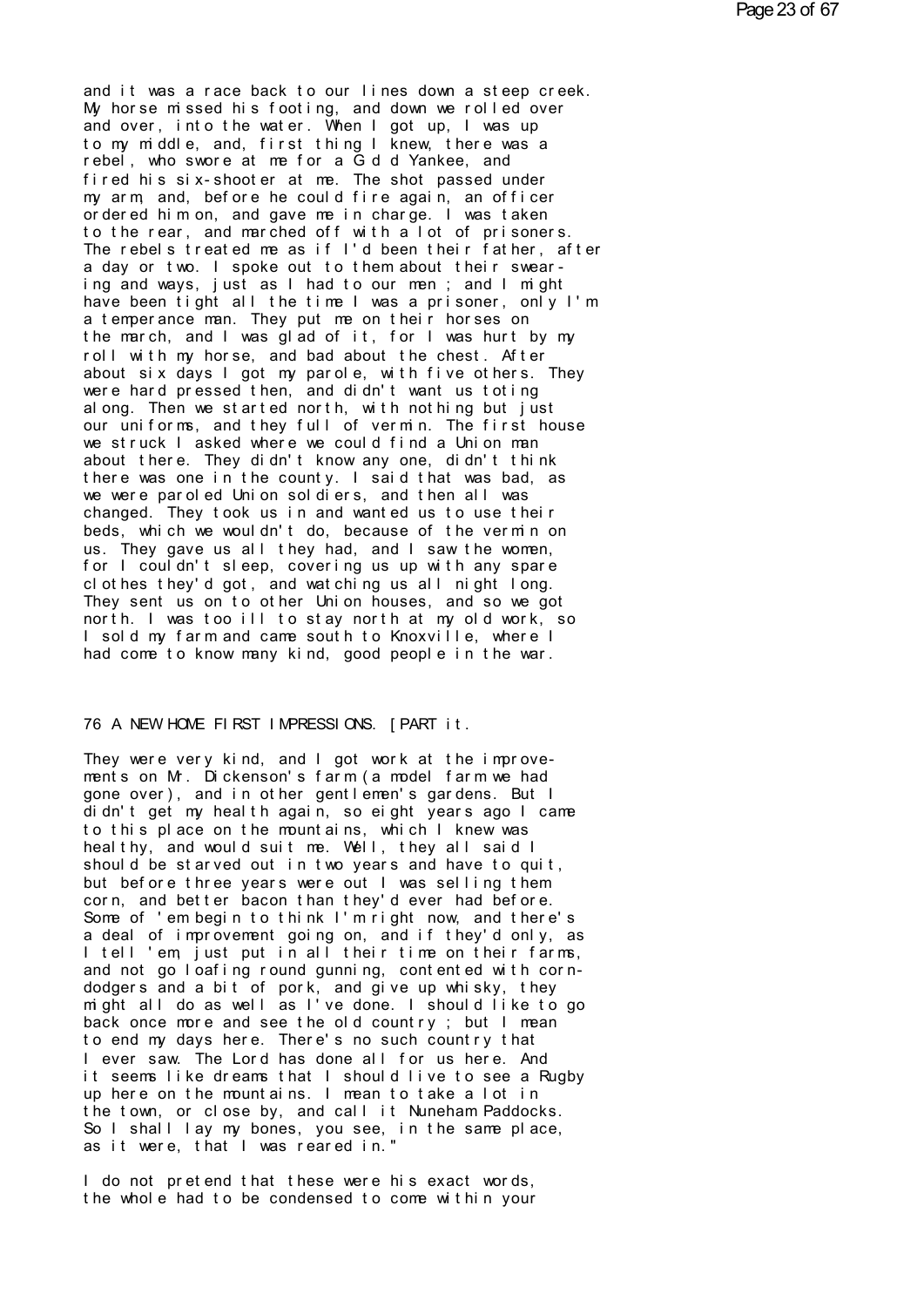space, but they are not far off. It was now past nine,<br>the time for retiring, when Amos told us that he<br>always ended his day with family prayers. A psalm space, but they are not far off. It was now past nine,<br>the time for retiring, when Amos told us that he<br>always ended his day with family prayers. A psalm<br>was read, and then we knelt down, and he prayed for space, but they are not far off. It was now past nine,<br>the time for retiring, when Amos told us that he<br>always ended his day with family prayers. A psalm<br>was read, and then we knelt down, and he prayed for<br>some minutes. Ex space, but they are not far off. It was now past nine,<br>the time for retiring, when Amos told us that he<br>always ended his day with family prayers. A psalm<br>was read, and then we knelt down, and he prayed for<br>some minutes. Ex space, but they are not far off. It was now past nine,<br>the time for retiring, when Amos told us that he<br>always ended his day with family prayers. A psalm<br>was read, and then we knelt down, and he prayed for<br>some minutes. Ex space, but they are not tar oft. It was now past nine,<br>the time for retiring, when Amostold us that he<br>always ended his day with family prayers. A psalm<br>was read, and then we knelt down, and he prayed for<br>some minutes. Ext the time for retiring, when Amostold us that he<br>always ended his day with family prayers. A psalm<br>was read, and then we knelt down, and he prayed for<br>some minutes. Extemporary prayers always excite my<br>critical faculty, but always ended his day with family prayers. A psaim<br>was read, and then we knelt down, and he prayed for<br>some minutes. Extemporary prayers always excite my<br>critical faculty, but there was no thought or expression<br>in this I co was read, and then we knelt down, and he prayed for<br>some minutes. Extemporary prayers always excite my<br>critical faculty, but there was no thought or expression<br>in this I could have wished to alter. Then we turned<br>in, I, af bed, and . two of the boys in the big one in the oppo-<br>CHAP, vi.] OUR FORESTER, 77<br>site corner. There I soon dozed off, watching the big,

CHAP, vi.] OUR FORESTER, 77<br>site corner. There I soon dozed off, wat ching the big,<br>smouldering white pine-log away in the depth of the<br>chimpey pook, and the last flickerings of the knobs of CHAP, vi.] OUR FORESTER, 77<br>site corner. There I soon dozed off, watching the big,<br>smouldering white pine-log away in the depth of the<br>chimney-nook, and the last flickerings of the knobs of<br>pitch-pine in front of it, betwe CHAP, vi.] CUR FORESTER, 77<br>site corner. There I soon dozed off, watching the big,<br>smouldering white pine-log away in the depth of the<br>chimney-nook, and the last flickerings of the knobs of<br>pitch-pine in front of it, betwe CHAP, VI.] CURFORESIER, //<br>site corner. There I soon dozed off, watching the big,<br>smouldering white pine-log away in the depth of the<br>chimmey-nook, and the last flickerings of the knobs of<br>pitch-pine in front of it, betwee site corner. There I soon dozed off, watching the big,<br>smouldering white pine-log away in the depth of the<br>chimmey-nook, and the last flickerings of the knobs of<br>pitch-pine in front of it, between the iron dogs, and<br>wonder site corner. There I soon dozed off, watching the big,<br>smouldering white pine-log away in the depth of the<br>chimmey-nook, and the last flickerings of the knobs of<br>pitch-pine in front of it, between the iron dogs, and<br>wonder smouldering white pine-log away in the depth of the<br>chimmey-nook, and the last flickerings of the knobs of<br>pitch-pine in front of it, between the iron dogs, and<br>wondering in my mind over the brave story we had<br>just been li chimmey-nook, and the last flickerings of the knobs of<br>pitch-pine in front of it, between the iron dogs, and<br>wondering in my mind over the brave story we had<br>just been listening to, so simply told (of which I fear I<br>have s pitch-pine in front of it, between the iron dogs, and<br>wondering in my mind over the brave story we had<br>just been listening to, so simply told (of which I fear I<br>have succeeded in giving a very poor reflection), and<br>whether just been listening to, so simply told (of which I fear I<br>have succeeded in giving a very poor reflection), and<br>whether there are not some there cannot, I fear, be<br>many such lives lying about in out-of-the-way cor-<br>ners, o have succeeded in giving a very poor reflection), and<br>whether there are not some there cannot, I fear, be<br>many such lives lying about in out-of-the-way cor-<br>ners, of mountain, or plain, or city. My last conscious<br>speculati Whether there are not some there cannot, I fear, beformany such lives lying about in out-of-the-way cor-<br>ners, of mountain, or plain, or city. My last conscious<br>speculation was whether, after all, the Union would have<br>been many such lives lying about in out-of-the-way cor-<br>ners, of mountain, or plain, or city. My last conscious<br>speculation was whether, after all, the Union would have<br>been saved if all Union soldiers had been Amos Hills.<br>I wa ners, of mountain, or plain, or city. My last conscious<br>speculation was whether, after all, the Union would have<br>been saved if all Union soldiers had been Amos Hills.<br>I waked early, just, before dawn, and was watching<br>alte been saved if all Union soldiers had been Amos Hills.<br>I waked early, just, before dawn, and was watching<br>alternately the embers of the big log, still aglow in<br>the deep chimney, and the white light beginning to<br>break throug been saved if all Union soldiers had been Amos Hills.<br>I waked early, just, before dawn, and was watching<br>alternately the embers of the big log, still aglow in<br>the deep chimney, and the white light beginning to<br>break throug I waked early, just, before dawn, and was watching<br>alternately the embers of the big log, still aglow in<br>the deep chimney, and the white light beginning to<br>break through the honeysuckles and vines which hung<br>over the veran alternately the embers of the big log, still aglow in<br>the deep chimney, and the white light beginning to<br>break through the honeysuckles and vines which hung<br>over the verandah, and shaded the wide-open window,<br>when the cloc the deep chimmey, and the white light beginning to<br>break through the honeysuckles and vines which hung<br>over the verandah, and shaded the wide-open window,<br>when the clock struck five. The door opened softly,<br>and in stepped break through the honeysuckles and vines which hung<br>over the verandah, and shaded the wide-open window,<br>when the clock struck five. The door opened softly,<br>and in stepped Armos Hill in his stockings. He cam 3<br>to the foot o over the verandah, and shaded the wide-open window,<br>when the clock struck five. The door opened softly,<br>and in stepped Armos Hill in his stockings. He cam 3<br>to the foot of our beds, picked up our dirty boots, and<br>stole out and in stepped Amos Hill in his stockings. He cam 3<br>to the foot of our beds, picked up our dirty boots, and<br>stole out again as noiselessly as he had entered. The<br>next minute I heard the blacking brushes going vigor-<br>ously, stole out again as noiselessly as he had entered. The next minute I heard the blacking brushes going vigor-ously, and knew that I should appear at breakfast with a shine on in which I should have reason to glory, if I were stole out again as noiselessly as he had entered. The<br>next minute I heard the blacking brushes going vigor-<br>ously, and knew that I should appear at breakfast with<br>a shine on in which I should have reason to glory, if<br>I wer next minute I heard the blacking brushes going vigor-<br>ously, and knew that I should appear at breakfast with<br>a shine on in which I should have reason to glory, if<br>I were preparing to walk in Bond Street, instead of<br>through ously, and knew that I should appear at breaktast with<br>a shine on in which I should have reason to glory, if<br>I were preparing to walk in Bond Street, instead of<br>through the scrub on the Cumberland Mountains. I<br>turned over a shine on in which I should have reason to glory, it<br>I were preparing to walk in Bond Street, instead of<br>through the scrub on the Cumberland Mountains. I<br>turned over for another hour's sleep (breakfast being<br>at 6.30 sharp I were preparing to walk in Bond Street, instead of<br>through the scrub on the Cumberland Mountains. I<br>turned over for another hour's sleep (breakfast being<br>at 6.30 sharp), but not without first considering for<br>some minutes through the scrub on the Cumberland Mountains. I<br>turned over for another hour's sleep (breakfast being<br>at 6.30 sharp), but not without first considering for<br>some minutes which of us two if things were fixed<br>up straight in turned over for another hour's sleep (breakfast belat 6.30 sharp), but not without first considering f<br>some minutes which of us two if things were fixed<br>up straight in this blundering old world ought to b<br>blacking the othe some minutes which of u<br>up straight in this blu<br>blacking the other's bo<br>was that it ought not t<br>VACUUS VIATOR

VACUUS VIATOR.<br>CHAPTEE VII.<br>THE NEGEO "NATIVES"

CHAPTEE VII.<br>THE NEGEO " NATI VES. "<br>PT LOPT TELITOESSEE CHAPTEE VII.<br>THE NEGEO "NATIVES."<br>RTJGBT, TEITOESSEE.<br>THEKE is one inconvenienc

THE NEGEO "NATIVES."<br>RTJGBT, TEITOESSEE.<br>THEKE is one inconvenience in this desultory mode of<br>correspondence, that one is apt to forget what one THE NEGEO "NATTVES."<br>RTJGBT, TEITOESSEE.<br>THEKE is one inconvenience in this desultory mode of<br>correspondence, that one is apt to forget what one<br>has told already, and to repeat oneself. I have written<br>something of the whit RTJGBT, TEITOESSEE.<br>THEKE is one inconvenience in this desultory mode of<br>correspondence, that one is apt to forget what one<br>has told already, and to repeat oneself. I have written<br>something of the white native of these mou RTJGBT, TEITOESSEE.<br>THEKE is one inconvenience in this desultory mode of<br>correspondence, that one is apt to forget what one<br>has told already, and to repeat oneself. I have written<br>something of the white native of these mou THEKE is one inconvenience in this desultory mode of<br>correspondence, that one is apt to forget what one<br>has told already, and to repeat oneself. I have writte<br>something of the white native of these mountains;<br>have I said a THEKE is one inconvenience in this desultory mode of<br>correspondence, that one is apt to forget what one<br>has told already, and to repeat oneself. I have written<br>something of the white native of these mountains;<br>have I said correspondence, that one is apt to forget what one has told already, and to repeat oneself. I have written something of the white native of these mountains; have I said anything of his dark brother? The subject is becoming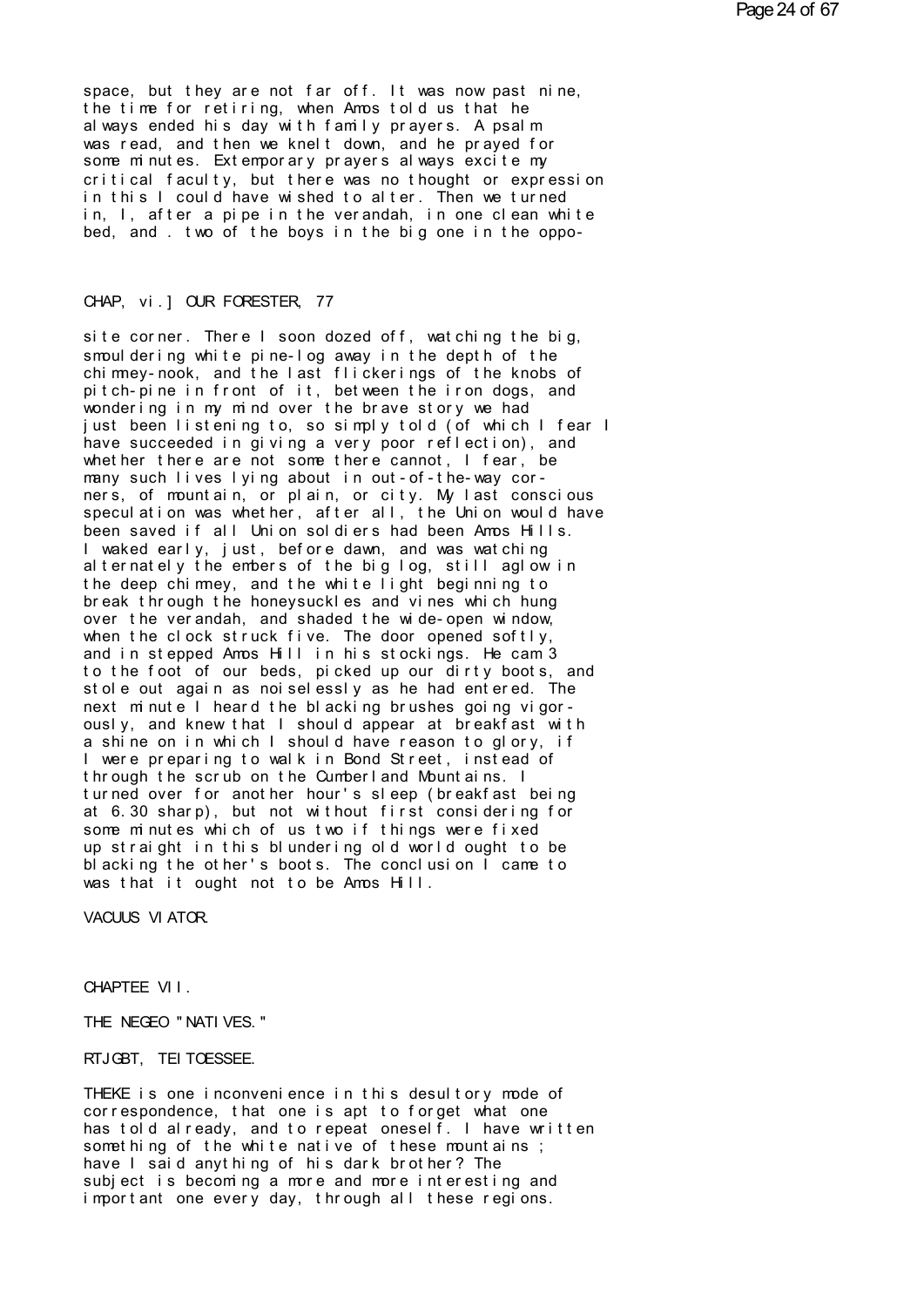In these mountains, the negro, perhaps, can scarcely be called a native. Very few black families, I am told, were to be found here a year or two since. My own eyes assure me that they are multiplying rapidly. I see more and more black men amongst the gangs on roads and bridges, and come across queer little encampments in the woods, with a pile of logs smouldering in the midst, round which stand the mirth - provoking figures of small black urchins, who stare and grin at the intruder on horseback, till he rides on under the gold and russet and green autumal coping of hickories, chest nut s, and pines.

I am coming to the conclusion that wherever work is to be had, in Tennessee, at any rate, there will the negro be found. He seems to gather to a contractor like the buzzards, which one sees over the tree-tops, to

## CHAP, vn. ] THE NEGRO " NATI VES. " 79

carrion. And unless the white natives take to "putting in all their time," whatever work is going will not lon<\* remain with them The negro will loaf and shirk

## $0<sub>o</sub>$

as often as not when he gets the chance, but he has not the white craving for knocking off altogether as soon as he has a couple of dollars in his pocket ; has no strong hunting instinct; and has not acquired the art of letting his pick drop listlessly into the ground with its own weight, and stopping to admire the scenery after every hal f-dozen strokes.

The negro is much more obedient, moreover, and manageable, obedient to a fault, if one can believe the many stories one hears of his readiness to commit small misdemeanours and crimes, and not always small ones, at the bidding of his employers. There is one tiling, however, which an equally unanimous testimony agrees in declaring that he will not do, and that is, sell his vote, or be dragooned into giving it for any one but his own choice; he may, indeed, be scared from voting,<br>but cannot be "squared; "a singular testimony, surely, of his prospective value as a citizen.

Equally strong is the evidence of his resolute determination to get his children educated. In some Southern States the children are, I believe, kept apart, but in the only mountain school I have had the chance of seeing, black and white children were together. They were not in class, but in the front of the barn-like building used both for church and school, having just come out for the dinner-hour. There was a large, sandy, trampled place under the trees, by no means a bad play-ground, on which a few of the most energetic, the blacks in the majority, were playing at some game as we came up, the mysteries of which I should have liked to study. But the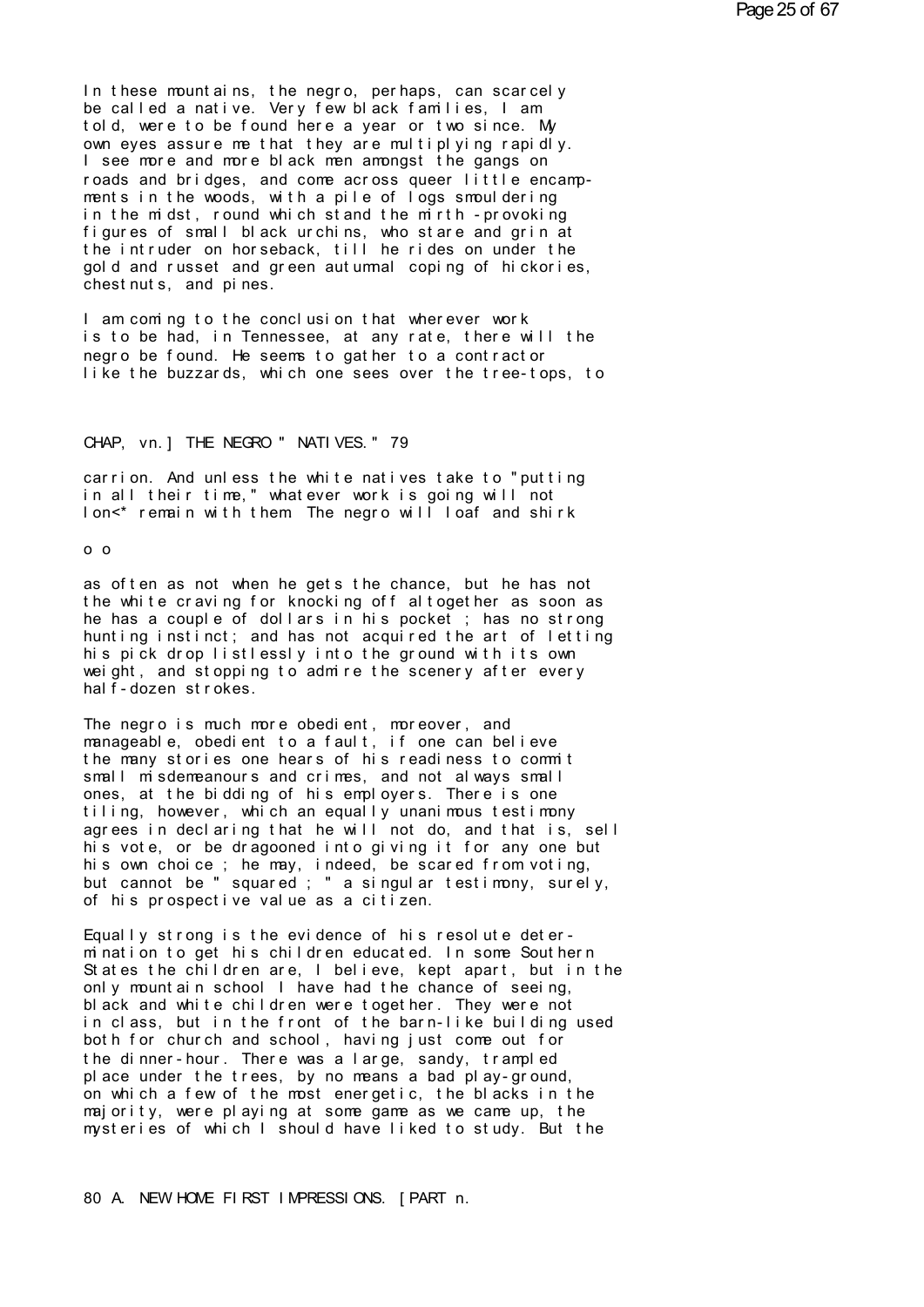longer we stayed the less chance there seemed of their<br>going on, and the game remains a mystery to me still.<br>"Where these children, some fifty in number, came from longer we stayed the less chance there seemed of their<br>going on, and the game remains a mystery to me still.<br>"Where these children, some fifty in number, came from,<br>is a problem : but there they were from somewhere. Ionger we stayed the less chance there seemed of their<br>going on, and the game remains a mystery to me still.<br>"Where these children, some fifty in number, came from,<br>is a problem; but there they were from somewhere.<br>And eve longer we stayed the less chance there seemed of their<br>going on, and the game remains a mystery to me still.<br>"Where these children, some fifty in number, came from<br>is a problem; but there they were from somewhere.<br>And ever longer we stayed the less chance there seemed of their<br>going on, and the game remains a mystery to me still.<br>"Where these children, some fifty in number, came from,<br>is a problem; but there they were from somewhere.<br>And eve ronger we stayed the less chance there seemed of their<br>going on, and the game remains a mystery to me still.<br>"Where these children, some fifty in number, came from,<br>is a problem; but there they were from somewhere.<br>And eve going on, and the game remains a mystery to me still.<br>"Where these children, some fifty in number, came from<br>is a problem; but there they were from somewhere.<br>And everywhere, I hear, the blacks are forcing the<br>running with "Where these children, some fifty in number, came from<br>is a problem; but there they were from somewhere.<br>And everywhere, I hear, the blacks are forcing the<br>running with respect to education, and great numbers<br>of them are s is a problem; but there they were from somewhere.<br>And everywhere, I hear, the blacks are forcing the<br>running with respect to education, and great numbers<br>of them are showing a thrift and energy which are<br>likely to make the And everywhere, I hea<br>running with respect<br>of them are showing a<br>likely to make them f<br>struggle for existenc<br>of Kentucky.<br>In one denartment (a of them are showing a thrift and energy which are<br>likely to make them formidable competitors in the<br>struggle for existence, at any rate in all States south<br>of Kentucky.<br>In one department (a very small one, no doubt), they<br>

likely to make them formidable competitors in the<br>struggle for existence, at any rate in all States south<br>of Kentucky.<br>In one department (a very small one, no doubt), they<br>will have crowded out the native whites in a very of Kentucky.<br>In one department (a very small one, no doubt), they<br>will have crowded out the native whites in a very short<br>time, if I may judge by our experience in this house.<br>We number two ladies and six men, and our whol of Kentucky.<br>In one department (a very small one, no doubt), they<br>will have crowded out the native whites in a very short<br>time, if I may judge by our experience in this house.<br>We number two ladies and six men, and our whol In one department (a very small one, no doubt), they<br>will have crowded out the native whites in a very short<br>time, if I may judge by our experience in this house.<br>We number two ladies and six men, and our whole<br>service is In one department (a very small one, no doubt), they<br>will have crowded out the native whites in a very short<br>time, if I may judge by our experience in this house.<br>We number two ladies and six men, and our whole<br>service is will have crowded out the native whites in a very short<br>time, if I may judge by our experience in this house.<br>We number two ladies and six men, and our whole<br>service is done by one boy. Our first experiment was<br>with a youn time, if I may judge by our experience in this house.<br>We number two ladies and six men, and our whole<br>service is done by one boy. Our first experiment was<br>with a young native, who "reared up "on, the first<br>morning at the i We number two ladies and six men, and our whole<br>service is done by one boy. Our first experiment was<br>with a young native, who "reared up "on, the first<br>morning at the idea of having to black boots. This<br>prejudice, I think service is done by one boy. Our first experiment was<br>with a young native, who "reared up" on, the first<br>morning at the idea of having to black boots. This<br>prejudice, I think I told you, was removed for the<br>moment, and he s with a young native, who "reared up" on, the first<br>morning at the idea of having to black boots. This<br>prejudice, I think I told you, was removed for the<br>moment, and he stayed for a few days. Where it was<br>he "weakened on us morning at the idea of having to black boots. This<br>prejudice, I think I told you, was removed for the<br>moment, and he stayed for a few days. Where it was<br>he "weakened on us" I could not learn for certain, but<br>incline to the prejudice, I think I told you, was removed for the<br>moment, and he stayed for a few days. Where it was<br>he "weakened on us" I could not learn for certain, but<br>incline to the belief that it was either having to carry<br>the racq moment, and he stayed for a few days. Where it was<br>he "weakened on us" I could not learn for certain, but<br>incline to the belief that it was either having to carry<br>the racquets and balls to the lawn-tennis ground, or to<br>get he "weakened on us" I could not learn for certain, but<br>incline to the belief that it was either having to carry<br>the racquets and balls to the lawn-tennis ground, or to<br>get a fire to burn in order to boil the water for a fo the racquets and balls to the lawn-tennis ground, or to get a fire to burn in order to boil the water for a four o'clock tea. Both these services were ordered by the ladies, and I thought I saw signs (though I am far from the racquets and balls to the lawn-tennis ground, or to<br>get a fire to burn in order to boil the water for a four<br>o'clock tea. Both these services were ordered by the<br>ladies, and I thought I saw signs (though I am far<br>from get a fire to burn in order to boil the water for a four<br>o'clock tea. Both these services were ordered by the<br>ladies, and I thought I saw signs (though I am far<br>from certain) that his manly soul rose against feminine<br>comma o'clock tea. Both these services were ordered by the<br>ladies, and I thought I saw signs (though I am far<br>from certain) that his manly soul rose against feminine<br>command. Be that as it may, off he went without<br>warning, and s ladies, and I thought I saw signs (though I am far<br>from certain) that his manly soul rose against feminine<br>command. Be that as it may, off he went without<br>warning, and soon after Amos Hill arrived, with almost<br>pathetic apo from certain) that his manly soul rose against feminine<br>command. Be that as it may, off he went without<br>warning, and soon after Amos Hill arrived, with almost<br>pathetic apologies and a negro boy, short of stature,<br>huge of m command. Be that as it may, off he went without<br>warning, and soon after Armos Hill arrived, with almost<br>pathetic apologies and a negro boy, short of stature,<br>huge of mouth, fabulous in the apparent age of his<br>garments, nam pathetic apologies and a negro boy, short of stature,<br>huge of mouth, fabulous in the apparent age of his<br>garments, named Jeff. He had no other name, he told<br>us, and did not know whether it signified Jefferson or Geoffrey, or where or how he got it, or anything about<br>CHAP, vii.] THE NEGRO "NATIVES." 81

CHAP, vii.] THE NEGRO "NATIVES." 81<br>himself, except that he had got OUT place at \$5 a mouth,<br>at which he showed his ivory, "some !" CHAP, vii.] THE NEGRO "NATIVES." 81<br>himself, except that he had got OUT place at \$5 a n<br>at which he showed his ivory, "some !"<br>From this time all was changed. leff, it is true

CHAP, vii.] IHE NEGRO "NAIIVES." 81<br>himself, except that he had got CUT place at \$5 a mouth,<br>at which he showed his ivory, "some !"<br>From this time all was changed. Jeff, it is true,<br>after the first two days, gave proofs th himself, except that he had got OUT place at \$5 a mouth,<br>at which he showed his ivory, "some !"<br>From this time all was changed. Jeff, it is true,<br>after the first two days, gave proofs that he was not<br>converted, like the wh himself, except that he had got OUI place at \$5 a mouth,<br>at which he showed his ivory, "some!"<br>From this time all was changed. Jeff, it is true,<br>after the first two days, gave proofs that he was not<br>converted, like the whi at which he showed his lvory, "some!"<br>From this time all was changed. Jeff, it is true,<br>after the first two days, gave proofs that he was not<br>converted, like the white housemaid who had learned<br>to sweep under the mats. His From this time all was changed. Jeff, it is true,<br>after the first two days, gave proofs that he was not<br>converted, like the white housemaid who had learned<br>to sweep under the mats. His sweeping and tidying<br>were decidedly t From this time all was changed. Jett, it is true,<br>after the first two days, gave proofs that he was not<br>converted, like the white housemaid who had learned<br>to sweep under the mats. His sweeping and tidying<br>were decidedly t arter the first two days, gave proofs that he was not<br>converted, like the white housemaid who had learned<br>to sweep under the mats. His sweeping and tidying<br>were decidedly those of the sinner ; and he entirely<br>abandoned the converted, like the white housemaid who had learned<br>to sweep under the mats. His sweeping and tidying<br>were decidedly those of the sinner ; and he entirely<br>abandoned the only hard work we set him, as soon as<br>it was out of s to sweep under the mats. His sweeping and tidying<br>were decidedly those of the sinner; and he entirely<br>abandoned the only hard work we set him, as soon as<br>it was out of sight from the asylum It was a path<br>leading to a shall were decidedly those of the sinner; and he entirely<br>abandoned the only hard work we set him, as soon as<br>it was out of sight from the asylum It was a path<br>leading to a shallow well, which the boys had dug at<br>the bottom of t abandoned the only hard work we set him, as soon as<br>it was out of sight from the asylum It was a path<br>leading to a shallow well, which the boys had dug at<br>the bottom of the garden. The last twenty yards or<br>so are on a stee it was out of sight from the asylum It was a path<br>leading to a shallow well, which the boys had dug at<br>the bottom of the garden. The last twenty yards or<br>so are on a steeper incline than the part next the<br>house : so Jeff s reading to a shallow well, which the boys had dug at<br>the bottom of the garden. The last twenty yards or<br>so are on a steeper incline than the part next the<br>house : so Jeff studiously completed the piece in sight<br>of the hous the bottom of the garden. The last twenty yards or<br>so are on a steeper incline than the part next the<br>house : so Jeff studiously completed the piece in sight<br>of the house, and never put pick or shovel on the<br>remainder, whi so are on a steeper incline than the part next the<br>house : so Jeff studiously completed the piece in sight<br>of the house, and never put pick or shovel on the<br>remainder, which lay behind the friendly brow of the<br>slope. But i house : so Jeff studiously completed the piece in sight<br>of the house, and never put pick or shovel on the<br>remainder, which lay behind the friendly brow of the<br>slope. But in all other directions, where the work<br>was mainly o of the house, and never put pick or shovel on the remainder, which lay behind the friendly brow of the slope. But in all other directions, where the work was mainly odd jobs, a respectable kind of loafing, was always to th slope. But in all other directions, where the work<br>was mainly odd jobs, a respectable kind of loafing, Jeff<br>was always to the fore, acquitting himself to the best,<br>I think, of his ability.<br>We did not get full command of hi was always to the fore, acquitting himself to the best,<br>I think, of his ability.<br>We did not get full command of him till the arrival<br>of a young Texan cattle -driver, who taught us the

peculiar cry for the negro, by appending a high " Ho "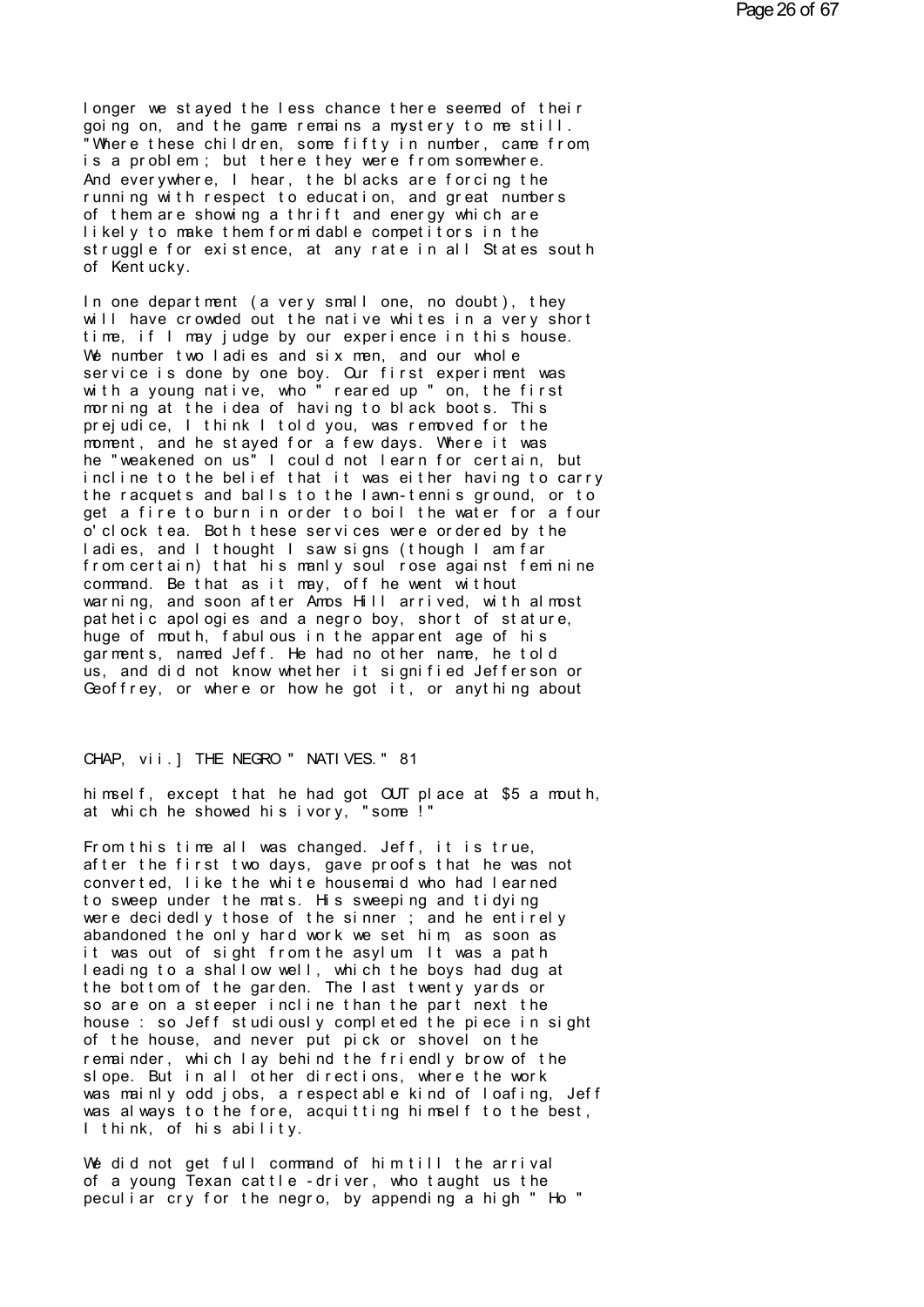to his name, or rather running them together, so that the whole sounded " Hojeff ! " as nearly as possible one syllable. Even the ladies picked up the cry, and thenceforward Jeffs substitute for the "Anon, anon, sir ! " of the Elizabethan waiter was instantaneous. He built a camp - oven, like those of the Volunteers at W mbl edon, and neater of construction, from which he supplied a reasonably constant provision of hot water from 6 A.M., of course cutting his own logs for the fire. His highest achievement was ironing the ladies' cotton dresses, which they declared he did not very

G

## 82. A NEW HOME FIRST IMPRESSIONS. [PART it

badly. Most of us entrusted him with the washing of flannel shirts and socks, which at any rate were<br>faithfully immersed in suds, and hung up to dry under our eyes. The laundry was an army tent, pitched at the back of the asylum, where Jeff spent nearly all his time when not under orders, generally munching an apple, of which there was always a sack lying about, a present from some ranch-owner, or brought over from the garden, and open to mankind at large. I never could find out whether he could read. One evening he came up proudly to ask whether " his mail" had come, and sure enough when the mail arrived there was a post-card, which he claimed. We thought he would ask one of us to read it for him but were di sappoi nt ed. He had a habit of crooning over and . over again all day some scrap of a song. One of these excited my curiosity exceedingly, but I never succeeded in getting more than two lines out of him

" Oh my ! oh my ! I've got a hundred dollars in a mine ! "

One had a crave to hear what came of those hundred dollars. It seems it is so almost universally. The nearest approach to a complete negro ditty which I have been able to strike is one which the Texan gives, with a wonderful roll of the word " chariot," which cannot be expressed in print. It runs :

The Debbie he chase me round a stump, Gwine for to carry me home;

He grab for me at ebery jump,

Gwine for to carry me home.

Swing I ow, sweet cha-y-ot.

Gwine for to carry me home.

The Debbie he make one grab at me, Gwine, etc.

CHAP, vn. ] THE NEGRO " NATI VES. " 83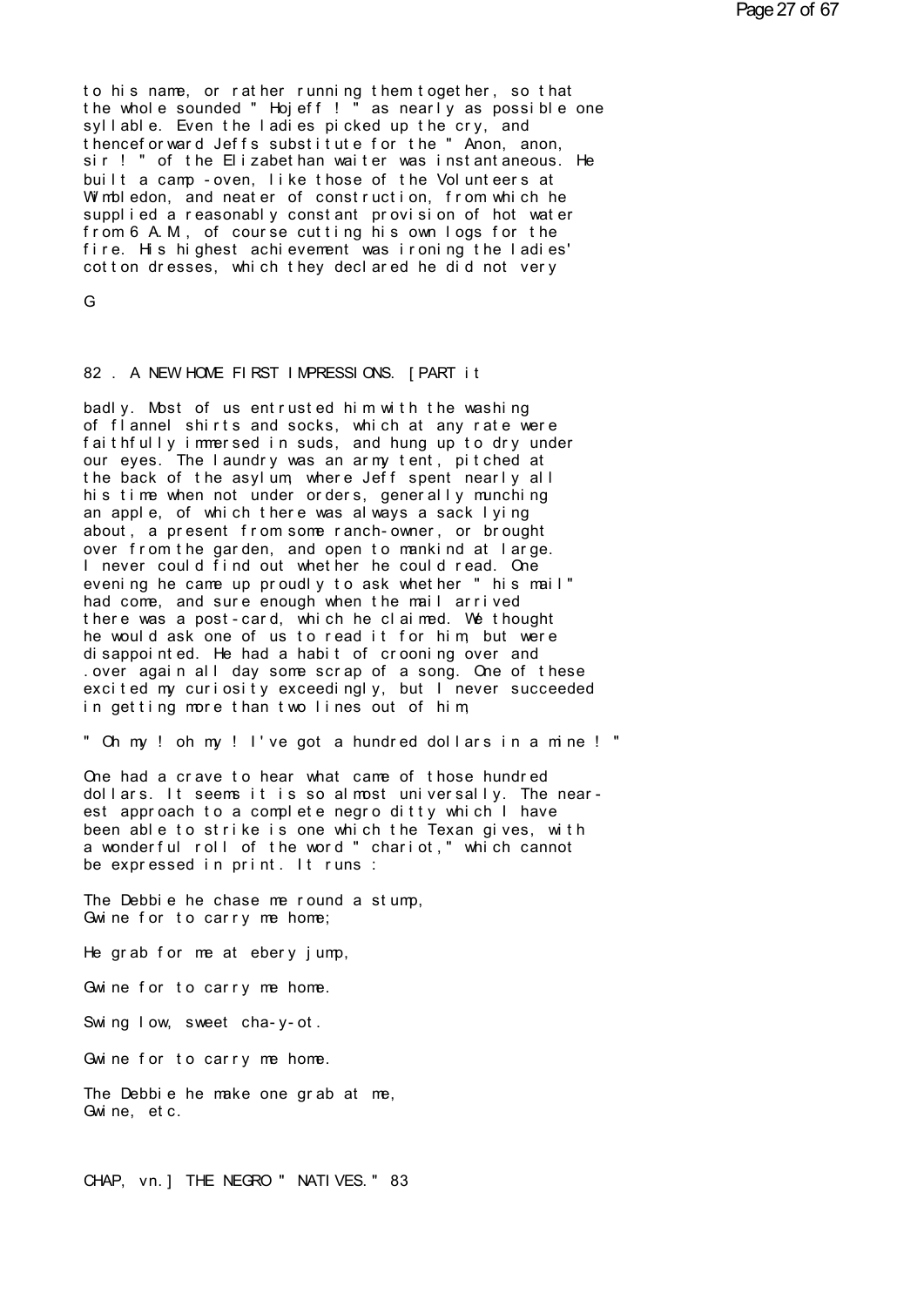He mi ssed me, and my soul goed f r ee,

He missed me, and my so<br>Gwine, etc.<br>Swing low, etc. He missed me, and my soul g<br>Gwine, etc.<br>Swing low, etc.<br>Ch I wun't we have a gave of

He m ssed me, and my soul goed free,<br>Gwine, etc.<br>Swing low, etc.<br>Ch ! wun't we have a gay old time,<br>Gwine, etc. Gwine, etc.<br>Swing low, etc.<br>Ch ! wun't we have a gay old time,<br>Gwine, etc.

Swing low, etc.<br>Ch ! wun't we have a gay old time,<br>Gwine, etc.<br>A eatin' up o' honey, and a drinkin' up o' wine.<br>Gwine, etc. Ch ! wun't we have a ga<br>Gwine, etc.<br>A eatin'up o'honey, a<br>Gwine, etc.<br>Swing low, etc. Gwine, etc.<br>A eatin'up o'honey, and a<br>Gwine, etc.<br>Swing low, etc.<br>This Sir I think you will

Gwine, etc.<br>Swing low, etc.<br>This, Sir, I think you will agree with me, though<br>precious, is obviously a fragment only. It took our Gwine, etc.<br>Swing low, etc.<br>This, Sir, I think you will agree with me, though<br>precious, is obviously a fragment only. It took our<br>Texan many months to pick it up, even in this muti-<br>Lated condition Gwnne, etc.<br>Swing low, etc.<br>This, Sir, I think you will agree with me, though<br>precious, is obviously a fragment only. It took our<br>Texan many months to pick it up, even in this muti-<br>lated condition. Swing low, etc.<br>This, Sir, I think you will<br>precious, is obviously a fr<br>Texan many months to pick i<br>lated condition.<br>Rut after all left's char This, Sir, I think you will agree with me, though<br>precious, is obviously a fragment only. It took our<br>Texan many months to pick it up, even in this muti-<br>lated condition.<br>But, after all, Jeff's character and capacity come<br>

precious, is obviously a tragment only. It took our<br>Texan many months to pick it up, even in this muti-<br>lated condition.<br>But, after all, Jeff's character and capacity come<br>out most in the direction of boots. It is from his Texan many months to pick it up, even in this muti-<br>lated condition.<br>But, after all, Jeff's character and capacity come<br>out most in the direction of boots. It is from his<br>attitude with regard to them that I incline to thin lated condition.<br>But, after all, Jeff's character and capacity come<br>out most in the direction of boots. It is from his<br>attitude with regard to them that I incline to think<br>that the Black race have a great future in these S But, after all, Jeff's character and capacity come<br>out most in the direction of boots. It is from his<br>attitude with regard to them that I incline to think<br>that the Black race have a great future in these States.<br>You may ha But, after all, Jeff's character and capacity come<br>out most in the direction of boots. It is from his<br>attitude with regard to them that I incline to think<br>that the Black race have a great future in these States.<br>You may ha out most in the direction of boots. It is from his<br>attitude with regard to them that I incline to think<br>that the Black race have a great future in these States.<br>You may have gathered from previous letters that<br>there is a c attitude with regard to them that I incline to think<br>that the Black race have a great future in these States.<br>You may have gathered from previous letters that<br>there is a clear, though not a well marked, division in<br>this se that the Black race have a great future in these States.<br>You may have gathered from previous letters that<br>there is a clear, though not a well marked, division in<br>this settlement as to blacking. Amos Hill builds on<br>it decid You may have gathered from previous letters that<br>there is a clear, though not a well marked, division in<br>this settlement as to blacking. Amos Hill builds on<br>it decidedly, and would have every farmer appear in<br>blacked boots there is a clear, though not a well marked, division in<br>this settlement as to blacking. Amos Hill builds on<br>it decidedly, and would have every farmer appear in<br>blacked boots, at any rate on Sunday. The opposition<br>is led by this settlement as to blacking. Amos Hill builds on<br>it decidedly, and would have every farmer appear in<br>blacked boots, at any rate on Sunday. The opposition<br>is led by a young farmer of great energy and famous<br>temper, who, it decidedly, and would have every farmer appear in<br>blacked boots, at any rate on Sunday. The opposition<br>is led by a young farmer of great energy and famous<br>temper, who, having been "strapped," or left without<br>a penny, thr blacked boots, at any rate on Sunday. The opposition<br>is led by a young farmer of great energy and famous<br>temper, who, having been "strapped," or left without<br>a penny, three hundred miles from the Pacific coast,<br>amongst the a penny, three hundred miles from the Pacific coast, amongst the Mexican mines, and having made his hands keep his head in the wildest of earthly settlements, has a strong contempt for all amenities of clothing, which is s a penny, three hundred miles from the Pacific coast,<br>amongst the Mexican mines, and having made his<br>hands keep his head in the wildest of earthly settle-<br>ments, has a strong contempt for all amenities of<br>clothing, which is amongst the Mexican mines, and having made his<br>hands keep his head in the wildest of earthly settle-<br>ments, has a strong contempt for all amenities of<br>clothing, which is shared by the geologist and others.<br>How the point wi hands keep his head in the wildest of earthly settlements, has a strong contempt for all amenities of clothing, which is shared by the geologist and others.<br>How the point will be settled at last I cannot guess. It stands o ments, has a strong contempt for all amenties of<br>clothing, which is shared by the geologist and others.<br>How the point will be settled at last I cannot guess. It<br>stands over while the ladies are still here, and I havo<br>actua How the point will be settled at last I cannot guess. It<br>stands over while the ladies are still here, and I havo<br>actually seen the "strapped "one giving Ms wondrous<br>boots a sly lick or two of blacking on Sunday morning.<br>Bu

But, anyhow, the blacks will be cordially on the<br>84 A NEW HOME FIRST IMPRESSIONS. [PART u,<br>side of polish and the aristocracy. This one might

84 A NEW HONE FIRST IMPRESSIONS. [PART u,<br>side of polish and the aristocracy. This one might<br>perhaps have anticipated; but what I was not pre-<br>pared for was leffs apparent passion for boots. 84 A NEW HONE FIRST INPRESSIONS. [PART u,<br>side of polish and the aristocracy. This one might<br>perhaps have anticipated; but what I was not pre-<br>pared for was Jeffs apparent passion for boots. I<br>own a fine strong pair of sho perhaps have anticipated; but what I was not pre-<br>pared for was Jeffs apparent passion for boots. I<br>own a fine strong pair of shooting -boots, which he<br>worshipped for five minutes at least every morning.<br>As my last day in side of polish and the aristocracy. This one might<br>perhaps have anticipated; but what I was not pre-<br>pared for was Jeffs apparent passion for boots. I<br>own a fine strong pair of shooting -boots, which he<br>worshipped for five side of polish and the aristocracy. This one might<br>perhaps have anticipated; but what I was not pre-<br>pared for was Jeffs apparent passion for boots. I<br>own a fine strong pair of shooting -boots, which he<br>worshipped for five perhaps have anticipated; but what I was not pre-<br>pared for was Jeffs apparent passion for boots. I<br>own a fine strong pair of shooting -boots, which he<br>worshipped for five minutes at least every morning.<br>As my last day in pared for was Jeffs apparent passion for boots. I<br>own a fine strong pair of shooting -boots, which he<br>worshipped for five minutes at least every morning.<br>As my last day in the asylum drew on I could see<br>he was troubled in own a fine strong pair of shooting -boots, which hem<br>worshipped for five minutes at least every morning.<br>As my last day in the asylum drew on I could see<br>he was troubled in his mind. At last, out it came.<br>Watching his chan worshipped for five minutes at least every morning.<br>As my last day in the asylum drew on I could see<br>he was troubled in his mind. At last, out it came.<br>Watching his chance, when no one was near, he sidled<br>up, and pointing As my last day in the asylum drew on I could see<br>he was troubled in his mind. At last, out it came.<br>Watching his chance, when no one was near, he sidled<br>up, and pointing to them on the square chest in the<br>verandah which se Watching his chance, when no one was near, he sidled<br>up, and pointing to them on the square chest in the<br>verandah which served for blacking -board, he said,<br>"I'd HI: 3 to buy dem boots." After my first astonish-<br>ment was o up, and pointing to them on the square chest in the<br>verandah which served for blacking -board, he said,<br>"I'd HI: 3 to buy dem boots." After my first astonish-<br>ment was over, I explained to him that I couldn't<br>afford to sel verandah which served for blacking -board, he said,<br>"I'd HI: 3 to buy dem boots." After my first astonish-<br>ment was over, I explained to him that I couldn't<br>afford to sell them for less than about six weeks of his<br>wages, a ment was over, I explained to him that I couldn't<br>afford to sell them for less than about six weeks of<br>wages, and that, moreover, I wanted them for myself,<br>as I could get none such here. He was much disap-<br>pointed, and mut wages, and that, moreover, I wanted them for myself, as I could get none such here. He was much disappointed, and muttered frequently, "I'd Hke to buy dem boots !" but my heart did not soften.<br>Perhaps I ought rather to be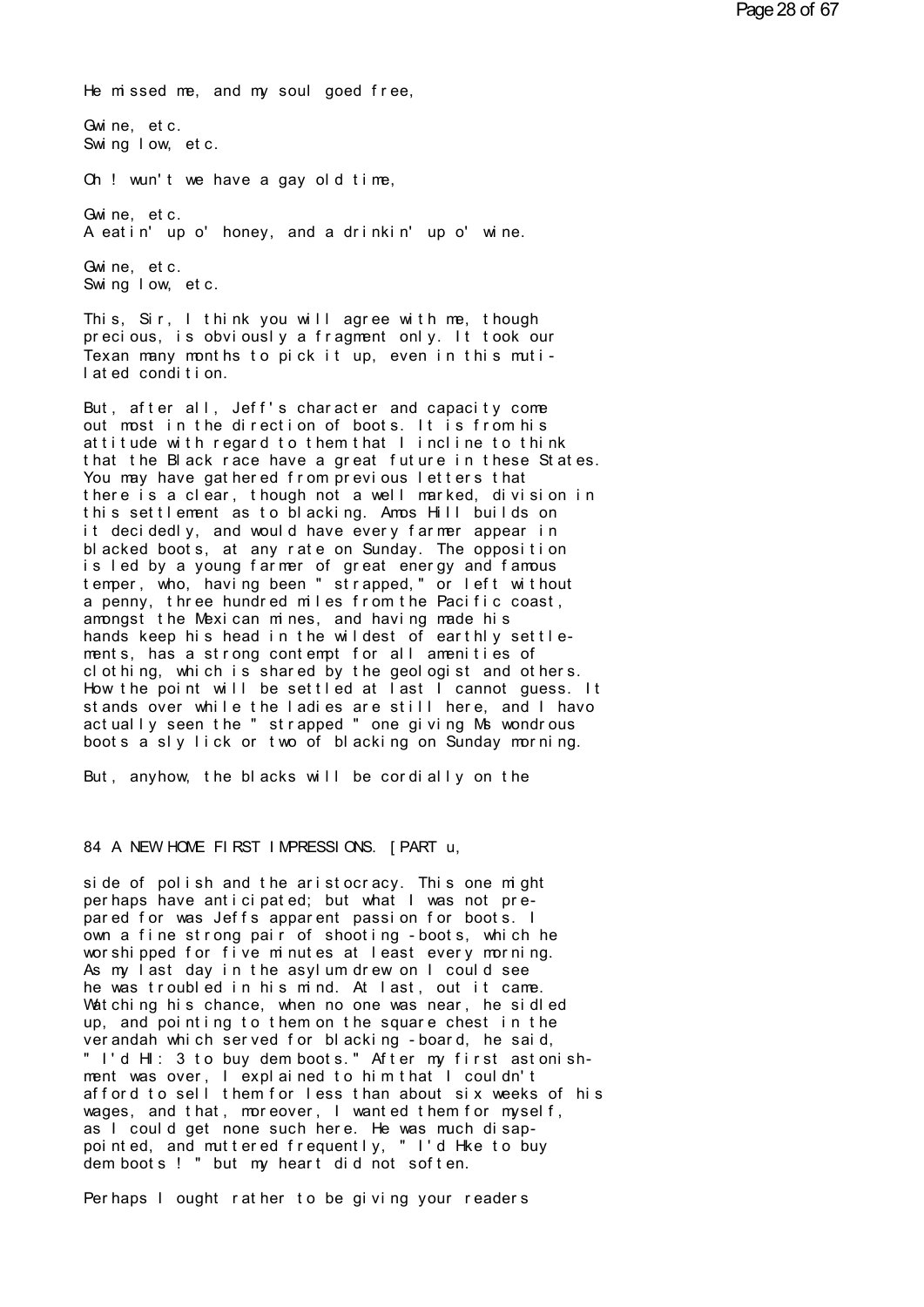more serious experiences, but somehow the negro is<br>apt to run one out into chaff. However, I will con-<br>clude with one fact, which seems to me a very striking more serious experiences, but somehow the negro is<br>apt to run one out into chaff. However, I will con-<br>clude with one fact, which seems to me a very striking<br>confirmation of my view. All Americans are reading<br>the Foots Frr more serious experiences, but somehow the negro is<br>apt to run one out into chaff. However, I will con-<br>clude with one fact, which seems to me a very striking<br>confirmation of my view. All Americans are reading<br>the Foots Err more serious experiences, but somehow the negro is<br>apt to run one out into chaff. However, I will con-<br>clude with one fact, which seems to me a very striking<br>confirmation of my view. All Americans are reading<br>the Foots Err more serious experiences, but somehow the negro is<br>apt to run one out into chaff. However, I will con-<br>clude with one fact, which seems to me a very striking<br>confirmation of my view. All Americans are reading<br>the Foots Err apt to run one out into chaft. However, I will con-<br>clude with one fact, which seems to me a very striking<br>confirmation of my view. All Americans are reading<br>the Foots Errand, a powerful novel, founded on the<br>state of thin confirmation of my view. All Americans are reading<br>the Foots Errand, a powerful novel, founded on the<br>state of things after the war in the Kuklux times. It<br>is written by a Southern Judge, obviously a fair and<br>clever man, b confirmation of my view. All Americans are reading<br>the Foots Errand, a powerful novel, founded on the<br>state of things after the war in the Kuklux times. It<br>is written by a Southern Judge, obviously a fair and<br>clever man, b the Foots Errand, a powerful novel, founded on the<br>state of things after the war in the Kuklux times. It<br>is written by a Southern Judge, obviously a fair and<br>clever man, but one who has no more faith in the<br>negro's power t state of things after the war in the Kuklux times. It<br>is written by a Southern Judge, obviously a fair and<br>clever man, but one who has no more faith in the<br>negro's power to raise himself to anything above hew-<br>ing wood and is written by a Southern Judge, obviously a fair and<br>clever man, but one who has no more faith in the<br>negro's power to raise himself to anything above hew-<br>ing wood and drawing water for the "Caucasian" than<br>Chief-Justice clever man, but one who has no more faith in the<br>negro's power to raise himself to anything above hew-<br>ing wood and drawing water for the "Caucasian" than<br>Chief-Justice Taney himself. In all that book there is<br>no instance negro's power to raise himself to anything above hew-<br>ing wood and drawing water for the "Caucasian" than<br>Chief-Justice Taney himself. In all that book there is<br>no instance of the drawing of a mean, corrupt, or<br>depraved ne Chief-Justice Taney himself. In all that book there is<br>no instance of the drawing of a mean, corrupt, or<br>depraved negro; but they are represented as full of<br>patience, trustfulness, shrewdness, and power of many kinds. VACUUS VIATOR,<br>THE OPENING DAY.<br>KUGBY, TENNESSEE.

# THE OPENING DAY.<br>KUGBY, TENNESSEE.<br>OUR opening day drew

THE OPENING DAY.<br>KUGBY, TENNESSEE.<br>OUR opening day drew near, not without rousing the<br>most serious misgivings in the minds of most of us<br>whether we could possibly be ready to receive our THE OPENING DAY.<br>KUGBY, TENNESSEE.<br>OUR opening day drew near, not without rousing the<br>most serious misgivings in the minds of most of us<br>whether we could possibly be ready to receive our<br>quests. Invitations bad been issued KUGBY, TENNESSEE.<br>CUR opening day drew near, not without rousing the<br>most serious misgivings in the minds of most of us<br>whether we could possibly be ready to receive our<br>guests. Invitations had been issued to our neigh-<br>bo KUGBY, IENNESSEE.<br>CUR opening day drew near, not without rousing the<br>most serious misgivings in the minds of most of us<br>whether we could possibly be ready to receive our<br>guests. Invitations had been issued to our neigh-<br>bo OUR opening day drew near, not without rousing the<br>most serious misgivings in the minds of most of us<br>whether we could possibly be ready to receive our<br>guests. Invitations had been issued to our neigh-<br>bours friends, as we most serious misgivings in the minds of most of us<br>whether we could possibly be ready to receive our<br>guests. Invitations had been issued to our neigh-<br>bours friends, as we had learnt to esteem them<br>in Cincinnati, Knoxville whether we could possibly be ready to receive our<br>guests. Invitations had been issued to our neigh-<br>bours friends, as we had learnt to esteem them<br>in Cincinnati, Knoxville, Chatanooga, whose hospi-<br>talities we had enjoyed, guests. Invitations had been issued to our neigh-<br>bours friends, as we had learnt to esteem them<br>in Cincinnati, Knoxville, Chatanooga, whose hospi-<br>talities we had enjoyed, and who had expressed a cordial<br>sympathy with our bours friends, as we had learnt to esteem them<br>in Cincinnati, Knoxville, Chatanooga, whose hospi-<br>talities we had enjoyed, and who had expressed a cordial<br>sympathy with our enterprise, and a desire to visit us.<br>We looked a in Cincinnati, Knoxville, Chatanooga, whose hospi-<br>talities we had enjoyed, and who had expressed a cordial<br>sympathy with our enterprise, and a desire to visit us.<br>We looked also for some of our own old members from<br>distan sympathy with our enterprise, and a desire to visit us.<br>We looked also for some of our own old members from<br>distant New England, in all probability seventy or<br>eighty guests, to lodge and board, and convey from<br>and back to sympathy with our enterprise, and a desire to visit us.<br>We looked also for some of our own old members from<br>distant New England, in all probability seventy or<br>eighty guests, to lodge and board, and convey from<br>and back to We looked also for some of our own old members from<br>distant New England, in all probability seventy or<br>eighty guests, to lodge and board, and convey from<br>and back to the railway, seven miles over our new<br>road, no small und distant New England, in all probability seventy or<br>eighty guests, to lodge and board, and convey from<br>and back to the railway, seven miles over our new<br>road, no small undertaking, under our circumstances.<br>But the hotel was road, no small undertaking, under our circumstances.<br>But the hotel was still in the hands of the contractor<br>from whom, as yet, only the upper floors had been<br>rescued. The staircase wanted banisters, and the hall<br>and living and back to the railway, seven miles over our new<br>road, no small undertaking, under our circumstances.<br>But the hotel was still in the hands of the contractor,<br>from whom, as yet, only the upper floors had been<br>rescued. The road, no small undertaking, under our circumstances.<br>But the hotel was still in the hands of the contractor,<br>from whom, as yet, only the upper floors had been<br>rescued. The staircase wanted banisters, and the hall<br>and livin But the hotel was still in the hands of the contractor,<br>from whom, as yet, only the upper floors had been<br>rescued. The staircase wanted banisters, and the hall<br>and living-rooms were still only half-wainscoted, and<br>full of the furniture and crockery lumbered up the big barn,<br>or stood about in cases on the broad verandah. As for<br>our road, it was splendid, so far as it went, but some rescued. The staircase wanted banisters, and the hall<br>and living-rooms were still only half-wainscoted, and<br>full of carpenters' benches and plasterers' trays; wbile<br>the furniture and crockery lumbered up the big barn,<br>or s and living-rooms were still only halt-wainscoted, and<br>full of carpenters' benches and plasterers' trays; wbile<br>the furniture and crockery lumbered up the big barn,<br>or stood about in cases on the broad verandah. As for<br>our full of carpenters' benches and plasterers' trays; wbile<br>the furniture and crockery lumbered up the big barn,<br>or stood about in cases on the broad verandah. As for<br>our road, it was splendid, so far as it went, but some<br>two all trees and stumps had been removed, but that was<br>86 A NEW HOME FIRST IMPRESSIONS. [PAKT it<br>all. The bridge, too, over the Clear Fork stream, by

86 A NEW HOWE FIRST IMPRESSIONS. [PAKT it<br>all. The bridge, too, over the Clear Fork stream, by<br>which the town site is entered, had only the first cross-<br>timbers laid from pier to pier, while the approaches 86 A NEW HONE FIRST IMPRESSIONS. [PAKT it<br>all. The bridge, too, over the Clear Fork stream, by<br>which the town site is entered, had only the first cross-<br>timbers laid from pier to pier, while the approaches<br>seemed to lie in 86 A NEW HONE FIRST IMPRESSIONS. [PAKT it<br>all. The bridge, too, over the Clear Fork stream, by<br>which the town site is entered, had only the first cross-<br>timbers laid from pier to pier, while the approaches<br>seemed to lie in 86 A NEW HOWE FIRST IMPRESSIONS. [PAKT it<br>all. The bridge, too, over the Clear Fork stream, by<br>which the town site is entered, had only the first cross-<br>timbers laid from pier to pier, while the approaches<br>seemed to lie in all. The bridge, too, over the Clear Fork stream, by<br>which the town site is entered, had only the first cross-<br>timbers laid from pier to pier, while the approaches<br>seemed to lie in hopeless weltering confusion, difficult<br>h all. The bridge, too, over the Clear Fork stream, by<br>which the town site is entered, had only the first cross-<br>timbers laid from pier to pier, while the approaches<br>seemed to lie in hopeless weltering confusion, difficult o timbers laid from pier to pier, while the approaches<br>seemed to lie in hopeless weltering confusion, difficult on<br>horseback, impossible on wheels. Ho Wevor, the manager<br>declared that we should drive over the bridge on Satur seemed to lie in hopeless weltering contusion, difficult on<br>horseback, impossible on wheels. Ho We vor, the manager<br>declared that we should drive over the bridge on Satur-<br>day afternoon, and that the contractor should be o flow the manager declared that we should drive over the bridge on Satur-<br>day afternoon, and that the contractor should be out of<br>the hotel by Monday mid-day. With this we were<br>obliged to be content, though it was running t day afternoon, and that the contractor should be out of<br>the hotel by Monday mid-day. With this we were<br>obliged to be content, though it was running things<br>fine, as we looked for our guests on that Monday after-<br>noon, and t the hotel by Monday mid-day. With this we were<br>obliged to be content, though it was running things<br>fine, as we looked for our guests on that Monday after-<br>noon, and the opening was fixed for the next morning.<br>However, as t obliged to be content, though it was running things<br>fine, as we looked for our guests on that Monday after-<br>noon, and the opening was fixed for the next morning.<br>However, as the manager said, so it came to pass.<br>Bridge and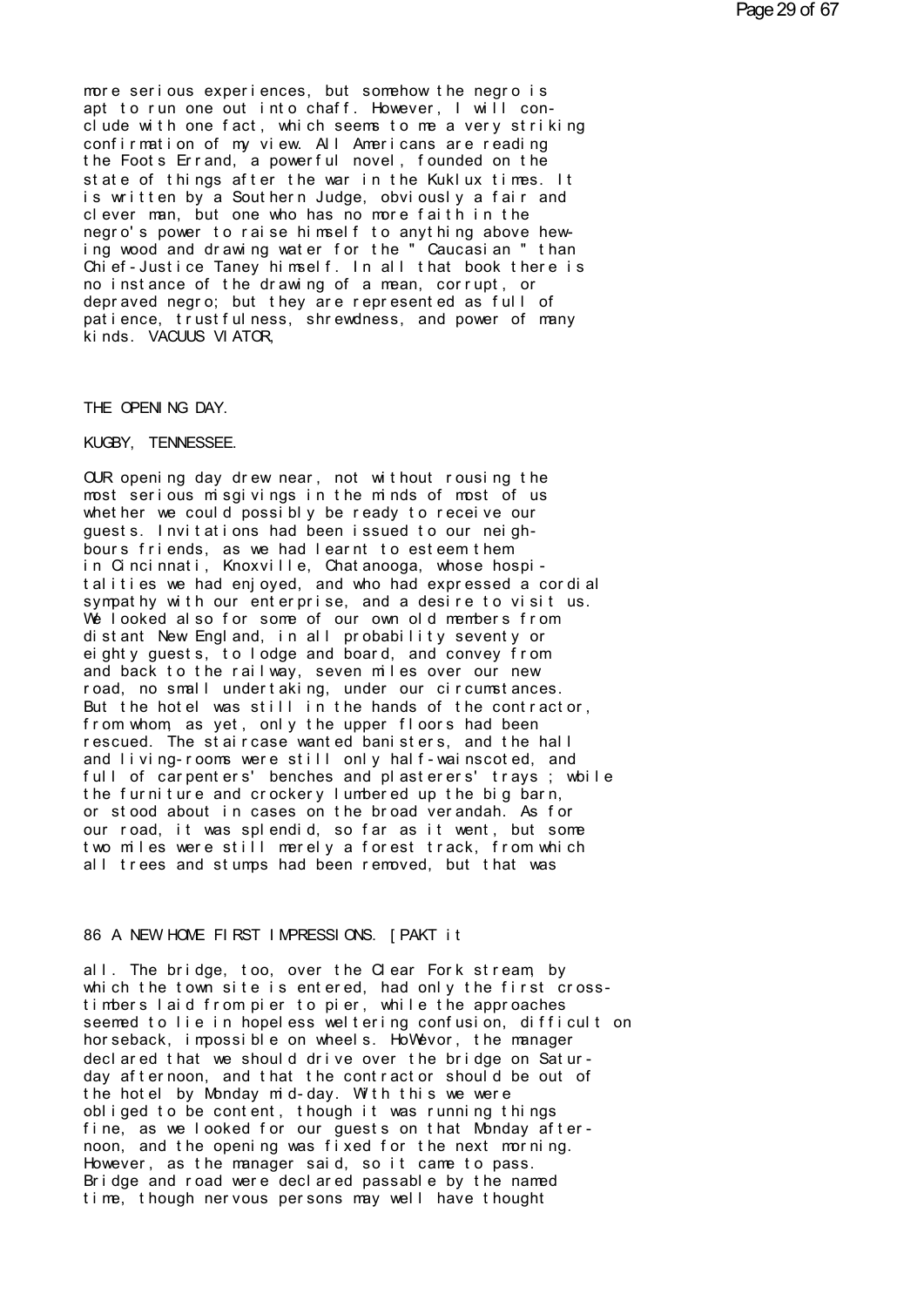t wice before at t empting the former in the heavy ommi-<br>buses hired for the occasion ; and we were able to get<br>possession, and move furniture and crockery into the<br>hotel though the carpenters still beld the unfinished twice before attempting the former in the heavy ommi-<br>buses hired for the occasion ; and we were able to get<br>possession, and move furniture and crockery into the<br>hotel, though the carpenters still held the unfinished<br>stair twice before attempting the former in the heavy ommi-<br>buses hired for the occasion ; and we were able to get<br>possession, and move furniture and crockery into the<br>hotel, though the carpenters still held the unfinished<br>stair twice before attemp<br>buses hired for the<br>possession, and mov<br>hotel, though the c<br>staircasa<br>So far, so good : h buses hired for the occasion; and we were able to get<br>possession, and move furniture and crockery into the<br>hotel, though the carpenters still held the unfinished<br>staircasa<br>So far, so good; but still everything, we felt, de

possession, and move furniture and crockery into the<br>hotel, though the carpenters still held the unfinished<br>staircasa<br>So far, so good ; but still everything, we felt, depended<br>on the weather. If the glorious days we had be hotel, though the carpenters still held the untinished<br>staircasa<br>So far, so good; but still everything, we felt, depended<br>on the weather. If the glorious days we had been having<br>held, all would be well. The promise was fai Staircasa<br>So far, so good; but still everything, we felt, dep<br>on the weather. If the glorious days we had been hav<br>held, all would be well. The promise was fair up to<br>Sunday evening, but at sunset there was a change.<br>Amos So far, so good; but still everything, we felt, depended<br>on the weather. If the glorious days we had been having<br>held, all would be well. The promise was fair up to<br>Sunday evening, but at sunset there was a change.<br>Amos Hi So far, so good; but still everything, we felt, depended<br>on the weather. If the glorious days we had been having<br>held, all would be well. The promise was fair up to<br>Sunday evening, but at sunset there was a change.<br>Amos Hi on the weather. If the glorious days we had been having<br>held, all would be well. The promise was fair up to<br>Sunday evening, but at sunset there was a change.<br>Amos Hill shook his head, and the geologist's aneroid<br>barometer held, all would be well. The promise was fair up to<br>Sunday evening, but at sunset there was a change.<br>Amos Hill shook his head, and the geologist's aneroid<br>barometer gave ominous signs. They proved only too<br>correct. Early Sunday evening, but at sunset there was a change.<br>Amos Hill shook his head, and the geologist's aneroid<br>barometer gave ominous signs. They proved only too<br>correct. Early in the night the rain set in, and by<br>daybreak, when Amos Hill shook his head, and the geologist's aneroid<br>barometer gave ominous signs. They proved only too<br>correct. Early in the night the rain set in, and by<br>daybreak, when we were already astir, a steady, soft,<br>searching r barometer gave om nous signs. They proved only too<br>correct. Early in the night the rain set in, and by<br>daybreak, when we were already astir, a steady, soft,<br>searching rain was coming down perpendicularly, which<br>lasted, wit correct. Early in the night the rain set in, and by<br>daybreak, when we were already astir, a steady, soft,<br>searching rain was coming down perpendicularly, which<br>lasted, with scarcely a break, clear through the day,<br>and till daybreak, when we were already astir, a steady, soft,<br>searching rain was coming down perpendicularly, which<br>lasted, with scarcely a break, clear through the day,<br>and till midnight. With feelings of blank despair we<br>thought searching rain was coming down perpendicularly, which<br>lasted, with scarcely a break, clear through the day,<br>and till midnight. With feelings of blank despair we<br>thought of the new road, softened into a Slough of<br>Despond, a bridge giving way under the laden om buses, and<br>CHAP, vm. j THE OPENING DAY. 87

waited our fate. It was, as usual, better than we<br>looked for. The morning train from Chatanooga would<br>bring our southern guests in time for early dinner, if CHAP, vm j THE OPENING DAY. 87<br>waited our fate. It was, as usual, better than we<br>looked for. The morning train from Chatanooga would<br>bring our southern guests in time for early dinner, if<br>no break-down bannened; and sure e CHAP, vm j THE OPENING DAY. 87<br>waited our fate. It was, as usual, better than we<br>looked for. The morning train from Chatanooga would<br>bring our southern guests in time for early dinner, if<br>no break-down happened; and sure e CHAP, vm j IHE CPENING DAY. 87<br>waited our fate. It was, as usual, better than we<br>looked for. The morning train from Chatanooga would<br>bring our southern guests in time for early dinner, if<br>no break-down happened; and sure e waited our fate. It was, as usual, better than we<br>looked for. The morning train from Chatanooga would<br>bring our southern guests in time for early dinner, if<br>no break-down happened; and sure enough, within half-<br>an-hour of looked for. The morning train from Chatanooga would<br>bring our southern guests in time for early dinner, if<br>no break-down happened; and sure enough, within half-<br>an-hour of the expected time, up came the omnibuses,<br>escorted bring our southern guests in time for early dinner, if<br>no break-down happened; and sure enough, within half-<br>an-hour of the expected time, up came the omnibuses,<br>escorted to the hotel door by the manager and his son,<br>on ho no break-down happened; and sure enough, within halt-<br>an-hour of the expected time, up came the omnibuses,<br>escorted to the hotel door by the manager and his son,<br>on horseback; and the Bishop of Tennessee, with his<br>chaplain escorted to the notel door by the manager and his son,<br>on horseback; and the Bishop of Tennessee, with his<br>chaplain, the Mayor of Chatanooga, and a number of<br>the leading citizens of that city and of Knoxville, de-<br>scended on horseback; and the Bishop of Tennessee, with his<br>chaplain, the Mayor of Chatanooga, and a number of<br>the leading citizens of that city and of Knoxville, de-<br>scended in the rain. In five minutes we were at our<br>ease and ha rhe leading citizens of that city and of Knoxville, descended in the rain. In five minutes we were at our ease and happy. If they had all been Englishmen on a pleasure-trip, they could not have taken the down-<br>pour more ch scended in the rain. In five minutes we were at our<br>ease and happy. If they had all been Englishmen on<br>a pleasure-trip, they could not have taken the down-<br>pour more cheerily as a matter of course, and pleasant,<br>rather tha ease and happy. If they had all been Englishmen on<br>a pleasure-trip, they could not have taken the down-<br>pour more cheerily as a matter of course, and pleasant,<br>rather than otherwise, after the long drought. They<br>dined, cha a pleasure-trip, they could not have taken the down-<br>pour more cheerily as a matter of course, and pleasant,<br>rather than otherwise, after the long drought. They<br>dined, chatted, and smoked in the verandah, and then<br>trotted pour more cheerily as a matter of course, and pleasant,<br>rather than otherwise, after the long drought. They<br>dined, chatted, and smoked in the verandah, and then<br>trotted off in gum coats to look round at the walks,<br>gardens, rather than otherwise, after the long drought. They<br>dined, chatted, and smoked in the verandah, and then<br>trotted off in gum coats to look round at the walks,<br>gardens, streets, and buildings, escorted by "the boys."<br>The man dined, chatted, and smoked in the verandah, and then<br>trotted off in gum coats to look round at the walks,<br>gardens, streets, and buildings, escorted by "the boys."<br>The manager reported, with pride, that they had come<br>up in trotted off in gum<br>gardens, streets, a<br>The manager reporte<br>up in an hour and a<br>contretemps, though<br>in places.<br>All anxiety was ove The manager reported, with pride, that they had come up in an hour and a quarter, and without any kind of contretemps, though, no doubt, the new road was deep in places.<br>All anxiety was over for the moment, as the northern cont ret emps, though, no doubt, the new road was deep

contretemps, though, no doubt, the new road was deep<br>in places.<br>All anxiety was over for the moment, as the northern<br>train, bringing our Cincinnati and New-England friends,<br>was 'not due till after dark. We sat down to tea in places.<br>All anxiety was over for the moment, as the northern<br>train, bringing our Cincinnati and New-England friends,<br>was 'not due till after dark. We sat down to tea in<br>detachments from six to eight, when, if all went w All anxiety was over for the moment, as the northern<br>train, bringing our Cincinnati and New-England friends,<br>was 'not due till after dark. We sat down to tea in<br>detachments from six to eight, when, if all went well,<br>the no All anxiety was over for the moment, as the northern<br>train, bringing our Cincinnati and New-England friends,<br>was 'not due till after dark. We sat down to tea in<br>detachments from six to eight, when, if all went well,<br>the no was 'not due till after dark. We sat down to tea in<br>detachments from six to eight, when, if all went well,<br>the northerners would be about due. The tables were<br>cleared, and relaid once more for them, and every pre-<br>paration detachments from six to eight, when, if all went well,<br>the northerners would be about due. The tables were<br>cleared, and relaid once more for them, and every pre-<br>paration made to give them a warm welcome. "Nine<br>struck, and the northerners would be about due. The tables were<br>cleared, and relaid once more for them, and every pre-<br>paration made to give them a warm welcome. "Nine<br>struck, and still no sign of them; then ten, by which<br>time, in thi cleared, and relaid once more for them, and every pre-<br>paration made to give them a warm welcome. "Nine<br>struck, and still no sign of them; then ten, by which<br>time, in this early country, all but some four or five<br>anxious s paration made to give them a warm welcome. "Nine<br>struck, and still no sign of them; then ten, by which<br>time, in this early country, all but some four or five<br>anxious souls had retired. We sat round the stove in<br>the hall, a the hall, and listened to the war stories of the Mayor<br>of Chatanooga, and our host of the Tabard, who had<br>88 A NEW HOME FIRST IMPRESSIONS. IPART u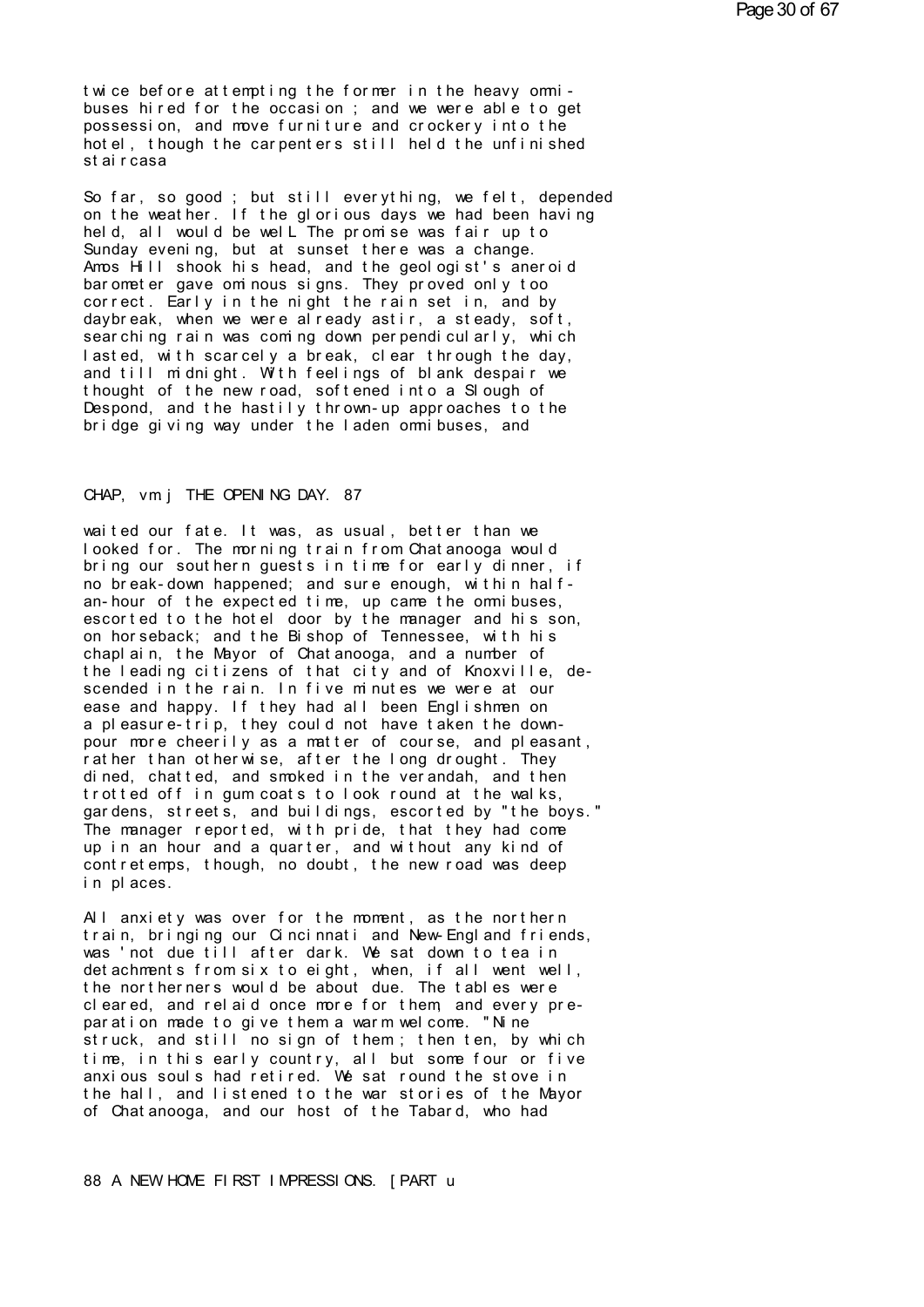served on opposite sides in the terrible campaigns in the south of this State, which had ended at M ssionary Ridge, and filled the national cemetery of Chatanooga with 14,000 graves of Union soldiers. But neither the interest of the stories themselves, nor the pleasure of seeing how completely all bitterness had passed out of the narrators' minds, could keep our thoughts from dwelling on the pitch-dark road, sodden by this time with the rain, and the mauvais pas of the bridge.

Eleven struck, and now it became too serious for anything but anxious peerings into the black night, and considerations as to what could be done. We had ordered lanterns, and were on the point of starting for the bridge, when faint sounds, as of men singing in chorus came through the darkness. They grew in volume, and now we could hear the omibuses, from which came a roll of "John Brown's body lies mouldering in the grave," given with a swing and precision which<br>told of old campaigners. That stirring melody could hardly have been more welcome to the first line waiting for supports, on some hard-fought battle-ground, than it was to us. The omnibuses drew up, a dense cloud rising from the drenched horses and mules, and the singers got out, still keeping up their chorus, which only ceased on the verandah, and must have roused every sleeper in the settlement. The Old Bay State, Ohio, and Kentucky had sent us a set of as stal wart good fellows as ever sang a chorus or ate a beef steak at midnight; and while they were engaged in the latter operation they told how, from the breakdown of a freight - train on the line, theirs had been three hours late; how the darkness had kept them to a foot's-pace; how the last omibus had given out in the heavy places, and had to

## CHAP, viii.] THE OPENING DAY. 89

be constantly helped on by a pair of mules detached from one of the others. "All's well that ends well, and it was with a joyful sense of relief that we piloted such of our guests as the hotel could not hold across to their cots in the barracks at one in the morning. By nine, the glorious southern sun had fairly vanquished rain and mist, and the whole plateau was ablaze with the autumn tints, and every leaf gleaming from its recent shower-bath. Rugby out did herself, and "I eapt to music and to light" in a way which astonished even her oldest and most enthusiastic citizens, some halfdozen of whom had had nearly twelve months' experience of her moods and tempers. Breakfast began at six, and ended at nine, and for three hours batches of well-fed visitors were turned out to saunter round the walks, the English gardens, and lawn-tennis grounds, until the hour of eleven. fixed by the bishop for the opening service. The church being as yet only some six feet above ground, this ceremony was to be held in the verandah of the hotel. Meantime, bishop and chaplain were busy among "the boys," organising a choir to sing the hyms and lead the responses. The whole population were gathering round the hotel, some four or five buggies, and perhaps twenty horses haltered to the nearest trees, showed the interest excited in the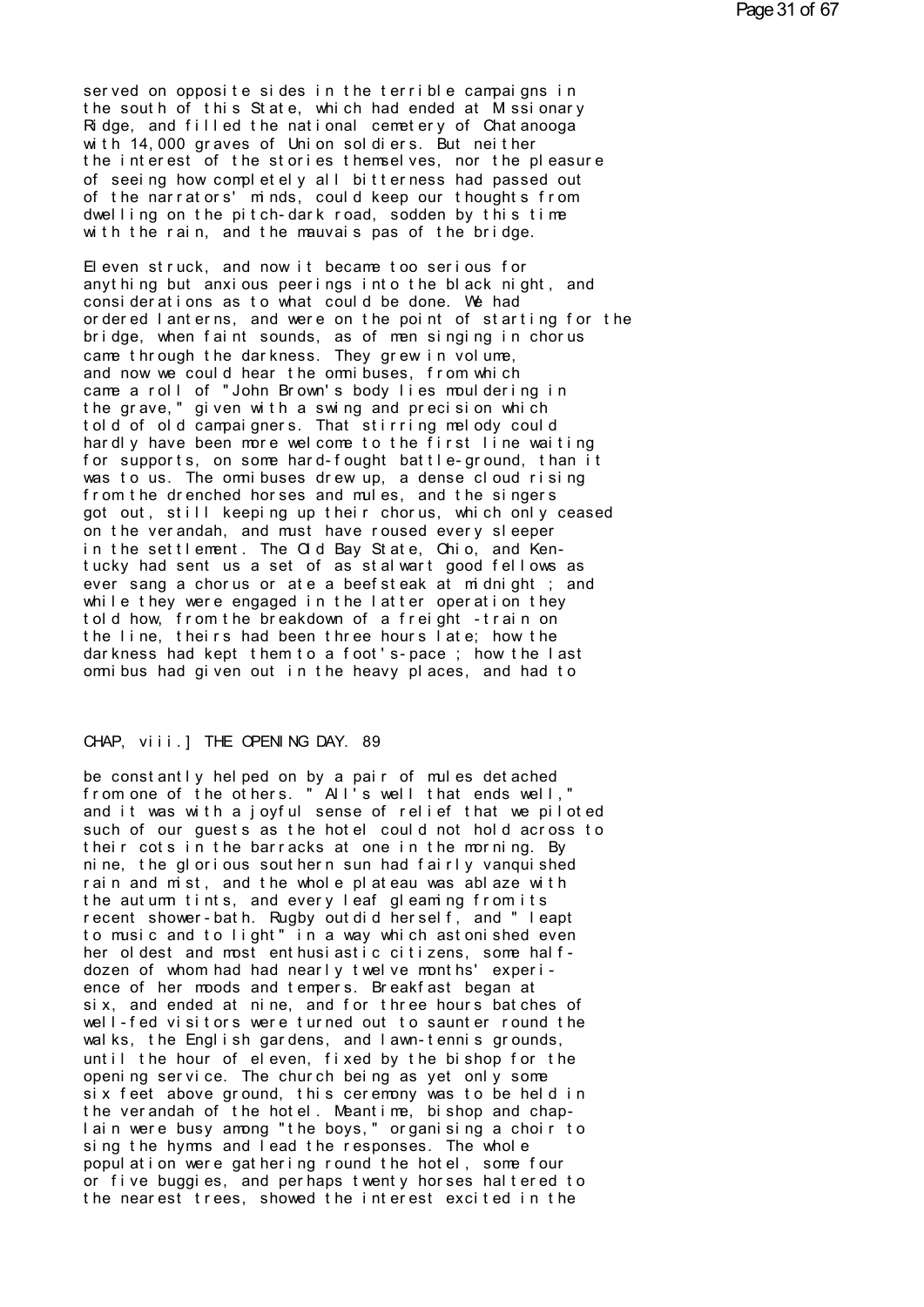nei ghbourhood. In addition to the seats in the ver-<br>andah, chairs and benches were placed on the ground<br>below for the surplus congregation, behind whom a<br>fringe of white and black natives regarded the proneighbourhood. In addition to the seats in the ver-<br>andah, chairs and benches were placed on the ground<br>below for the surplus congregation, behind whom a<br>fringe of white and black natives regarded the pro-<br>ceedings with gr f r i nge of whi to the seats in the ver-<br>andah, chairs and benches were placed on the ground<br>below for the surplus congregation, behind whom a<br>fringe of white and black natives regarded the pro-<br>ceedings with grave attent neighbourhood. In addition to the seats in the ver-<br>andah, chairs and benches were placed on the ground<br>below for the surplus congregation, behind whom a<br>fringe of white and black natives regarded the pro-<br>ceedings with gr andah, chairs and benches were placed on the ground<br>below for the surplus congregation, behind whom a<br>fringe of white and black natives regarded the pro-<br>ceedings with grave attention. Punctual to time, the<br>bishop and his below for the surplus congregation, behind whom a<br>fringe of white and black natives regarded the pro-<br>ceedings with grave attention. Punctual to time, the<br>bishop and his chaplain, in robes, took their places at<br>the corner of the " Old Hundredth." There was a moment's pause,<br>90 A NEW HOME FIRST IMPRESSIONS. [PAR\* 11

90 A NEW HONE FIRST IMPRESSIONS. [PAR\* 11<br>\vhile the newly-organised choir exchanged glances as to who should lead off, and the pause was fatal to them<br>For on the bishop's left stood the staluart New For 90 A NEW HOWE FIRST IMPRESSIONS. [PAR\* 11<br>\vhile the newly-organised choir exchanged glances as to<br>who should lead off, and the pause was fatal to them.<br>For on the bishop's left stood the stalwart New-Eng-<br>Lander who bad l 90 A NEW HOME FIRST IMPRESSIONS. [PAR\* 11<br>\vhile the newly-organised choir exchanged glances as to<br>who should lead off, and the pause was fatal to them<br>For on the bishop's left stood the stalwart New-Eng-<br>lander who had le 90 A NEW HOWE FIRSITMPRESSIONS. [PAR\* 11<br>\vhile the newly-organised choir exchanged glances as to<br>who should lead off, and the pause was fatal to them<br>For on the bishop's left stood the stalwart New-Eng-<br>lander who had led \vhile the newly-organised choir exchanged glances as to<br>who should lead off, and the pause was fatal to them<br>For on the bishop's left stood the stalwart New-Eng-<br>lander who had led the pilgrims of the previous evening<br>in Virtual ethe new y-organised choir exchanged glances as to who should lead off, and the pause was fatal to them<br>For on the bishop's left stood the stalwart New-Eng-<br>lander who had led the pilgrims of the previous evening<br>i who should lead off, and the pause was fatal to them<br>For on the bishop's left stood the stalwart New-Eng-<br>lander who had led the pilgrims of the previous evening<br>in the "John Brown" chorus. He, unaware of the<br>episcopal arr For on the bishop's left stood the stalwart New-Eng-<br>lander who had led the pilgrims of the previous evening<br>in the "John Brown" chorus. He, unaware of the<br>episcopal arrangements, and of the consequent vested<br>rights of "th lander who had led the pilgrims of the previous evening<br>in the "John Brown" chorus. He, unaware of the<br>episcopal arrangements, and of the consequent vested<br>rights of "the boys," broke out with, "All people that<br>on earth do in the "John Brown" chorus. He, unaware of the<br>episcopal arrangements, and of the consequent vested<br>rights of "the boys," broke out with, "All people that<br>on earth do dwell," in a voice which carried the whole<br>assembly wit episcopal arrangements, and of the consequent vested<br>rights of "the boys," broke out with, "All people that<br>on earth do dwell," in a voice which carried the whole<br>assembly with him, and at once reduced "the boys," to<br>humbl rights of "the boys," broke out with, "All people that<br>on earth do dwell," in a voice which carried the whole<br>assembly with him, and at once reduced "the boys," to<br>humble followers. They had their revenge, however,<br>when it on earth do dwell," in a voice which carried the whole<br>assembly with him, and at once reduced "the boys," to<br>humble followers. They had their revenge, however,<br>when it came to the second hymm at the end of the<br>service. It assembly with him, and at once reduced "the boys," to<br>humble followers. They had their revenge, however,<br>when it came to the second hymm at the end of the<br>service. It was "Jerusalem, the golden," which is<br>apparently sung t humble followers. They had their revenge, however,<br>when it came to the second hymn at the end of the<br>service. It was "Jerusalem, the golden," which is<br>apparently sung to a different tune in Boston to that in<br>use in England when it came to the second hymm at the end of the<br>service. It was "Jerusalem, the golden," which is<br>apparently sung to a different tune in Boston to that in<br>use in England; so, though our musical guest struggled<br>manfully t manfully through the first line, and had almost discom-<br>fited "the boys" by sheer force of lungs, numbers pre-<br>vailed, and he was brought into line.<br>The service was a short one, -consisting of two psalms.<br>"Lord, who shall

manfully through the first line, and had almost discom-<br>fited "the boys" by sheer force of lungs, numbers pre-<br>vailed, and he was brought into line.<br>The service was a short one, -consisting of two psalms.<br>"Lord, who shall fited "the boys" by sheer force of lungs, numbers pre-<br>vailed, and he was brought into line.<br>The service was a short one, -consisting of two psalms.<br>"Lord, who shall dwell in thy tabernacle?" and "Except<br>the Lord build the vailed, and he was brought into line.<br>The service was a short one, -consisting of two psalms.<br>"Lord, who shall dwell in thy tabernacle?" and "Except<br>the Lord build the house," the chapter of Solomon's<br>prayer at the dedicat The service was a short one, -consisting of two psalms.<br>"Lord, who shall dwell in thy tabernacle?" and "Except<br>the Lord build the house," the chapter of Solomon's<br>prayer at the dedication of the Temple, half a dozen of<br>the The service was a short one, -consisting of two psaims.<br>"Lord, who shall dwell in thy tabernacle?" and "Except<br>the Lord build the house," the chapter of Solomon's<br>prayer at the dedication of the Temple, half a dozen of<br>the the Lord build the house," the chapter of Solomon's<br>prayer at the dedication of the Temple, half a dozen of<br>the Church collects, and a prayer by the bishop that<br>the town and settlement might be built up in righteous-<br>ness prayer at the dedication of the lemple, half a dozen of<br>the Church collects, and a prayer by the bishop that<br>the town and settlement might be built up in righteous-<br>ness and the fear and love of God, and prove a blessing<br>t the Church collects, and a prayer by the bishop that<br>the town and settlement might be built up in righteous-<br>ness and the fear and love of God, and prove a blessing<br>to the State. Then, after the blessing, the gathering<br>res exchanged friendly oratorical buffets, and wishes and proness and the tear and love of God, and prove a blessing<br>to the State. Then, after the blessing, the gathering<br>resolved itself into a public meeting after American<br>fashion. The Board spoke through their representa-<br>tives, a resolved itself into a public meeting after American<br>fashion. The Board spoke through their representa-<br>tives, and bishop, judge, general manager, and visitors<br>exchanged friendly oratorical buffets, and wishes and pro-<br>phe rashi on. The Board spoke through their representa-<br>tives, and bishop, judge, general manager, and visitors<br>exchanged friendly oratorical buffets, and wishes and pro-<br>phecies for the prosperity of "the New Jerusalem" in<br>th tives, and bishop, judge, general exchanged friendly oratorical buphecies for the prosperity of "<br>the southern highlands. A more g<br>act of worship it has not been of<br>in these late years. act of worship it has not been our good for<br>in these late years.<br>CHAP, vin.] THE OPENING DAY. 91<br>Dinner began immediately afterwards, and t

CHAP, vin.] THE OPENING DAY. 91<br>Dinner began immediately afterwards, and then the<br>company scattered again, some to select town lots, some<br>to the best views, the bishop to organise a vestry and CHAP, vin.] THE OPENING DAY. 91<br>Dinner began immediately afterwards, and then the<br>company scattered again, some to select town lots, some<br>to the best views, the bishop to organise a vestry, and<br>induce tup of "the boys" to CHAP, vin.] THE OPENING DAY. 91<br>Dinner began immediately afterwards, and then the<br>company scattered again, some to select town lots, some<br>to the best views, the bishop to organise a vestry, and<br>induce two of "the boys "to CHAP, vin.] THE OPENING DAY. 91<br>Dinner began immediately afterwards, and then the<br>company scattered again, some to select town lots, some<br>to the best views, the bishop to organise a vestry, and<br>induce two of " the boys " t Dinner began immediately afterwards, and then the<br>company scattered again, some to select town lots, some<br>to the best views, the bishop to organise a vestry, and<br>induce two of "the boys "to become lay readers, pend-<br>ing th Dinner began immediately afterwards, and then the<br>company scattered again, some to select town lots, some<br>to the best views, the bishop to organise a vestry, and<br>induce two of "the boys" to become lay readers, pend-<br>ing th company scattered again, some to select town lots, some<br>to the best views, the bishop to organise a vestry, and<br>induce two of "the boys" to become lay readers, pend-<br>ing the arrival of a parson (in which he was eminently<br>s to the best views, the bishop to organise a vestry, and<br>induce two of "the boys" to become lay readers, pend-<br>ing the arrival of a parson (in which he was eminently<br>successful); the chaplain to the Clear Fork, with one of<br> induce two of "the boys" to become lay readers, pending the arrival of a parson (in which he was eminently successful); the chaplain to the Clear Fork, with one of the boys' fishing-rods, after black' bass; and a motley cr ing the arrival of a parson (in which he was emine<br>successful); the chaplain to the Clear Fork, with<br>the boys' fishing-rods, after black' bass; and a n<br>crowd to the lawn-tennis ground, to see some sets<br>which would have don successful); the chaplain to the Clear Fork, with one of<br>the boys' fishing-rods, after black' bass; and a motley<br>crowd to the lawn-tennis ground, to see some sets played<br>which would have done no discredit to Wimbledon, and the boys' fishing-rods, after black' bass; and a motley<br>crowd to the lawn-tennis ground, to see some sets played<br>which would have done no discredit to Wimbledon, and<br>excited much wonder and some enthusiasm amongst<br>natives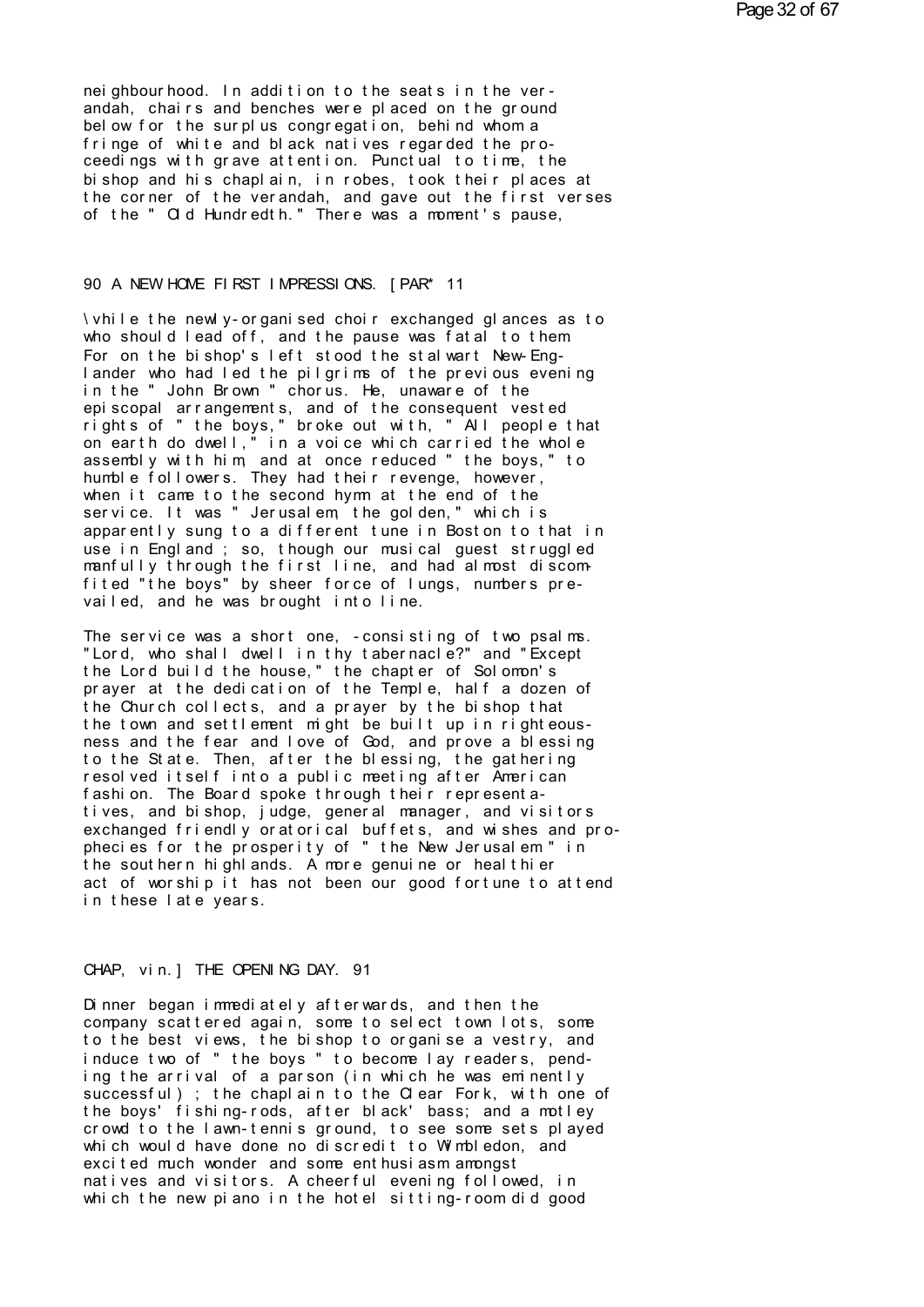ser vice, and many war and other stories were told round<br>the big hall stove. Early the next morning the omnibuses service, and many war and other stories were told round<br>the big hall stove. Early the next morning the omnibuses<br>began carrying off the visitors, and by night Rugby had<br>settled down again to its ordinary life, not, however service, and many war and other stories were told round<br>the big hall stove. Early the next morning the omnibuses<br>began carrying off the visitors, and by night Rugby had<br>settled down again to its ordinary life, not, however service, and many war and other stories were told round<br>the big hall stove. Early the next morning the omnibuses<br>began carrying off the visitors, and by night Rugby had<br>settled down again to its ordinary life, not, however service, and many war and other stories were told round<br>the big hall stove. Early the next morning the omnibuses<br>began carrying off the visitors, and by night Rugby had<br>settled down again to its ordinary life, not, however service, and many war and other stories were told round<br>the big hall stove. Early the next morning the omnibuses<br>began carrying off the visitors, and by night Rugby had<br>settled down again to its ordinary life, not, however the big hall stove. Early the next morning the omnibuses<br>began carrying off the visitors, and by night Rugby had<br>settled down again to its ordinary life, not, however,<br>without a sense of strength gained for the work of<br>bui began carrying off the visitors, and by night Rugby had<br>settled down again to its ordinary life, not, however,<br>without a sense of strength gained for the work of<br>building up a community which shall know how to<br>comport itse settled down again to its ordinary life, not, however,<br>without a sense of strength gained for the work of<br>building up a community which shall know how to<br>comport itself in good and bad times, and shall help,<br>instead of hin building up a community<br>comport itself in good<br>instead of hindering, i<br>a brave, simple, and Ch<br>VACUUS VIATOR

VACUUS VIATOR.<br>- PART III.<br>BOARD OF ALD TO LAND OV

- PART III.<br>BOARD OF AID TO LAND OWNERSHIP.<br>OPENLING THE TOWN SLITE OF BLOBY.

- PART III.<br>BOARD OF AID TO LAND OWNERSHIP.<br>OPENING THE TOWN SITE OF RUGBY,<br>OCTOBER 5, 1880. - PART III.<br>BOARD OF AID TO LAND OWNERSHIP.<br>OPENING THE TOWN SITE OF RUGBY,<br>OCTOBER 5, 1880.<br>CHAPTEE I. BOARD OF ALD TO LAND OV<br>OPENING THE TOWN SITE O<br>OCTOBER 5, 1880.<br>CHAPTEE I.<br>ADDRESS OF THE PRESIDEN OPENING THE TOWN SITE OF RUGBY,<br>OCTOBER 5, 1880.<br>CHAPTEE I.<br>ADDRESS OF THE PRESIDENT.

CHAPTEE I.<br>ADDRESS OF THE PRESIDENT.<br>I AM anxious to take this opportunity the first public<br>one I have had to remove an impression which<br>seems to have got abroad, that the settlement we are OHAPTEET.<br>ADDRESS OF THE PRESIDENT.<br>I AM anxious to take this opportunity the first public<br>one I have had to remove an impression which<br>seems to have got abroad, that the settlement we are<br>planting on these muuntains and o ADDRESS OF THE PRESIDENT.<br>I AM anxious to take this opportunity the first public<br>one I have had to remove an impression which<br>seems to have got abroad, that the settlement we are<br>planting on these mountains and opening to-ADDRESS OF THE PRESIDENT.<br>I AM anxious to take this opportunity the first public<br>one I have had to remove an impression which<br>seems to have got abroad, that the settlement we are<br>planting on these mountains and opening to-I AM anxious to take this opportunity the first public<br>one I have had to remove an impression which<br>seems to have got abroad, that the settlement we are<br>planting on these mountains and opening to-day is<br>intended to be an E one I have had to remove an impression which<br>seems to have got abroad, that the settlement we are<br>planting on these mountains and opening to-day is<br>intended to be an English colony in a somewhat ex-<br>clusive sense. Nothing seems to have got abroad, that the settlement we are<br>planting on these mountains and opening to-day is<br>intended to be an English colony in a somewhat ex-<br>clusive sense. Nothing can be further from the wishes<br>and intentions planting on these mountains and opening to-day is<br>intended to be an English colony in a somewhat ex-<br>clusive sense. Nothing can be further from the wishes<br>and intentions of the founders. In a sense it is an<br>English colony, intended to be an English colony in a somewhat ex-<br>clusive sense. Nothing can be further from the wishes<br>and intentions of the founders. In a sense it is an<br>English colony, no doubt, because at present all the<br>settlers are clusive sense. Nothing can be further from the wishes<br>and intentions of the founders. In a sense it is an<br>English colony, no doubt, because at present all the<br>settlers are English; but we hope that this will very<br>soon ceas and intentions of the founders. In a sense it is an<br>English colony, no doubt, because at present all the<br>settlers are English; but we hope that this will very<br>soon cease to be so. Our settlement is open to all<br>who like our English colony, no doubt, because at present all the<br>settlers are English; but we hope that this will very<br>soon cease to be so. Our settlement is open to all<br>who like our principles and our ways, and care to come<br>here to m settlers are English; but we hope that this will very<br>soon cease to be so. Cur settlement is open to all<br>who like our principles and our ways, and care to come<br>here to make homes for themselves : freely, without<br>reserve or soon cease to be so. Our settlement is open to all<br>who like our principles and our ways, and care to come<br>here to make homes for themselves : freely, without<br>reserve or condition of any kind which does not bind<br>us English who like our principles and our ways, and care to come<br>here to make homes for themselves : freely, without<br>reserve or condition of any kind which does not bind<br>us English also. Although the majority of us the<br>members of th here to make homes for themselves : freely, without<br>reserve or condition of any kind which does not bind<br>us English also. Although the majority of us the<br>members of this board are English, we have already<br>amongst us a larg reserve or condition of any kind which does not bind<br>us English also. Although the majority of us the<br>members of this board are English, we have already<br>amongst us a large, and I am happy to say an increas-<br>ing number of A ing number of American citizens. Leading men, not<br>only in Boston where the enterprise was first under-<br>CHAP, i.] OPENING ADDEESS. 93<br>taken but in New York, Philadelphia, and Cincinnati

CHAP, i.] OPENING ADDEESS. 93<br>taken but in New York, Philadelphia, and Cincinnati<br>belong to us, and are as earnest and active in the work<br>as any of our English members. They are as firmly CHAP, i.] OPENING ADDEESS. 93<br>taken but in New York, Philadelphia, and Cincinnati<br>belong to us, and are as earnest and active in the work<br>as any of our English members. They are as firmly<br>convinced as we that the future of CHAP, i.] OPENING ADDEESS. 93<br>taken but in New York, Philadelphia, and Cincinnati<br>belong to us, and are as earnest and active in the work<br>as any of our English members. They are as firmly<br>convinced as we, that the future o CHAP, i.] CPENING ADDEESS. 93<br>taken but in New York, Philadelphia, and Cincinnati<br>belong to us, and are as earnest and active in the work<br>as any of our English members. They are as firmly<br>convinced as we, that the future o taken but in New York, Philadelphia, and Cincinnati<br>belong to us, and are as earnest and active in the work<br>as any of our English members. They are as firmly<br>convinced as we, that the future of our own race ; and<br>indeed of taken but in New York, Philadelphia, and Cincinnati<br>belong to us, and are as earnest and active in the work<br>as any of our English members. They are as firmly<br>convinced as we, that the future of our own race; and<br>indeed of as any of our English members. They are as firmly<br>convinced as we, that the future of our own race; and<br>indeed of the world, in which our race is so clearly<br>destined to play the leading part ; can never be what it<br>should b as any of our English members. They are as firmly<br>convinced as we, that the future of our own race; and<br>indeed of the world, in which our race is so clearly<br>destined to play the leading part; can never be what it<br>should be destined to play the leading part ; can never be what it<br>should be, until the most cordial alliance, the most<br>intimate relations, have been established firmly, with-<br>out any risk or possibility of disturbance or misunder-<br> should be, until the most cordial alliance, the most<br>intimate relations, have been established firmly, with-<br>out any risk or possibility of disturbance or misunder-<br>standing between its two great branches. We know<br>of no wa intimate relations, have been established firmly, with-<br>out any risk or possibility of disturbance or misunder-<br>standing between its two great branches. We know<br>of no way in which this can be brought about better<br>than by s out any risk or possibility of disturbance or misunder-<br>standing between its two great branches. We know<br>of no way in which this can be brought about better<br>than by such efforts as this we are making, in which<br>Englishmen a standing between its two great branches. We know<br>of no way in which this can be brought about better<br>than by such efforts as this we are making, in which<br>Englishmen and Americans can stand shoulder to<br>shoulder, and work wi of no way in which this can be brought about better<br>than by such efforts as this we are making, in which<br>Englishmen and Americans can stand shoulder to<br>shoulder, and work with one mind and one heart for<br>the same great end.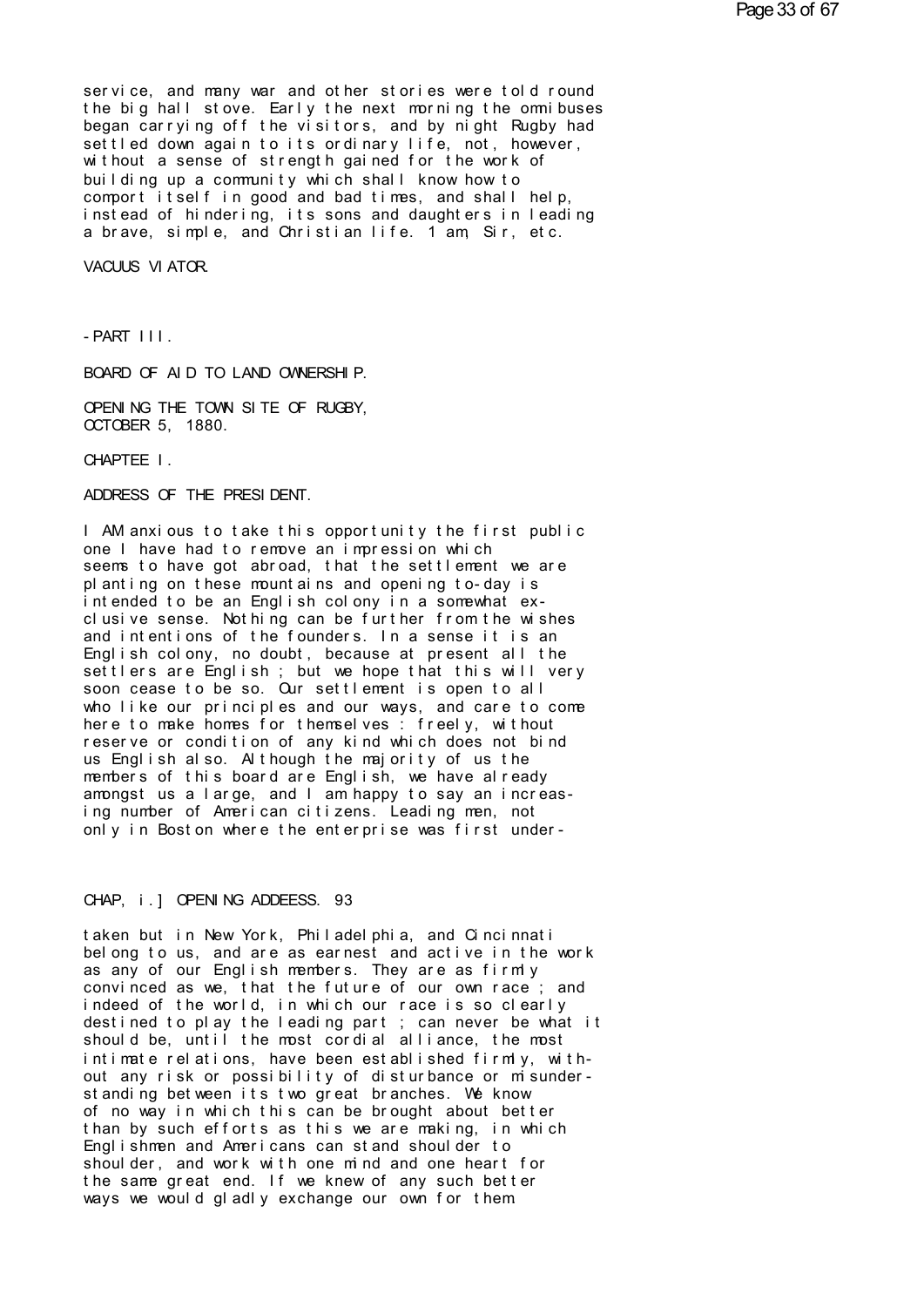These, then, are our views, which we have already endeavoured to express on more than one occasion in this State. And here let me take the opportunity of expressing our cordial thanks for, and appreciation of, These, then, are our views, which we have already<br>endeavoured to express on more than one occasion in<br>this State. And here let me take the opportunity of<br>expressing our cordial thanks for, and appreciation of,<br>the more tha These, then, are our views, which we have already<br>endeavoured to express on more than one occasion in<br>this State. And here let me take the opportunity of<br>expressing our cordial thanks for, and appreciation of,<br>the more tha These, then, are our views, which we have already<br>endeavoured to express on more than one occasion in<br>this State. And here let me take the opportunity of<br>expressing our cordial thanks for, and appreciation of<br>the more than endeavoured to express on more than one occasion in<br>this State. And here let me take the opportunity of<br>expressing our cordial thanks for, and appreciation of,<br>the more than friendly spirit with which we have been<br>met here this State. And here let me take the opportunity of<br>expressing our cordial thanks for, and appreciation of,<br>the more than friendly spirit with which we have been<br>met here, in our adopted home of Eastern Tennessee.<br>We have expressing our cordial thanks for, and appreciation of,<br>the more than friendly spirit with which we have been<br>met here, in our adopted home of Eastern Tennessee.<br>We have been the guests already, by special invitation,<br>of t the more than friendly spirit with which we have been<br>met here, in our adopted home of Eastern Tennessee.<br>We have been the guests already, by special invitation,<br>of the citizens of Chattanooga and Knoxville, and have<br>recei met here, in our adopted home of Eastern Tennessee.<br>We have been the guests already, by special invitation,<br>of the citizens of Chattanooga and Knoxville, and have<br>received invitations from Memphis, Nashville, and<br>Louisvill We have been the guests already, by special invitation,<br>of the citizens of Chattanooga and Knoxville, and have<br>received invitations from Memphis, Nashville, and<br>Louisville, which we greatly regret not to have been able<br>to of the citizens of Chattanooga and Knoxville, and have<br>received invitations from Memphis, Nashville, and<br>Louisville, which we greatly regret not to have been able<br>to accept. In short, we have on all sides met not only<br>with received invitations from Memphis, Nashville, and<br>Louisville, which we greatly regret not to have been able<br>to accept. In short, we have on all sides met not only<br>with a lavish and thoughtful hospitality, but with<br>assuranc Louisville, which we greatly regret not to have been able<br>to accept. In short, we have on all sides met not only<br>with a lavish and thoughtful hospitality, but with<br>assurances of sympathy and cordial understanding and<br>appre to accept. In short, we have on all sides met not only with a lavish and thoughtful hospitality, but with assurances of sympathy and cordial understanding and appreciation, which have gone far to strengthen our purpose and with a lavish and thoughtful hospitality, but with<br>assurances of sympathy and cordial understanding and<br>appreciation, which have gone far to strengthen our<br>purpose and remove all fears of failure in this mountain<br>home, whe home, where we are trying our 'prentice hands on<br>problems which we shall need all the strength and all<br>94 BOARD OF AID TO LAND OWNERSHIP. [PART in.<br>the wisdom we can get hold of to solve satisfactorily.

94 BOARD OF AID TO LAND OWNERSHIP. [PART in.<br>the wisdom we can get hold of to solve satisfactorily.<br>And while expressing our thanks, let me add my own<br>confident belief that our kind peichbours, many of whom And while expressing our thanks, let me add my own<br>confident belief that our kind neighbours, many of whom 94 BOARD OF AID TO LAND OWNERSHIP. [PART in.<br>the wisdom we can get hold of to solve satisfactorily.<br>And while expressing our thanks, let me add my own<br>confident belief that our kind neighbours, many of whom<br>I trust are her 94 BOARD OF AID TO LAND OWNERSHIP. [PARI in.<br>the wisdom we can get hold of to solve satisfactorily.<br>And while expressing our thanks, let me add my own<br>confident belief that our kind neighbours, many of whom<br>I trust are her the wisdom we can get hold of to solve sa<br>And while expressing our thanks, let me a<br>confident belief that our kind neighbours<br>I trust are here to-day, will not find an<br>gret the frank and generous welcome which<br>given to a b confident belief that our kind neighbours, many of whom<br>I trust are here to-day, will not find any reason to re-<br>gret the frank and generous welcome which they have<br>given to a band of strangers.<br>And now, turning to the bus

I trust are here to-day, will not find any reason to regret the frank and generous welcome which they have<br>given to a band of strangers.<br>And now, turning to the business on hand, let me<br>say, at least for myself, that I do gret the frank and generous welcome which they have<br>given to a band of strangers.<br>And now, turning to the business on hand, let me<br>say, at least for myself, that I do not know how any<br>group of men and women, gathered toget given to a band of strangers.<br>And now, turning to the business on hand, let me<br>say, at least for myself, that I do not know how any<br>group of men and women, gathered together to-day in<br>any part of the world, can be engaged And now, turning to the business on hand, let me<br>say, at least for myself, that I do not know how any<br>group of men and women, gathered together to-day in<br>any part of the world, can be engaged in a more ab-<br>sorbingly intere say, at least for myself, that I do not know how any<br>group of men and women, gathered together to-day in<br>any part of the world, can be engaged in a more ab-<br>sorbingly interesting, or indeed in a more responsible,<br>and I wil group of men and women, gathered together to-day in<br>any part of the world, can be engaged in a more ab-<br>sorbingly interesting, or indeed in a more responsible,<br>and I will add solemn, work than that to which I hope<br>most of any part of the world, can be engaged in a more ab-<br>sorbingly interesting, or indeed in a more responsible,<br>and I will add solem, work than that to which I hope<br>most of us have now made up our minds to put our<br>hands earnes sorbingly interesting, or indeed in a more responsible,<br>and I will add solemn, work than that to which I hope<br>most of us have now made up our minds to put our<br>hands earnestly, here, in this place, at this time. For<br>we are and I will add solemn, work than that to which I hope<br>most of us have now made up our minds to put our<br>hands earnestly, here, in this place, at this time. For<br>we are about to open a town here in other words, to<br>create a ne most of us have now made up our minds to put our<br>hands earnestly, here, in this place, at this time. For<br>we are about to open a town here in other words, to<br>create a new centre of human life, human interests,<br>human activit hands earnestly, here, in this place, at this time. For<br>we are about to open a town here in other words, to<br>create a new centre of human life, human interests,<br>human activities in this strangely beautiful solitude ;<br>a cent we are about to open a town here in other words, to<br>create a new centre of human life, human interests,<br>human activities in this strangely beautiful solitude ;<br>a centre in which, as we trust, a healthy, hopeful,<br>reverent, create a new centre of human life, human interests,<br>human activities in this strangely beautiful solitude ;<br>a centre in which, as we trust, a healthy, hopeful,<br>reverent, or in one word godly, life shall grow up from<br>the fi human activities in this strangely beautiful solitude;<br>a centre in which, as we trust, a healthy, hopeful,<br>reverent, or in one word godly, life shall grow up from<br>the first, and shall spread itself, so we hope, over all<br>th a centre in which, as we trust, a healthy, hopeful,<br>reverent, or in one word godly, life shall grow up from<br>the first, and shall spread itself, so we hope, over all<br>the 'neighbouring region of these southern highlands.<br>Now reverent, or in one word godly, life shall grow up from<br>the first, and shall spread itself, so we hope, over all<br>the 'neighbouring region of these southern highlands.<br>Now surely, just to put this idea into words ought to<br>b the first, and shall spread itself, so we hope, over all the 'neighbouring region of these southern highlands.<br>Now surely, just to put this idea into words ought to be enough to sober the spirits and brace up the energies<br> the 'neighbouring region of these southern highlands.<br>Now surely, just to put this idea into words ought to<br>be enough to sober the spirits and brace up the energies<br>of the lightest-hearted and strongest amongst us. He<br>to w of the lightest-hearted and strongest amongst us. He<br>to whom the work does not commend itself in this light<br>had better not put his hand to it at all in this place.<br>We are here, then, to-day in this year 1880<br>as pioneers ;

of the lightest-hearted and strongest amongst us. He<br>to whom the work does not commend itself in this light<br>had better not put his hand to it at all in this place.<br>We are here, then, to-day in this year 1880<br>as pioneers ; to whom the work does not commend itself in this light<br>had better not put his hand to it at all in this place.<br>We are here, then, to-day in this year 1880<br>as pioneers ; following, I hope and believe, as true an<br>instinct, o had better not put his hand to it at all in this place.<br>We are here, then, to-day in this year 1880<br>as pioneers; following, I hope and believe, as true an<br>instinct, or I should rather say as true a call, as any<br>that has be We are here, then, to-day in this year 1880<br>as pioneers ; following, I hope and believe, as true an<br>instinct, or I should rather say as true a call, as any<br>that has been leading our fathers across the Atlantic to<br>this land We are here, then, to-day in this year 1880<br>as pioneers; following, I hope and believe, as true an<br>instinct, or I should rather say as true a call, as any<br>that has been leading our fathers across the Atlantic to<br>this land as pioneers; following, I hope and believe, as true an<br>instinct, or I should rather say as true a call, as any<br>that has been leading our fathers across the Atlantic to<br>this land of promise for the last quarter of a millenn There seem to be as clear indications not<br>early years of the seventeenth century,<br>CHAP, i.] OPENING ADDRESS. 95<br>and social conditions of all the old set

CHAP, i.] OPENING ADDRESS. 95<br>and social conditions of all the old settled nations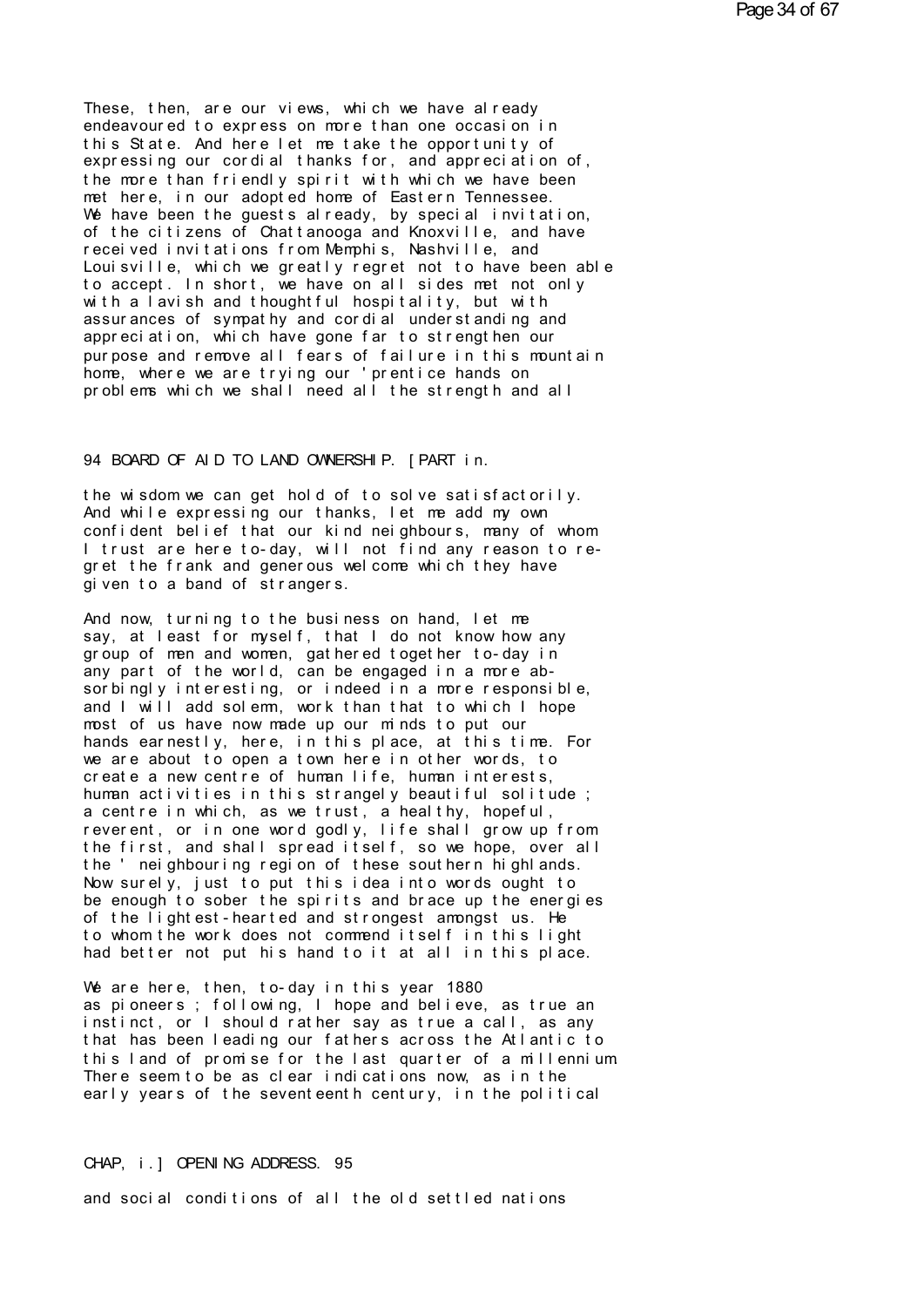of Christendom and in none more than our own England that this is a swarming time of the race; a time of great movements of population, which no human power can check, but which may be eitlier left to work themselves out by rule of thumb, without intelligent direction and quidance, or ordered and directed from the first on distinct principles. Well, those who are interested in this enterprise have no doubt as to which of these alternatives is to be preferred. We are to do our best to organise our infant community on such lines and principles as our own experience and observation, and the study of the efforts of those who have gone before us, seem to point out as the right and true **ODAS** 

Well, then, how are we to set about this great work ? What is to be our starting-point ? What the idea which we are to try to realise ? This is our first need. We must spare no pains to clear our minds on this point. Unless we do so, we shall get no coherence and consistency in our later efforts. We shall be pulling different ways, and building up a Babel and not a community, which sooner or later will share the fate of all Babels, which the Lord will come down and scatter abroad. In this search, then, let us see whether the word I have already used will not give us our clue. We want to establish a community. What does that imply ? This much, at any rate, that we should all have something in common; that we should recognise some bond which binds us all together, and endeavour, each and all of us, to keep this in view, to strengthen it in all ways. But what bond what is it to be that those who come to live here are to have in common? This

## 96 BOARD "OF AID TO LAND OWNERSHIP. [PART in.

word community has gained an unenviable character in our day. We can scarcely think of a community without coming upon the traces of those who have kept and are keeping the Old World in a state of dangerous distrust and alarm, and even in the New World have given some ominous signs of sinister life. Certainly we can all agree at once that we have no sympathy what ever with the state communism of Europe, represented by Lasalle and Karl Marx, and on this continent by very inferior, and even more violent and anarchic, persons. We have no vision what ever to realise of a paternal state, the owner of all property, finding easy employment and liberal maintenance for all citizens, reserving all profits for the community, and paying no dividends to individuals. Again, while respecting the motives and lives of many of those who have founded or are carrying on communistic experiments here and in Europe, we have no desire or intention to follow in their steps. We are content with the laws relating to private property and family life as we find them feeling quite able to modify them for ourselves in certain di rections as our corporate conscience ripens, and becomes impatient of some of the evils which have resulted from that overstrained desire of possession and worship of possessions which marks our day. But it is time to leave negation and to get upon positive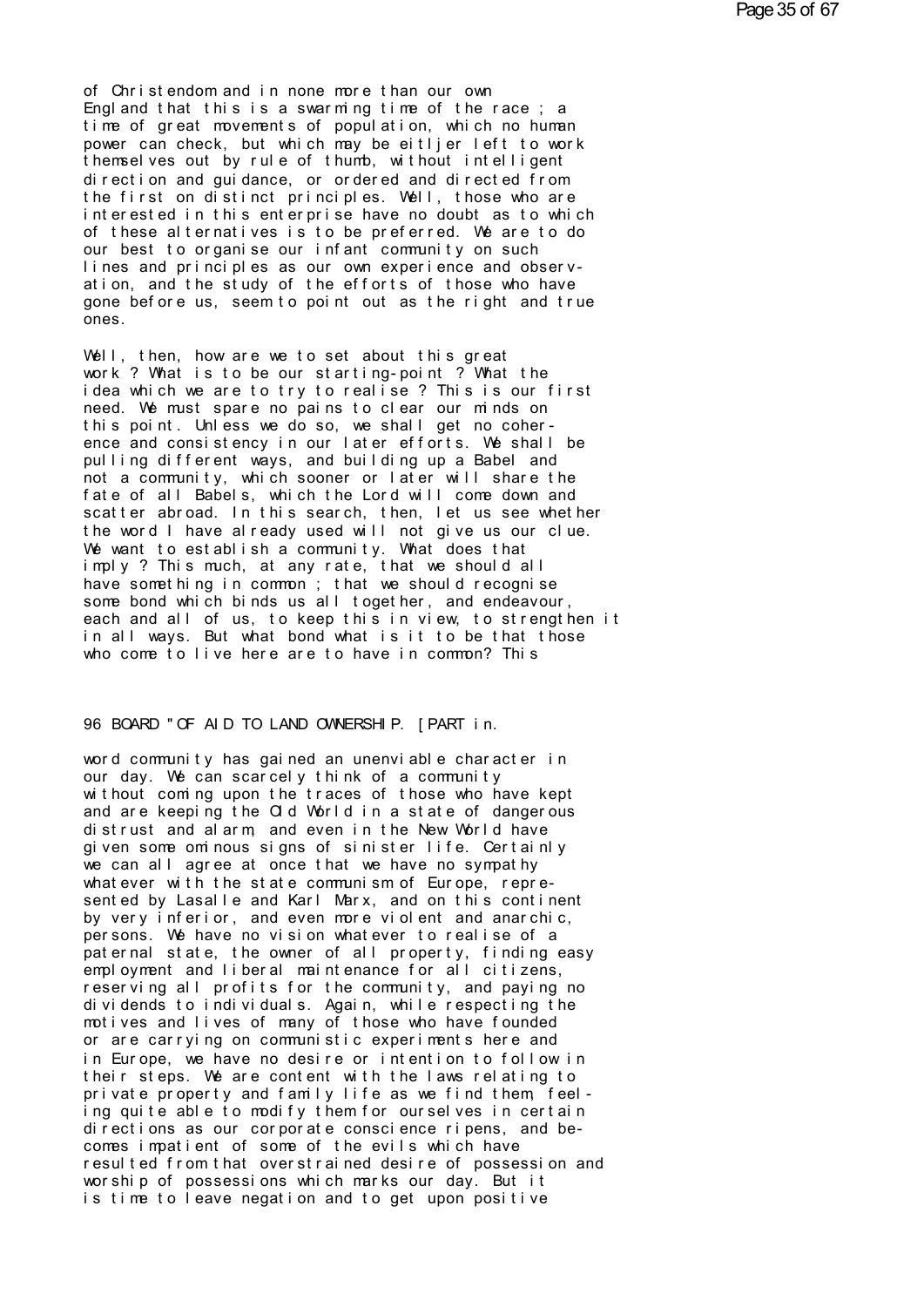ground. As a community, we must have something in<br>common. What is it to be, and how are we going to ground. As a community, we must have something in<br>common. What is it to be, and how are we going to<br>treat it ? ground. As a community<br>common. What is it to<br>treat it ?<br>Well in the first pla common. What is it to be, and how are we going to<br>treat it ?<br>Well, in the first place, there is this lovely corner<br>of God's earth which has been intrusted to us. What,

ground. As a community, we must have something in<br>common. What is it to be, and how are we going to<br>treat it?<br>Well, in the first place, there is this lovely corner<br>of God's earth which has been intrusted to us. What,<br>as a common. What is it to be, and how are we going to<br>treat it ?<br>Well, in the first place, there is this lovely corner<br>of God's earth which has been intrusted to us. What,<br>as a community, is our first duty with regard to it ?<br> treat it ?<br>Well, in the first place, there is this lovely corner<br>of God's earth which has been intrusted to us. What,<br>as a community, is our first duty with regard to it ?<br>There can be no hesitation about the answer. It is There can be no hesitation about the answer. It is, to<br>CHAP, i.] OPENING ADDRESS. 97<br>treat it lovingly and reverently. We can add little,

per haps, to its natural beauty, but at least we can be careful to spoil it as little as possible. We may take CHAP, i.] OPENING ADDRESS. 97<br>treat it lovingly and reverently. We can add little,<br>perhaps, to its natural beauty, but at least we can be<br>careful to spoil it as little as possible. We may take<br>care that our children, or wh CHAP, i.] CPENING ADDRESS. 97<br>treat it lovingly and reverently. We can add little,<br>perhaps, to its natural beauty, but at least we can be<br>careful to spoil it as little as possible. We may take<br>care that our children, or wh treat it lovingly and reverently. We can add little,<br>perhaps, to its natural beauty, but at least we can be<br>careful to spoil it as little as possible. We may take<br>care that our children, or whoever our successors may<br>be he treat it lovingly and reverently. We can add little,<br>perhaps, to its natural beauty, but at least we can be<br>careful to spoil it as little as possible. We may take<br>care that our children, or whoever our successors may<br>be he perhaps, to its natural beauty, but at least we can be<br>careful to spoil it as little as possible. We may take<br>care that our children, or whoever our successors may<br>be here, shall not have cause to say "See what a<br>glorious careful to spoil it as little as possible. We may take<br>care that our children, or whoever our successors may<br>be here, shall not have cause to say "See what a<br>glorious chance those old fellows had when they came<br>here in 188 care that our children, or whoever our successors may<br>be here, shall not have cause to say "See what a<br>glorious chance those old fellows had when they came<br>here in 1880, and how they threw it away! This<br>town might have bee glorious chance those old fellows had when they came<br>here in 1880, and how they threw it away! This<br>town might have been the most beautiful on this con-<br>tinent, and look what they made of it!"<br>How, then, are we going to tr

here in 1880, and how they threw it away! This<br>town might have been the most beautiful on this con-<br>tinent, and look what they made of it!"<br>How, then, are we going to treat our site, so that<br>this reproach may never follow tinent, and look what they made of it!"<br>How, then, are we going to treat our site, so that<br>this reproach may never follow our memories? First<br>as to the laying out of our town here. We must do<br>this with a view to the common tinent, and look what they made of it!"<br>How, then, are we going to treat our site, so that<br>this reproach may never follow our memories? First<br>as to the laying out of our town here. We must do<br>this with a view to the common that neither convenience nor beauty is neglected. And<br>as the guiding rule we may start with this, that there How, then, are we going to treat our site, so that<br>this reproach may never follow our memories? First<br>as to the laying out of our town here. We must do<br>this with a view to the common good, and with care<br>that neither conven this reproach may never follow our memories ? First<br>as to the laying out of our town here. We must do<br>this with a view to the common good, and with care<br>that neither convenience nor beauty is neglected. And<br>as the guiding as to the laying out of our town here. We must do<br>this with a view to the common good, and with care<br>that neither convenience nor beauty is neglected. And<br>as the guiding rule we may start with this, that there<br>shall be amp this with a view to the common good, and with care<br>that neither convenience nor beauty is neglected. And<br>as the guiding rule we may start with this, that there<br>shall be ample provision for all public wants from the<br>first. that neither convenience nor beauty is neglected. And<br>as the guiding rule we may start with this, that there<br>shall be ample provision for all public wants from the<br>first. We have here two beautiful streams which will<br>be a as the guiding rule we may start with this, that there<br>shall be ample provision for all public wants from the<br>first. We have here two beautiful streams which will<br>be a delight for ever to those who dwell here, if they<br>are shall be ample provision for all public wants from the<br>first. We have here two beautiful streams which will<br>be a delight for ever to those who dwell here, if they<br>are left free for the use and enjoyment of all. There-<br>fore first. We have here two beautiful streams which will<br>be a delight for ever to those who dwell here, if they<br>are left free for the use and enjoyment of all. There-<br>fore, in laying out the town we have reserved a strip of<br>va be a delight for ever to those who dwell here, if they<br>are left free for the use and enjoyment of all There-<br>fore, in laying out the town we have reserved a strip of<br>various widths along the banks, which will remain<br>common are left free for the use and enjoyment of all inere-<br>fore, in laying out the town we have reserved a strip of<br>various widths along the banks, which will remain<br>common property, and along which we hope to see<br>walks and rid rore, in laying out the town we have reserved a strip of<br>various widths along the banks, which will remain<br>common property, and along which we hope to see<br>walks and rides carefully laid out, and kept in order<br>by the munici various widths along the banks, which will remain<br>common property, and along which we hope to see<br>walks and rides carefully laid out, and kept in order<br>by the municipal authorities. We have already in a<br>rough way, made a b common property, and along which we hope to see<br>walks and rides carefully laid out, and kept in order<br>by the municipal authorities. We have already in a<br>rough way, made a beginning by carrying a ride<br>along the banks of the walks and rides carefully laid out, and kept in order<br>by the municipal authorities. We have already in a<br>rough way, made a beginning by carrying a ride<br>along the banks of the Clear Fork and White Oak<br>Streams. Then there mu by the municipal authorities. We have already in a<br>rough way, made a beginning by carrying a ride<br>along the banks of the Clear Fork and White Oak<br>Streams. Then there must be reservations for parks,<br>gardens, and recreation rough way, made a beginning by carrying a ride<br>along the banks of the Clear Fork and White Cak<br>Streams. Then there must be reservations for parks,<br>gardens, and recreation grounds. In the present<br>plans, provision has been m along the banks of the Clear Fork and White Cak<br>Streams. Then there must be reservations for parks,<br>gardens, and recreation grounds. In the present<br>plans, provision has been made for these purposes.<br>There is Beacon Hill, t Streams. Inen there must be reservations for parks,<br>gardens, and recreation grounds. In the present<br>plans, provision has been made for these purposes.<br>There is Beacon Hill, the highest point, from which<br>there is a view of gardens, and recreation grounds. In the present<br>plans, provision has been made for these purposes.<br>There is Beacon Hill, the highest point, from which<br>there is a view of the whole surrounding country such<br>as few towns in t

H

H<br>98 BOARD OF AID TO LAND OWNERSHIP. [PART m.<br>gardens, lawn tennis, and cricket ground, whenever the gar dens, lawn t ennis, and cricket ground, whenever the<br>gardens, lawn t ennis, and cricket ground, whenever the<br>municipality are able to take them off the hands of the<br>Poard, What if anything mare is required. I happ you 98 BOARD OF AID TO LAND OWNERSHIP. [PART m<br>gardens, lawn tennis, and cricket ground, whenever the<br>municipality are able to take them off the hands of the<br>Board. What, if anything more is required, I hope we<br>may consider an 98 BOARD OF AID TO LAND OWNERSHIP. [PART m<br>gardens, lawn tennis, and cricket ground, whenever the<br>municipality are able to take them off the hands of the<br>Board. What, if anything more is required, I hope we<br>may consider an 98 BOARD OF AID TO LAND OWNERSHIP. [PART m<br>gardens, lawn tennis, and cricket ground, whenever the<br>municipality are able to take them off the hands of the<br>Board. What, if anything more is required, I hope we<br>may consider an gardens, lawn tennis, and cricket ground, whenever the<br>municipality are able to take them off the hands of the<br>Board. What, if anything more is required, I hope we<br>may consider and determine at once, and I can assure<br>you t gardens, I awn tennis, and cricket ground, whenever the<br>municipality are able to take them off the hands of the<br>Board. What, if anything more is required, I hope we<br>may consider and determine at once, and I can assure<br>you municipality are able to take them off the hands of the<br>Board. What, if anything more is required, I hope we<br>may consider and determine at once, and I can assure<br>you that the Board is anxious to consult with, and<br>meet the Board. What, if anything more is required, I hope we<br>may consider and determine at once, and I can assure<br>you that the Board is anxious to consult with, and<br>meet the wishes of, those who propose to make homes<br>here. Cur wis may consider and determine at once, and I can assure<br>you that the Board is anxious to consult with, and<br>meet the wishes of, those who propose to make homes<br>here. Our wish is to preserve the natural beauties of<br>this place f you that the Board is anxious to consult with, and<br>meet the wishes of, those who propose to make homes<br>here. Our wish is to preserve the natural beauties of<br>this place for the people who live and visit here, and<br>make them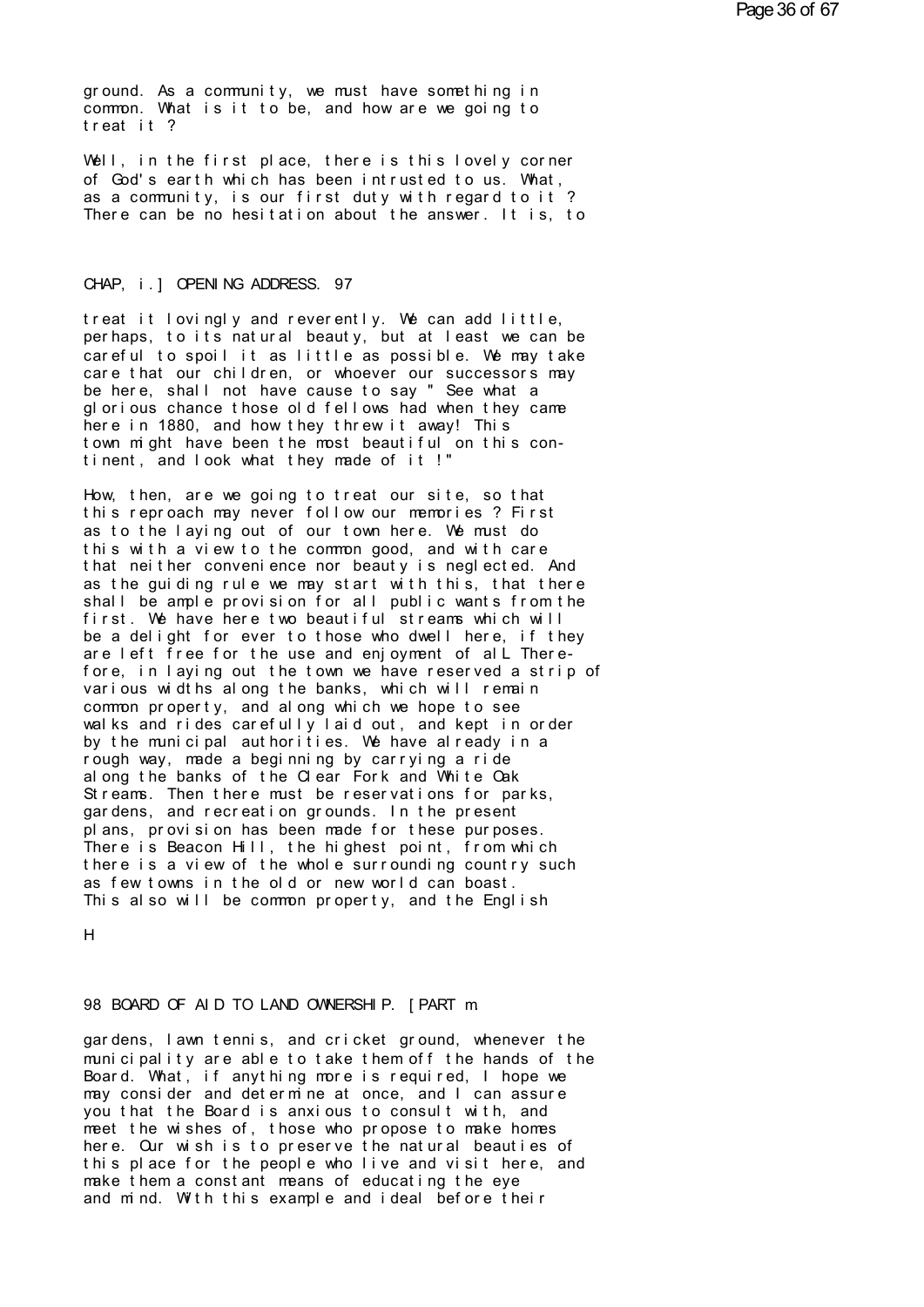eyes, we may hope that the lots which pass into the<br>hands of private owners will also be handled with an<br>eye to the common good. Private property must be eyes, we may hope that the lots which pass into the<br>hands of private owners will also be handled with an<br>eye to the common good. Private property must be,<br>of course, fenced in but the fences may surely be made eyes, we may hope that the lots which pass into the<br>hands of private owners will also be handled with an<br>eye to the common good. Private property must be,<br>of course, fenced in, but the fences may surely be made<br>with some r eyes, we may hope that the lots which pass into the<br>hands of private owners will also be handled with an<br>eye to the common good. Private property must be,<br>of course, fenced in, but the fences may surely be made<br>with some r eyes, we may hope that the lots which pass into the<br>hands of private owners will also be handled with an<br>eye to the common good. Private property must be,<br>of course, fenced in, but the fences may surely be made<br>with some r eyes, we may hope that the lots which pass into the<br>hands of private owners will also be handled with an<br>eye to the common good. Private property must be,<br>of course, fenced in, but the fences may surely be made<br>with some r hands of private owners will also be handled with an<br>eye to the common good. Private property must be,<br>of course, fenced in, but the fences may surely be made<br>with some regard to others than the owners. It is<br>hoped that th eye to the common good. Private property must be,<br>of course, fenced in, but the fences may surely be made<br>with some regard to others than the owners. It is<br>hoped that the impervious walls and fences, so common<br>in England, with some regard to others than the owners. It is<br>hoped that the impervious walls and fences, so common<br>in England, may be avoided, and that, in dealing with<br>lawns and trees, we may each of us bear his part in<br>producing a

must bear in mind that these are, in fact, or should in England, may be avoided, and that, in dealing with<br>lawns and trees, we may each of us bear his part in<br>producing a beautiful picture.<br>Next comes the question of buildings, and here we<br>must bear in mind that these are, i lawns and trees, we may each of us bear his part in<br>producing a beautiful picture.<br>Next comes the question of buildings, and here we<br>must bear in mind that these are, in fact, or should<br>be, the expression in timber, brick, producing a beautiful picture.<br>Next comes the question of buildings, and here we<br>must bear in mind that these are, in fact, or should<br>be, the expression in timber, brick, and stone, of the<br>thought of men and women as to th thought of men and women as to the external conditions under which folk should live. Consider for a moment the different impressions in this matter which the visitor carries away from the streets of Chester, or must bear in mind that these are, in fact, or should<br>be, the expression in timber, brick, and stone, of the<br>thought of men and women as to the external con-<br>ditions under which folk should live. Consider for a<br>moment the d be, the expression in timber, brick, and stone, of the<br>thought of men and women as to the external con-<br>ditions under which folk should live. Consider for a<br>moment the different impressions in this matter which<br>the visitor thought of men and women as to the external conditions under which folk should live. Consider for a<br>moment the different impressions in this matter which<br>the visitor carries away from the streets of Chester, or<br>Wells, or S ditions under which folk should live. Consider for a<br>moment the different impressions in this matter which<br>the visitor carries away from the streets of Chester, or<br>Wells, or Salisbury, and from those of a town in our<br>manuf moment the different impressions in this matter which<br>the visitor carries away from the streets of Chester, or<br>Wells, or Salisbury, and from those of a town in our<br>manufacturing districts. Now we hope that from the<br>first v the visitor carries away from the streets of Chester, or<br>Wells, or Salisbury, and from those of a town in our<br>manufacturing districts. Now we hope that from the<br>first visitors will carry away from this place the feel-<br>ing manufacturing districts. Now we hope that from the<br>first visitors will carry away from this place the feel-<br>ing that we here have understood something of what<br>homes should be. Of course we must act prudently and<br>cut our co homes should be. Of course we must act prudently and money to spare for superfluous decoration, and our<br>CHAP. i.j OPENING ADDRESS. 99

CHAP. i.j OPENING ADDRESS. 99<br>first buildings, both public and private, must be simple<br>and even rough in materials and construction. But<br>there is no reason whatever why they should not at CHAP. i.j OPENING ADDRESS. 99<br>first buildings, both public and private, must be simple<br>and even rough in materials and construction. But<br>there is no reason whatever why they should not, at<br>the same time, be sightly and goo CHAP. i.j OPENING ADDRESS. 99<br>first buildings, both public and private, must be simple<br>and even rough in materials and construction. But<br>there is no reason whatever why they should not, at<br>the same time, be sightly and goo CHAP. i.j OPENING ADDRESS. 99<br>first buildings, both public and private, must be simple<br>and even rough in materials and construction. But<br>there is no reason whatever why they should not, at<br>the same time, be sightly and goo and even rough in materials and construction. But<br>there is no reason whatever why they should not, at<br>the same time, be sightly and good in form and pro-<br>portion. And at this I hope we shall all aim<br>We shall try to set you

i nst ance, of a church and school house, and then of a the same time, be sightly and good in form and pro-<br>portion. And at this I hope we shall all aim<br>We shall try to set you a good example in the<br>public buildings. These will\* consist, in the first<br>instance, of a church and s portion. And at this I hope we shall all aim<br>We shall try to set you a good example in the<br>public buildings. These will\* consist, in the first<br>instance, of a church and school house, and then of a<br>court-house and town-hall We shall try to set you a good example in the<br>public buildings. These will\* consist, in the first<br>instance, of a church and school house, and then of a<br>court-house and town-hall, which will be built as soon<br>as we can see o We shall try to set you a good example in the<br>public buildings. These will\* consist, in the first<br>instance, of a church and school house, and then of a<br>court-house and town-hall, which will be built as soon<br>as we can see o public buildings. These will\* consist, in the first<br>instance, of a church and school house, and then of a<br>court-house and town-hall, which will be built as soon<br>as we can see our way to doing so prudently, and can<br>make arr instance, of a church and school house, and then of a<br>court-house and town-hall, which will be built as soon<br>as we can see our way to doing so prudently, and can<br>make arrangements with the Government of the State<br>for our e as we can see our way to doing so prudently, and can<br>make arrangements with the Government of the State<br>for our establishment as a county town. We shall also<br>promote, so far as we can, good habits in this matter<br>of buildin as we can see our way to doing so prudently, and can<br>make arrangements with the Government of the State<br>for our establishment as a county town. We shall also<br>promote, so far as we can, good habits in this matter<br>of buildin make arrangements with the Government of the State<br>for our establishment as a county town. We shall also<br>promote, so far as we can, good habits in this matter<br>of building, by providing plans and models of houses<br>of differe ror our establishment as a county town. We shall also<br>promote, so far as we can, good habits in this matter<br>of building, by providing plans and models of houses<br>of different sizes, such as we think will suit the site,<br>and of building, by providing plans and models of houses<br>of different sizes, such as we think will suit the site,<br>and do us credit as a community. Of course every<br>man will build his house according to his own fancy,<br>and use it of building, by providing plans and models of houses<br>of different sizes, such as we think will suit the site,<br>and do us credit as a community. Of course every<br>man will build his house according to his own fancy,<br>and use it of different sizes, such as we think will suit the site,<br>and do us credit as a community. Of course every<br>man will build his house according to his own fancy,<br>and use it for whatever purpose he pleases, except for<br>the sale and do us credit as a community. Of course every<br>man will build his house according to his own fancy,<br>and use it for whatever purpose he pleases, except for<br>the sale of intoxicating liquors, which will be strictly<br>prohibit the sale of intoxicating liquors, which will be strictly prohibited; but if, as a community, we can guide his fancy in certain directions, we shall be glad, and consider that we have done good service.<br>So far, then, I hope

prohibited; but it, as a community, we can guide his<br>fancy in certain directions, we shall be glad, and con-<br>sider that we have done good service.<br>So far, then, I hope, we have travelled the same<br>road without disagreement. rancy in certain directions, we shall be glad, and consider that we have done good service.<br>So far, then, I hope, we have travelled the same<br>road without disagreement. We shall be all of one<br>mind, I think, as to the preser sider that we have done good service.<br>So far, then, I hope, we have travelled the same<br>road without disagreement. We shall be all of one<br>mind, I think, as to the preservation of all natural<br>beauty here in the treatment of So far, then, I hope, we have travelled the same<br>road without disagreement. We shall be all of one<br>mind, I think, as to the preservation of all natural<br>beauty here in the treatment of grounds and buildings;<br>and the sense o So far, then, I hope, we have travelled the same<br>road without disagreement. We shall be all of one<br>mind, I think, as to the preservation of all natural<br>beauty here in the treatment of grounds and buildings;<br>and the sense o road without disagreement. We shall<br>mind, I think, as to the preservation<br>beauty here in the treatment of grout<br>and the sense of a common interest an<br>ample provision of public buildings<br>secure to our community.<br>Shall I car and the sense of a common interest and life which an ample provision of public buildings and grounds will secure to our community.<br>Shall I carry you with me in the next step ?<br>Hitherto we have been concerned only in the fi and the sense of a common interest and life which an<br>ample provision of public buildings and grounds will<br>secure to our community.<br>Shall I carry you with me in the next step ?<br>Hitherto we have been concerned only in the fi

ample provision of public buildings and grounds will<br>secure to our community.<br>Shall I carry you with me in the next step ?<br>Hitherto we have been concerned only in the first and<br>most necessary work of housing ourselves, but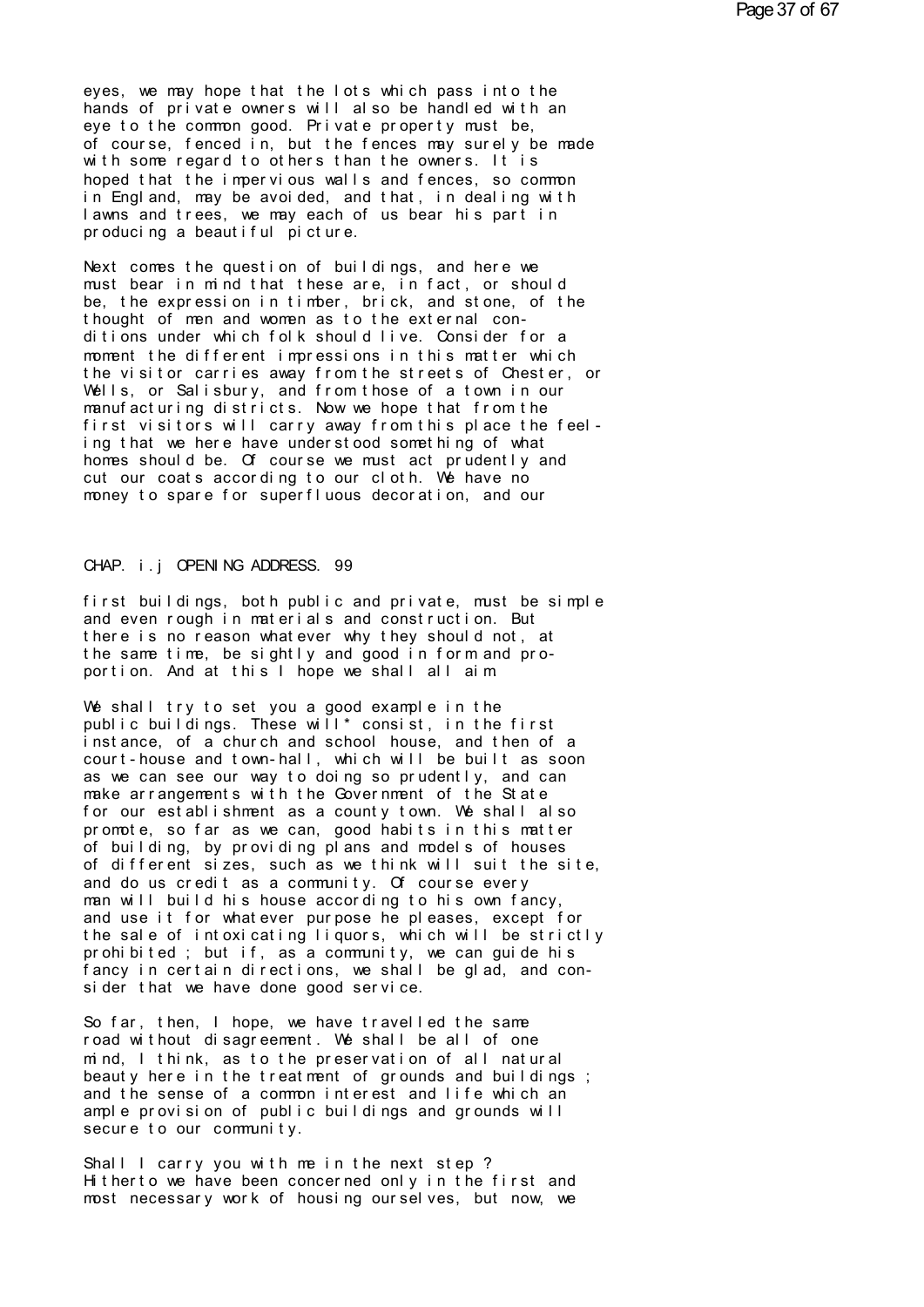have to ask whether, after we are housed, and living in have to ask whether, after we are housed, and living in<br>100 BOAED OF AID TO LAND OWNERSHIP. [PABT in,<br>our bouses, the idea of a common life and common

100 BOAED OF AID TO LAND OWNERSHIP. [PABT in,<br>our houses, the idea of a common life and common<br>interests must cease, and the isolated struggle for existence, in which every man's hand will be for him-<br>self and against his neighbour, must begin. The sur-100 BOAED OF AID TO LAND OWNERSHIP. [PABT in,<br>our houses, the idea of a common life and common<br>interests must cease, and the isolated struggle for<br>existence, in which every man's hand will be for him-<br>self and against his vival of the fittest is recognised as a natural law, which means that men will always live upon, and not for, one another. Are we prepared to accept it unconditionally, or to try how far it can be modified by reason interests must cease, and the isolated struggle for<br>existence, in which every man's hand will be for him-<br>self and against his neighbour, must begin. The sur-<br>vival of the fittest is recognised as a natural law, which<br>mean self and against his neighbour, must begin. The sur-<br>vival of the fittest is recognised as a natural law, which<br>means that men will always live upon, and not for,<br>one another. Are we prepared to accept it uncon-<br>ditionally vival of the fittest is recognised as a natural law, which<br>means that men will always live upon, and not for,<br>one another. Are we prepared to accept it uncon-<br>ditionally, or to try how far it can be modified by reason<br>and means that men will always live upon, and not for,<br>one another. Are we prepared to accept it uncon-<br>ditionally, or to try how far it can be modified by reason<br>and agreement ? I, myself, have no doubt that it can<br>and ought one another. Are we prepared to accept it uncon-<br>ditionally, or to try how far it can be modified by reason<br>and agreement ? I, myself, have no doubt that it can<br>and ought to be so modified, and that we have a good<br>opportun ditionally, or to try how far it can be modified by rea<br>and agreement ? I, myself, have no doubt that it can<br>and ought to be so modified, and that we have a good<br>opportunity here for making the attempt. And there<br>is, fortu and ought to be so modified, and that we have a good<br>opportunity here for making the attempt. And there<br>is, fortunately, no question as to the direction which<br>that effort should take in the first instance.<br>We have all of u

opportunity here for making the attempt. And there<br>is, fortunately, no question as to the direction which<br>that effort should take in the first instance.<br>We have all of us a number of imperative wants<br>which must be provided is, fortunately, no question as to the direction which<br>that effort should take in the first instance.<br>We have all of us a number of imperative wants<br>which must be provided for and satisfied day by day.<br>We want food, clothe that effort should take in the first instance.<br>We have all of us a number of imperative wants<br>which must be provided for and satisfied day by day.<br>We want food, clothes, furniture, and a great variety<br>of things besides, wh We have all of us a number of imperative wants<br>which must be provided for and satisfied day by day.<br>We want food, clothes, furniture, and a great variety<br>of things besides, which our nurture and culture have<br>made all but e We have all of us a number of imperative wants<br>which must be provided for and satisfied day by day.<br>We want food, clothes, furniture, and a great variety<br>of things besides, which our nurture and culture have<br>made all but e which must be provided for and satisfied day by day.<br>We want food, clothes, furniture, and a great variety<br>of things besides, which our nurture and culture have<br>made all but essential to us. These must all be<br>provided here of things besides, which our nurture and culture have<br>made all but essential to us. These must all be<br>provided here, either by each of us for himself, or by<br>some common machinery. Well, we believe that it<br>can be done best of things besides, which our nurture and culture have<br>made all but essential to us. These must all be<br>provided here, either by each of us for himself, or by<br>some common machinery. Well, we believe that it<br>can be done best made all but essential to us. Inese must all be<br>provided here, either by each of us for himself, or by<br>some common machinery. Well, we believe that it<br>can be done best by a common machinery, in which<br>we should like to see provided here, either by each of us for himself, or by<br>some common machinery. Well, we believe that it<br>can be done best by a common machinery, in which<br>we should like to see every one take a hand. We<br>have a "commissary" al some common machinery. Well, we believe that it<br>can be done best by a common machinery, in which<br>we should like to see every one take a hand. We<br>have a "commissary" already established, and have<br>used that word rather than we should like to see every one take a hand. We<br>have a "commissary" already established, and have<br>used that word rather than "store" to indicate CUT<br>own wishes and intentions, as a "commissary" is espe-<br>cially a public ins have a "commissary" already established, and have<br>used that word rather than "store" to indicate CUT<br>own wishes and intentions, as a "commissary" is espe-<br>cially a public institution. Our wish is to make tin's<br>commissary a used that word rather than "store" to indicate OOI<br>own wishes and intentions, as a "commissary" is espe-<br>cially a public institution. Our wish is to make tin's<br>commissary a centre of supply, and. that every settler,<br>or, at own wishes and intentions, as a "commissary" is especially a public institution. Our wish is to make tin's<br>commissary a centre of supply, and. that every settler,<br>or, at any rate, every householder here, should become<br>a me cially a public institution. Cur wish is to make tin's<br>commissary a centre of supply, and. that every settler,<br>or, at any rate, every householder here, should become<br>a member and part owner of it. The machinery by<br>which th or, at any rate, every householder here, should become<br>a member and part owner of it. The machinery by<br>which this can be done is perfectly familiar in England.<br>If it is adopted, the cost price of establishing the pre-<br>sent sent commissary, as it stands, will be domail shares of five dollars each, so the<br>CHAP, i.] OPENING ADDRESS. 101<br>settler may not be inconvenienced by the

CHAP, i.] OPENING ADDRESS. 101<br>settler may not be inconvenienced by the outlay for<br>membership. Every one will get whatever profits are<br>mede on bis own consumption, ad the business will be CHAP, i.] OPENING ADDRESS. 101<br>settler may not be inconvenienced by the outlay for<br>membership. Every one will get what ever profits are<br>made on his own consumption, ad the business will be<br>directed and superintended by a b CHAP, i.] OPENING ADDRESS. 101<br>settler may not be inconvenienced by the outlay for<br>membership. Every one will get whatever profits are<br>made on his own consumption, ad the business will be<br>directed and superintended by a bo CHAP, I.] CPENING ADDRESS. 101<br>settler may not be inconvenienced by the outlay for<br>membership. Every one will get whatever profits are<br>made on his own consumption, ad the business will be<br>directed and superintended by a bo settler may not be inconvenienced by the outlay for<br>member ship. Every one will get what ever profits are<br>made on his own consumption, ad the business will be<br>directed and superintended by a board or council<br>chosen by the settler may not be inconvenienced by the outlay for<br>membership. Every one will get whatever profits are<br>made on his own consumption, ad the business will be<br>directed and superintended by a board or council<br>chosen by the me membership. Every one will get whatever profits are<br>made on his own consumption, ad the business will be<br>directed and superintended by a board or council<br>chosen by the members themselves. In this way<br>again we shall have a made on his own consumption, ad the business will be<br>directed and superintended by a board or council<br>chosen by the members themselves. In this way<br>again we shall have a common interest and common<br>property, and in the supp directed and superintended by a board or council<br>chosen by the members themselves. In this way<br>again we shall have a common interest and common<br>property, and in the supplying of our own daily wants<br>shall feel that if one m chosen by the members themselves. In this way<br>again we shall have a common interest and common<br>property, and in the supplying of our own daily wants<br>shall feel that if one member suffers, all suffer ; if one<br>rejoices, all again we shall have a common interest and common<br>property, and in the supplying of our own daily wants<br>shall feel that if one member suffers, all suffer; if one<br>rejoices, all rejoice. In this way, too, if we please, we<br>may property, and in the supplying of our own daily wants<br>shall feel that if one member suffers, all suffer; if one<br>rejoices, all rejoice. In this way, too, if we please, we<br>may be rid once for all of the evils which have turn shall feel that if one member suffers, all suffer; if one<br>rejoices, all rejoice. In this way, too, if we please, we<br>may be rid once for all of the evils which have turned<br>retail trade into a keen and anxious and, generally rejoices, all rejoice. In this way, too, it we please, we<br>may be rid once for all of the evils which have turned<br>retail trade into a keen and anxious and, generally, a<br>dishonest scramble in older communities : rid of adulmay be rid once for all of the evils which have turned<br>retail trade into a keen and anxious and, generally, a<br>dishonest scramble in older communities : rid of adul-<br>teration, of false pretences, of indebtedness, of bank-<br>r retail trade into a keen and anxious and, generally, a<br>dishonest scramble in older communities : rid of adul-<br>teration, of false pretences, of indebtedness, of bank-<br>ruptcy. Trade has been a potent civiliser of mankind,<br>bu dishonest scramble in older communities: rid of adul-<br>teration, of false pretences, of indebtedness, of bank-<br>ruptcy. Trade has been a potent civiliser of mankind,<br>but only so far and so long as it has been kept in its<br>pla teration, of false pretences, of indebtedness, of bank-<br>ruptcy. Trade has been a potent civiliser of mankind,<br>but only so far and so long as it has been kept in its<br>place as a servant. As a master and an idol, it has<br>prove ruptcy. Trade has been a potent civiliser of mankind,<br>but only so far and so long as it has been kept in its<br>place as a servant. As a master and an idol, it has<br>proved a destroyer in the past, like all other idolatries,<br>an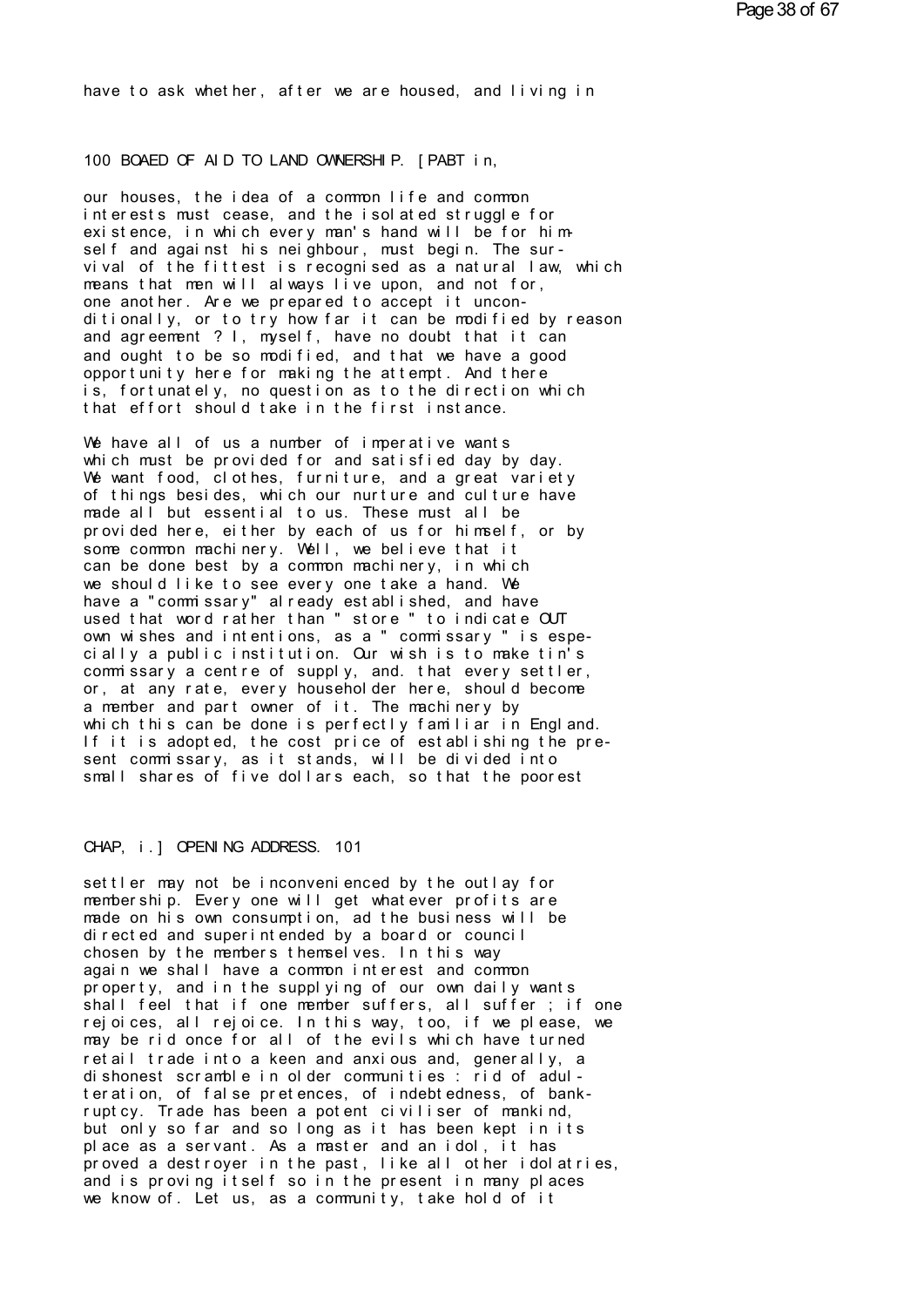and master it here from the first, and never release our<br>grasp and control of it. and master it here from the first, and<br>grasp and control of it.<br>There is another direction in which I

and master it here from the first, and never release correspond control of it.<br>There is another direction in which like common<br>action may be taken at once. The company will for<br>many years own large tracts of land round the and master it here from the first, and never release our<br>grasp and control of it.<br>There is another direction in which like common<br>action may be taken at once. The company will for<br>many years own large tracts of land round and master it here from the first, and never release our<br>grasp and control of it.<br>There is another direction in which like common<br>action may be taken at once. The company will for<br>many years own large tracts of land round grasp and control of It.<br>There is another direction in which like common<br>action may be taken at once. The company will for<br>many years own large tracts of land round the town<br>site which are well adapted to raising and pastu There is another direction in which like common<br>action may be taken at once. The company will for<br>many years own large tracts of land round the town<br>site which are well adapted to raising and pasturing<br>cattle. We intend to There is another direction in which like common<br>action may be taken at once. The company will for<br>many years own large tracts of land round the town<br>site which are well adapted to raising and pasturing<br>cattle. We intend to action may be taken at once. The company will for<br>many years own large tracts of land round the town<br>site which are well adapted to raising and pasturing<br>cattle. We intend to establish this industry here at<br>once, and desir many years own large tracts of land round the town<br>site which are well adapted to raising and pasturing<br>cattle. We intend to establish this industry here at<br>once, and desire to do so on the same lines as those<br>already indi site which are well adapted to raising and pasturing<br>cattle. We intend to establish this industry here at<br>once, and desire to do so on the same lines as those<br>already indicated with respect to the commissary.<br>When it has b cattle. We intend to establish this industry here at<br>once, and desire to do so on the same lines as those<br>already indicated with respect to the commissary.<br>When it has been settled, therefore, what amount of<br>capital will b once, and desire to do so on the same lines as those<br>already indicated with respect to the commissary.<br>When it has been settled, therefore, what amount of<br>capital will be required to make the experiment on<br>the most favoura al ready indicated with respect to the commissary.<br>When it has been settled, therefore, what amount of<br>capital will be required to make the experiment on<br>the most favourable conditions, settlers will be invited<br>to subscrib to subscribe in small shares for such portion as they<br>please, and the balance will be taken by the company.<br>102 BOARD OF AID TO LAND OWNERSHIP. [PAET HI,<br>The common berd will be managed by a committee.

The common herd will be managed by a committee elected by the shareholders. It is probable that conel ect ed by the shareholders. It is probable that con-<br>elected by the shareholders. It is probable that con-<br>siderable difficulty majfcoccur in managing a large herd<br>in this country, but the experiment can be made<br>gradual 102 BOARD OF AID TO LAND OWNERSHIP. [PAET HI,<br>The common herd will be managed by a committee<br>elected by the shareholders. It is probable that con-<br>siderable difficulty majfcoccur in managing a large he<br>in this country, but The common herd will be managed by a committee<br>elected by the shareholders. It is probable that con-<br>siderable difficulty majfcoccur in managing a large herd<br>in this country, but the experiment can be made<br>gradually and at The common herd will be managed by a commonleated by the shareholders. It is probably siderable difficulty majfcoccur in managing in this country, but the experiment can be gradually and at once, and the Board are all the siderable difficulty majfcoccur in managing a large herd<br>in this country, but the experiment can be made<br>gradually and at once, and the Board are ready to give<br>all the help in their power.<br>As time goes on, many other openi

in this country, but the experiment can be made<br>gradually and at once, and the Board are ready to give<br>all the help in their power.<br>As time goes on, many other openings of a like kind<br>may occur, but these will, for the pre gradually and at once, and the Board are ready to give<br>all the help in their power.<br>As time goes on, many other openings of a like kind<br>may occur, but these will, for the present, be sufficient<br>to establish and keep alive all the help in their power.<br>As time goes on, many other openings of a like kind<br>may occur, but these will, for the present, be sufficient<br>to establish and keep alive the corporate feeling, which<br>is the main strength of al As time goes on, many other openings of a like kind<br>may occur, but these will, for the present, be sufficient<br>to establish and keep alive the corporate feeling, which<br>is the main strength of all healthy communities.<br>If any

to establish and keep alive the corporate feeling, which<br>is the main strength of all healthy communities.<br>If any of you should doubt whether such arrange-<br>ments as these will not interfere with, and dwarf, the<br>energy and e is the main strength of all healthy communities.<br>If any of you should doubt whether such arrange-<br>ments as these will not interfere with, and dwarf, the<br>energy and enterprise of an infant community, and keep<br>from it the ab If any of you should doubt whether such arrange-<br>ments as these will not interfere with, and dwarf, the<br>energy and enterprise of an infant community, and keep<br>from it the ablest and most vigorous kind of men, I<br>would submi If any of you should doubt whether such arrange-<br>ments as these will not interfere with, and dwarf, the<br>energy and enterprise of an infant community, and keep<br>from it the ablest and most vigorous kind of men, I<br>would submi ments as these will not intertere with, and dwarf, the<br>energy and enterprise of an infant community, and keep<br>from it the ablest and most vigorous kind of men, I<br>would submit that there will be full scope for all energy<br>in energy and enterprise of an infant community, and keep<br>from it the ablest and most vigorous kind of men, I<br>would submit that there will be full scope for all energy<br>in other directions. No doubt there is a healthy and<br>wort would submit that there will be full scope for all energy<br>in other directions. No doubt there is a healthy and<br>worthy rivalry wiich should exist in every community;<br>but surely this may well be satisfied in the develop-<br>men in other directions. No doubt there is a healthy and<br>worthy rivalry wiich should exist in every community;<br>but surely this may well be satisfied in the develop-<br>ment of the numberless productive industries for which<br>this r worthy rivalry wiich should exist in every community;<br>but surely this may well be satisfied in the develop-<br>ment of the numberless productive industries for which<br>this region offers so wide a field. Who shall grow<br>the best but surely this may well be satisfied in the develop<br>ment of the numberless productive industries for whit<br>this region offers so wide a field. Who shall grow<br>the best corn, tobacco, fruit ; who shall raise the<br>stock on the ment of the numberless productive industries for which<br>this region offers so wide a field. Who shall grow<br>the best corn, tobacco, fruit ; who shall raise the best<br>stock on their own farms ; produce the best articles,<br>be th this region offers so wide a field. Who shall grow<br>the best corn, tobacco, fruit; who shall raise the best<br>stock on their own farms; produce the best articles,<br>be they what they may; write the best books or<br>articles; teach stock on their own farms; produce the best articles,<br>be they what they may; write the best books or<br>articles; teach best, govern best; in a word, live mos<br>nobly, surely here may well be scope enough for all<br>energy, without stock on their own farms; produce the best articles,<br>be they what they may; write the best books or<br>articles; teach best, govern best; in a word, live most<br>nobly, surely here may well be scope enough for all<br>energy, withou articles; teach best, govern best; in a word, live most<br>nobly, surely here may well be scope enough for all<br>energy, without the rivalry of shop-keeping, and the<br>tricks of trade, the adulteration, puffing and feverish<br>meann energy, without the rivalry of shop-keeping, and the<br>tricks of trade, the adulteration, puffing and feverish<br>meannesses which follow too surely in its train.<br>I must take you yet one step higher, and then I<br>have done. Hithe

energy, without the rivalry of shop-keeping, and the<br>tricks of trade, the adulteration, puffing and feverish<br>meannesses which follow too surely in its train.<br>I must take you yet one step higher, and then I<br>have done. Hithe tricks of trade, the adulteration, puffing and feverish<br>meannesses which follow too surely in its train.<br>I must take you yet one step higher, and then I<br>have done. Hitherto, we have been dealing with the<br>outside only of ou meannesses which follow too surely in its train.<br>I must take you yet one step higher, and then I<br>have done. Hitherto, we have been dealing with the<br>outside only of our lives here, and questioning how far<br>the idea of a comm I must take you yet one step higher, and then I<br>have done. Hitherto, we have been dealing with the<br>outside only of our lives here, and questioning how far<br>the idea of a community can be healthily realised in<br>relation to th the idea of a community can be healthily realised in<br>relation to these visible material things which we can<br>CHAP, i.] OPENING ADDRESS. 103<br>see and taste and handle. But we all know, and

CHAP, i.] OPENING ADDRESS. 103<br>see and taste and handle. But we all know, and<br>confess to ourselves, if not to others, that no success<br>in dealing with or handling these can satisfy us as CHAP, i.] OPENING ADDRESS. 103<br>see and taste and handle. But we all know, and<br>confess to ourselves, if not to others, that no success<br>in dealing with or handling these can satisfy us as CHAP, i.] OPENING ADDRESS. 103<br>see and taste and handle. But we all know, and<br>confess to ourselves, if not to others, that no success<br>in dealing with or handling these can satisfy us as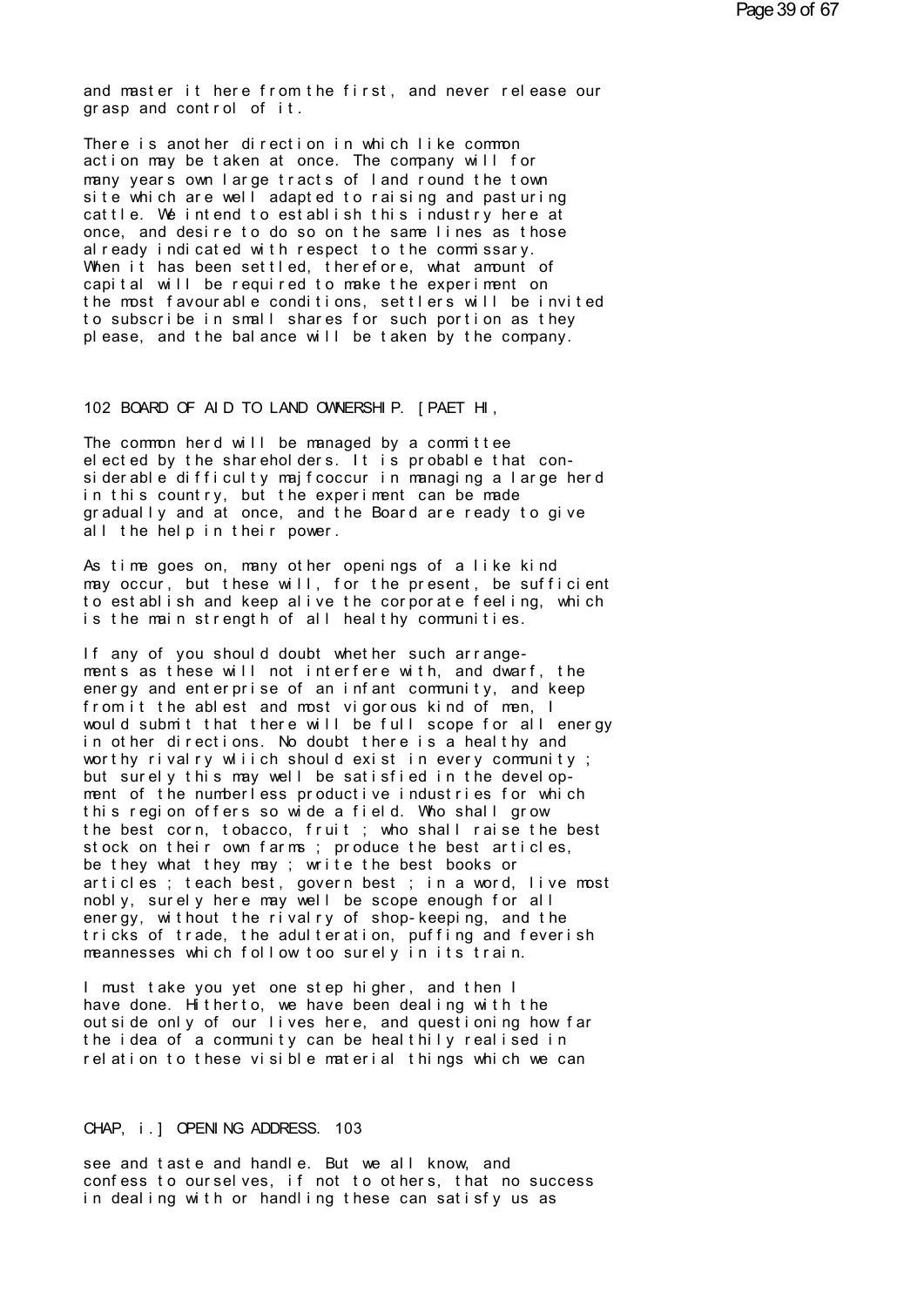men or at any rate ought to satisfy us that we are<br>one and all in contact with and living in a world in<br>which we have to do with other things than those men or at any rate ought to satisfy us that we are<br>one and all in contact with and living in a world in<br>which rust and moth can corrupt. But here at once men or at any rate ought to satisfy us that we are<br>one and all in contact with and living in a world in<br>which we. have to do with other things than those<br>which rust and moth can corrupt. But here at once, men or at any rate ought to satisfy us that we are<br>one and all in contact with and living in a world in<br>which we, have to do with other things than those<br>which rust and moth can corrupt. But here at once,<br>it may be urged, men or at any rate ought to satisfy us that we are<br>one and all in contact with and living in a world in<br>which we have to do with other things than those<br>which rust and moth can corrupt. But here at once,<br>it may be urged, w men or at any rate ought to satisty us that we are<br>one and all in contact with and living in a world in<br>which we have to do with other things than those<br>which rust and moth can corrupt. But here at once,<br>it may be urged, w one and all in contact with and living in a world in<br>which we have to do with other things than those<br>which rust and moth can corrupt. But here at once,<br>it may be urged, we are fighting against the Zeit Geist<br>the spirit of which we have to dow th other things than those<br>which rust and moth can corrupt. But here at once,<br>it may be urged, we are fighting against the Zeit Geist<br>the spirit of our time nowhere so strong and so<br>decided as here in which rust and moth can corrupt. But here at once,<br>it may be urged, we are fighting against the Zeit Geist<br>the spirit of our time nowhere so strong and so<br>decided as here in America if we make any effort to<br>deal as a commu It may be urged, we are fighting against the Zeit Geist<br>the spirit of our time nowhere so strong and so<br>decided as here in America if we make any effort to<br>deal as a community with the invisible. Here, at any<br>rate, we may the spirit of our time nowhere so strong and so<br>decided as here in America if we make any effort to<br>deal as a community with the invisible. Here, at any<br>rate, we may be told, experience speaks emphatically<br>that men must be decided as here in America if we make any effort to deal as a community with the invisible. Here, at any rate, we may be told, experience speaks emphatically that men must be left free to follow the guidings of their own c deal as a community with the invisible. Here, at any<br>rate, we may be told, experience speaks emphatically<br>that men must be left free to follow the guidings of<br>their own consciences. You may possibly succeed, we<br>may be told rate, we may be told, experience speaks emphatically<br>that men must be left free to follow the guidings of<br>their own consciences. You may possibly succeed, we<br>may be told, in supplying the material wants of all<br>by one centr that men must be left free to follow the guidings of<br>their own consciences. You may possibly succeed, we<br>may be told, in supplying the material wants of all<br>by one central organisation started at once, but the<br>spiritual wa their own consciences. You may possibly succeed, we<br>may be told, in supplying the material wants of all<br>by one central organisation started at once, but the<br>spiritual wants you will leave, if you are wise, to fin<br>their own by one central organisation started at once, but the<br>spiritual wants you will leave, if you are wise, to find<br>their own satisfaction, and to develop in such directions<br>and by such methods as chance may determine.<br>Now let m

spiritual wants you will leave, it you are wise, to find<br>their own satisfaction, and to develop in such directions<br>and by such methods as chance may determine.<br>Now let me say at once, and with emphasis, that<br>there will be and by such methods as chance may determine.<br>Now let me say at once, and with emphasis, that<br>there will be no attempt here to interfere with indi-<br>vidual freedom Every one will be free to worship in<br>his own way, and to pro Now let me say at once, and with emphasis, that<br>there will be no attempt here to interfere with indi-<br>vidual freedom Every one will be free to worship in<br>his own way, and to provide for whatever religious<br>ministrations he Now let me say at once, and with emphasis, that<br>there will be no attempt here to interfere with indi-<br>vidual freedom Every one will be free to worship in<br>his own way, and to provide for whatever religious<br>ministrations he there will be no attempt here to interfere with indi-<br>vidual freedom Every one will be free to worship in<br>his own way, and to provide for whatever religious<br>ministrations he requires, out of his own funds, and<br>according to vidual freedom Every one will be free to worship in<br>his own way, and to provide for whatever religious<br>ministrations he requires, out of his own funds, and<br>according to his own ideas. But, this being granted,<br>is there not his own way, and to provide for whatever religious<br>ministrations he requires, out of his own funds, and<br>according to his own ideas. But, this being granted,<br>is there not still something which we may profitably<br>at tempt as m nistrations he requires, out of his own funds, and according to his own ideas. But, this being granted, is there not still something which we may profitably attempt as a community? We think there is, and have accordingly is there not still something which we may profitably attempt as a community? We think there is, and have accordingly appropriated certain lots as a mean of supporting public worship and religious ministrations here.<br>We are have accordingly appropriated certain lots as a means have accordingly appropriated certain lots as a means<br>of supporting public worship and religious ministra-<br>tions here.<br>We are putting up a temporary building as a<br>church, in which the experiment will be tried whether<br>the m

church, in which the experiment will be tried whether the members of different Christian denominations can<br>104 BOARD OF AID TO LAND OWNERSHIP. [PARJ m

104 BOARD OF AID TO LAND OWNERSHIP. [PARJ m<br>not agree well enough to use one building for their<br>several acts of worship. In it, I trust, there will<br>always be beard the Common Prayer of that liturgy 104 BOARD OF AID TO LAND OWNERSHIP. [PARJ m<br>not agree well enough to use one building for their<br>several acts of worship. In it, I trust, there will<br>always be heard the Common Prayer of that Liturgy,<br>which both in England a 104 BOARD OF AID TO LAND OWNERSHIP. [PARJ m<br>not agree well enough to use one building for their<br>several acts of worship. In it, I trust, there will<br>always be heard the Common Prayer of that Liturgy,<br>which both in England a several acts of worship. In it, I trust, there will always be heard the Common Prayer of that Liturgy, which both in Engl and and America has proved itself the best expression through many generations of the not agree well enough to use one building for their<br>several acts of worship. In it, I trust, there will<br>always be heard the Common Prayer of that Liturgy,<br>which both in England and America has proved itself<br>the best expres not agree well enough to use one building for their<br>several acts of worship. In it, I trust, there will<br>always be heard the Common Prayer of that Liturgy,<br>which both in England and America has proved itself<br>the best expres several acts of worship. In it, I trust, there will<br>always be heard the Common Prayer of that Liturgy,<br>which both in England and America has proved itself<br>the best expression through many generations of the<br>joys, hopes, an the best expression through many generations of the<br>joys, hopes, and aspirations of a large portion of those<br>who speak our language, and has risen from innumer-<br>able gatherings all round the globe laden with confes-<br>sions who speak our language, and has risen from innumer-<br>able gatherings all round the globe laden with confes-<br>sions of our shortcomings, and appeals for guidance<br>and strength in the mighty work which has been laid<br>upon our ra able gatherings all round the globe laden with confessions of our shortcomings, and appeals for guidance<br>and strength in the mighty work which has been laid<br>upon our race.<br>I am, personally, not without hope that the meanin

sions of our shortcomings, and appeals for guidance<br>and strength in the mighty work which has been laid<br>upon our race.<br>I am personally, not without hope that the meaning,<br>and beauty, and value of common prayers will commen and strength in the mighty work which has been laid<br>upon our race.<br>I am, personally, not without hope that the meaning,<br>and beauty, and value of common prayers will commend<br>themselves to our community, and that all our cit upon our race.<br>I am, personally, not without hope that the meaning,<br>and beauty, and value of common prayers will commend<br>themselves to our community, and that all our citizens<br>may learn to feel their pathos and their grand I am personally, not without hope that the meaning,<br>and beauty, and value of common prayers will commend<br>themselves to our community, and that all our citizens<br>may learn to feel their pathos and their grandeur, and<br>to use I am, personally, not without hope that the meaning,<br>and beauty, and value of common prayers will commend<br>themselves to our community, and that all our citizens<br>may learn to feel their pathos and their grandeur, and<br>to use and beauty, and value of common prayers will commend<br>themselves to our community, and that all our citizens<br>may learn to feel their pathos and their grandeur, and<br>to use them with comfort and profit, though they may<br>not be themselves to our community, and that all our citizens<br>may learn to feel their pathos and their grandeur, and<br>to use them with comfort and profit, though they may<br>not be members of the National Church of England, or<br>of the may learn to feel their pathos and their grandeur, and<br>to use them with comfort and profit, though they may<br>not be members of the National Church of England, or<br>of the Episcopal Church of this country. But, as there<br>will u to use them with comfort and profit, though they may<br>not be members of the National Church of England, or<br>of the Episcopal Church of this country. But, as there<br>will undoubtedly be also a desire for other forms of<br>worship not be members of the National Church of England, or<br>of the Episcopal Church of this country. But, as there<br>will undoubtedly be also a desire for other forms of<br>worship in which more direct expression can be given<br>(in the of the Episcopal Church of this country. But, as there<br>will undoubtedly be also a desire for other forms of<br>worship in which more direct expression can be given<br>(in the opinion of the worshippers) to the fleeting as<br>well a will undoubtedly be also a desire for other forms of<br>worship in which more direct expression can be given<br>(in the opinion of the worshippers) to the fleeting as<br>well as the permanent hopes and fears of erring, and<br>rejoicin worship in which more direct expression can be given<br>(in the opinion of the worshippers) to the fleeting as<br>well as the permanent hopes and fears of erring, and<br>rejoicing, and penitent, men and women, we shall be<br>glad if t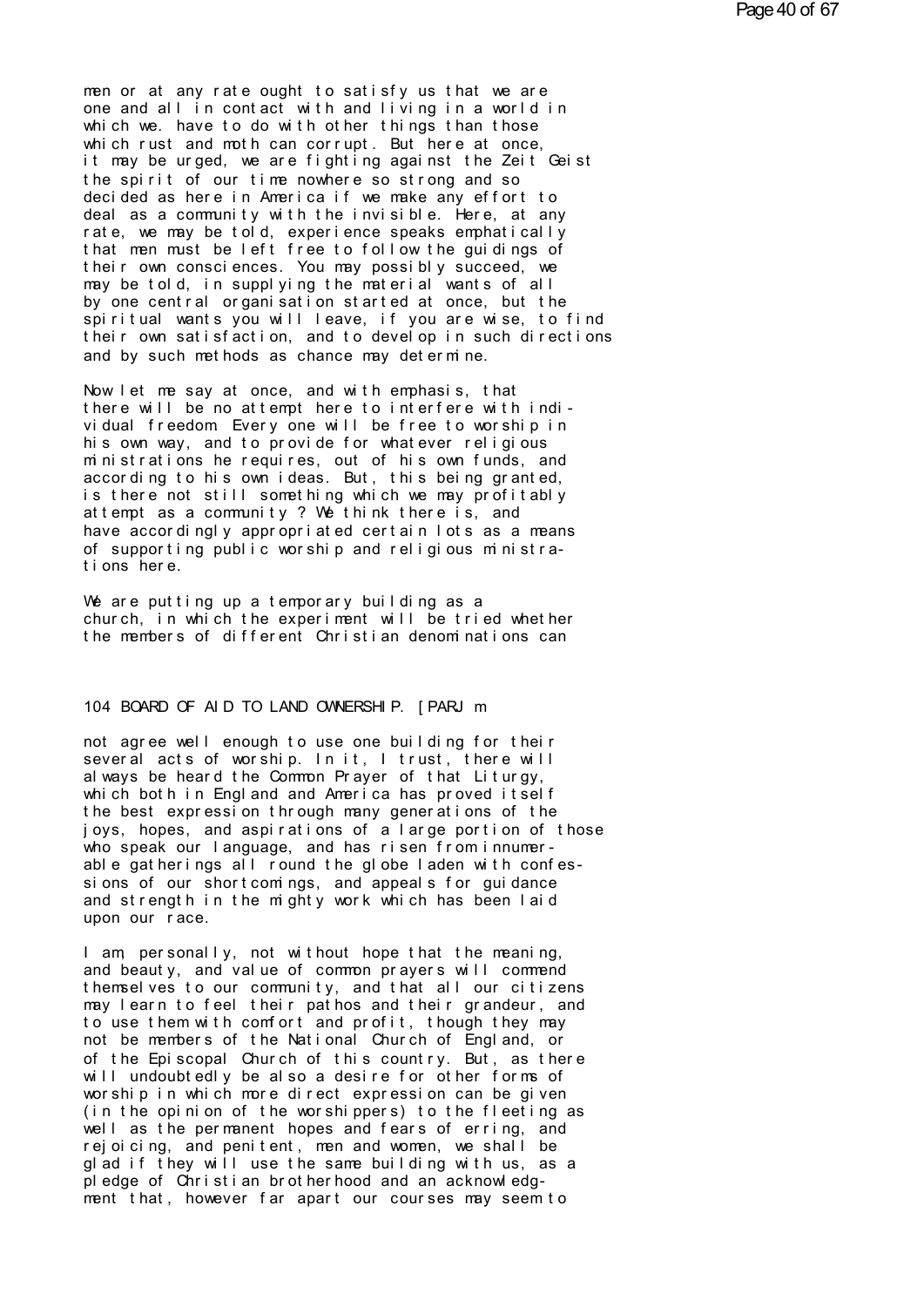lie, we steer by one compass and seek one port.

I take it that some at least amongst you may have detected a noteworthy gap in what I have been saying in this opening address. The prospectuses and pamphlets of the numerous corporations and individuals who are just now engaged in this work of settling and devel oui ng the unoccupied lands on this glorious con-

## CHAP, i.] OPENING ADDRESS. 105

tinent are full of figures and statements showing the rapidity with which enormous gain will be made in the several regions to which they desire to attract settlers. This being so, you may fairly ask, what have I, standing<br>here as the representative of the founders of this settlement, to say upon this subject?

I answer them broadly and frankly: we have nothing to say. We believe that our lands have been well bought, and that those who settle here and buy from<br>us will get good value for their money, and will find it as<sup>^</sup> easy as it is at all well that it should be to make a living here. Beyond this we are not careful to travel. Whether the lands will double or quadruple in value before you have fairly learned how to live on them; whet her you will make five, or twenty, or one hundred, per cent on your investments, we offer no opinion. You can judge for yourselves of the chances, if these are your main aims. Speaking for myself~however, I must say that I look with distrust rather than with hope on very rapid pecuniary returns. I am oldfashioned enough to prefer slow and steady growth. I like to give the cream plenty of time to rise before you

skimit

The wise men wait; it is the foolish haste, r And, ere the scenes are in the slides would play, And while the instruments are tuning, dance.

So far as I have been able to judge, these new settlements are being, as a rule, dwarfed and demoralised by hurrying forward in the pursuit of gain, allowing this to become the absorbing propensity of each infant community. Then follows, as surely as night follows day, that feverish activity of mercantile speculation which is

106 BOAKD OF AID TO LAND OWNERSHIP. [PART HI.

the great danger and, to my mind, the great disgrace of our time. If it must come it must, but, so far as we are concerned, it shall get no help or furtherance here. On the other hand, all that helps to make healthy, brave, modest, and true men and women will get from us all the cordial sympathy and help we are able to give. In one word, our aim and hope are to plant on these highlands a community of gentlemen and ladies;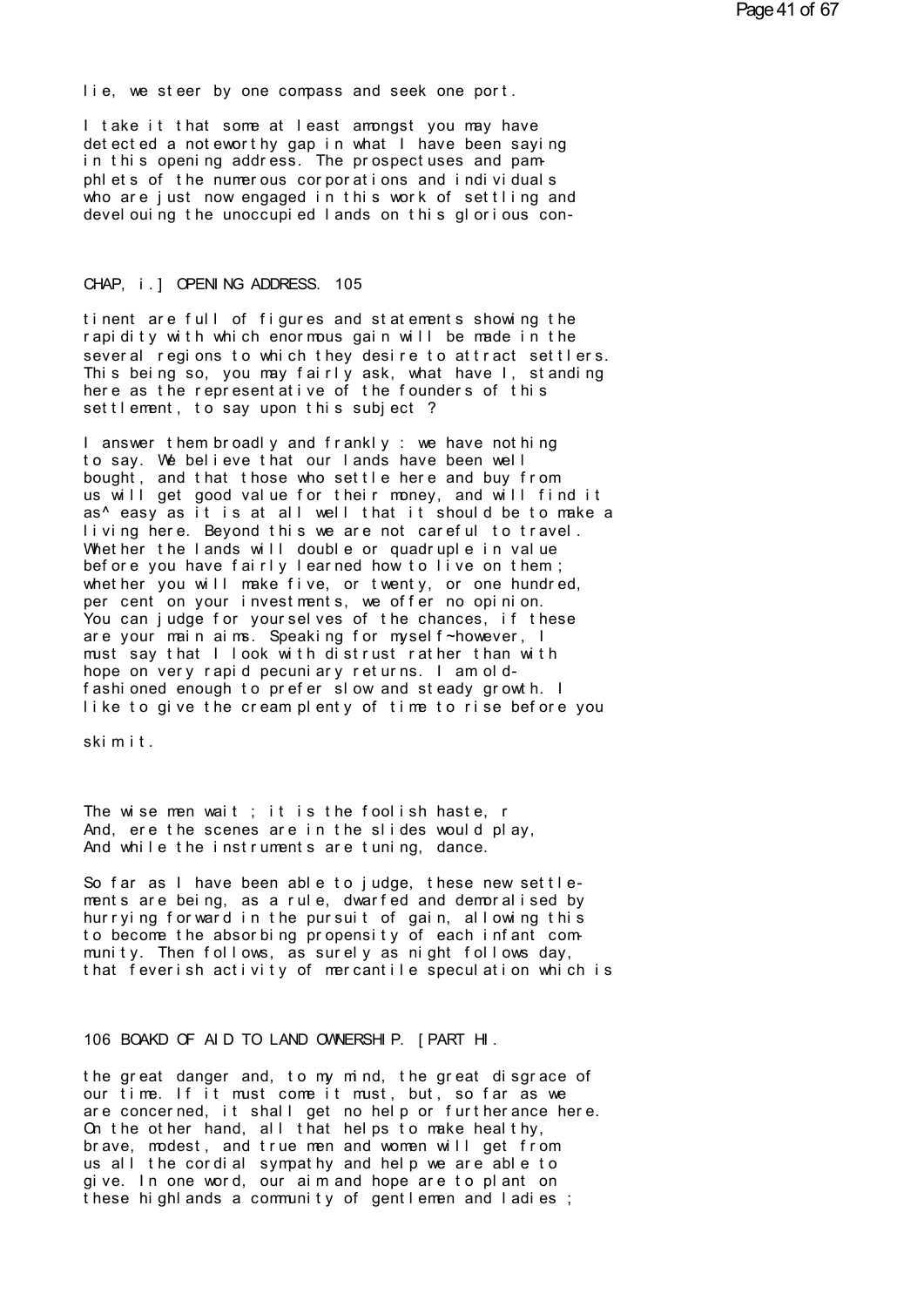not that artificial class which goes by those grand<br>names, both in Europe and here, the joint product of<br>feudalism and wealth, but a society in which the bun^not that artificial class which goes by those grand<br>names, both in Europe and here, the joint product of<br>feudalism and wealth, but a society in which the hun^-<br>blest members, who live (as we hope most if not all of f that artificial class which goes by those grand<br>names, both in Europe and here, the joint product of<br>feudalism and wealth, but a society in which the hun^-<br>blest members, who live (as we hope most if not all of<br>them will not that artificial class which goes by those grand<br>names, both in Europe and here, the joint product of<br>feudalism and wealth, but a society in which the hun^-<br>blest members, who live (as we hope most if not all of<br>them wi not that artiticial class which goes by those grand<br>names, both in Europe and here, the joint product of<br>feudalism and wealth, but a society in which the hun^-<br>blest members, who live (as we hope most if not all of<br>them wi he able is mand wealth, but a society in which the hun^-<br>blest members, who live (as we hope most if not all of<br>them will to some extent) by the labour of their own<br>hands, will be of such strain and culture that they will<br> blest members, who live (as we hope most if not all of<br>them will to some extent) by the labour of their own<br>hands, will be of such strain and culture that they will<br>be able to meet princes in the gate, without embarrass-<br>m them will to some extent) by the labout<br>hands, will be of such strain and cult<br>be able to meet princes in the gate, w<br>ment and without self-assertion, shoul<br>persons ever present themselves before<br>of Rugby in the New World

## CHAPTER H.

CHAPTER H.<br>LATEST VIEWS.<br>(Reprinted from Februar CHAPTER H.<br>LATEST VIEWS.<br>(Reprinted from February Number of Macmillan's Magazine. )<br>So many persons have shown a desire to know more

CHAPIER H.<br>LATEST VIEWS.<br>(Reprinted from February Number of Macmillan's Magazine.)<br>So many persons have shown a desire to know more<br>of this enterprise than can be gathered from the<br>original prospectus, or the namphlets whi LATEST VIEWS.<br>(Reprinted from February Number of Macmillan's Magazine.)<br>So many persons have shown a desire to know more<br>of this enterprise than can be gathered from the<br>original prospectus, or the pamphlets which have<br>fol LATEST VIEWS.<br>(Reprinted from February Number of Macmillan's Magazine<br>So many persons have shown a desire to know more<br>of this enterprise than can be gathered from the<br>original prospectus, or the pamphlets which have<br>follo (Reprinted from February Number of Macmillan's Magazine.)<br>So many persons have shown a desire to know more<br>of this enterprise than can be gathered from the<br>original prospectus, or the pamphlets which have<br>followed it, that So many persons have shown a desire to know more<br>of this enterprise than can be gathered from the<br>original prospectus, or the pamphlets which have<br>followed it, that it may be well to give here some<br>further account of what So many persons have shown a des<br>of this enterprise than can be g<br>original prospectus, or the pamp<br>followed it, that it may be well<br>further account of what has been<br>what is contemplated.<br>First as to the class of person followed it, that it may be well to give here some<br>further account of what has been done hitherto, and<br>what is contemplated.<br>First, as to the class of persons who may be advised<br>to go to Rugby, Tennessee, with a view to se

for lowed it, that it may be well to give here some<br>further account of what has been done hitherto, and<br>what is contemplated.<br>First, as to the class of persons who may be advised<br>to go to Rugby, Tennessee, with a view to s further account of what has been done hitherto, and<br>what is contemplated.<br>First, as to the class of persons who may be advised<br>to go to Rugby, Tennessee, with a view to settlement<br>there. Every one not of independent means what is contemplated.<br>First, as to the class of persons who may be advised<br>to go to Rugby, Tennessee, with a view to settlement<br>there. Every one not of independent means intending.<br>to make the experiment should ask himself First, as to the class of persons who may be advised<br>to go to Rugby, Tennessee, with a view to settlement<br>there. Every one not of independent means intending .<br>to make the experiment should ask himself seriously<br>the questi First, as to the class of persons who may be advised<br>to go to Rugby, Tennessee, with a view to settlement<br>there. Every one not of independent means intending .<br>to make the experiment should ask himself seriously<br>the questi to go to Rugby, Tennessee, with a view to settlement<br>there. Every one not of independent means intending .<br>to make the experiment should ask himself seriously<br>the question, "Am I prepared for some years, during<br>the working there. Every one not of independent means intending.<br>to make the experiment should ask himself seriously<br>the question, "Am I prepared for some years, during<br>the working hours of the day, to live the life of a<br>peasant ? or, to make the experiment should ask himself seriously<br>the question, "Am I prepared for some years, during<br>the working hours of the day, to live the life of a<br>peasant ? or, in other words, to earn my living out of<br>the soil by the question, "Am I prepared for some years, during<br>the working hours of the day, to live the life of a<br>peasant ? or, in other words, to earn my living out of<br>the soil by my own labour ? "Unless he can answer,<br>and answer c the working hours of the day, to live the life of a<br>peasant ? or, in other words, to earn my living out of<br>the soil by my own labour ? "Unless he can answer,<br>and answer confidently, in the affirmative, he had<br>better not go peasant ? or, in other words, to earn my living out of<br>the soil by my own labour ? "Unless he can answer,<br>and answer confidently, in the affirmative, he had<br>better not go. If he can, he may go safely, as he will<br>find there the soll by my own labour ? "Unless he can answer,<br>and answer confidently, in the affirmative, he had<br>better not go. If he can, he may go safely, as he will<br>find there as great variety of occupations . to choose<br>from as in and answer contidently, in the affirmative, he had<br>better not go. If he can, he may go safely, as he will<br>find there as great variety of occupations . to choose<br>from as in any part of the United States, or our<br>colonies. So better not go. If he can, he may go safely, as he will<br>find there as great variety of occupations . to choose<br>from as in any part of the United States, or our<br>colonies. Soil, climate, situation, all point to a varied<br>indus find there as great variety of occupations . to choose<br>from as in any part of the United States, or our<br>colonies. Soil, climate, situation, all point to a varied<br>industry. The settler may raise sheep, cattle, or hogs ;<br>he he may grow any kind of fruit or vegetables, or<br>(should he prefer to follow the lead of the few native<br>108 BOARD OF AID TO LAND OWNERSHIP. [PART in.

farmers of the district) corn, maize, and other cereals;<br>farmers of the district) corn, maize, and other cereals;<br>he may devote himself to the culture of poultry, or<br>hees : he may take to lumbering, and help to supply. he may devote himself of the district) corn, maize, and other cereals;<br>he may devote himself to the culture of poultry, or<br>bees; he may take to lumbering, and help to supply<br>the saw-mills with logs, or the merchants with s 108 BOARD OF AID TO LAND OWNERSHIP. [PART in.<br>farmers of the district) corn, maize, and other cereals;<br>he may devote himself to the culture of poultry, or<br>bees; he may take to lumbering, and help to supply<br>the saw-mills wi TOB BOARD OF ATD TO LAND OWNERSHIP. [PART IN.<br>farmers of the district) corn, maize, and other cereals;<br>he may devote himself to the culture of poultry, or<br>bees; he may take to lumbering, and help to supply<br>the saw-mills wi farmers of the district) corn, maize, and other cereals;<br>he may devote himself to the culture of poultry, or<br>bees; he may take to lumbering, and help to supply<br>the saw-mills with logs, or the merchants with staves<br>for cask farmers of the district) corn, maize, and other cereals;<br>he may devote himself to the culture of poultry, or<br>bees; he may take to lumbering, and help to supply<br>the saw-mills with logs, or the merchants with staves<br>for cask he may devote himself to the culture of poultry, or<br>bees; he may take to lumbering, and help to supply<br>the saw-mills with logs, or the merchants with staves<br>for casks. One or more of these industries he will<br>have to learn bees; he may take to lumbering, and help to supply<br>the saw-mills with logs, or the merchants with staves<br>for casks. One or more of these industries he will<br>have to learn to live by, unless indeed he chances to<br>be a good me the saw-mills with logs, or the merchants with staves<br>for casks. One or more of these industries he will<br>have to learn to live by, unless indeed he chances to<br>be a good mechanic. For carpenters, masons, and<br>brickmakers, wh have to learn to live by, unless indeed he chances to<br>be a good mechanic. For carpenters, masons, and<br>brickmakers, who know their business, there is a good<br>opening at good wages; but these are in demand<br>everywhere in new c be a good mechanic. For carpenters, masons, and<br>brickmakers, who know their business, there is a good<br>opening at good wages ; but these are in demand<br>everywhere in new countries.<br>I have said that the settler will have to l

perickmakers, who know their business, there is a good<br>opening at good wages ; but these are in demand<br>everywhere in new countries.<br>I have said that the settler will have to lead a<br>peasant's life during working hours ; and opening at good wages; but these are in demand<br>everywhere in new countries.<br>I have said that the settler will have to lead a<br>peasant's life during working hours; and it is this<br>limitation, " during working hours," which fo everywhere in new countries.<br>I have said that the settler will have to lead a<br>peasant's life during working hours ; and it is this<br>limitation, "during working hours," which forms one<br>of the chief attractions of the settlem I have said that the settler will have to lead a<br>peasant's life during working hours ; and it is this<br>limitation, "during working hours," which forms one<br>of the chief attractions of the settlement. For at<br>other times, when I have said that the settler will have to lead a<br>peasant's life during working hours ; and it is this<br>limitation, "during working hours," which forms one<br>of the chief attractions of the settlement. For at<br>other times, when peasant's life during working hours ; and it is this<br>limitation, "during working hours," which forms one<br>of the chief attractions of the settlement. For at<br>other times, when his work is done, he will find<br>himself in a cult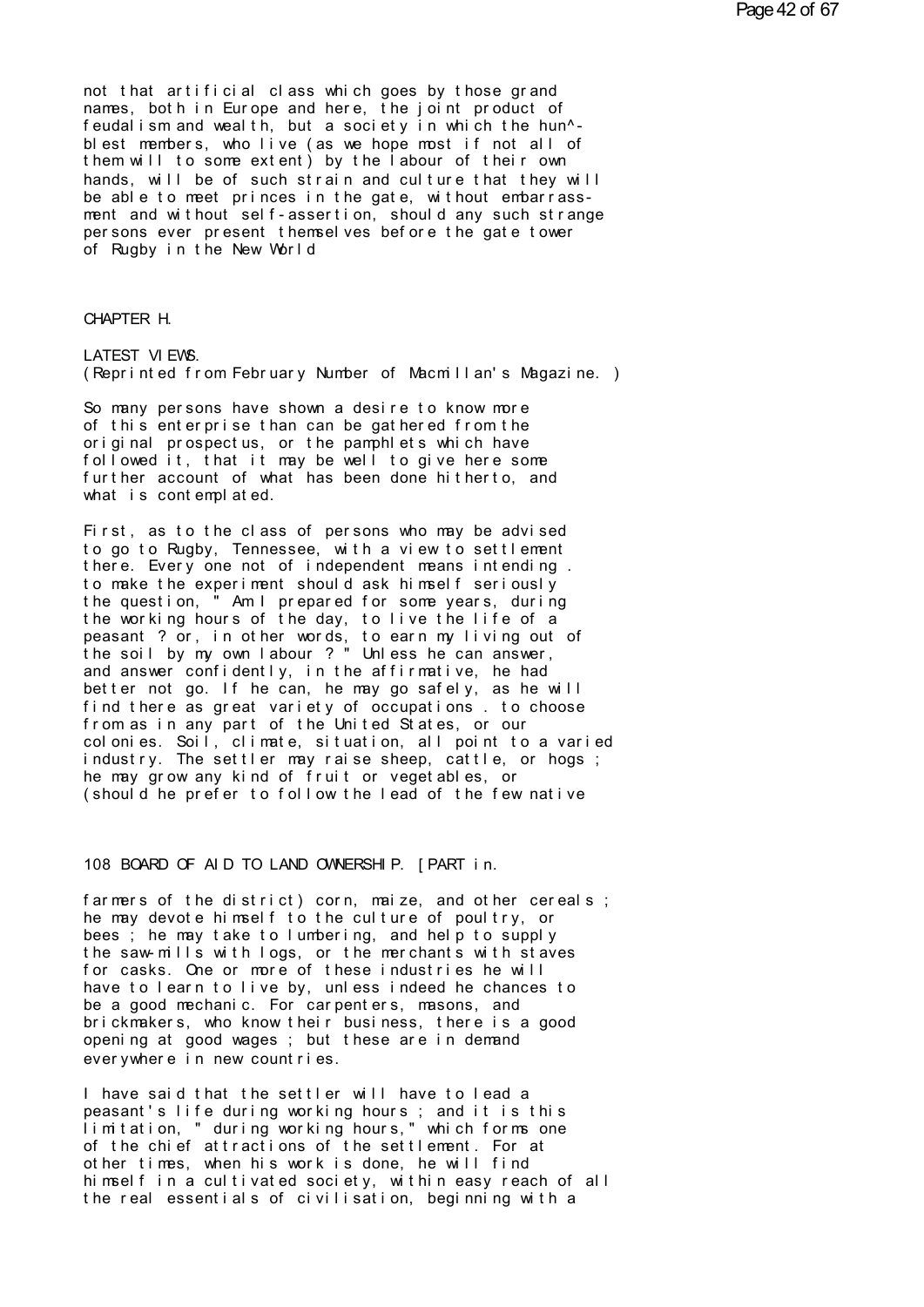good library. In short, whoever is ready "to put<br>himself into primary relations with the soil and nature,<br>and to take his part bravely with his own bands in good library. In short, whoever is ready "to put<br>himself into primary relations with the soil and nature,<br>and to take his part bravely with his own hands in.<br>the manual labour of this world," (as Mr. Emerson good library. In short, whoever is ready "to put<br>himself into primary relations with the soil and nature,<br>and to take his part bravely with his own hands in.<br>the manual labour of this world " (as Mr. Emerson,<br>puts it in hi good library. In short, whoever is ready "to put<br>himself into primary relations with the soil and nature,<br>and to take his part bravely with his own hands in.<br>the manual labour of this world " (as Mr. Emerson,<br>puts it in hi good library. In short, whoever is ready "to put<br>himself into primary relations with the soil and nature,<br>and to take his part bravely with his own hands in.<br>the manual labour of this world " (as Mr. Emerson,<br>puts it in hi good library. In short, whoever is ready "to put<br>himself into primary relations with the soil and nature,<br>and to take his part bravely with his own hands in.<br>the manual labour of this world " (as Mr. Emerson,<br>puts it in hi and to take his part bravely with his own hands in.<br>the manual labour of this world " (as Mr. Emerson,<br>puts it in his counsels to young Americans, in Man the<br>Reformer}, will find here as favourable conditions for<br>his very the manual labour of this world" (as Mr. Emerson, puts it in his counsels to young Americans, in Man Reformer}, will find here as favourable conditions his very sensible experiment as he is likely to ge any part of the wor puts it in his counsels to young Americans, in Man the<br>Reformer}, will find here as favourable conditions for<br>his very sensible experiment as he is likely to get in<br>any part of the world.<br>Assuming then our young Englishman

Reformer}, will find here as favourable conditions for<br>his very sensible experiment as he is likely to get in<br>any part of the world.<br>Assuming then our young Englishman ready to<br>accept these conditions, and to start in life his very sensible experiment as he is likely to get in<br>any part of the world.<br>Assuming then our young Englishman ready to<br>accept these conditions, and to start in life, resolute to<br>prove that he can make his two hands keep any part of the world.<br>Assuming then our young Englishman ready to<br>accept these conditions, and to start in life, resolute to<br>prove that he can make his two hands keep his head,<br>and need be under obligations to no one for Assuming then our young Englishman ready to<br>accept these conditions, and to start in life, resolute to<br>prove that he can make his two hands keep his head,<br>and need be under obligations to no one for a meal or<br>a roof, how i Assuming then our young Englishman ready to<br>accept these conditions, and to start in life, reso<br>prove that he can make his two hands keep his head,<br>and need be under obligations to no one for a meal<br>a roof, how is he to ge prove that he can make his two hands keep his head, and need be under obligations to no one for a meal or a roof, how is he to get to the scene of his experime and what should he take with him in the shape of outfit? a roof, how is he to get to the scene of his experiment,

First, as to outfit. The less of it he takes the<br>CHAP, ii.] LATEST VIEWS. 109<br>better. One of the first and most valuable lessons

CHAP, ii.] LATEST VIEWS. 109<br>better. One of the first and most valuable lessons<br>which his new life will teach him is, that nine-tenths<br>of what be has been used to consider the pecessaries CHAP, ii.] LATEST VIEWS. 109<br>better. One of the first and most valuable lessons<br>which his new life will teach him is, that nine-tenths<br>of what he has been used to consider the necessaries<br>of life are only lumber. A good sh of what he has been used to consider the necessaries<br>of life are only lumber. A good chest, or even a big OHAP, II.] LATEST VIEWS. 109<br>better. One of the first and most valuable lessons<br>which his new life will teach him is, that nine-tenths<br>of what he has been used to consider the necessaries<br>of life are only lumber. A good ch better. One of the first and most valuable lessons<br>which his new life will teach him is, that nine-tenths<br>of what he has been used to consider the necessaries<br>of life are only lumber. A good chest, or even a big<br>leather ba better. One of the first and most valuable lessons<br>which his new life will teach him is, that nine-tenths<br>of what he has been used to consider the necessaries<br>of life are only lumber. A good chest, or even a big<br>leather ba which his new life will teach him is, that hine-tenths<br>of what he has been used to consider the necessaries<br>of life are only lumber. A good chest, or even a big<br>leather bag, ought to hold all his worldly goods for the<br>time of What he has been used to consider the necessaries<br>of life are only lumber. A good chest, or even a big<br>leather bag, ought to hold all his worldly goods for the<br>time being. Two or three stout suits of clothes, and<br>severa of life are only lumber. A good chest, or even a big<br>leather bag, ought to hold all his worldly goods for the<br>time being. Two or three stout suits of clothes, and<br>several pairs of strong boots and gaiters, with flannel<br>shi leather bag, ought to hold all his worldly goods for the<br>time being. Two or three stout suits of clothes, and<br>several pairs of strong boots and gaiters, with flannel<br>shirts, and a good supply of underclothing (including<br>a time being. I wo or three stout suits of clothes, and<br>several pairs of strong boots and gaiters, with flannel<br>shirts, and a good supply of underclothing (including<br>a leather waistcoat for the few bitterly cold winter days) several pairs of strong boots and gaiters, with flannel<br>shirts, and a good supply of underclothing (including<br>a leather waistcoat for the few bitterly cold winter days)<br>and socks, will be ample. Slop clothes of all kinds h shirts, and a good supply of underclothing (including<br>a leather waistcoat for the few bitterly cold winter days)<br>and socks, will be ample. Slop clothes of all kinds he<br>can get in America as cheap as at home, and not much<br>w a leather waistcoat for the few bitterly cold winter days<br>and socks, will be ample. Slop clothes of all kinds he<br>can get in America as cheap as at home, and not much<br>worse; but they won't wear, especially the boots. These<br> can get in America as cheap as at home, and not much<br>worse; but they won't wear, especially the boots. These<br>latter, I take it, it will always answer his purpose to<br>get from England, paying the very heavy duty.<br>If he is a

responsive that it will always answer his purpose to get from England, paying the very heavy duty.<br>If he is a sportsman he may take his shot gun and rifle, but these must not be new, or they will be liable to duty. If he h latter, I take it, it will always answer his purpose to<br>get from England, paying the very heavy duty.<br>If he is a sportsman he may take his shot gun and<br>rifle, but these must not be new, or they will be liable<br>to duty. If h get from England, paying the very heavy duty.<br>If he is a sportsman he may take his shot gun and<br>rifle, but these must not be new, or they will be liable<br>to duty. If he has none of his own, he had better<br>buy in the United S If he is a sportsman he may take his shot gun and<br>rifle, but these must not be new, or they will be liable<br>to duty. If he has none of his own, he had better<br>buy in the United States, where all kinds of sporting<br>weapons are If he is a sportsman he may take his shot gun and<br>rifle, but these must not be new, or they will be liable<br>to duty. If he has none of his own, he had better<br>buy in the United States, where all kinds of sporting<br>weapons are buy in the United States, where all kinds of sporting weapons are very good, and cheaper than the English would be after payment of duty. For a revolver he will have no more occasion than in England. In this part of Tennes ro duty. It he has none of his own, he had better<br>buy in the United States, where all kinds of sporting<br>weapons are very good, and cheaper than the English<br>would be after payment of duty. For a revolver he<br>will have no mor buy in the United States, where all kinds of sporting<br>weapons are very good, and cheaper than the English<br>would be after payment of duty. For a revolver he<br>will have no more occasion than in England. In this<br>part of Tennes weapons are very good, and cheaper than the English<br>would be after payment of duty. For a revolver he<br>will have no more occasion than in England. In this<br>part of Tennessee they are only silly and somewhat<br>dangerous toys; a would be after payment of duty. For a revolver he<br>will have no more occasion than in England. In this<br>part of Tennessee they are only silly and somewhat<br>dangerous toys; and I am glad to say that the magis-<br>trates of this, will have no more occar<br>part of Tennessee they<br>dangerous toys ; and I<br>trates of this, and al<br>fining severely when c<br>before them.<br>As to a fishing-rod an trates of this, and all the neighbouring counties, are<br>fining severely when cases of wearing arms are brought<br>before them<br>As to a fishing-rod and tackle, I am doubt ful what<br>to advise. There are two most tempting-looking<br>s

fining severely when cases of wearing arms are brought<br>before them<br>As to a fishing-rod and tackle, I am doubtful what<br>to advise. There are two most tempting-looking<br>streams, with pools and stickles which vividly excite<br>one fining severely when cases of wearing arms are brought<br>before them<br>As to a fishing-rod and tackle, I am doubtful what<br>to advise. There are two most tempting-looking<br>streams, with pools and stickles which vividly excite<br>one betore them<br>As to a fishing-rod and tackle, I am doubtful what<br>to advise. There are two most tempting-looking<br>streams, with pools and stickles which vividly excite<br>one's piscatorial nerves at first sight, and give reason-<br> As to a fishing-rod and tackle, I am doubtful what<br>to advise. There are two most tempting-looking<br>streams, with pools and stickles which vividly excite<br>one's piscatorial nerves at first sight, and give reason-<br>able hope th able hope that monsters of the deep must haunt there.<br>But further acquaintance dispels the pleasant illusion. What ever the cause may be probably because there<br>110 BOARD OF AID TO LAND OWNERSHIP. [PART in.<br>has never been, a close - time in these streams since

110 BOARD OF AID TO LAND OWNERSHIP. [PART in.<br>has never been, a close - time in these streams since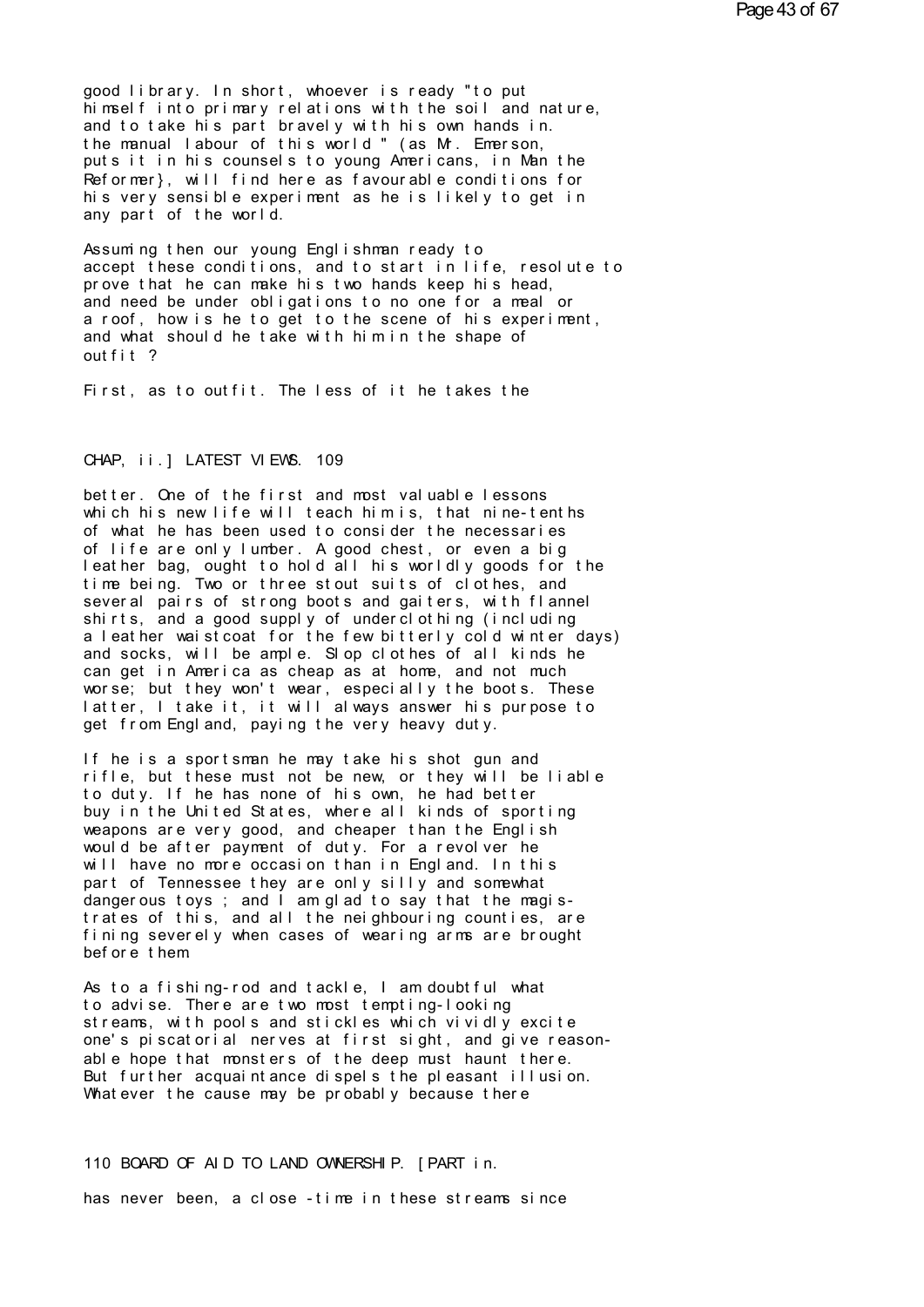the creation, and the natives are wasteful as well<br>as very keen sportsmen a bass of three or four inches<br>long is the biggest fish to be beard of the creation, and the natives are wasteful as well<br>as very keen sportsmen a bass of three or four inches<br>long is the biggest fish to be heard of. the creation, and the natives are wasteful as well<br>as very keen sportsmen a bass of three or four inches<br>long is the biggest fish to be heard of.<br>That some sensible understanding will soon be the creation, and the natives are wasteful as well<br>as very keen sportsmen a bass of three or four inches<br>long is the biggest fish to be heard of.<br>That some sensible understanding will soon be<br>established as to the fishing

the creation, and the natives are wasteful as well<br>as very keen sportsmen a bass of three or four inches<br>long is the biggest fish to be heard of.<br>That some sensible understanding will soon be<br>established as to the fishing as very keen sportsmen a bass of three or four inches<br>long is the biggest fish to be heard of.<br>That some sensible understanding will soon be<br>established as to the fishing there is much reason to<br>hope ; but, as it will take long is the biggest fish to be heard of.<br>That some sensible understanding will soon be<br>established as to the fishing there is much reason to<br>hope ; but, as it will take some years in any case<br>before it can be worth while t That some sensible understanding will soon be<br>established as to the fishing there is much reason to<br>hope ; but, as it will take some years in any case<br>before it can be worth while to throw a line there,<br>the young settler h That some sensible un<br>established as to the<br>hope ; but, as it will<br>before it can be wort<br>the young settler had<br>gear at home.<br>And the same may be s hope ; but, as it will take some years in any case<br>before it can be worth while to throw a line there,<br>the young settler had better perhaps leave his angling<br>gear at home.<br>And the same may be said for tool chests, and<br>impl

the young settler had better perhaps leave his angling<br>gear at home.<br>And the same may be said for tool chests, and<br>implements of all kinds. If a youngster has a favourite<br>set which he has been using in those excellent work the young settler had better perhaps leave his angling<br>gear at home.<br>And the same may be said for tool chests, and<br>implements of all kinds. If a youngster has a favourite<br>set which he has been using in those excellent work And the same may be said for tool chests, and<br>implements of all kinds. If a youngster has a favourite<br>set which he has been using in those excellent work-<br>shops which some of our public schools have at last<br>established, se And the same may be said for tool chests, and<br>implements of all kinds. If a youngster has a favourite<br>set which he has been using in those excellent work-<br>shops which some of our public schools have at last<br>established, se implements of all kinds. It a youngster has a favouriset which he has been using in those excellent work-<br>shops which some of our public schools have at last<br>established, sentiment may be allowed to carry the<br>day, and he m set which he has been using in those excellent work-<br>shops which some of our public schools have at last<br>established, sentiment may be allowed to carry the<br>day, and he may find it worth while to take his proved<br>tools with shops which some of our public schools have at last<br>established, sentiment may be allowed to carry the<br>day, and he may find it worth while to take his proved<br>tools with him. Otherwise, he will avoid much<br>trouble and annoya e stablished, sentiment may be allowed to carry the<br>day, and he may find it worth while to take his proved<br>tools with him. Otherwise, he will avoid much<br>trouble and annoyance at the custom-house by going<br>without, and will tools with him. Otherwise, he will avoid much<br>trouble and annoyance at the custom-house by going<br>without, and will get the articles when he wants them<br>quite as good and not much dearer, at Cincinnati.<br>His chest or bag will

trouble and annoyance at the custom-house by going<br>without, and will get the articles when he wants them<br>quite as good and not much dearer, at Cincinnati.<br>His chest or bag will of course find a corner for<br>some photographs quite as good and not much dearer, at Cincinnati.<br>His chest or bag will of course find a corner for<br>some photographs and other home memorials, and<br>possibly for a favourite book or two. But of these<br>latter he may be saving, latter he may be saving, as he will find a good free His chest or bag will of course find a corner for some photographs and other home memorials, and possibly for a favourite book or two. But of these latter he may be saving, as he will find a good fr library already on the some photographs and other home memorials, and<br>possibly for a favourite book or two. But of these<br>latter he may be saving, as he will find a good free<br>library already on the spot.<br>The great thing is to remember in all his

possibly for a favourite book or two. But of these<br>latter he may be saving, as he will find a good free<br>library already on the spot.<br>The great thing is to remember in all his prepara-<br>tions that he is going to try an exper latter he may be saving, as he will find a good free<br>library already on the spot.<br>The great thing is to remember in all his prepara-<br>tions that he is going to try an experiment, which<br>may not succeed. If it should, he can library already on the spot.<br>The great thing is to remember in all his prepara-<br>tions that he is going to try an experiment, which<br>may not succeed. If it should, he can easily run home<br>in a year or two for his "lares and p The great thing is to remember in all his prepara-<br>tions that he is going to try an experiment, which<br>may not succeed. If it should, he can easily run home<br>in a year or two for his "lares and penates." If not,<br>it will be v The great thing is to remember in all his preparations that he is going to try an experiment, which may not succeed. If it should, he can easily run home in a year or two for his "lares and penates." If not, it will be ver tions that he is going to try an experiment, which<br>may not succeed. If it should, he can easily run home<br>in a year or two for his "lares and penates." If not,<br>it will be very much better for him not to have to<br>bring them a in a year or two for his "lares and penates." If not,<br>it will be very much better for him not to have to<br>bring them away. This would look like defeat, while<br>no such inference could fairly be drawn from the packing up of one box, and the distribution amongst<br>CHAP, ii.1 LATEST VIEWS, III

CHAP, ii.] LATEST VIEWS. III<br>those whom he leaves behind him in the settlement of<br>whatever will not fit into it. those whom he leaves behind him in the settlement of what ever will not fit into it.<br>But he must have some money also ? Yes, but

CHAP, ii.] LATEST VIEWS. III<br>those whom he leaves behind him in the settlement of<br>whatever will not fit into it.<br>But he must have some money also ? Yes, but<br>very little will serve his turn ; in fact I had almos<br>said the le those whom he leaves behind him in the settlement of<br>whatever will not fit into it.<br>But he must have some money also ? Yes, but<br>very little will serve his turn ; in fact I had almost<br>said the less the better. If he is at a those whom he leaves behind him in the settlement of<br>whatever will not fit into it.<br>But he must have some money also ? Yes, but<br>very little will serve his turn ; in fact I had almost<br>said the less the better. If he is at a what ever will not fit into it.<br>But he must have some money also ? Yes, but<br>very little will serve his turn ; in fact I had almost<br>said the less the better. If he is at all in earnest<br>about what he is doing, a week or two But he must have some money also ? Yes, but<br>very little will serve his turn ; in fact I had almost<br>said the less the better. If he is at all in earnest<br>about what he is doing, a week or two will be enough<br>to turn round in, But he must have some money also ? Yes, but<br>very little will serve his turn ; in fact I had almost<br>said the less the better. If he is at all in earnest<br>about what he is doing, a week or two will be enough<br>to turn round in, said the less the better. It he is at all in earnest<br>about what he is doing, a week or two will be enough<br>to turn round in, see the place and the neighbourhood,<br>settle what he is best fitted for, and make arrange-<br>ments to about what he is doing, a week or two will be enough<br>to turn round in, see the place and the neighbourhood,<br>settle what he is best fitted for, and make arrange-<br>ments to begin working at that particular business.<br>If for th to turn round in, see the place and the neighbourhood,<br>settle what he is best fitted for, and make arrange-<br>ments to begin working at that particular business.<br>If for that week he even takes a room at the hotel,<br>and lives sum he can be put up at one of the boarding-houses.<br>At the end of that time he ought to be able at least<br>to earn enough to keep himself. 1 He will, if he is ments to begin working at that particular business.<br>If for that week he even takes a room at the hotel,<br>and lives there the most costly course open to him<br>it will only cost him some 2. For a much smaller<br>sum he can be put wise, at once become a shareholder in the town comand lives there the most costly course open to him<br>it will only cost him some 2. For a much smaller<br>sum he can be put up at one of the boarding-houses.<br>At the end of that time he ought to be able at least<br>to earn enough to missary (or supply association), which will cost him<br>\$5 or 1 ; and he may also like to join the club<br>(which controls the lawn -tennis ground and the At the end of that time he ought to be able at least<br>to earn enough to keep himself. 1 He will, if he is<br>wise, at once become a shareholder in the town com-<br>missary (or supply association), which will cost him<br>\$5 or 1 ; an to earn enough to keep himself. 1 He will, if he is<br>wise, at once become a shareholder in the town com-<br>missary (or supply association), which will cost him<br>\$5 or 1 ; and he may also like to join the club<br>(which controls t wise, at once become a shareholder in the town com-<br>missary (or supply association), which will cost him<br>\$5 or 1 ; and he may also like to join the club<br>(which controls the lawn - tennis ground and the<br>musical gatherings, missary (or supply association), which will cost him<br>\$5 or 1 ; and he may also like to join the club<br>(which controls the lawn - tennis ground and the<br>musical gatherings, and otherwise caters for the socia<br>life of the settl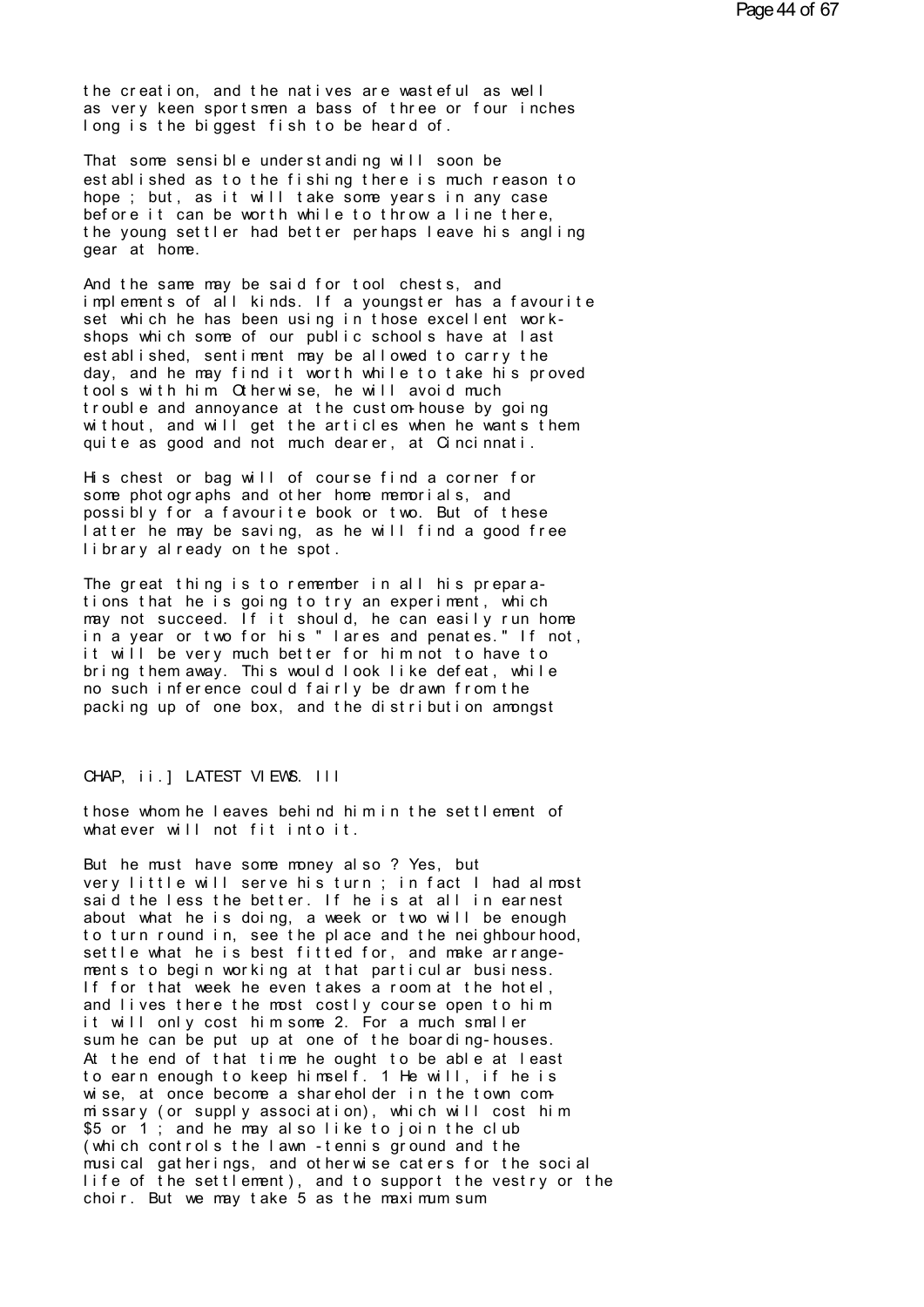which it will need to make him free of all the nascent<br>institutions of the infant settlement ; and if he can<br>commend another 10 to tide him over a week or which it will need to make him free of all the nascent<br>institutions of the infant settlement ; and if he can<br>command another 10 to tide him over a week or<br>two's failure of employment or health he will have institutions of the infant settlement ; and if he can<br>command another 10 to tide him over a week or<br>two's failure of employment or health, he will have which it will need to make him free of all the nascent<br>institutions of the infant settlement ; and if he can<br>command another 10 to tide him over a week or<br>two's failure of employment or health, he will have<br>quite as much o which it will need to make him free of all the nascent<br>institutions of the infant settlement ; and if he can<br>command another 10 to tide him over a week or<br>two's failure of employment or health, he will have<br>quite as much o which it will need to make him tree of all the nascent<br>institutions of the infant settlement; and if he can<br>command another 10 to tide him over a week or<br>two's failure of employment or health, he will have<br>quite as much of command another 10 to tide him over a week or<br>two's failure of employment or health, he will have<br>quite as much of the mammon of unrighteousness as is<br>at all likely to be good for him at starting.<br>I am speaking now only of two's failure of employment or health, he will have<br>quite as much of the mammon of unrighteousness as is<br>at all likely to be good for him at starting.<br>I am speaking now only of young men not yet of<br>age, who Seem likely to

1 am speaking now only of young men not yet of<br>1 am speaking now only of young men not yet of<br>age, who Seem likely to be the great majority of the<br>1 The experience of the last few months has proved that young men<br>going out I am speaking now only of young men not yet of<br>age, who Seem likely to be the great majority of the<br>1 The experience of the last few months has proved that young men<br>going out without previous training cannot earn enough t I am speaking now only of young men not yet of<br>age, who Seem likely to be the great majority of the<br>1 The experience of the last few months has proved that young men<br>going out without previous training cannot earn enough t age, who Seem likely to be the great majority of the<br>1 The experience of the last few months has proved that youn<br>going out without previous training cannot earn enough to su<br>themselves at once. They should arrange to boar with one of the farmers, which they can do for 60.<br>112 BOARD OF AID TO LAND OWNERSHIP. [PART nu<br>settlers at present. For older men no longer under

112 BOARD OF AID TO LAND OWNERSHIP. [PART nu<br>settlers at present. For older men no longer under<br>disability, who control their own funds and may be<br>supposed to know their own minds of course the case 112 BOARD OF AID TO LAND OWNERSHIP. [PART nu<br>settlers at present. For older men no longer under<br>disability, who control their own funds and may be<br>supposed to know their own minds, of course the case<br>is different. Command 112 BOARD OF AID TO LAND OWNERSHIP. [PART nu<br>settlers at present. For older men no longer under<br>disability, who control their own funds and may be<br>supposed to know their own minds, of course the case<br>is different. Command 112 BOARD OF AID TO LAND OWNERSHIP. [PART nu<br>settlers at present. For older men no longer under<br>disability, who control their own funds and may be<br>supposed to know their own minds, of course the case<br>is different. Command settlers at present. For older men no longer under<br>disability, who control their own funds and may be<br>supposed to know their own minds, of course the case<br>is different. Command of capital may make a great<br>difference to the settlers at present. For older men no longer under<br>disability, who control their own funds and may be<br>supposed to know their own minds, of course the case<br>is different. Command of capital may make a great<br>difference to the supposed to know their own minds, of course the case<br>is different. Command of capital may make a great<br>difference to them in their start, as many openings are<br>occurring of which a man with funds under his im-<br>mediate contr is different. Command of capital may make a great<br>difference to them in their start, as many openings are<br>occurring of which a man with funds under his im-<br>mediate control will be able to avail himself. And<br>even for younge difference to them in their start, as many openings are occurring of which a man with funds under his im-<br>mediate control will be able to avail himself. And<br>even for younger men, where they or their friends can<br>afford such occurring of which a man with funds under his im-<br>mediate control will be able to avail himself. And<br>even for younger men, where they or their friends can<br>afford such an outlay, it will probably be desirable t<br>make some ar mediate control will be able to avail himselt. And<br>even for younger men, where they or their friends can<br>afford such an outlay, it will probably be desirable to<br>make some arrangement with one of the present<br>settlers, by wh even for younger men, where they or their friends can<br>afford such an outlay, it will probably be desirable to<br>make some arrangement with one of the present<br>settlers, by which board and instruction may be<br>obtained at a very afford such an outlay, it will probably be desirable to<br>make some arrangement with one of the present<br>settlers, by which board and instruction may be<br>obtained at a very reasonable cost, with the prospect<br>possibly of a part make some arrangement with one of the present<br>settlers, by which board and instruction may be<br>obtained at a very reasonable cost, with the prospect<br>possibly of a partnership in future. I only wish to<br>say that, so far as I settlers, by which board and instruction may be<br>obtained at a very reasonable cost, with the prospect<br>possibly of a partnership in future. I only wish to<br>say that, so far as I can judge, any young man who<br>can command such obtained at a very reasonable cost, with the prospect<br>possibly of a partnership in future. I only wish to<br>say that, so far as I can judge, any young man who<br>can command such an outfit and sum as I have named,<br>in addition t possibly of a partnership in future. I only wish to<br>say that, so far as I can judge, any young man who<br>can command such an outfit and sum as I have named,<br>in addition to his journey money, and goes out with a<br>resolute dete say that, so far as I can judge, any young man who<br>can command such an outfit and sum as I have named,<br>in addition to his journey money, and goes out with a<br>resolute determination to get on by hard work, may<br>start for Eugb in addition to his journey money, and goes out with a<br>resolute determination to get on by hard work, may<br>start for Eugby with good prospects of making an<br>independence under pleasant and wholesome conditions<br>of life.<br>The co resolute determination to get on by hard work, may<br>start for Eugby with good prospects of making an<br>independence under pleasant and wholesome conditions<br>of life.<br>The cost of getting out will depend in some measure<br>on wheth

start for Eugby with good prospects of making an<br>independence under pleasant and wholesome conditions<br>of life.<br>The cost of getting out will depend in some measure<br>on whether the emigrant is able, or desirous, to avail<br>hims independence under pleasant and wholesome conditions<br>of life.<br>The cost of getting out will depend in some measure<br>on whether the emigrant is able, or desirous, to avail<br>himself of the arrangements made by the Board. If<br>he of life.<br>The cost of getting out will depend in some measure<br>on whether the emigrant is able, or desirous, to avail<br>himself of the arrangements made by the Board. If<br>he can do this, he may get to Sedgemoor, the Rugby<br>stati The cost of getting out will depend in some measure<br>on whether the emigrant is able, or desirous, to avail<br>himself of the arrangements made by the Board. If<br>he can do this, he may get to Sedgemoor, the Rugby<br>station on the The cost of getting out will depend in some measure<br>on whether the emigrant is able, or desirous, to avail<br>himself of the arrangements made by the Board. If<br>he can do this, he may get to Sedgemor, the Rugby<br>station on the on whether the emigrant is able, or desirous, to avail<br>himself of the arrangements made by the Board. If<br>he can do this, he may get to Sedgemoor, the Rugby<br>station on the Cincinnati Southern Railway, for fifteen<br>guineas, f himself of the arrangements made by the Board. If<br>he can do this, he may get to Sedgemoor, the Rugby<br>station on the Cincinnati Southern Railway, for fifteen<br>guineas, first-class; 1 2 : 1 Os. intermediate, and 8 : 1 Os.<br>ste he can do this, he may get to Sedgemoor, the Rugby<br>station on the Cincinnati Southern Railway, for fifteen<br>guineas, first-class; 1 2 : 1 Os. intermediate, and 8 : 1 Os.<br>steerage. This route is by Philadelphia, and the trai station on the Cincinnati Southern Railway, for fifteen<br>guineas, first-class; 1 2 : 1 Os. intermediate, and 8 : 1 Os.<br>steerage. This route is by Philadelphia, and the train<br>for Cincinnati is in waiting alongside the pier, guineas, first-class; 12:10s. intermediate, and 8:10s.<br>steerage. This route is by Philadelphia, and the train<br>for Cincinnati is in waiting alongside the pier, where<br>the steamers of the American line land their passengers.<br> steerage. This route is by Philadelphia, and the train<br>for Cincinnati is in waiting alongside the pier, where<br>the steamers of the American line land their passengers.<br>If he prefers, or is obliged, to go by New York, his<br>se for Cincinnati is in waiting alongside the pier, where<br>the steamers of the American line land their passengers.<br>If he prefers, or is obliged, to go by New York, his<br>sea-voyage will be at the ordinary fares; but the agent<br>o of the Board at New York will furnish<br>to Sedgemoor at a reduced charge.<br>CHAP, ii.] LATEST VIEWS. 113<br>Going as fast as be can, be bas thirty

GHAP, ii.] LATEST VIEWS. 113<br>Going as fast as he can, he has thirty-six hours'<br>railway after landing to get to Sedgemoor. As, how-CHAP, ii.] LATEST VIEWS. 113<br>Going as fast as he can, he has thirty-six hours'<br>railway after landing to get to Sedgemoor. As, how-<br>ever, he will probably like, at any rate, to sleep at<br>Cincinnation his road (even if he sho CHAP, ii.] LATEST VIEWS. 113<br>Going as fast as he can, he has thirty-six hours'<br>railway after landing to get to Sedgemoor. As, how-<br>ever, he will probably like, at any rate, to sleep at<br>Cincinnation his road (even if he sho Going as fast as he can, he has thirty-six hours'<br>railway after landing to get to Sedgemoor. As, how-<br>ever, he will probably like, at any rate, to sleep at<br>Cincinnation his road (even if he should be able<br>sternly to waive Going as fast as he can, he has thirty-six hours'<br>railway after landing to get to Sedgemoor. As, how-<br>ever, he will probably like, at any rate, to sleep at<br>Gincinnati on his road (even if he should be able<br>sternly to waive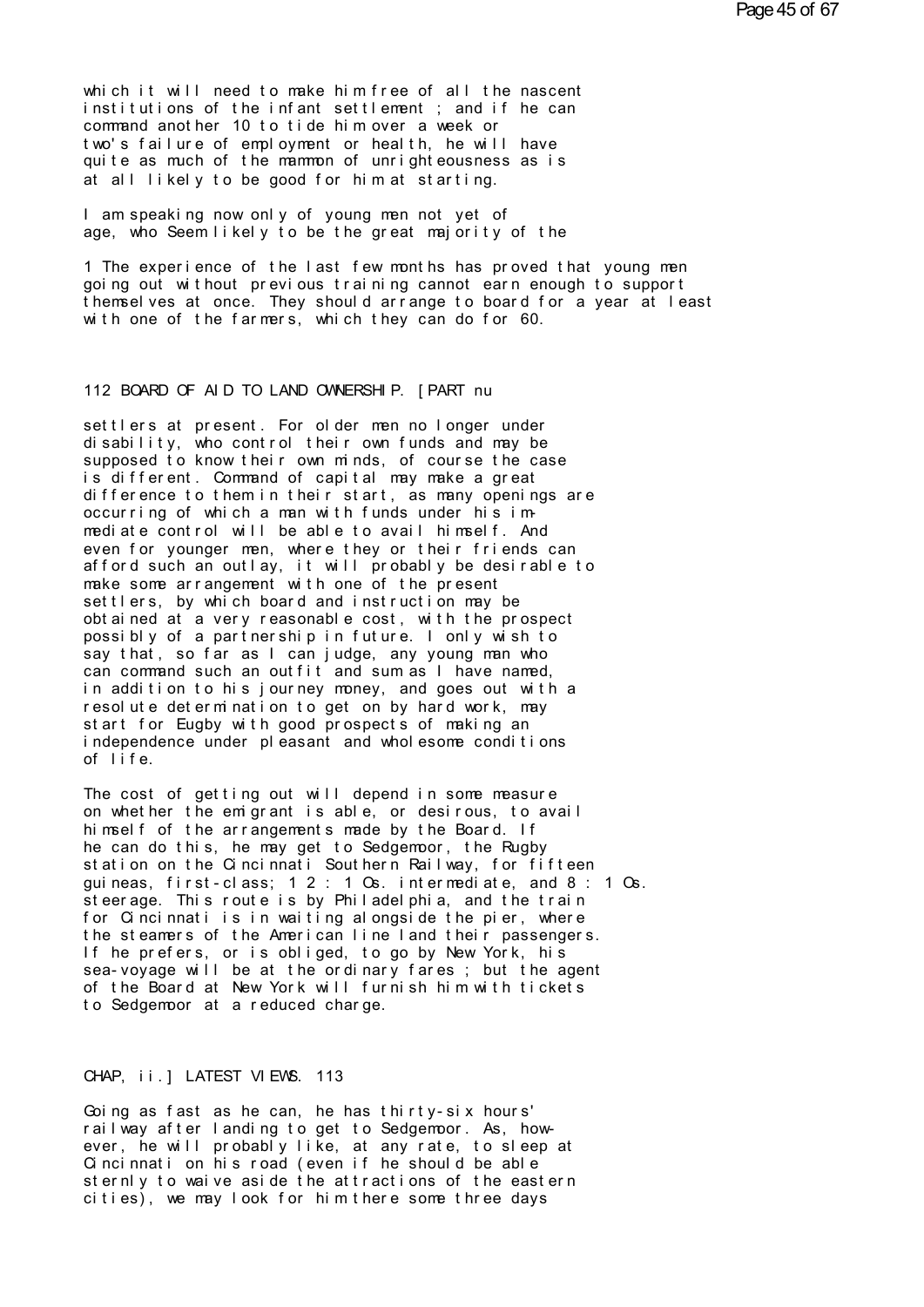after his arrival in America.<br>Sedgemor is a small clearing in the mid

after his arrival in America.<br>Sedgemoor is a small clearing in the middle of the<br>forest, through which the railway has been running for f and the state of the state of the state of the sedge moor is a small clearing in the middle of the forest, through which the railway has been running for the last thirty miles. He is already some 1200 feet above the seal the last thirty miles. He is already some 1200 feet<br>above the sea level, as he has been creeping up by atter his arrival in America.<br>Sedgemoor is a small clearing in the middle of the<br>forest, through which the railway has been running for<br>the last thirty miles. He is already some 1200 feet<br>above the sea level, as he has bee Sedgemoor is a small clearing in the middle of the<br>forest, through which the railway has been running for<br>the last thirty miles. He is already some 1200 feet<br>above the sea level, as he has been creeping up by<br>gentle inclin Sedgemoor is a small clearing in the middle of the<br>forest, through which the railway has been running for<br>the last thirty miles. He is already some 1200 feet<br>above the sea level, as he has been creeping up by<br>gentle inclin forest, through which the railway has been running for<br>the last thirty miles. He is already some 1200 feet<br>above the sea level, as he has been creeping up by<br>gentle inclines ever since he entered the forest country.<br>From t From this point the line descends again gradually to<br>the South, till it reaches the Tennessee river and its<br>terminus at Chatanooga. But when he is landed at<br>Sedgemor he is still some 600 feet below the level of<br>Rugby, and above the sea level, as he has been creeping up by<br>gentle inclines ever since he entered the forest country.<br>From this point the line descends again gradually to<br>the South, till it reaches the Tennessee river and its<br>termi gentle inclines ever since he entered the forest country.<br>From this point the line descends again gradually to<br>the South, till it reaches the Tennessee river and its<br>terminus at Chatanooga. But when he is landed at<br>Sedgemo From this point the line descends again gradually to<br>the South, till it reaches the Tennessee river and its<br>terminus at Chatanooga. But when he is landed at<br>Sedgemor he is still some 600 feet below the level of<br>Rugby, and the South, till it reaches the Tennessee river and its<br>terminus at Chatanooga. But when he is landed at<br>Sedgemor he is still some 600 feet below the level of<br>Rugby, and he commences the ascent at once. There<br>is a broad roa terminus at Chatanooga. But when he is landed at<br>Sedgemoor he is still some 600 feet below the level of<br>Rugby, and he commences the ascent at once. There<br>is a broad road, graded right away from the station t<br>the town for s Sedgemoor he is still some 600 teet below the level of<br>Rugby, and he commences the ascent at once. There<br>is a broad road, graded right away from the station to<br>the town for six miles and upwards, through land<br>belonging to Hugby, and he commences the ascent at once. There<br>is a broad road, graded right away from the station to<br>the town for six miles and upwards, through land<br>belonging to the Board, and he begins the ascent<br>within one hundred is a broad road, graded right away from the station to<br>the town for six miles and upwards, through land<br>belonging to the Board, and he begins the ascent<br>within one hundred yards of the line. As soon as he<br>is up this first the town for six miles and upwards, through land<br>belonging to the Board, and he begins the ascent<br>within one hundred yards of the line. As soon as he<br>is up this first ascent the road runs almost all the way<br>along the ridge belonging to the Board, and he begins the ascent<br>within one hundred yards of the line. As soon as he<br>is up this first ascent the road runs almost all the way<br>along the ridge of a water-shed, to the Clear Fork river,<br>upon t is up this first ascent the road runs almost all the way<br>along the ridge of a water-shed, to the Clear Fork river,<br>upon the further bank of which the town of Rugby<br>lies. The drive should be instructive to him, not<br>mainly f is up this first ascent the road runs almost all the way<br>along the ridge of a water-shed, to the Clear Fork river,<br>upon the further bank of which the town of Rugby<br>lies. The drive should be instructive to him, not<br>mainly f along the ridge of a water-shed, to the Clear Fork river,<br>upon the further bank of which the town of Rugby<br>lies. The drive should be instructive to him, not<br>mainly for the charin of the scenery, or the glimpses<br>he will get upon the further bank of which the town of Rugby<br>lies. The drive should be instructive to him, not<br>mainly for the charin of the scenery, or the glimpses<br>he will get here and there of the distant blue moun-<br>tains of North C lies. The drive should be instructive to him, not<br>mainly for the charin of the scenery, or the glimpses<br>he will get here and there of the distant blue moun-<br>tains of North Carolina away to the east, but for the<br>specimen it mainly for the charin of the scenery, or the glimpses<br>he will get here and there of the distant blue moun-<br>tains of North Carolina away to the east, but for the<br>specimen it will give him of the sort of work he will<br>soon be he will get here and there of the distant blue moun-<br>tains of North Carolina away to the east, but for the<br>specimen it will give him of the sort of work he will<br>soon be employed on. Most likely his first job will<br>be to cle tains of North Carolina away to the east, but for the<br>specimen it will give him of the sort of work he will<br>soon be employed on. Most likely his first job will<br>be to clear similar land at so many dollars an acre,<br>either fo

I

# 1<br>114 BOARD OF AID TO LAND OWNEKSHIP. [PART nt.<br>adapted for fruit growing : so the farms are laid out in

114 BOARD OF AID TO LAND OWNEKSHIP. [PART nt.<br>adapted for fruit-growing ; so the farms are laid out in<br>forty or fifty acres, with only a small frontage to the<br>road. Settlers who wish to start in fruit and vegetable f or the DTO LAND OWNEKSHIP. [PART nt.]<br>adapted for fruit-growing ; so the farms are laid out in<br>forty or fifty acres, with only a small frontage to the<br>road. Settlers who wish to start in fruit and vegetable<br>culture, can 114 BOARD OF AID TO LAND OWNEKSHIP. [PART nt.<br>adapted for fruit-growing ; so the farms are laid out in<br>forty or fifty acres, with only a small frontage to the<br>road. Settlers who wish to start in fruit and vegetable<br>culture 114 BOARD OF AID TO LAND OWNEKSHIP. [PARI nt.<br>adapted for fruit-growing ; so the farms are laid out in<br>forty or fifty acres, with only a small frontage to the<br>road. Settlers who wish to start in fruit and vegetable<br>culture adapted for fruit-growing; so the farms are laid out in<br>forty or fifty acres, with only a small frontage to the<br>road. Settlers who wish to start in fruit and vegetable<br>culture, can buy larger tracts to the rear at smaller<br> forty or fifty acres, with only a small frontage to the road. Settlers who wish to start in fruit and vegetable culture, can buy larger tracts to the rear at smaller prices, if they wish to secure a larger area for future road. Settlers who wish to start in fruit and vegetable<br>culture, can buy larger tracts to the rear at smaller<br>prices, if they wish to secure a larger area for<br>future use.<br>A year hence, it is hoped that, on crossing the Cle

culture, can buy larger tracts to the rear at smaller<br>prices, if they wish to secure a larger area for<br>future use.<br>A year hence, it is hoped that, on crossing the Clear<br>Fork Bridge, the visitor will find himself opposite t prices, if they wish to secure a larger area for<br>future use.<br>A year hence, it is hoped that, on crossing the Clear<br>Fork Bridge, the visitor will find himself opposite to a<br>public building which will serve as a gate-house t tuture use.<br>A year hence, it is hoped that, on crossing the Clear<br>Fork Bridge, the visitor will find himself opposite to a<br>public building which will serve as a gate-house to the<br>town, and where a register will be kept of Fork Bridge, the visitor will find himself opposite to a public building which will serve as a gate-house to the town, and where a register will be kept of all the in-habitants for the convenience of strangers; but as the public building which will serve as a gate-house to the town, and where a register will be kept of all the in-<br>habitants for the convenience of strangers; but as the gate-house at present only exists on paper, he will have public building which will serve as a gate-house to the<br>town, and where a register will be kept of all the in-<br>habitants for the convenience of strangers; but as the<br>gate-house at present only exists on paper, he will have fown, and where a register will be kept of all the in-<br>habitants for the convenience of strangers; but as the<br>gate-house at present only exists on paper, he will have<br>to go to the office of the Board, some three-quarters o gate-house at present only exists on paper, he will have<br>to go to the office of the Board, some three-quarters of<br>a mile further on, in the centre of the town of the<br>future, for any information he may need. On the<br>way he w to go to the office of the Board, some three-quarters of<br>a mile further on, in the centre of the town of the<br>future, for any information he may need. On the<br>way he will pass the church, fronting the main avenue<br>along which to go to the office of the Board, some three-quarters of<br>a mile further on, in the centre of the town of the<br>future, for any information he may need. On the<br>way he will pass the church, fronting the main avenue<br>along which a mile further on, in the centre of the town of the<br>future, for any information he may need. On the<br>way he will pass the church, fronting the main avenue<br>along which his way lies, and will see the commissary<br>and the boardi ruture, for any information ne may need. On the<br>way he will pass the church, fronting the main avenue<br>along which his way lies, and will see the commissary<br>and the boarding-houses lying back on what will be<br>important side way he will pass the church, fronting the main avenue<br>along which his way lies, and will see the commissary<br>and the boarding-houses lying back on what will be<br>important side streets. A number of private houses<br>in different along which his way lies, and will see the commissary<br>and the boarding-houses lying back on what will be<br>important side streets. A number of private houses<br>in different stages of buildings few, I fear, finished<br>as yet, the and the boarding-houses lying back on what will be<br>important side streets. A number of private houses<br>in different stages of buildings few, I fear, finished<br>as yet, the supply of building materials being sadly<br>behind the d Important side streets. A number of private houses<br>in different stages of buildings few, I fear, finished<br>as yet, the supply of building materials being sadly<br>behind the demand line the main avenue, till it<br>terminates in a in different stages of buildings few, I fear, finished<br>as yet, the supply of building materials being sadly<br>behind the demand line the main avenue, till it<br>terminates in a sweep which will bring him to the<br>Tabard, the hote as yet, the supply of building materials being sadly<br>behind the demand line the main avenue, till it<br>terminates in a sweep which will bring him to the<br>Tabard, the hotel, which stands almost on the highest<br>point at the west behind the demand line the main avenue, till it<br>terminates in a sweep which will bring him to the<br>Tabard, the hotel, which stands almost on the highest<br>point at the west end of the town, within a couple of<br>hundred yards or terminates in a sweep which will bring him to the<br>Tabard, the hotel, which stands almost on the highest<br>point at the west end of the town, within a couple of<br>hundred yards or so of the thickly-wooded gully, some<br>two hundre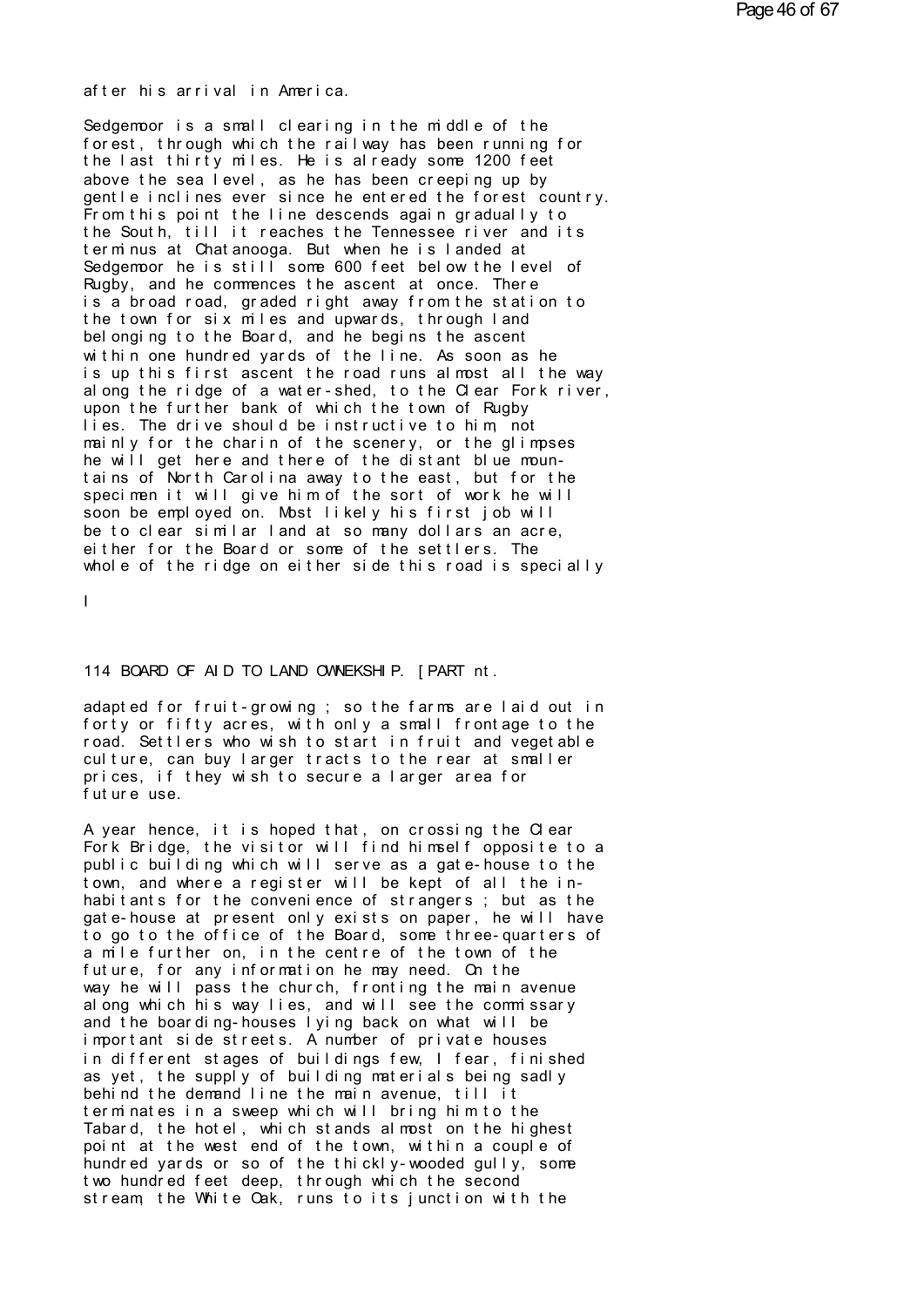Clear Fork half a mile away. At the Tabard, if not at the office, he will find the manager and other officials of the Board, and will obtain all such advice and assistance as he may need, both with respect to his immediate housing, and to his future plans.

## CHAP. ii. 1 LATEST VIEWS. 115

It may be well to refer shortly, in conclusion, to sever al points on which a good deal of misunder standing seems still to exist.

And first as to the commissary, to which reference has been already made. Doubts seem still to haunt some minds as to the intentions of the Board in respect of the freedom of trade at Kugby. We can best answer, perhaps, by repeating what was said in the\* address delivered by the representative of the Board on the 5th of October 1880, which contains the truth, the whole truth, and nothing but the truth:

"We have all of us a number of imperative wants which must be provided for and satisfied day by day. We want food, clothes, furniture, and a great variety of things besides, which our nurture and culture have made all but essential to us. These must all be provided here, either by each of us for himself or by some common machinery. Well, we believe that it<br>can be done best by a common machinery, in which we should like to see every one take a hand. We have a ' commissary al ready established, and have used that word rather than' store ' to indicate our own wishes and intentions, as a commissary is especially a public institution. Our wish is to make this commissary a centre of supply, and that every settler, or at any rate every householder here, should become a member and partowner of it The machinery by which this can be done is perfectly familiar in Englante in waggon-loads this year all round here for want of bands to pick them One man offered me 200 bushels of splendid apples if I would come and fetch them away.

Timber is going to be a big thing. I am now making inquiries as to the possibility of supplying the north country collieries from here, and hope to bring the British timbermer chant to a sense of his sins. Settling on these heavily timbered lands means hard work for the first few years : but seeing that your timber is worth many times the price you give for your land, and that you increase the value of your land many times more by clearing it, you evidently get a considerable quid for your quo in the shape of hard work.

All this mountain is coal land, and every ton will have to be got out some time or another, though the date cannot be given as yet. But seeing that here alone of the American continent or of the world as far as I know coal and red hematite lie cheek by jowl along a big fault, which throws carboniferous against lower silurian rocks, it is not difficult to infer blast furnaces at no distant date; and the thing is improved by the recent discovery and partial development in the mountains east of here, of heavy beds of magnetic ore, which are said to show a higher percentage of metallic iron than any ore hitherto handled here or el sewhere.

Just round the town here there is no great devel opment of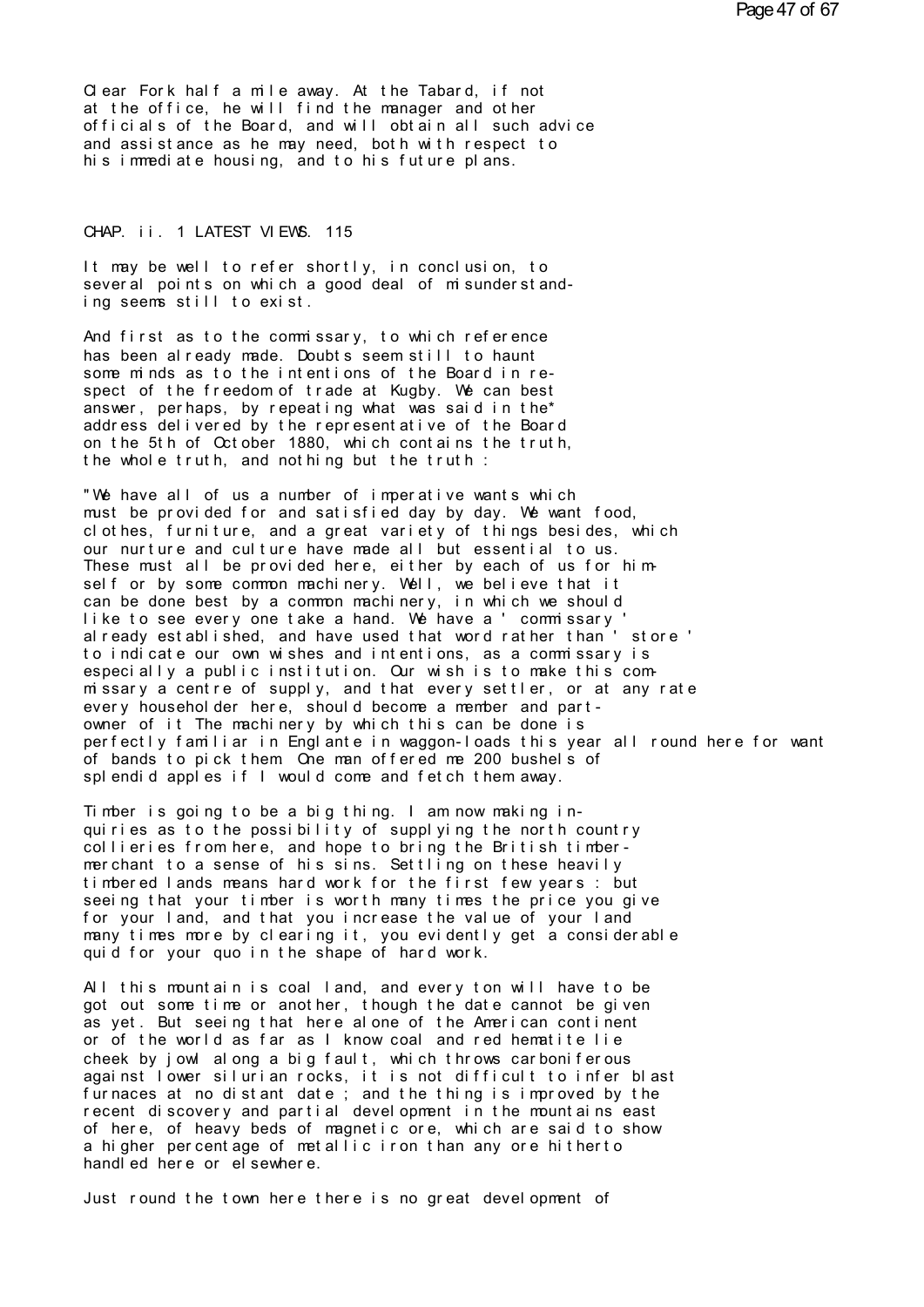coal, but building stone and fire and brick clay enough to build London, which is all as it should be, as it is to be feared that the Smoke Prevention Act would not work well in this section. But there is a very pretty water power on the two streams Clear Fork and White Oak, which meet here. We are moving to get the first to work for a water supply, which ia urgently needed.

The present popul at i on of Rugby is about 120. The hotel has been running since the 5th inst., and has hardly had a bed<br>vacant since that time. There is a "boarding-house," a "barracks," an " asylum," an office, and various shanties, and a " commissary " or store, which has been put on a co-operative footing.

K

## 130 BOARD OF AID TO LAND OWNERSHIP. [PART 111.

A library has been formed, and we have already got promises, private and official, of nearly 4000 volumes! This necessitates<br>a good building, for which we are pending round the hat. It it reaches you I hope the tile will depart heavier by a few coppers. As for the tennis club, whist, etc., and the rest, they are written<br>in the books of Vacuus Viator, so you will see that we have<br>what is known as a "bully time" on this continent.

If you know of any good fellows who are thinking of the States, I believe they can't do better than come here, for a look at the place at any rate. Sheep is the thing, in the opinion of good judges at any rate, to begin with; then mixed farming as the place gets cleared.

Then, in answer to the question what kind of life will have to be led there, I will read you the last letter received from a nephew of mine, aged twentyone, a Marlburian, who with his younger brother, late a schol ar of Westminster, aged nineteen, whose health broke down at school, is settled on a Texan ranche, a long way from Rugby no doubt, but with far less advant ageous surroundings than settlers at Rugby will have :

7th March 1881.

The success of Hal and myself is now assured, and we know it The first spring I was here was the drought, when nobody raised anything, which was discouraging. Last year we did fairly for our first year of farming and sheep, but this year finds us well ahead of our business. Our sheep could not be doing better. Last year's experience in the lambing season taught us what was necessary to have for the proper management of the lambs, and our system of lambing-pens and pasturing is superb. The lambs are dropping like hail (eight to-day), and they are at once drafted off into the pasture, where they remain for a few days till the ewes "take" properly to them Each, lamb is marked with a red spot or line on a part of its body, and the ewe is marked in the panie way on the fame part of its body, so that we know exactly which lamb belongs to which ewe; and a record is kept of the date the lamb is born, and of its mark, so as 10 know when it can with safety be allowed to run with the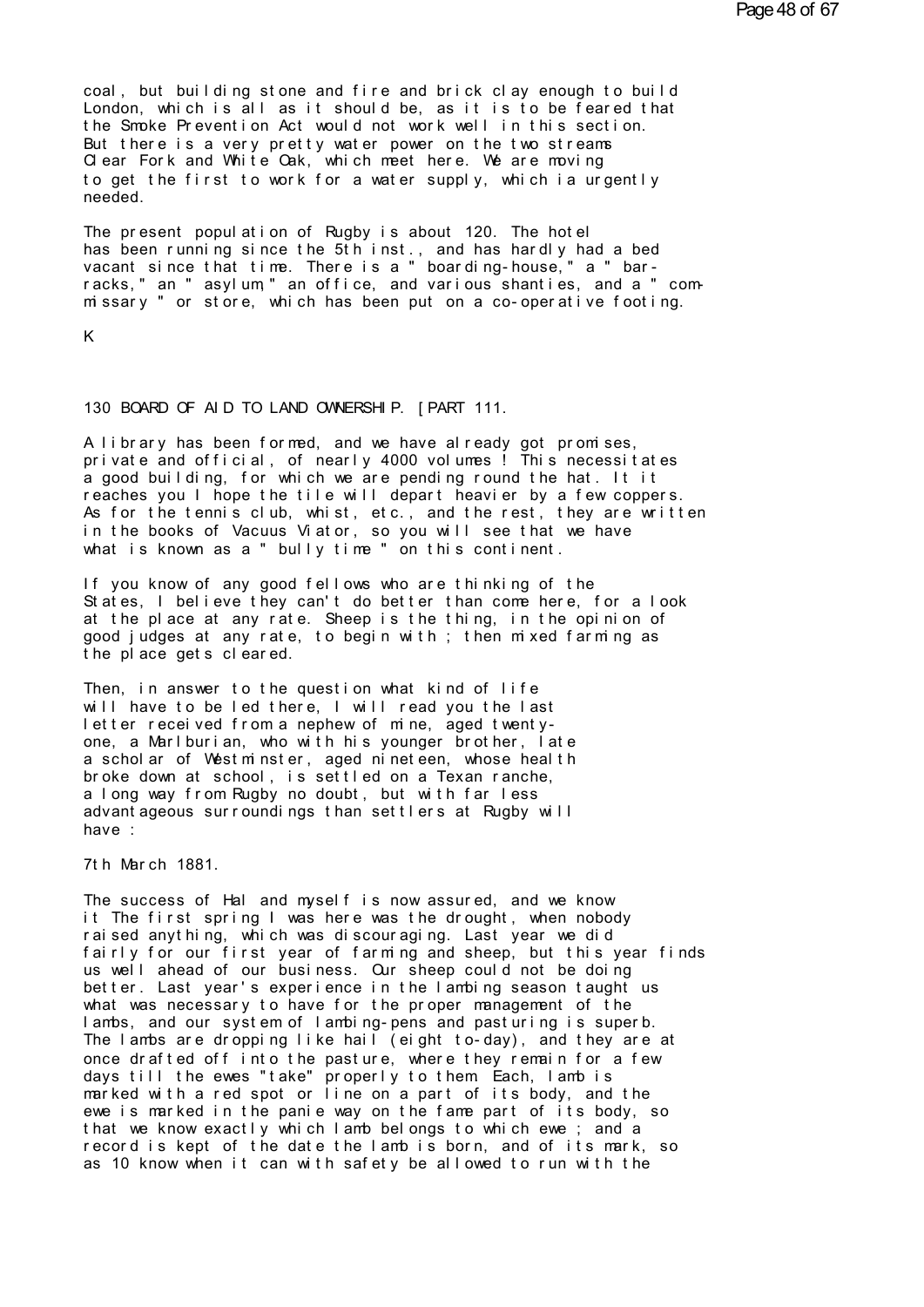# CHAP, in.] ADDRESS TO RUGBY SCHOOL. 131<br>flock When a few days old, and the eye has taken

CHAP, in.] ADDRESS TO RUGBY SCHOOL. 131<br>flock. When a few days old, and the ewe has taken properly<br>to the lamb, they are turned into the field where the oats are<br>coming up splendidly. This brings a flush of milk on the ewe CHAP, in.] ADDRESS TO RUGBY SCHOOL. 131<br>flock. When a few days old, and the ewe has taken properly<br>to the lamb, they are turned into the field where the oats are<br>coming up splendidly. This brings a flush of milk on the ewe CHAP, in.] ADDRESS TO RUGBY SCHOOL. 131<br>flock. When a few days old, and the ewe has taken properly<br>to the lamb, they are turned into the field where the oats are<br>coming up splendidly. This brings a flush of milk on the ewe CHAP, In.] ADDRESS TO RUGBY SCHOOL. 131<br>flock. When a few days old, and the ewe has taken properly<br>to the lamb, they are turned into the field where the oats are<br>coming up splendidly. This brings a flush of milk on the ewe flock. When a few days old, and the ewe has taken properly<br>to the lamb, they are turned into the field where the oats are<br>coming up splendidly. This brings a flush of milk on the ewe,<br>and gives the lamb a good start. The l flock. When a few days old, and the ewe has taken properly to the lamb, they are turned into the field where the oats are coming up splendidly. This brings a flush of milk on the ewe, and gives the lamb a good start. The l had a tremendous lot of work lately. We have about four acres coming up splendidly. This brings a flush of milk on the ewe,<br>and gives the lamb a good start. The last lamb born to-day<br>made our fiftieth lamb. We have had several weeks of the most<br>glorious weather ; in our shirt sleeves and gives the lamb a good start. The last lamb born to-day<br>made our fiftieth lamb. We have had several weeks of the most<br>glorious weather ; in our shirt sleeves from morning to night,<br>and yet not too hot to work all throug made our fiftieth lamb. We have had several weeks of the most<br>glorious weather ; in our shirt sleeves from morning to night,<br>and yet not too hot to work all through the day, and we have<br>had a tremendous lot of work lately. glorious weather ; in our shirt sleeves from morning to night,<br>and yet not too hot to work all through the day, and we have<br>had a tremendous lot of work lately. We have about four acres<br>of oats growing well, and two days a and yet not too hot to work all through the day, and we have<br>had a tremendous lot of work lately. We have about four acres<br>of oats growing well, and two days ago I put in about an acre<br>of corn; and tp-day I hauled up the " had a tremendous lot of work lately. We have about four acres<br>of oats growing well, and two days ago I put in about an acre<br>of corn; and tp-day I hauled up the "camp tricks-" to the tent<br>at the Schulz field, as I am going of corn; and tp-day I hauled up the "camp tricks-" to the tent<br>at the Schulz field, as I am going to camp up there and plough<br>up for corn. Our spring onions are coming up splendidly, and<br>this morning I put in our seed swee the vines which are planted out later on. The vines produce at the Schulz field, as I am going to camp up there and plough<br>up for corn. Our spring onions are coming up splendidly, and<br>this morning I put in our seed sweet potatoes, from which grow<br>the vines which are planted out lat up for corn. Our spring onions are coming up splendidly, and<br>this morning I put in our seed sweet potatoes, from which grow<br>the vines which are planted out later on. The vines produce<br>the potatoes, so to speak. I have a se this morning I put in our seed sweet potatoes, from which grow<br>the vines which are planted out later on. The vines produce<br>the potatoes, so to speak. I have a seed-bed with beets, cabbages,<br>lettuces, squashes, and cauliflo the vines which are planted out later on. The vines produce<br>the potatoes, so to speak. I have a seed-bed with beets, cabbages,<br>lettuces, squashes, and cauliflowers in, and some of them are<br>beginning to come up ; and I have the potatoes, so to speak. I have a seed-bed with beets, cabbages,<br>lettuces, squashes, and cauliflowers in, and some of them are<br>beginning to come up ; and I have a bed of very early corn in,<br>and I expect we shall be the f lettuces, squashes, and cauliflowers in, and some of them are<br>beginning to come up; and I have a bed of very early corn in,<br>and I expect we shall be the first round here to have roasting<br>ears; and my ground for beans, melo beginning to come up; and I have a bed of very early corn in,<br>and I expect we shall be the first round here to have roasting<br>ears; and my ground for beans, melons, and tomatoes, etc., is<br>all ploughed and ready to be plante and I expect we shall be the first round here to have roasting<br>ears; and my ground for beans, melons, and tomatoes, etc., is<br>all ploughed and ready to be planted as soon as spring has<br>regularly set in at least as soon as a ears; and my ground for beans, melons, and tomatoes, etc., is<br>all ploughed and ready to be planted as soon as spring has<br>regularly set in at least as soon as all chance of cold has gone,<br>for spring has set in some time; th all ploughed and ready to be planted as soon as spring has<br>regularly set in at least as soon as all chance of cold has gone,<br>for spring has set in some time; the grass is growing up green,<br>and the wild flowers and bushes a regularly set in at least as soon as all chance of cold has gone,<br>for spring has set in some time; the grass is growing up green,<br>and the wild flowers and bushes are all opening, and the nights<br>are getting quite warm. We p for spring has set in some time; the grass is growing up green,<br>and the wild flowers and bushes are all opening, and the nights<br>are getting quite warm. We planted out sixteen fruit trees<br>apples and peaches, and they are al and the wild flowers and bushes are all opening, and the nights<br>are getting quite warm. We planted out sixteen fruit trees<br>apples and peaches, and they are all doing well; and the com-<br>freys have been green for weeks, and are getting quite warm. We planted out sixteen fruit trees<br>apples and peaches, and they are all doing well; and the com-<br>freys have been green for weeks, and we are planting out a large<br>patch of them this spring; you have apples and peaches, and they are all doing well; and the com-<br>freys have been green for weeks, and we are planting out a large-<br>patch of them this spring; you have no idea how useful they<br>are in case of a sick ewe. I forge freys have been green for weeks, and we are planting out a large<br>patch of them this spring; you have no idea how useful they<br>are in case of a sick ewe. I forget whether I told you that the<br>grass seeds did not come to anyth patch of them this spring; you have no idea how useful they<br>are in case of a sick ewe. I forget whether I told you that the<br>grass seeds did not come to anything, but that the clover is all<br>coming up and looking well. I thi are in case of a sick ewe. I forget whether I told you that the<br>grass seeds did not come to anything, but that the clover is all<br>coming up and looking well. I think it is going to prove a very<br>valuable addition to the herb grass seeds did not come to anything, but that the clover is all<br>coming up and looking well. I think it is going to prove a very<br>valuable addition to the herbage here. We planted it on about<br>half an acre in the pasture, an coming up and looking well. It hink it is going to prove a very<br>valuable addition to the herbage here. We planted it on about<br>half an acre in the pasture, and have fenced off a little patch to<br>keep the sheep and calves off valuable addition to the herbage here. We planted it on about<br>half an acre in the pasture, and have fenced off a little patch to<br>keep the sheep and calves off, and let it run to seed. We are<br>still getting plenty of milk fr nait an acre in the pasture, and have fenced off a little patch to<br>keep the sheep and calves off, and let it run to seed. We are<br>still getting plenty of milk from old "Gentle," and within a few<br>weeks we shall have more mil keep the sheep and calves off, and let it run to seed. We are<br>still getting plenty of milk from old "Gentle," and within a few<br>weeks we shall have more milk than we shall know what to do<br>with, unless we get a pig, as we ha still getting plenty of milk from old "Gentle," and within a few<br>weeks we shall have more milk than we shall know what to do<br>with, unless we get a pig, as we have several good cows going to<br>calve. The English ewes begin to weeks we shall have more milk than we shall know what to do<br>with, unless we get a pig, as we have several good cows going to<br>calve. The English ewes begin to lamb the day after to-morrow,<br>and Flora, the collie that Mr. Hew calve. The English ewes begin to lamb the day after to-morrow, and Flora, the collie that Mr. Hewett sent me, pups to-morrow; and we have two hens hard at work sitting, and the whole "boiling" of them are cackling and layi to a great extent And lastly, I forgot old Molly the mare.<br>132 BOARD OF AID TO LAND OWNERSHIP. [PART m.

SHE HAD TO LAND ONNERSHIP. [PART m<br>She has gone of f to her old range preparatory to having a colt ;<br>and another mare of ours who runs between here and Boerne is<br>also going to have a colt. On Land than the cat : she's goin She has gone off to her old range preparatory to having a colt;<br>and another mare of ours who runs between here and Boerne is<br>also going to have a colt. Oh ! and then the cat; she's going to have kittens. I think I've told you about everything now. 132 BOARD OF AID TO LAND OWNERSHIP. [PART m<br>She has gone off to her old range preparatory to having a colt;<br>and another mare of ours who runs between here and Boerne is<br>also going to have a colt. On ! and then the cat; she She has gone off to her old range preparatory to having a colt;<br>and another mare of ours who runs between here and Boerne is<br>also going to have a colt. Oh! and then the cat; she's going<br>to have kittens. I think I've told y She has gone off to her old range preparatory to having a colt;<br>and another mare of ours who runs between here and Boerne is<br>also going to have a colt. Oh! and then the cat; she's going<br>to have kittens. I think I've told y and another mare of ours who runs between here and Boerne is<br>also going to have a colt. Oh! and then the cat; she's going<br>to have kittens. I think I've told you about everything now.<br>We have all had a fit of letter-writing also going to have a colt. On ! and then the cat; she's going<br>to have kittens. I think I've told you about everything now.<br>We have all had a fit of letter-writing to-night. At this time of<br>year I fear we neglect it a good to have kittens. I think I've told you about every thing now.<br>We have all had a fit of letter-writing to-night. At this time of<br>year I fear we neglect it a good deal. From daylight to late at<br>night we are kept agoing I ass We have all had a fit of letter-writing to-night. At this time of<br>year I fear we neglect it a good deal. From daylight to late at<br>night we are kept agoing I assure you. First it's cooking<br>breakfast, and milking, and separa night we are kept agoing I assure you. First it's cooking<br>breakfast, and milking, and separating new y-born lambs and<br>their ewes from the flock, then turning out the flock and draft-<br>ing the older lambs and ewes into the f breakfast, and milking, and separating newly-born lambs and<br>their ewes from the flock, then turning out the flock and draft-<br>ing the older lambs and ewes into the field, and holding refract-<br>ory ewes for the lambs to suck. ing the older lambs and ewes into the field, and holding refract-<br>ory ewes for the lambs to suck. Then there's ploughing or<br>planting all day ; then the flock comes in, and more new lambs<br>to fix, and more suckling and feedi to fix, and more suckling and feeding; then supper to cook and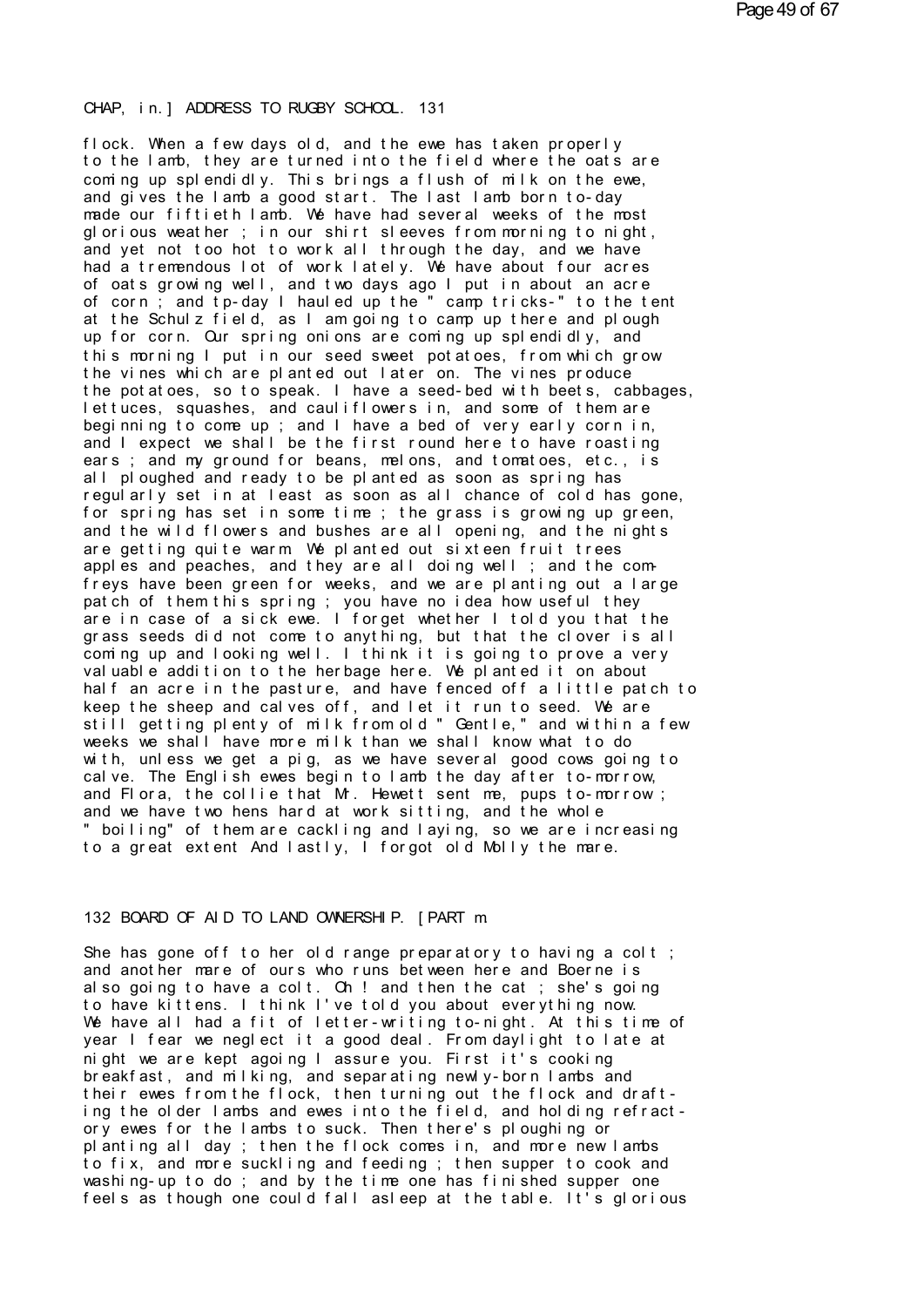fun though, and we enjoy the life immensely. I have to shave now; it is my Sunday morning's job. Hal is just off (11 P.M.) fun though, and we enjoy the life immensely. I have to shave<br>now ; it is my Sunday morning's job. Hal is just off (11 P.M.)<br>to his tent up by the sheep-pen, where he has his cot and sleeps<br>every night now. You have no idea fun though, and we enjoy the life immensely. I have to shave<br>now ; it is my Sunday morning's job. Hal is just off (11 P.M )<br>to his tent up by the sheep-pen, where he has his cot and sleeps<br>every night now. You have no idea fun though, and we enjoy the life immensely. I have to shave now; it is my Sunday morning's job. Hal is just off (11 P.M ) to his tent up by the sheep-pen, where he has his cot and sleeps every night now. You have no idea fun though, and we enjoy the life imme<br>now ; it is my Sunday morning's job. H<br>to his tent up by the sheep-pen, where<br>every night now. You have no idea how<br>you would hardly know him.<br>You will have gathered from the latter now; it is my Sunday morning's job. Hal is just off (11 P.M.)<br>to his tent up by the sheep-pen, where he has his cot and sleeps<br>every night now. You have no idea how well he ia looking;<br>you would hardly know him.<br>You will h to his tent up by the sheep-pen, where he has his cot and sleeps<br>every night now. You have no idea how well he ia looking;<br>you would hardly know him<br>You will have gathered from the latter that they are<br>settlers of two year

every night now. You have no idea how well he ia look<br>you would hardly know him.<br>You will have gathered from the latter that they are<br>settlers of two years' standing, and, I may add, that<br>have had about 700 of capital betw You will have gathered from the latter that they are<br>settlers of two years' standing, and, I may add, that they<br>have had about 700 of capital between them<br>You may take this, then, as a fair sample of the sort<br>of life which

You will have gathered from the latter that they are<br>settlers of two years' standing, and, I may add, that they<br>have had about 700 of capital between them<br>You may take this, then, as a fair sample of the sort<br>of life which settlers of two years' standing, and, I may add, that they<br>have had about 700 of capital between them<br>You may take this, then, as a fair sample of the sort<br>of life which settlers at Rugby will have to lead, at<br>any rate for You may take this, then, as a fair sample of the sort<br>of life which settlers at Rugby will have to lead, at<br>any rate for several years. It means hard and con-<br>stant manual labour at one or another kind of farming<br>operation You may take this, then, as a fair sample of the sort<br>of life which settlers at Rugby will have to lead, at<br>any rate for several years. It means hard and con-<br>stant manual labour at one or another kind of farming<br>operation of life which settlers at Rugby will have to lead, at<br>any rate for several years. It means hard and con-<br>stant manual labour at one or another kind of farming<br>operations. Unless a young man is prepared for this<br>he had bett any rate for several years. It means hard and constant manual labour at one or another kind of farming operations. Unless a young man is prepared for this he had better not go. Does it cross your minds that if this be so y stant manual labour at one or another kind of farming<br>operations. Unless a young man is prepared for this<br>he had better not go. Does it cross your minds that<br>if this be so your present education is a mistake; and<br>a very ba operations. Unless a young man is prepared for this<br>he had better not go. Does it cross your minds that<br>if this be so your present education is a mistake ; and<br>a very bad preparation for the life to which many of<br>you will he had better not go. Does it cross your minds that<br>if this be so your present education is a mistake; and<br>a very bad preparation for the life to which many of<br>you will have to turn in the future? That is natural<br>enough, b if this be so your present education is a mistake ; and<br>a very bad preparation for the life to which many of<br>you will have to turn in the future? That is natural<br>enough, but an error. Depend upon it, the higher<br>culture of a very bad preparation for the life to which many of<br>you will have to turn in the future? That is natural<br>enough, but an error. Depend upon it, the higher<br>culture of all kinds you can get now, the happier and<br>better backwo better backwoodsmen you will be, if that should prove<br>to be your destiny. And let me remind you that the<br>CHAP, in.] ADDRESS TO RUGBY SCHOOL. 1 33

CHAP, in.] ADDRESS TO RUGBY SCHOOL. 1 33<br>worth of manual labour, as a part of the highest educa-<br>tion, is getting to be more and more openly recognised<br>by the most successful and laborious men in all ranks CHAP, in.] ADDRESS TO RUGBY SCHOOL. 1 33<br>worth of manual labour, as a part of the highest educa-<br>tion, is getting to be more and more openly recognised<br>by the most successful and laborious men in all ranks.<br>Mr. Gladstone, CHAP, in.] ADDRESS TO RUGBY SCHOOL. 1 33<br>worth of manual labour, as a part of the highest educa-<br>tion, is getting to be more and more openly recognised<br>by the most successful and laborious men in all ranks.<br>Mr. Gladstone, CHAP, in.] ADDRESS TO RUGBY SCHOOL. 1 33<br>worth of manual labour, as a part of the highest educa-<br>tion, is getting to be more and more openly recognised<br>by the most successful and laborious men in all ranks.<br>Mr. Gladstone, tion, is getting to be more and more openly recognised<br>by the most successful and laborious men in all ranks.<br>Mr. Gladstone, for instance, has again and again advo-<br>cated its claims, and bears practical testimony to the si by the most successful and laborious men in all ranks.<br>Mr. Gladstone, for instance, has again and again advo-<br>cated its claims, and bears practical testimony to the sin-<br>cerity of his belief in his own method of taking rel Mr. Gladstone, for instance, has again and again advocated its claims, and bears practical testimony to the sincerity of his belief in his own method of taking relaxation The late Mr. Brassey invariably gave the advice "ab cated its claims, and bears practical testimony to the sincerity of his belief in his own method of taking relaxation.<br>The late Mr. Brassey invariably gave the advice "above<br>all, teach him some handicraft thoroughly," to t cerity of his belief in his own method of taking relaxation.<br>The late Mr. Brassey invariably gave the advice "above<br>all, teach him some handicraft thoroughly," to the crowds<br>of people who used to consult him about their so all, teach him some handicraft thoroughly," to the crowds<br>of people who used to consult him about their sons.<br>One of the most rising of the junior members of the<br>present Government goes straight to digging in his<br>garden wh all the other public schools, by the establishment of of people who used to consult him about their sons.<br>One of the most rising of the junior members of the<br>present Government goes straight to digging in his<br>garden whenever he gets a holiday. Besides, is the<br>truth not admitt One of the most rising of the junior members of the<br>present Government goes straight to digging in his<br>garden whenever he gets a holiday. Besides, is the<br>truth not admitted now in this, and I believe almost<br>all the other p present Government goes straight to digging in his<br>garden whenever he gets a holiday. Besides, is the<br>truth not admitted now in this, and I believe almost<br>all the other public schools, by the establishment of<br>workshops, in garden whenever he gets a holiday. Besides, is the<br>truth not admitted now in this, and I believe almost<br>all the other public schools, by the establishment of<br>workshops, in which carpentering, turning, and other<br>handicrafts truth not admitted now in this, and I believe almost<br>all the other public schools, by the establishment of<br>workshops, in which carpentering, turning, and other<br>handicrafts are taught ? I only wish it had been so in<br>my day, all the other public schools, by the establishment of<br>workshops, in which carpentering, turning, and other<br>handicrafts are taught ? I only wish it had been so in<br>my day, for I have felt the want of such training all<br>my lif handicrafts are taught ? I only wish it had been so in<br>my day, for I have felt the want of such training all<br>my life. In my last year at school I was head of big<br>side, both of cricket and football; and if the boys who<br>fill my life. In my last year at school I was head of big my day, for I have felt the want of such training all<br>my life. In my last year at school I was head of big<br>side, both of cricket and football; and if the boys who<br>fill those onerous and responsible posts happen to be<br>prese my life. In my last year at school I was head of big<br>side, both of cricket and football; and if the boys who<br>fill those onerous and responsible posts happen to be<br>present, they will bear me out, that he who holds them<br>has side, both of cricket and football; and if the boys who<br>fill those onerous and responsible posts happen to be<br>present, they will bear me out, that he who holds them<br>has very limited time to give to inferior industries, suc fill those onerous and responsible posts happen to be<br>present, they will bear me out, that he who holds them<br>has very limited time to give to inferior industries, such,<br>for instance, as the cultivation of Greek lambics or present, they will bear me out, that he who holds them<br>has very limited time to give to inferior industries, su<br>for instance, as the cultivation of Greek lambics or Lat<br>Alcaics. And, looking back over much that one has to<br> has very limited time to give to inferior industries, such,<br>for instance, as the cultivation of Greek lambics or Latin<br>Alcaics. And, looking back over much that one has to<br>regret in the shape of misspent time, I am not at for instance, as the cultivation of Greek lambics or Latin<br>Alcaics. And, looking back over much that one has to<br>regret in the shape of misspent time, I am not at all<br>sure that I repent the hours taken from Greek and<br>Latin A caics. And, looking back over much that one has to regret in the shape of misspent time, I am not at all sure that I repent the hours taken from Greek and Latin verses and given to organising big side matches and playing good portion of those hours to such work as you have sure that I repent the hours taken from Greek and<br>Latin verses and given to organising big side matches<br>and playing them But of this I am quite sure, that I<br>should have been a better and happier, as well as a<br>handier, man Latin verses and given to organising big side matches<br>and playing them But of this I am quite sure, that I<br>should have been a better and happier, as well as a<br>handier, man all my life, if I had been able to give a<br>good por and playing them But of the<br>should have been a better a<br>handier, man all my life, i<br>good portion of those hours<br>all of you the chance of le<br>the school close.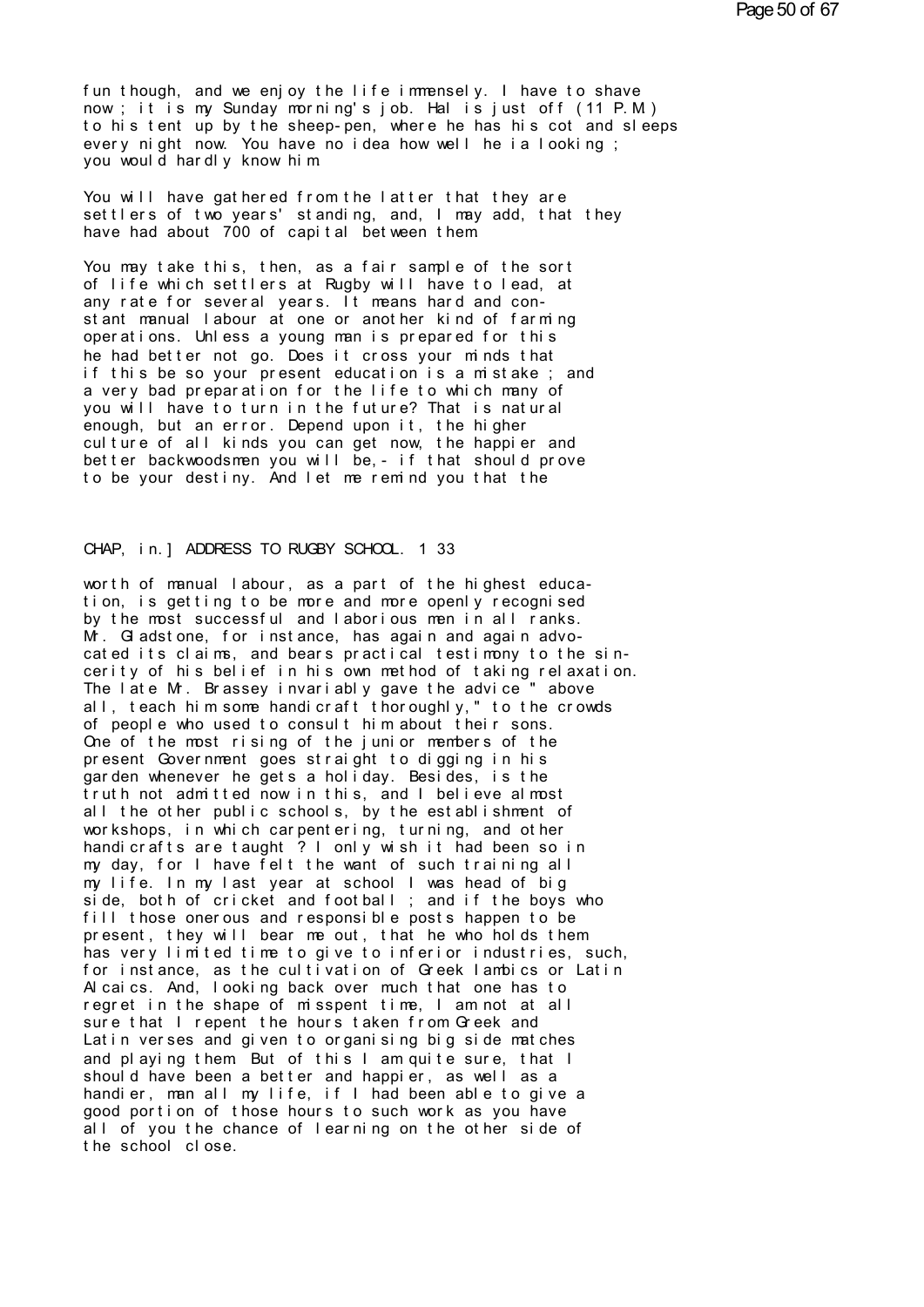134 BOARD OF AID TO LAND OWNERSHIP. [PART 111.<br>" But is there nothing more than this ? Surely

134 BOARD OF AID TO LAND OWNERSHIP. [PART 111.]<br>"But is there nothing more than this ? Surely<br>we have heard of lawn tennis, and bathing, and<br>shooting parties coming home carrying deer on poles we have heard of lawn tennis, and bathing, and shooting parties coming home carrying deer on poles 134 BOARD OF AID TO LAND OWNERSHIP. [PART 111.<br>"But is there nothing more than this ? Surely<br>we have heard of lawn tennis, and bathing, and<br>shooting parties coming home carrying deer on poles<br>through the forest ? "Yes, you 134 BOARD OF AID TO LAND OWNERSHIP. [PART 111.<br>"But is there nothing more than this ? Surely<br>we have heard of lawn tennis, and bathing, and<br>shooting parties coming home carrying deer on poles<br>through the forest ? "Yes, you " But is there nothing more than this ? Surely<br>we have heard of lawn tennis, and bathing, and<br>shooting parties coming home carrying deer on poles<br>through the forest ? "Yes, you have heard such<br>stories no doubt more than en "But is there nothing more than this ? Surely<br>we have heard of lawn tennis, and bathing, and<br>shooting parties coming home carrying deer on poles<br>through the forest ? "Yes, you have heard such<br>stories no doubt more than eno we have heard of lawn tennis, and bathing, and<br>shooting parties coming home carrying deer on poles<br>through the forest? "Yes, you have heard such<br>stories no doubt more than enough of them most<br>likely. Writers who have never shooting parties coming home carrying deer on poles<br>through the forest?" Yes, you have heard such<br>stories no doubt more than enough of them most<br>likely. Writers who have never been near the place<br>and know nothing of the ci stories no doubt more than enough of them most<br>likely. Writers who have never been near the place<br>and know nothing of the circumstances, have been<br>funny and severe on the fact that the first settlers<br>made a tennis ground b stories no doubt more than enough of them most<br>likely. Writers who have never been near the place<br>and know nothing of the circumstances, have been<br>funny and severe on the fact that the first settlers<br>made a tennis ground b likely. Writers who have never been near the place<br>and know nothing of the circumstances, have been<br>funny and severe on the fact that the first settlers<br>made a tennis ground before they began clearing, or<br>digging, or ploug and know nothing of the circumstances, have been<br>funny and severe on the fact that the first settlers<br>made a tennis ground before they began clearing, or<br>digging, or ploughing. They did so, in fact, because they<br>had nothin funny and severe on the fact that the first settlers<br>made a tennis ground before they began clearing, or<br>digging, or ploughing. They did so, in fact, because they<br>had nothing else to do. The titles were not perfected,<br>so w made a tennis ground before they began clearing, or<br>digging, or ploughing. They did so, in fact, because they<br>had nothing else to do. The titles were not perfected,<br>so we couldn't sell them land, and they couldn't work<br>on digging, or ploughing. They did so, in fact, because they<br>had nothing else to do. The titles were not perfected,<br>so we couldn't sell them land, and they couldn't work<br>on it. And I doubt if they could have done a more<br>sensi so we couldn't sell them land, and they couldn't work<br>on it. And I doubt if they could have done a more<br>sensible thing. In the same way they did bathe a good<br>deal, in a famous pool, ten feet deep, lying in the rhodo-<br>dendr on it. And I doubt if they could have done a more<br>sensible thing. In the same way they did bathe a good<br>deal, in a famous pool, ten feet deep, lying in the rhodo-<br>dendron bushes just below the town site; and every<br>now and sensible thing. In the same way they did bathe a good<br>deal, in a famous pool, ten feet deep, lying in the rhodo-<br>dendron bushes just below the town site ; and every<br>now and then went out shooting and brought back a<br>deer. T deal, in a famous pool, ten feet deep, lying in the rhodo-<br>dendron bushes just below the town site ; and every<br>now and then went out shooting and brought back a<br>deer. There will always be slack times in the busiest<br>lives, dendron bushes just below the town site ; and every<br>now and then went out shooting and brought back a<br>deer. There will always be slack times in the busiest<br>lives, when such pastimes are excellent, and I should<br>advise every now and then went out shooting and brought back a<br>deer. There will always be slack times in the busiest<br>lives, when such pastimes are excellent, and I should<br>advise every settler to take a good shot gun and rifle<br>with him, deer. There will always be slack times in the busiest<br>lives, when such pastimes are excellent, and I should<br>advise every settler to take a good shot gun and rifle<br>with him, and fisliing-rod too, for before long we hope<br>to lives, when such pastimes are excellent, and I should<br>advise every settler to take a good shot gun and rifle<br>with him, and fisliing-rod too, for before long we hope<br>to have fine bass and other fish in our two fine streams. with him, and fisliing-rod too, for before long we hope<br>to have fine bass and other fish in our two fine streams.<br>But these will only be the fringe of the life; the staple<br>of it will be hard continuous work, for some years with him, and fisiling-rod too, for before long we hope<br>foolave fine bass and other fish in our two fine streams.<br>But these will only be the fringe of the life; the staple<br>of it will be hard continuous work, for some years to have tine bass and other tish in our two tine streams.<br>But these will only be the fringe of the life ; the staple<br>of it will be hard continuous work, for some years at<br>anyrate, till farms are cleared, fruit trees bearin But these will only be the fringe of the life; the staple<br>of it will be hard continuous work, for some years at<br>anyrate, till farms are cleared, fruit trees bearing, and<br>flocks and herds have multiplied. Those who prefer<br>o of it will be hard continuous work, for some years at<br>anyrate, till farms are cleared, fruit trees bearing, and<br>flocks and herds have multiplied. Those who prefer<br>of her ways of passing any leisure time they may have<br>on th It on their hands will find a famous library on the spot,<br>
contributed by the publishers, and various public so-<br>
cieties, in America.<br>
I don't 'know that there is anything more that I contributed by the publishers, and various public so-

need say, and I have already outrun my time. I would only beg you all, in conclusion, to remember that I am<br>CHAP, in.1 ADDRESS TO RUGBY SCHOOL. 135

CHAP, in.] ADDRESS TO RUGBY SCHOOL. 135<br>not here to preach an exodus to any of you boys who<br>can see your way to an honest living by honest work<br>at home bere in England. That is the best life for CHAP, in.] ADDRESS TO RUGBY SCHOOL. 135<br>not here to preach an exodus to any of you boys who<br>can see your way to an honest living by honest work<br>at home here in England. That is the best life for<br>yourselves and for your cou CHAP, in.] ADDRESS TO RUGBY SCHOOL. 135<br>not here to preach an exodus to any of you boys who<br>can see your way to an honest living by honest work<br>at home here in England. That is the best life for<br>yourselves and for your cou CHAP, in.] ADDRESS TO RUGBY SCHOOL. 135<br>not here to preach an exodus to any of you boys who<br>can see your way to an honest living by honest work<br>at home here in England. That is the best life for<br>yourselves and for your cou not here to preach an exodus to any of you boys who<br>can see your way to an honest living by honest work<br>at home here in England. That is the best life for<br>yourselves and for your country. But for those who<br>. find after lea not here to preach an exodus to any of you boys who<br>can see your way to an honest living by honest work<br>at home here in England. That is the best life for<br>yourselves and for your country. But for those who<br>. find after lea can see your way to an nonest living by nonest work<br>at home here in England. That is the best life for<br>yourselves and for your country. But for those who<br>. find after leaving school that they have no such out-<br>look in Engl at home here in England. That is the best life for<br>yourselves and for your country. But for those who<br>. find after leaving school that they have no such out-<br>look in England, I undoubtedly believe that they can't<br>do better yourselves and for your country. But for those who<br>. find after leaving school that they have no such out-<br>look in England, I undoubtedly believe that they can't<br>do better than go back to the land; and that they will<br>not e look in England, I undoubtedly believe that they can't<br>do better than go back to the land; and that they will<br>not easily find a brighter or more hopeful place in<br>which to try such an experiment than Rugby, Tennes-<br>see; whi do better than go back to the land; and that they will<br>not easily find a brighter or more hopeful place in<br>which to try such an experiment than Rugby, Tennes-<br>see ; while the name of their new home will keep up<br>not only a not easily find a brighter or more hopeful place in which to try such an experiment than Rugby, Tennessee; while the name of their new home will keep up not only a sense of continuity in their lives, but the memory of this see ; while the name of their new home will keep up<br>not only a sense of continuity in their lives, but the<br>memory of this old world Rugby, to which, as the<br>years go on, they will feel an ever-growing debt of affection and gratitude.<br>CHAPTEE IV.<br>COLONEL KILLEBREW'S REPORT.

CHAPTEE IV.<br>COLONEL KILLEBREW'S REPORT.<br>THE following report bas been pr

CHAPTEE IV.<br>COLONEL KILLEBREW S REPORT.<br>THE following report has been prepared by the Minister<br>of Agriculture for the State of Tennessee : THE following report has been prepared by the M nister of Agriculture for the State of Tennessee :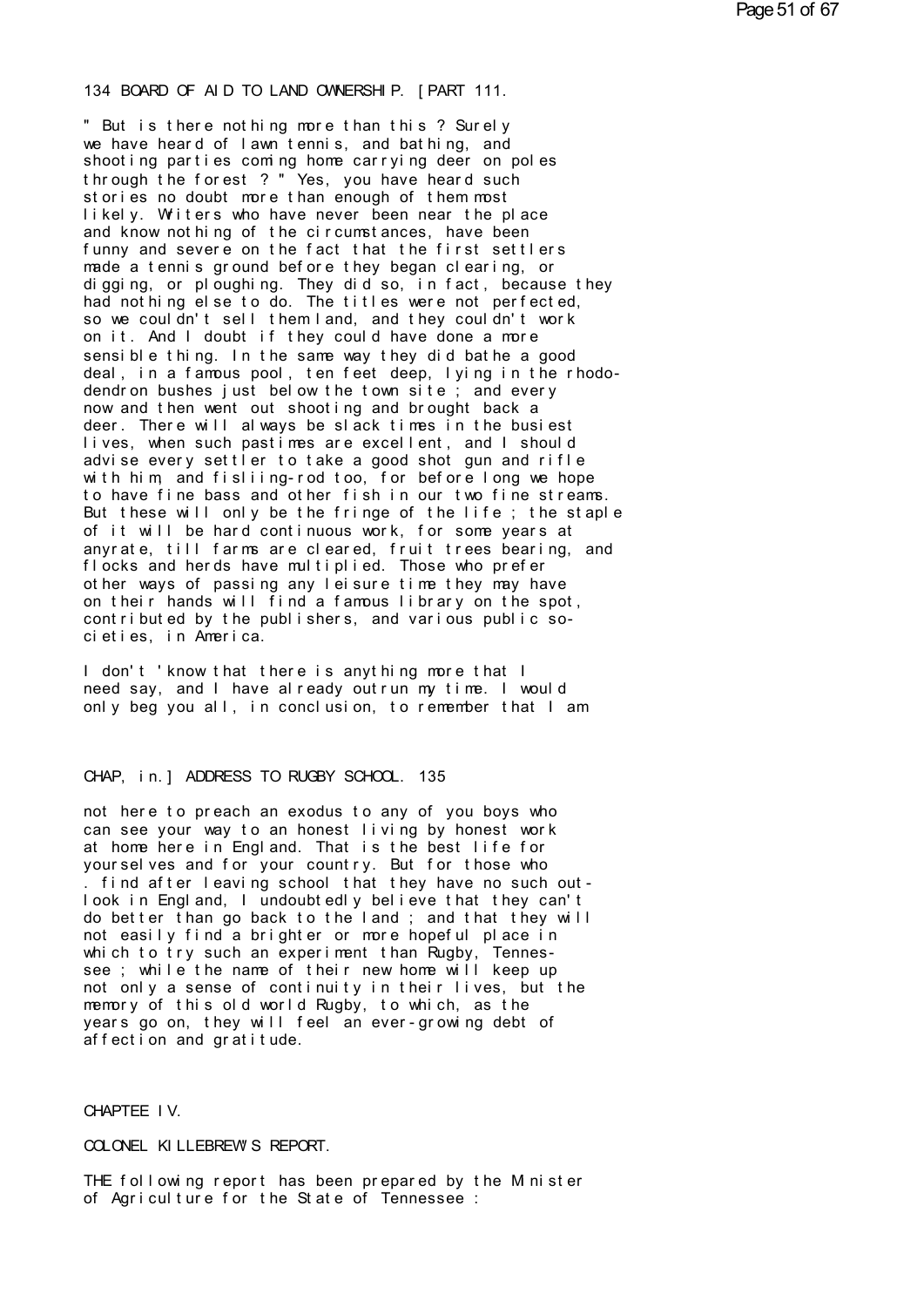The Soil.<br>It is not claimed that The Soil.<br>It is not claimed that the soil of Bugby, or the Cum-<br>berland plateau, is rich. On the contrary, it is gener-<br>ally poor, or at most only of medium quality. It is a<br>rare thing in the United States to find rich soi The Soil.<br>It is not claimed that the soil of Bugby, or the Cum-<br>berland plateau, is rich. On the contrary, it is gener-<br>ally poor, or at most only of medium quality. It is a<br>rare thing in the United States to find rich soi It is not claimed that the soil of Bugby, or the Cum-<br>berland plateau, is rich. On the contrary, it is gener-<br>ally poor, or at most only of medium quality. It is a<br>rare thing in the United States to find rich soil, plenty<br> It is not claimed that the soil of Bugby, or the Cum-<br>berland plateau, is rich. On the contrary, it is gener-<br>ally poor, or at most only of medium quality. It is a<br>rare thing in the United States to find rich soil, plen<br>of berland plateau, is rich. On the contrary, it is gener-<br>ally poor, or at most only of medium quality. It is a<br>rare thing in the United States to find rich soil, plenty<br>of timber, perfect healthfulness and desirableness of<br> ally poor, or at most only of medium quality. It is a<br>rare thing in the United States to find rich soil, plent<br>of timber, perfect healthfulness and desirableness of<br>climate, cheap land, convenient markets, and easy<br>access rare thing in the United States to find rich soil, plenty<br>of timber, perfect healthfulness and desirableness of<br>climate, cheap land, convenient markets, and easy<br>access to means of transportation, all combined. That<br>Bugby of timber, perfect healthfulness and desirableness of<br>climate, cheap land, convenient markets, and easy<br>access to means of transportation, all combined. That<br>Bugby possesses all these essentials to a happy home,<br>except ric climate, cheap land, convenient markets, and easy<br>access to means of transportation, all combined. That<br>Bugby possesses all these essentials to a happy home,<br>except rich soil, no one, it is believed, will deny. It<br>is equal except rich soil, no one, it is believed, will den<br>is equally true that the soil, by proper culture a<br>handling, can be improved and made to yield re-<br>munerative crops.<br>The soil may be divided into five classes:<br>1. Thin san

handling, can be improved and made to yield re-<br>munerative crops.<br>The soil may be divided into five classes:<br>1. Thin sandy soil, resting upon sandstone, which<br>comes near the surface. This is unfruitful, bothjrom<br>original p munerative crops.<br>The soil may be divided into five classes:<br>1. Thin sandy soil, resting upon sandstone, which<br>comes near the surface. This is unfruitful, bothjrom<br>original poverty of constitution and from a want of<br>denth. The soil may be divided into five classes:<br>1. Thin sandy soil, resting upon sandstone, which<br>comes near the surface. This is unfruitful, bothjrom<br>original poverty of constitution and from a want of<br>depth. Fortunately it do The soil may be divided into tive classes:<br>1. Thin sandy soil, resting upon sandstone, which<br>comes near the surface. This is unfruitful, bothjrom<br>original poverty of constitution and from a want of<br>depth. Fortunately it do 1. Thin sandy soil, resting upon sandstone, which<br>comes near the surface. This is unfruitful, bothjrom<br>original poverty of constitution and from a want of<br>depth. Fortunately it does not occupy a large area,<br>but is confined 1. Thin sandy soil, resting upon sandstone,<br>comes near the surface. This is unfruitful,<br>original poverty of constitution and from a<br>depth. Fortunately it does not occupy a lar<br>but is confined for the most part to the hi<br>ad original poverty of constitution and from a want of depth. Fortunately it does not occupy a large area, but is confined for the most part to the high lands adjoining streams. Timber scrubby.

2. Sandy soil, light, but deep. Upon this the most<br>JHAP. iv.] COLONEL KILLEBREW'S REPORT. 137

JHAP. iv.] COLONEL KILLEBREW'S REPORT. 137<br>succulent and nutritious grasses grow, and furnish a<br>large amount of excellent pasturage. The prevailing<br>timber is chestnut, oak, and pine JHAP. iv.] COLONEL KILLEBREW'S REPORT. 137<br>succulent and nutritious grasses grow, and furnish a<br>large amount of excellent pasturage. The prevailing<br>timber is chestnut, oak, and pine. JHAP. iv.] COLONEL KILLEBREWS REPORT. 137<br>succulent and nutritious grasses grow, and fu<br>large amount of excellent pasturage. The prev<br>timber is chestnut, oak, and pine.<br>3. Sandy soil, incumbent upon a mulatio clay. succulent and nutritious grasses grow, and furnish a<br>large amount of excellent pasturage. The prevailing<br>timber is chestnut, oak, and pine.<br>3. Sandy soil, incumbent upon a mulatto clay.<br>This, by reason of its clayey founda

succulent and nutritious grasses grow, and furnish a<br>large amount of excellent pasturage. The prevailing<br>timber is chestnut, oak, and pine.<br>3. Sandy soil, incumbent upon a mulatto clay.<br>This, by reason of its clayey founda i arge amount of excellent pasturage. The prevailing<br>timber is chestnut, oak, and pine.<br>3. Sandy soil, incumbent upon a mulatto clay.<br>This, by reason of its clayey foundation, which enables<br>it to catch and preserve fertili timber is chestnut, oak, and pine.<br>3. Sandy soil, incumbent upon a mulatto clay.<br>This, by reason of its clayey foundation, which enables<br>it to catch and preserve fertilising material, is the best<br>of all the upland soils of 3. Sandy soil, incumbent upon a mulatto clay.<br>This, by reason of its clayey foundation, which enables<br>it to catch and preserve fertilising material, is the best<br>of all the upland soils of the mountain, and covers by<br>far th 3. Sandy soil, incumbent upon a mulatto clay.<br>This, by reason of its clayey foundation, which enables<br>it to catch and preserve fertilising material, is the bes<br>of all the upland soils of the mountain, and covers by<br>far the This, by reason of its clayey foundation, which enables<br>it to catch and preserve fertilising material, is the best<br>of all the upland soils of the mountain, and covers by<br>far the largest area, especially on the lands belong it to catch and preserve fertilising material, is the best<br>of all the upland soils of the mountain, and covers by<br>far the largest area, especially on the lands belonging<br>to the Rugby colony. It is naturally fertile upon<br>th of all the upland soils of the mountain, and covers by<br>far the largest area, especially on the lands belonging<br>to the Rugby colony. It is naturally fertile upon<br>the north hill-sides, having in such places a black<br>colour, r far the largest area, especially on the lands belonging<br>to the Rugby colony. It is naturally fertile upon<br>the north hill-sides, having in such places a black<br>colour, resembling the black prairie lands of Illinois.<br>The blac to the Rugby colony. It is naturally fertile upon<br>the north hill-sides, having in such places a black<br>colour, resembling the black prairie lands of Illinois.<br>The black soil however is very limited. The general<br>characterist the north hill-sides, having in such places a black<br>colour, resembling the black prairie lands of Illinois.<br>The black soil however is very limited. The general<br>characteristics of this class of soil is a light grayish or<br>ye colour, resembling the black prairie lands of Illinois.<br>The black soil however is very limited. The general<br>characteristics of this class of soil is a light grayish or<br>yellowish colour, with a mulatto subsoil. The latter<br>i characteristics of this class of soil is a light grayish or yellowish colour, with a mulatto subsoil. The latter is very retentive, and holds all fertilisers applied.<br>Extensive white oak forests occur upon it. Where there is very retentive, and holds all fertilisers applied.<br>Extensive white oak forests occur upon it. Where<br>there is a modification of this soil by the presence<br>small angular gravel the timber varies, and red oak,<br>black oak, hi yellowish colour, with a mulatto subsoil. The latter<br>is very retentive, and holds all fertilisers applied.<br>Extensive white oak forests occur upon it. Where<br>there is a modification of this soil by the presence of<br>small angu is very retentive, and holds all tertilisers applied.<br>Extensive white oak forests occur upon it. Where<br>there is a modification of this soil by the presence of<br>small angular gravel the timber varies, and red oak,<br>black oak, Extensive white oathere is a modific<br>small angular grav<br>black oak, hickory<br>white oak. Grape v<br>soils.<br>4. The alluvium al small angular gravel the timber varies, and red oak,<br>black oak, hickory, and pine, are associated with the<br>white oak. Grape vines grow abundantly upon such<br>soils.<br>4. The alluvium along the water courses, which is<br>black in

soils.<br>4. The alluvium along the water courses, which is<br>black in colour, friable and productive. The amount<br>of this soil is inconsiderable. 4. The alluvium along the water courses, which is<br>black in colour, friable and productive. The amou<br>of this soil is inconsiderable.<br>5. Glebe lauds the beds probably of old marshes, 4. The alluvium along the water courses, which is<br>black in colour, friable and productive. The amount<br>of this soil is inconsiderable.<br>5. Glebe lauds the beds probably of old marshes,<br>in which has accumulated a large mass o

4. The alluvium along the water courses, which is<br>black in colour, friable and productive. The amount<br>of this soil is inconsiderable.<br>5. Glebe lauds the beds probably of old marshes,<br>in which has accumulated a large mass o black in colour, friable and productive. The amount<br>of this soil is inconsiderable.<br>5. Glebe lauds the beds probably of old marshes,<br>in which has accumulated a large mass of vegetable<br>debris. The soil of this is sometimes of this soil is inconsiderable.<br>5. Glebe lauds the beds probably of old marshes,<br>in which has accumulated a large mass of vegetable<br>debris. The soil of this is sometimes black, more<br>often ashen in colour, and always charge 5. Glebe lauds the beds probably of old marshes,<br>in which has accumulated a large mass of vegetable<br>debris. The soil of this is sometimes black, more<br>often ashen in colour, and always charged with humic<br>acid to such a degr 5. Glebe lauds the beds probably of old marshes,<br>in which has accumulated a large mass of vegetable<br>debris. The soil of this is sometimes black, more<br>often ashen in colour, and always charged with humic<br>acid to such a degr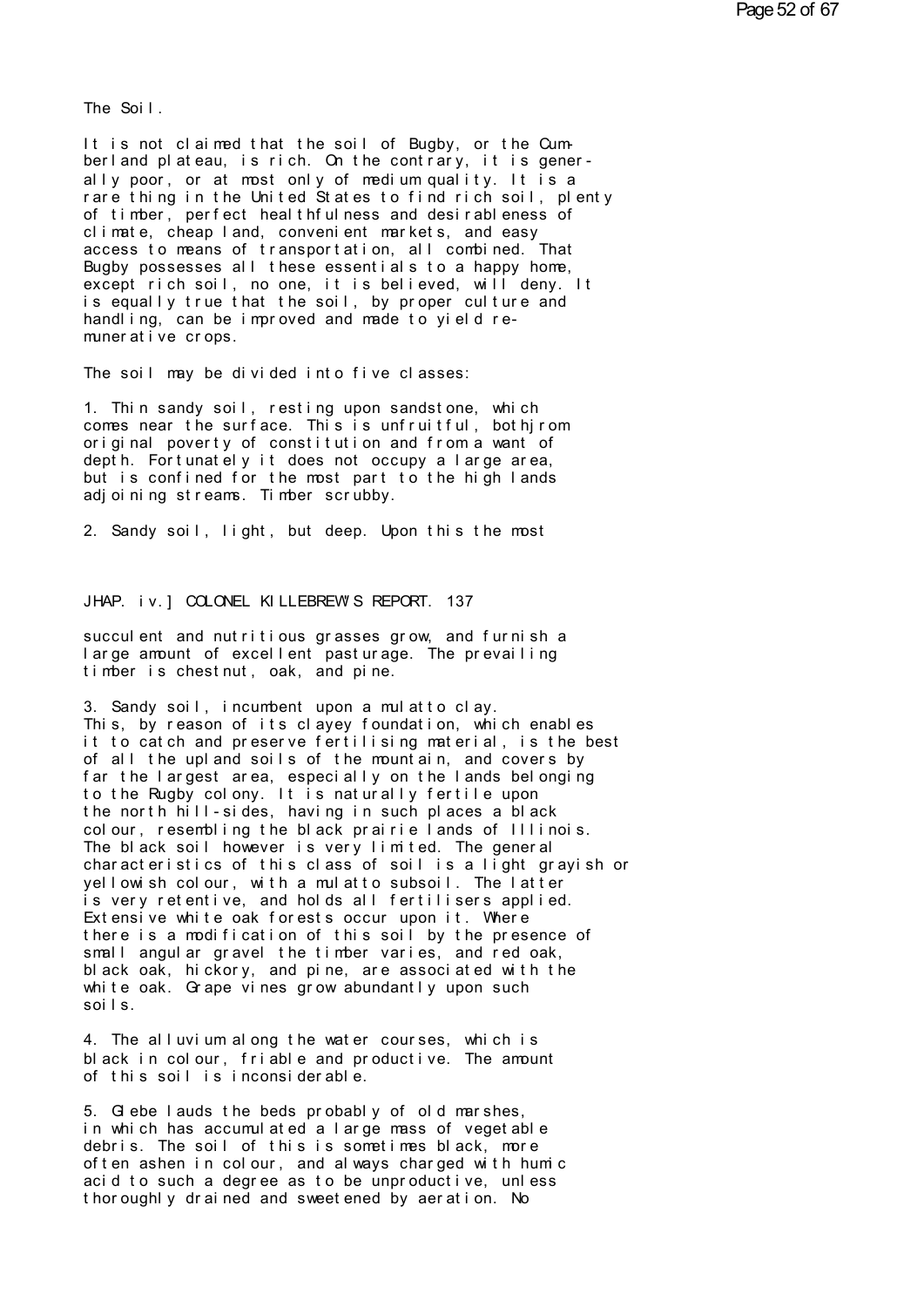timber will flourish in such places except swamp<br>maple, sweet gum, and other kinds adapted to wet timber will flourish in such places except swamp<br>maple, sweet gum, and other kinds adapted to wet<br>lands. timber will flo<br>maple, sweet gu<br>lands. maple, sweet gum, and other kinds adapted to wet<br>lands.<br>138 BOARD OF AID TO LAND OWNERSHIP. [PART in.<br>The most important, because the most abundant in.

138 BOARD OF AID TO LAND OWNERSHIP. [PART in.<br>The most important, because the most abundant in<br>quantity, is the third class mentioned. Though com-<br>paratively thin and infertile, nothing is risked in sayquant i t y, is the third of the most important, because the most abundant in quantity, is the third class mentioned. Though com-<br>paratively thin and infertile, nothing is risked in say-<br>ing that, in original strength and 138 BOARD OF AID TO LAND OWNERSHIP. [PART in.<br>The most important, because the most abundant in<br>quantity, is the third class mentioned. Though com-<br>paratively thin and infertile, nothing is risked in say-<br>ing that, in origi The most important, because the most abundant in<br>quantity, is the third class mentioned. Though com-<br>paratively thin and infertile, nothing is risked in say-<br>ing that, in original strength and productiveness, it is<br>far sup The most important, because the most abundant in<br>quantity, is the third class mentioned. Though com-<br>paratively thin and infertile, nothing is risked in say-<br>ing that, in original strength and productiveness, it is<br>far sup quantity, is the third class mentioned. Though com-<br>paratively thin and infertile, nothing is risked in say-<br>ing that, in original strength and productiveness, it is<br>far superior to any soils found in New England outside<br>t far superior to any soils found in New England outside<br>the valleys, and not one -half the expense need be<br>incurred in bringing it to a higher degree of fertility<br>for three reasons :<br>1st, The subsoil is not so porous as the far superior to any soils found in New England outside<br>the valleys, and not one -half the expense need be<br>incurred in bringing it to a higher degree of fertility,<br>for three reasons :<br>1st, The subsoil is not so porous as th

the valleys, and not one -half the expense need be<br>incurred in bringing it to a higher degree of fertility,<br>for three reasons :<br>1st, The subsoil is not so porous as the subsoil in<br>New England, where the drifted pebbles com incurred in bringing it to a higher degree of fertility,<br>for three reasons :<br>1st, The subsoil is not so porous as the subsoil in<br>New England, where the drifted pebbles commingled<br>with sand lie beneath all the soils on the for three reaso<br>1st, The subsoi<br>New England, wh<br>with sand lie b<br>lands.<br>2d This soil u 1st, The subsoil is not so porous as the subsoil in<br>New England, where the drifted pebbles commingled<br>with sand lie beneath all the soils on the elevated<br>lands.<br>2d, This soil under consideration will, on account<br>of the cli

New England, where the drifted pebbles commingled<br>with sand lie beneath all the soils on the elevated<br>lands.<br>2d, This soil under consideration will, on account<br>of the climate, grow a much larger number of green<br>crops, whic with sand lie beneath all the soils on the elevate<br>lands.<br>2d, This soil under consideration will, on account<br>of the climate, grow a much larger number of green<br>crops, which can be utilised in adding humus.<br>3d. Both the soi 2d, This soil under consideration will, on account<br>of the climate, grow a much larger number of green<br>crops, which can be utilised in adding humus.<br>3d, Both the soil of New England and the soil of<br>the plateau need the appl

of the climate, grow a much larger number of green<br>crops, which can be utilised in adding humus.<br>3d, Both the soil of New England and the soil of<br>the plateau need the application of lime, and this<br>article can be burned and of the climate, grow a much larger number of green<br>crops, which can be utilised in adding humus.<br>3d, Both the soil of New England and the soil of<br>the plateau need the application of lime, and this<br>article can be burned and crops, which can be utilised in adding humus.<br>3d, Both the soil of New England and the soil of<br>the plateau need the application of lime, and this<br>article can be burned and applied for one-third the<br>cost to the\_lands of the 3d, Both the soil of New England and the soil of<br>the plateau need the application of lime, and this<br>article can be burned and applied for one-third the<br>cost to the\_lands of the plateau that it can be applied<br>to the soils o 3d, Both the soil of New England and the soil of<br>the plateau need the application of lime, and this<br>article can be burned and applied for one-third the<br>cost to the lands of the plateau that it can be applied<br>to the soils o the plateau need the application of lime, and this<br>article can be burned and applied for one-third the<br>cost to the\_lands of the plateau that it can be applied<br>to the soils of New England : 1st, because lime-rack<br>is abundan to the soils of New England : 1st, because lime-rack<br>is abundant and cheap, and is found in many valleys<br>belonging to and contiguous to the lands of the com-<br>pany; and 2d, because fuel both coal and wood,<br>exists in such qu is abundant and cheap, and is found in many valleys<br>belonging to and contiguous to the lands of the com<br>pany; and 2d, because fuel both coal and wood,<br>exists in such quantities as to be practically with<br>cost.<br>The land can

cowpea and turning under the vines. The climate and pany; and 2d, because fuel both coal and wood,<br>exists in such quantities as to be practically without<br>cost.<br>The land can further be improved by sowing the<br>cowpea and turning under the vines. The climate and<br>soil are both a exists in such quantities as to be practically without<br>cost.<br>The land can further be improved by sowing the<br>cowpea and turning under the vines. The climate and<br>soil are both adapted to the growth of this legume, and,<br>in th cost.<br>The land can further be improved by sowing the<br>cowpea and turning under the vines. The climate and<br>soil are both adapted to the growth of this legume, and,<br>in the experience of the best planters south, no reno-<br>vator The land can further be improved by sowing the<br>cowpea and turning under the vines. The climate and<br>soil are both adapted to the growth of this legume, and,<br>in the experience of the best planters south, no reno-<br>vator not e cowpea and turning under the vines. The climate and<br>soil are both adapted to the growth of this legume, and,<br>in the experience of the best planters south, no reno-<br>vator not even clover is equal to the haulm of the<br>pea. Bu in the experience of the best planters south, no renovator not even clover is equal to the haulm of the pea. But clover also grows well on this soil. The writer has seen it growing at Greutli three feet high, upon a soil far more sandy and far less productive<br>CHAP, iv.) COLONEL KILLKBKEW'S REPORT. 139<br>naturally, than upon the lands of the company. No

CHAP, iv.) COLONEL KILLKBKEW'S REPORT. 139<br>naturally, than upon the lands of the company. No<br>fertiliser was applied to it except two bushels of<br>plaster per acre, at a cost of less than \$1 per acre CHAP, iv.) COLONEL KILLKBKEW'S REPORT. 139<br>naturally, than upon the lands of the company. No<br>fertiliser was applied to it except two bushels of<br>plaster per acre, at a cost of less than \$1 per acre. CHAP, iv.) COLONEL KILLKBKEWS REPORT. 139<br>naturally, than upon the lands of the company. No<br>fertiliser was applied to it except two bushels of<br>plaster per acre, at a cost of less than \$1 per acre.<br>Peoples appther green cro

fertiliser was applied to it except two bushels of<br>plaster per acre, at a cost of less than \$1 per acre.<br>Rye is another green crop that may be grown with<br>success upon the silico-argillaceous soils of the plateau. naturally, than upon the lands of the company. No<br>fertiliser was applied to it except two bushels of<br>plaster per acre, at a cost of less than \$1 per acre.<br>Rye is another green crop that may be grown with<br>success upon the s reftiliser was applied to it except two bushels of<br>plaster per acre, at a cost of less than \$1 per acre.<br>Rye is another green crop that may be grown with<br>success upon the silico-argillaceous soils of the platea<br>also buckwh plaster per acre, at a cost of less than \$1 per<br>Rye is another green crop that may be grown with<br>success upon the silico-argillaceous soils of th<br>also buckwheat, both of which are regarded as ex<br>lent crops for renovating t Hye is another green crop that may be grown with<br>success upon the silico-argillaceous soils of the plateau,<br>also buckwheat, both of which are regarded as excel-<br>lent crops for renovating the soil.<br>The most rapid improvemen

success upon the silico-argillaceous soils of the plateau,<br>also buckwheat, both of which are regarded as excel-<br>lent crops for renovating the soil.<br>The most rapid improvement in the soil, however,<br>can be obtained by the so also buckwheat, both of which are regarded as excel-<br>lent crops for renovating the soil.<br>The most rapid improvement in the soil, however,<br>can be obtained by the sowing of one or two crops of<br>cowpeas during the year. One of lent crops for renovating the soil.<br>The most rapid improvement in the soil, however,<br>can be obtained by the sowing of one or two crops of<br>cowpeas during the year. One of these may be taken<br>off for fodder and % the other tu The most rapid improvement in the soil, however,<br>can be obtained by the sowing of one or two crops of<br>cowpeas during the year. One of these may be taken<br>off for fodder and % the other turned under. In this<br>way the soil may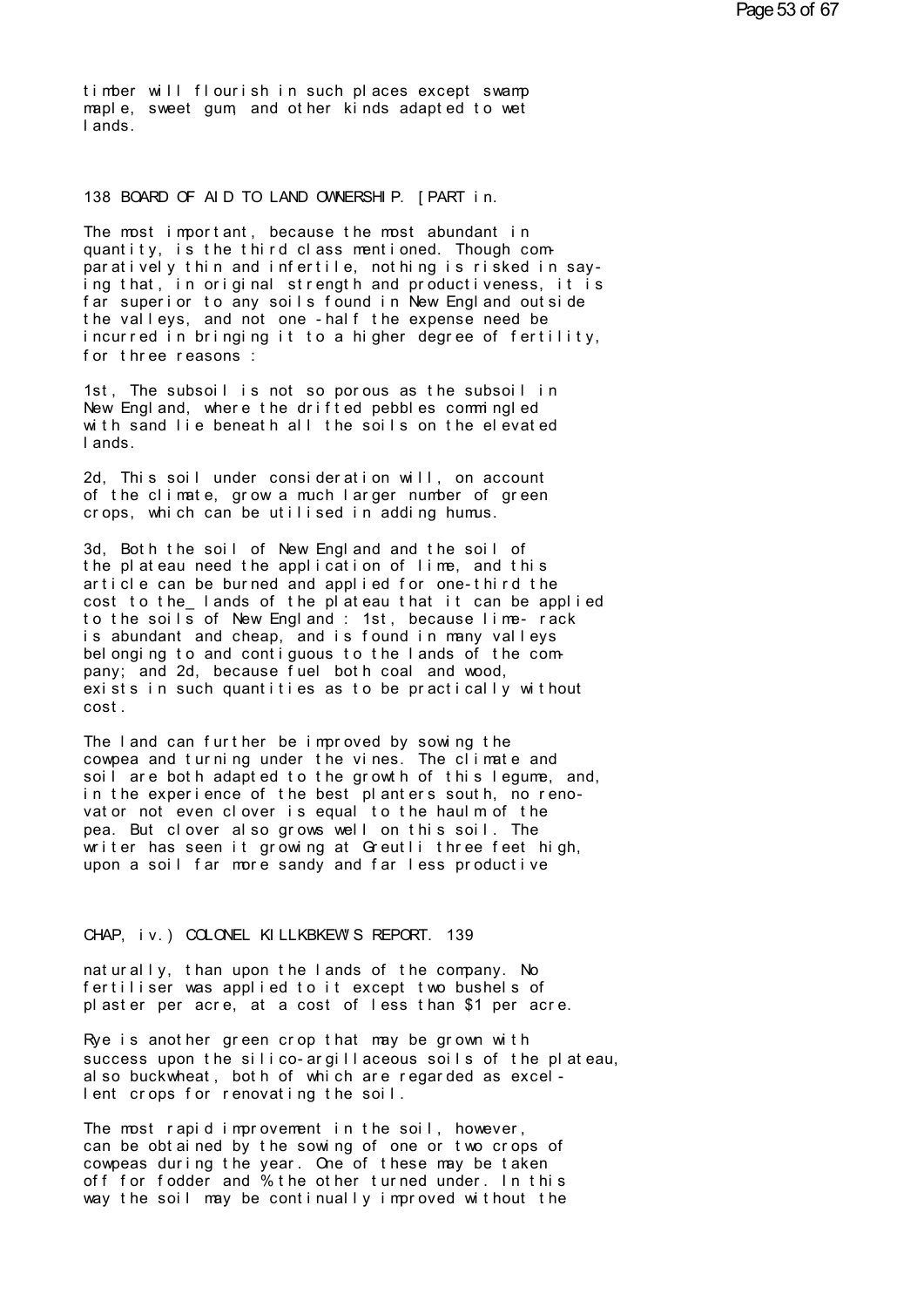loss of a single crop. Nor is this mere surmise. It has been done again and again, not only on the plateau but on the sandy soils of West Tennessee. It may be laid down as a general rule that all lauds which rest upon a clayey foundation can be rapidly improved by the application of manures, green or dry; and after manures have been applied for several years in succession, the land becomes a garden mould rich enough to produce any crop, and as easy to keep up thereafter as the most fertile virgin soil. The lands of the plateau have been kept in a condition of comparative infertility by the pernicious habit of annually burning the leaves, thus destroying the material for humus, and exposing the soil to the parching influence of the sun, drawing away all humidity, without whichthere can be no improvement in the productive capacity of any soil.

The Grasses which do well.

Herde grass (Agnostis wdyaris) and orchard grass (Dactylis glimevata) both grow well upon the moun-

## 140 BOARD OF AID TO LAND OWNERSHIP. [PAKT IIL

tain. The first, when occasionally top-dressed with stable manure, will yield grand crops for many years<br>in succession. Clover, as has been mentioned, will also grow well by the application of a small quantity of sulphate of lime (plaster of Paris) in the spring. Esparsette or sanfoin (Onobrychis sativa) will suit the sandy soils of the plateau, and furnish an article of hay equal in every particular to the best clover hay. Gama grass would also be found to be a valuable accession to the forage crops of the plateau.

## Crops.

It is not assumed that corn and wheat will do remarkably well, or be very profitable on the Cumberland plateau. The first requires rich alluvial soil for a heavy crop. In the natural state of the soil in this region, large yields of corn cannot be expected.

From twenty to twenty-five bushels per acre is as much as can be expected, and often it will fall below these figures. But by following the directions herein given for the improvement of the soil, after a few years a heavier yield may be expected. Corn is a great exhauster of the soil, and therefore the settlers should be exceedingly careful not to raise frequent crops of it on the same piece of land. This should be especially so until the land is brought up to a high dearee of productiveness. The land should not be put in corn more than once in every five years. On such land a corn crop is not profitable. Raise as little as possible, and supply its place with other things.

### Wheat

Wheat will not make a remunerative crop upon the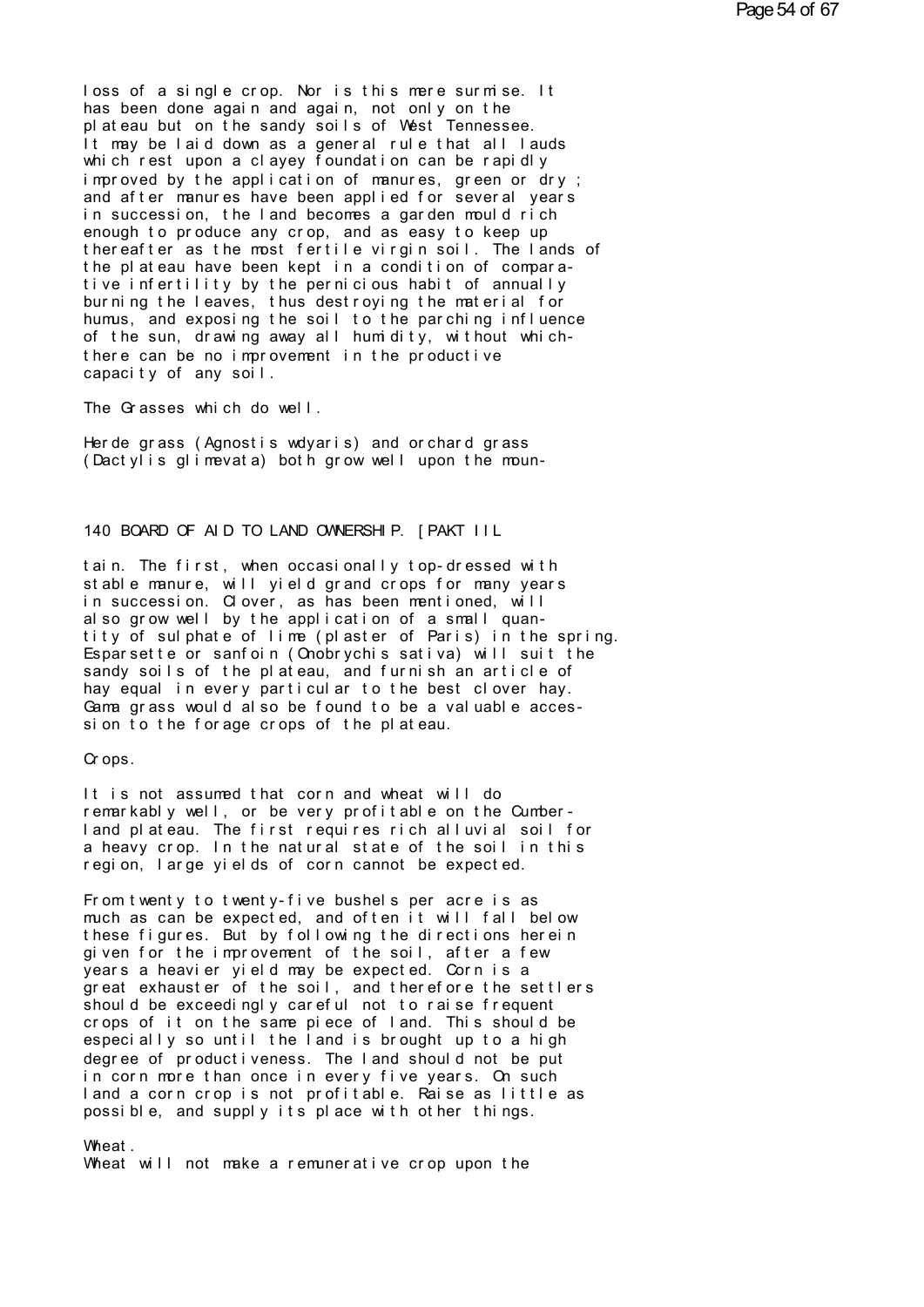CHAP, iv.] COLONEL KILLEBREW'S REPORT. 141<br>virgin soil of the plateau, but experiments have de-CHAP, iv.] COLONEL KILLEBREWS REPORT. 141<br>virgin soil of the plateau, but experiments have de-<br>monstrated the fact that, by the application of two<br>cords of manure to the acre, fifteen bushels may be<br>raised. The best course monstrated the fact that, by the application of two<br>cords of manure to the acre, fifteen bushels may be<br>raised. The best course to pursue with this crop is to sow after a pea fallow; and when the . wheat crop is virgin soil of the plateau, but experiments have demonstrated the fact that, by the application of two<br>cords of manure to the acre, fifteen bushels may be<br>raised. The best course to pursue with this crop is to<br>sow after a virgin soil of the plateau, but experiments have demonstrated the fact that, by the application of two<br>cords of manure to the acre, fifteen bushels may be<br>raised. The best course to pursue with this crop is to<br>sow after a monstrated the fact that, by the application of two<br>cords of manure to the acre, fifteen bushels may be<br>raised. The best course to pursue with this crop is to<br>sow after a pea fallow; and when the . wheat crop is<br>harvested cords of manure to the acre, fifteen bushels may be<br>raised. The best course to pursue with this crop is to<br>sow after a pea fallow; and when the . wheat crop is<br>harvested the succeeding summer break the land and<br>sow again i raised. The best course to pursue with this crop is to<br>sow after a pea fallow; and when the . wheat crop is<br>harvested the succeeding summer break the land and<br>sow again in peas, the haulm of which will be ready<br>to turn und sow after a pea fallow; and when the . wheat crop is<br>harvested the succeeding summer break the land and<br>sow again in peas, the haulm of which will be ready<br>to turn under in time to sow a crop of wheat the<br>same autum. By co sow again in peas, the haulm of which will be ready<br>to turn under in time to sow a crop of wheat the<br>same autum. By continuing this practice from year<br>to year, aiding the land with occasional dressings of<br>manure, very good sow again in peas, the haulm of which will be ready<br>to turn under in time to sow a crop of wheat the<br>same autum. By continuing this practice from year<br>to year, aiding the land with occasional dressings of<br>manure, very good to turn under in time to sow a crop of wheat the<br>same autum. By continuing this practice from year<br>to year, aiding the land with occasional dressings of<br>manure, very good wheat crops may be produced on<br>the same field for a same autum. By continuing this practice from year<br>to year, aiding the land with occasional dressings of<br>manure, very good wheat crops may be produced on<br>the same field for a succession of years. The writer<br>has known some v to year, aiding the land with occasional dressings<br>manure, very good wheat crops may be produced on<br>the same field for a succession of years. The write<br>has known some very poor sandy soils to be brought<br>to a high degree of the same field for<br>has known some ver<br>to a high degree<br>It is worthy of t<br>Oats.<br>The remerks meder

to a high degree of fertility by pursuing this method.<br>It is worthy of trial by the colonists.<br>Cats.<br>The remarks made above in reference to corn are<br>also applicable to oats. They exhaust the productive<br>canacity of the soil It is worthy of trial by the colonists.<br>Cats.<br>The remarks made above in reference to corn are<br>also applicable to oats. They exhaust the productive<br>capacity of the soil very rapidly. Therefore they<br>should be sown on the sam Cats.<br>The remarks made above in reference to corn are<br>also applicable to oats. They exhaust the productive<br>capacity of the soil very rapidly. Therefore they<br>should be sown on the same piece of land only at long<br>intervals. Chats.<br>The remarks made above in reference to corn are<br>also applicable to oats. They exhaust the productive<br>capacity of the soil very rapidly. Therefore they<br>should be sown on the same piece of land only at long<br>intervals. The remarks made above in reference to corn are<br>also applicable to oats. They exhaust the productive<br>capacity of the soil very rapidly. Therefore they<br>should be sown on the same piece of land only at long<br>intervals. No wis The remarks made above in reterence to corn are<br>also applicable to oats. They exhaust the productive<br>capacity of the soil very rapidly. Therefore they<br>should be sown on the same piece of land only at long<br>intervals. No wis also applicable to oats. They exhaust the productive<br>capacity of the soil very rapidly. Therefore they<br>should be sown on the same piece of land only at long<br>intervals. No wise farmer can afford to exhaust his<br>soil in order capacity of the soll very rapidly. Iherefore they<br>should be sown on the same piece of land only at long<br>intervals. No wise farmer can afford to exhaust his<br>soil in order to get a particular crop, especially a<br>second crop, should be sown on the same piece of land only at long<br>intervals. No wise farmer can afford to exhaust his<br>soil in order to get a particular crop, especially a<br>second crop, from his land. To build up, and not to<br>exhaust, is intervals. No wise f<br>soil in order to get<br>second crop, from hi<br>exhaust, is true wis<br>rich, while the oppo<br>poverty.<br>Five

### Eye.

rich, while the opposite policy inevitably leads to<br>poverty.<br>The climate of Rugby is well suited to rye. Wher-<br>ever the soil is in good condition it will do well. It<br>requires good rich soil. Rye makes a fine winter<br>nasture Eye.<br>The climate of Rugby is well suited to rye. Wher-<br>ever the soil is in good condition it will do well. It<br>requires good rich soil. Rye makes a fine winter<br>pasture. When ploughed under in the spring, after it Eye.<br>The climate of Rugby is well suited to rye. Wher-<br>ever the soil is in good condition it will do well. It<br>requires good rich soil. Rye makes a fine winter<br>pasture. When ploughed under in the spring, after it pasture. When ploughed under in the spring, after it<br>142 BOARD OF AID TO LAND OWNERSHIP. [PABTTII.

142 BOARD OF AID TO LAND OWNERSHIP. [PABTTII.<br>gets a fair start in growth, it makes a fine fertiliser,<br>It can therefore be sown with profit for a fall and<br>winter pasturage, and also used for a fertiliser the pext 142 BOARD OF AID TO LAND OWNERSHIP. [PABTTII.<br>gets a fair start in growth, it makes a fine fertiliser,<br>It can therefore be sown with profit for a fall and<br>winter pasturage, and also used for a fertiliser the next<br>spring or 142 BOARD OF AID TO LAND OWNERSHIP. [PABTTII.<br>gets a fair start in growth, it makes a fine fertiliser,<br>it can therefore be sown with profit for a fall and<br>winter pasturage, and also used for a fertiliser the next<br>spring or 142 BOARD OF AID IO LAND OWNER<br>gets a fair start in growth, if<br>it can therefore be sown with<br>winter pasturage, and also use<br>spring or summer.<br>Sweet Potatoes It can therefore be sown with profit for a fall and<br>winter pasturage, and also used for a fertiliser the next<br>spring or summer.<br>Sweet Potatoes.<br>Sweet potatoes do well on the sandy soil on the

winter pasturage, and also used for a fertiliser the next<br>spring or summer.<br>Sweet Potatoes.<br>Sweet potatoes do well on the sandy soil on the<br>plateau. They love a sandy loam, and require only a<br>moderately rich soil If yery r spring or summer.<br>Sweet Potatoes.<br>Sweet potatoes do well on the sandy soil on the<br>plateau. They love a sandy loam, and require only a<br>moderately rich soil. If very rich they run too much<br>to vines and leaves. Stable manure Sweet Potatoes.<br>Sweet potatoes do well on the sandy soil on the<br>plateau. They love a sandy loam, and require only a<br>moderately rich soil If very rich they run too much<br>to vines and leaves. Stable manure well rotted, and<br>wo Sweet Potatoes.<br>Sweet potatoes do well on the sandy soil on the<br>plateau. They love a sandy loam, and require only a<br>moderately rich soil if very rich they run too much<br>to vines and leaves. Stable manure well rotted, and<br>wo Sweet potatoes do well on the sandy soil on the<br>plateau. They love a sandy loam, and require only a<br>moderately rich soil If very rich they run too much<br>to vines and leaves. Stable manure well rotted, and<br>wood ashes, are ex Sweet potatoes do well on the sandy soll on the<br>plateau. They love a sandy loam, and require only a<br>moderately rich soil If very rich they run too much<br>to vines and leaves. Stable manure well rotted, and<br>wood ashes, are ex plateau. They love a sandy loam, and require only a<br>moderately rich soil If very rich they run too much<br>to vines and leaves. Stable manure well rotted, and<br>wood ashes, are excellent" fertilisers for them Where<br>the soil is moderately rich soil if very rich they run too much<br>to vines and leaves. Stable manure well rotted, and<br>wood ashes, are excellent" fertilisers for them Where<br>the soil is suitable and the season good, the yield<br>should be fr to vines and leaves. Stable manure well rotted, and<br>wood ashes, are excellent" fertilisers for them Where<br>the soil is suitable and the season good, the yield<br>should be from seventy-five to one hundred bushels<br>per acre. Fur the soil is suitable and the season good, the yield<br>should be from seventy-five to one hundred bushels<br>per acre. Further south, and in a lower latitude, the<br>yield per acre is much greater, often reaching from<br>two to three should be from seventy-five to one hundred bushels<br>per acre. Further south, and in a lower latitude, the<br>yield per acre is much greater, often reaching from<br>two to three hundred bushels.<br>For the ordinary purposes of sustai

per acre. Further south, and in a lower latitude, the<br>yield per acre is much greater, often reaching from<br>two to three hundred bushels.<br>For the ordinary purposes of sustaining life nothing<br>is cheaper or better. For cattle, yield per acre is much greater, often reaching from<br>two to three hundred bushels.<br>For the ordinary purposes of sustaining life nothing<br>is cheaper or better. For cattle, horses, or hogs, they<br>have been proved by experiments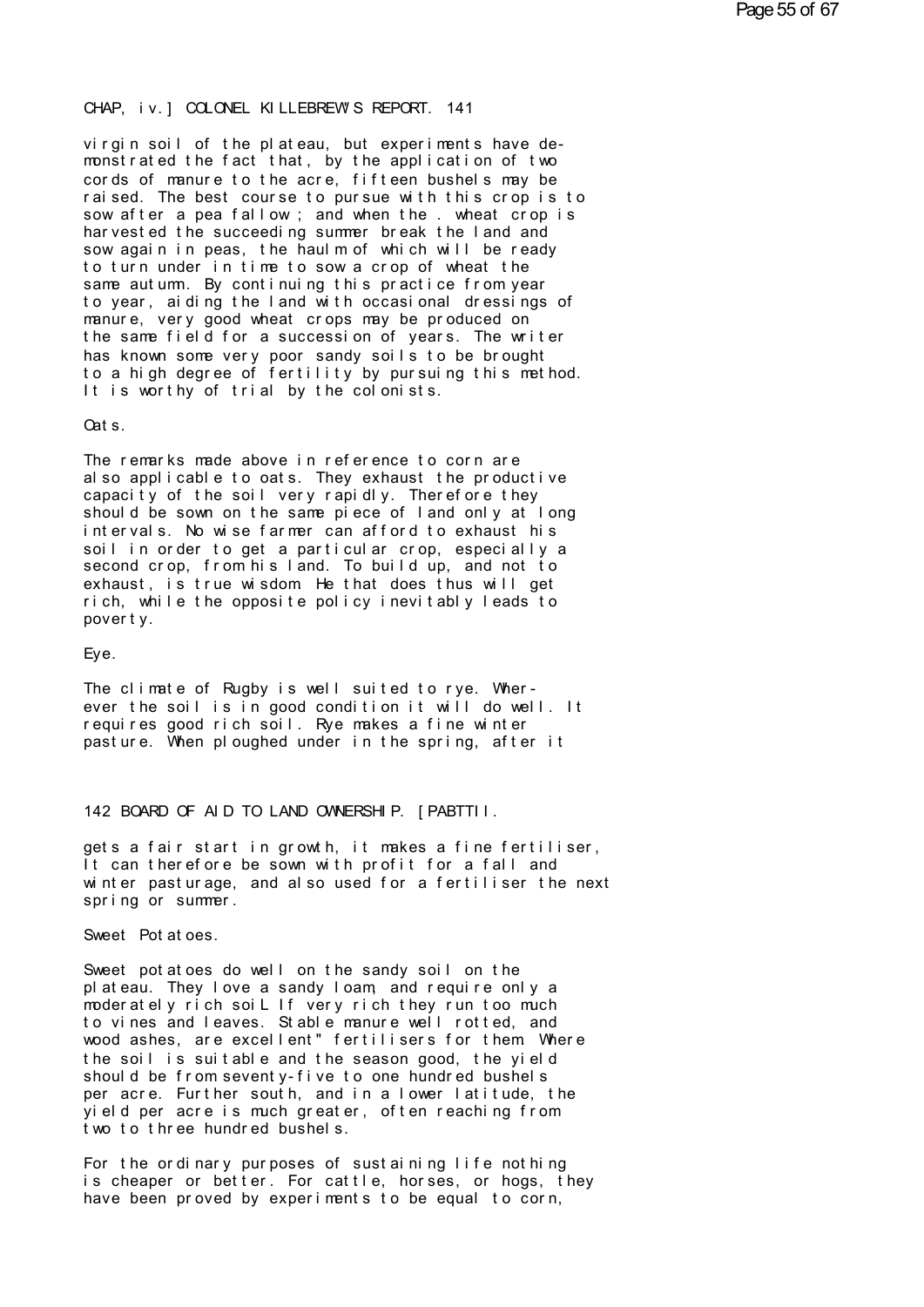bushel for bushel. They contain quite as much nutri-<br>ment, and are more healthy. They are fed either raw,<br>or after they have been cooked. bushel for bushel. They contain quent, and are more healthy. They a<br>or after they have been cooked.<br>At Rugby sweet potatoes can be med bushel for bushel. They contain quite as much nutri-<br>ment, and are more healthy. They are fed either raw,<br>or after they have been cooked.<br>At Rugby sweet potatoes can be made valuable for<br>marketing. They are a tropical prod

bushel for bushel. They contain quite as much nutri-<br>ment, and are more healthy. They are fed either raw,<br>or after they have been cooked.<br>At Rugby sweet potatoes can be made valuable for<br>marketing. They are a tropical prod ment, and are more healthy. They are fed either raw,<br>or after they have been cooked.<br>At Rugby sweet potatoes can be made valuable for<br>marketing. They are a tropical production, and are<br>much sweeter grown in a warm climate. At Rugby sweet potatoes can be made valuable for<br>marketing. They are a tropical production, and are<br>much sweeter grown in a warm climate. In Cincin-<br>natiand other northern cities they command high<br>prices, and especially th At Rugby sweet potatoes can be made valuable for<br>marketing. They are a tropical production, and are<br>much sweeter grown in a warm climate. In Cincin-<br>nati and other northern cities they command high<br>prices, and especially t marketing. They are a tropical production, and are<br>much sweeter grown in a warm climate. In Cincin-<br>nati and other northern cities they command high<br>prices, and especially the early ones. There is no<br>good reason why those much sweeter grown in a warm climate. In Cincin-<br>nati and other northern cities they command high<br>prices, and especially the early ones. There is no<br>good reason why those cities should not draw their<br>main supply from the C nati and other northern cities they command high<br>prices, and especially the early ones. There is no<br>good reason why those cities should not draw their<br>main supply from the Cumberland plateau. As the<br>sweet potato loves a ho prices, and especially the early ones. There is no<br>good reason why those cities should not draw their<br>main supply from the Cumberland plateau. As the<br>sweet potato loves a hot soil, it should be planted on<br>the south hill-si good reason why those cities should<br>main supply from the Cumberland plat<br>sweet potato loves a hot soil, it sh<br>the south hill-sides or slopes. With<br>one hundred and fifty bushels may be<br>ease upon an acre of land. one hundred and fifty bushels may be produced with<br>ease upon an acre of land.<br>CHAP, iv.] COLONEL KILLEBREW'S REPORT. 143<br>Irish Potatoes

# CHAP, iv.] COLONEL KILLEB<br>Irish Potatoes.<br>The Irish potatoes raised

I rish Potatoes.<br>The Irish potatoes raised on the high Cumberland<br>lands are very superior, having an excellent flavour. They are greatly superior to those raised in the valleys Irish Potatoes.<br>The Irish potatoes raised on the high Cumberland<br>lands are very superior, having an excellent flavour.<br>They are greatly superior to those raised in the valleys<br>of East or Middle Tennessee. They .are "also v Irish Potatoes.<br>The Irish potatoes raised on the high Cumberland<br>lands are very superior, having an excellent flavour.<br>They are greatly superior to those raised in the valleys<br>of East or Middle Tennessee. They .are "also v The Irish potatoes raised on the high Cumberland<br>lands are very superior, having an excellent flavour.<br>They are greatly superior to those raised in the valleys<br>of East or Middle Tennessee. They .are "also very<br>productive o The Irish potatoes raised on the high Cumberland<br>Lands are very superior, having an excellent flavour.<br>They are greatly superior to those raised in the valleys<br>of East or Middle Tennessee. They .are "also very<br>productive o they are very superior, having an excellent flavour.<br>They are greatly superior to those raised in the valleys<br>of East or Middle Tennessee. They .are "also very<br>productive on these lands. In them the farmers of<br>Eugby have a of East or Middle lennessee. They are "also very<br>productive on these lands. In them the farmers of<br>Eugby have an unfailing source of income. All<br>the cotton States draw their supplies of this uni-<br>versal article of food for productive on these lands. In them the farmers of<br>Eugby have an unfailing source of income. All<br>the cotton States draw their supplies of this uni-<br>versal article of food for winter consumption from<br>the States north of them Eugby have an unfailing source of income. All<br>the cotton States draw their supplies of this uni-<br>versal article of food for winter consumption from<br>the States north of them Early potatoes can be<br>raised in the southern Stat the cotton States draw their supplies of this uni-<br>versal article of food for winter consumption from<br>the States north of them Early potatoes can be<br>raised in the southern States ; but late ones for winter<br>do not do well K versal article of food for winter consumption from<br>the States north of them Early potatoes can be<br>raised in the southern States ; but late ones for winter<br>do not do well Knoxville, Chatanooga, and Atalanta,<br>will always be raised in the southern States; but late ones for winter<br>do not do well Knoxville, Chatanooga, and Atalanta,<br>will always be good markets for good winter potatoes.<br>Hundreds of barrels raised in the north are sold every<br>sprin do not do well Knoxville, Chatanooga, and Atalanta,<br>will always be good markets for good winter potatoes.<br>Hundreds of barrels raised in the north are sold every<br>spring in Knoxville at good prices.<br>While there must ever rem

Whili always be good markets for good winter potatoes.<br>Hundreds of barrels raised in the north are sold every<br>spring in Knoxville at good prices.<br>While there must ever remain a good market in the<br>south for winter potatoes, Hundreds of barrels raised in the north are sold every<br>spring in Knoxville at good prices.<br>While there must ever remain a good market in the<br>south for winter potatoes, Cincinnati will furnish a<br>market for the early ones. T spring in Knoxville at good prices.<br>While there must ever remain a good market in the<br>south for winter potatoes, Cincinnati will furnish a<br>market for the early ones. They can be put into this<br>market from Rugby several days While there must ever remain a good market in the south for winter potatoes, Cincinnati will furnish a market for the early ones. They can be put into this market from Rugby several days perhaps ten days, earlier than they While there must ever remain a good market in the<br>south for winter potatoes, Cincinnati will furnish a<br>market for the early ones. They can be put into this<br>market from Rugby several days perhaps ten days,<br>earlier than they market for the early ones. They can be put into this<br>market from Rugby several days perhaps ten days,<br>earlier than they can be from Chio or Northern Ken-<br>tucky. The very early ones command very high prices.<br>The soil suited

earlier than they can be from Chio or Northern Kentucky. The very early ones command very high prices.<br>The soil suited for Irish potatoes is a rich loam<br>It cannot be too rich. They will do but little good<br>on exhausted or v earlier than they can be from Ohio or Northern Kentucky. The very early ones command very high prices.<br>The soil suited for Irish potatoes is a rich loam<br>It cannot be too rich. They will do but little good<br>on exhausted or v tucky. The very early ones command very high prices.<br>The soil suited for Irish potatoes is a rich loam<br>It cannot be too rich. They will do but little good<br>on exhausted or very poor land. Well rotted stable<br>manure, wood ash The soil suited for Irish potatoes is a rich loam<br>It cannot be too rich. They will do but little good<br>on exhausted or very poor land. Well rotted stable<br>manure, wood ashes, ground bone, hair, plaster, forest-<br>leaves, are a It cannot be too rich. They will do but little good<br>on exhausted or very poor land. Well rotted stable<br>manure, wood ashes, ground bone, hair, plaster, for<br>leaves, are all good fertilisers for them Wood ashe<br>are perhaps the on exhausted or very poor land. Well rotted stable<br>manure, wood ashes, ground bone, hair, plaster, forest-<br>leaves, are all good fertilisers for them Wood ashes<br>are perhaps the best of all.<br>Early potatoes should be planted

leaves, are all good fertilisers for them Wood ashes<br>are perhaps the best of all.<br>Early potatoes should be planted in February if<br>possible, and if the soil is suitably manured, 300<br>bushels per acre is not considered an exo leaves, are all good fertilisers for them Wood ashes<br>are perhaps the best of all.<br>Early potatoes should be planted in February if<br>possible, and if the soil is suitably manured, 300<br>bushels per acre is not considered an exo are perhaps the best of all.<br>Early potatoes should be planted in February if<br>possible, and if the soil is suitably manured, 300<br>bushels per acre is not considered an exorbitant crop.<br>Near Jersey city this number of bushels Early potatoes should be planted in February if<br>possible, and if the soil is suitably manured, 300<br>bushels per acre is not considered an exorbitant crop.<br>Near Jersey city this number of bushels has been<br>often gathered. A s Near Jersey city this number of bushels has been<br>often gathered. A southern exposure is best if early<br>144 BOARD OF AID TO LAND OWNERSHIP. [PART in.<br>meturity is desired. But for a late crop, the ground

144 BOARD OF AID TO LAND OWNERSHIP. [PART in.<br>maturity is desired. But for a late crop, the ground<br>should always be, when practicable, low - bottom or<br>porth bill sides. Our fall seasons are generally dry 144 BOARD OF AID TO LAND OWNERSHIP. [PART in.<br>maturity is desired. But for a late crop, the ground<br>should always be, when practicable, low - bottom or<br>north hill -sides. Our fall seasons are generally dry 144 BOARD OF AID TO LAND OWNERSHIP. [PART in.<br>maturity is desired. But for a late crop, the ground<br>should always be, when practicable, low -bottom or<br>north hill -sides. Our fall seasons are generally dry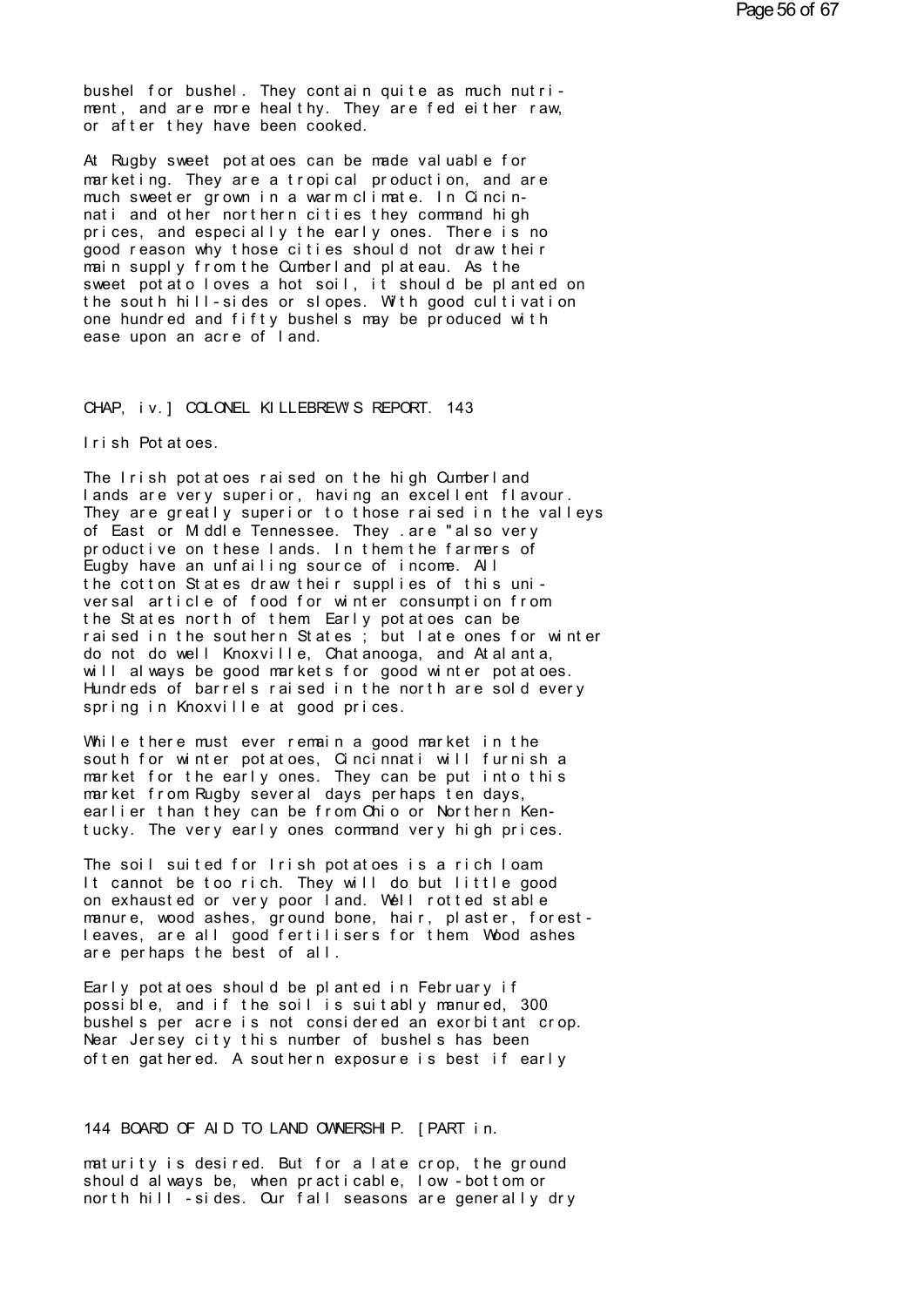and hot, and therefore such ground should be chosen as would be least affected by heat and drought. The and hot, and therefore such ground should be chosen<br>as would be least affected by heat and drought. The<br>early crop can be planted early in February, and the<br>late one the last of lune or very early in July. The and hot, and therefore such ground should be chosen<br>as would be least affected by heat and drought. The<br>early crop can be planted early in February, and the<br>late one the last of June or very early in July. The<br>hest varieti and hot, and therefore such ground should be chosen<br>as would be least affected by heat and drought. The<br>early crop can be planted early in February, and the<br>late one the last of June or very early in July. The<br>best varieti and hot, and therefore such ground should be chosen<br>as would be least affected by heat and drought. The<br>early crop can be planted early in February, and the<br>late one the last of June or very early in July. The<br>best varieti and hot, and therefore such ground should be chosen<br>as would be least affected by heat and drought. The<br>early crop can be planted early in February, and the<br>late one the last of June or very early in July. The<br>best varieti as would be least affected by heat and drought. The<br>early crop can be planted early in February, and the<br>late one the last of June or very early in July. The<br>best varieties of early potato yet introduced are the<br>Early Bose early crop can be planted early in February, and the<br>late one the last of June or very early in July. The<br>best varieties of early potato yet introduced are the<br>Early Bose and Snow Flake, and for the late crop the<br>Peachblow late one the last of June or very early in July. The<br>best varieties of early potato yet introduced are the<br>Early Bose and Snow Flake, and for the late crop the<br>Peachblow, Pink Eye, and Mountain Sprout. Northern<br>grown seed, best varieties of early potato yet introduced are the<br>Early Bose and Snow Flake, and for the late crop the<br>Peachblow, Pink Eye, and Mountain Sprout. Northern<br>grown seed, especially for the early crop, is decidedly<br>the best Early Bose and Snow Flake, and for the late crop the<br>Peachblow, Pink Eye, and Mountain Sprout. Northern<br>grown seed, especially for the early crop, is decidedly<br>the best ; but if a second crop of early potatoes is<br>grown the Peachblow, Pink Eye, and Mountain Sprout. Northern<br>grown seed, especially for the early crop, is decidedly<br>the best ; but if a second crop of early potatoes is<br>grown they make the best seed. This can be done in<br>this climat grown seed, especially for the early crop, is decidedly<br>the best ; but if a second crop of early potatoes is<br>grown they make the best seed. This can be done in<br>this climate by digging the first crop in June, exposing<br>them the best ; but if a second crop of<br>grown they make the best seed. This<br>this climate by digging the first c<br>them to the air for a few days, and<br>in land well prepared. This practic<br>common about Nashville.<br>Vegetables this climate by diggin<br>them to the air for a<br>in land well prepared.<br>common about Nashville<br>Vegetables.<br>Nearly all yegetables

In land well prepared. This practice is becoming very<br>common about Nashville.<br>Veget ables.<br>Nearly all veget ables will do well in the climate of<br>Eugby, where the soil is in good condition. But<br>it must be borne in mind that common about Nashville.<br>Vegetables.<br>Nearly all vegetables will do well in the climate of<br>Eugby, where the soil is in good condition. But<br>it must be borne in mind that all the vegetables,<br>like corn and Irish potatoes, requi Veget ables.<br>Nearly all veget ables will do well in the climate of<br>Eugby, where the soil is in good condition. But<br>it must be borne in mind that all the veget ables,<br>like corn and Irish potatoes, require rich food. It<br>is i Vegetables.<br>Nearly all vegetables will do well in the climate of<br>Eugby, where the soil is in good condition. But<br>it must be borne in mind that all the vegetables,<br>like corn and Irish potatoes, require rich food. It<br>is in v Nearly all vegetables will do well in the climate of Eugby, where the soil is in good condition. But<br>it must be borne in mind that all the vegetables,<br>like corn and Irish potatoes, require rich food. It<br>is in vain to expec Nearly all vegetables will<br>Eugby, where the soil is in<br>it must be borne in mind th<br>like corn and Irish potatoe<br>is in vain to expect good r<br>and rich soil.<br>If gardening for the Cincin It must be borne in mind that all the vegetables,<br>Iike corn and Irish potatoes, require rich food. It<br>is in vain to expect good returns without good care<br>and rich soil.<br>If gardening for the Cincinnati market should be<br>the

I ike corn and Irish potatoes, require rich food. It<br>is in vain to expect good returns without good care<br>and rich soil.<br>If gardening for the Cincinnati market should be<br>the object of any of the colonists, they had better<br>r r and rich soil.<br>If gardening for the Cincinnationarket should be<br>the object of any of the colonists, they had better<br>raise a general assortment, and not confine themselves<br>to a few articles, so that if one fails others ma and rich soil.<br>If gardening for the Cincinnati market should be<br>the object of any of the colonists, they had better<br>raise a general assortment, and not confine themselves<br>to a few articles, so that if one fails others may<br> If gardening for the Cincinnationarket should be<br>the object of any of the colonists, they had better<br>raise a general assortment, and not confine themselves<br>to a few articles, so that if one fails others may<br>succeed. In gar It gardening for the Cincinnationarket should be<br>the object of any of the colonists, they had better<br>raise a general assortment, and not confine themselves<br>to a few articles, so that if one fails others may<br>succeed. In gar the object of any of the colonists, they had better<br>raise a general assortment, and not confine themselves<br>to a few articles, so that if one fails others may<br>succeed. In gardening, it is never safe to rely upon<br>one or two raise a general assortm<br>to a few articles, so t<br>succeed. In gardening,<br>one or two articles. Be<br>attend market, he had b<br>and supply. attend market, he had better go with a full assorth<br>and supply.<br>CHAP. nr. COLONEL KILLEBREW'S REPORT. 145<br>There is one vegetable to which we invite especial

CHAP. nr. COLONEL KILLEBREW'S REPORT. 145<br>There is one vegetable to which we invite especial<br>attention, and that is CHAP. nr. COLONEL KILLEBREW'S REPORT. 145<br>There is one vegetable to which we invite especial<br>attention, and that is

## Cabbage,

Per haps no veget able is so univer sally eat en, and largely consumed, in the United States, as cabbage. attention, and that is<br>Cabbage,<br>Perhaps no vegetable is so universally eaten, and<br>largely consumed, in the United States, as cabbage.<br>It forms a part of the daily food of nearly every fami<br>during the greatest part of the y Cabbage,<br>Perhaps no vegetable is so universally eaten, and<br>largely consumed, in the United States, as cabbage.<br>It forms a part of the daily food of nearly every family<br>during the greatest part of the year. It is peculiarly Cabbage,<br>Perhaps no veget able is so universally eat en, and<br>largely consumed, in the United States, as cabbage.<br>It forms a part of the daily food of nearly every family<br>during the greatest part of the year. It is peculiar Perhaps no veget able is so universally eaten, and<br>largely consumed, in the United States, as cabbage.<br>It forms a part of the daily food of nearly every family<br>during the greatest part of the year. It is peculiarly<br>the poo Pernaps no vegetable is so universally eaten, and<br>largely consumed, in the United States, as cabbage.<br>It forms a part of the daily food of nearly every fa<br>during the greatest part of the year. It is peculiar<br>the poor man's largely consumed, in the United States, as cabbage.<br>It forms a part of the daily food of nearly every family<br>during the greatest part of the year. It is peculiarly<br>the poor man's food. The reason is twofold ; first,<br>becaus during the greatest part of the year. It is peculiarly<br>the poor man's food. The reason is twofold; first,<br>because most persons are fond of it; and second,<br>because more food can be purchased of it for a small<br>sum than of ne during the greatest part of the year. It is peculiarly<br>the poor man's food. The reason is twofold; first,<br>because more food can be purchased of it for a small<br>sum than of nearly anything else. It comes into use<br>early in Ju the poor man's food. The reason is twofold; first,<br>because most persons are fond of it; and second,<br>because more food can be purchased of it for a small<br>sum than of nearly anything else. It comes into use<br>early in June, an because most persons are fond of it; and second,<br>because more food can be purchased of it for a small<br>sum than of nearly anything else. It comes into use<br>early in June, and continues in market until next<br>spring, frequently because more food can be purchased of it for a small<br>sum than of nearly anything else. It comes into use<br>early in June, and continues in market until next<br>spring, frequently until the next crop is ready for use.<br>It is alwa sum than of nearly anything else. It comes into use<br>early in June, and continues in market until next<br>spring, frequently until the next crop is ready for use.<br>It is always in demand. It is easily kept through the<br>winter. A early in June, and continues in ma<br>spring, frequently until the next<br>It is always in demand. It is easi<br>winter. And in the south, in those<br>the soil and climate are suitable<br>crop will pay better.<br>The settlers at Puchy must It is always in demand. It is easily kept through the<br>winter. And in the south, in those localities where<br>the soil and climate are suitable for its growth, no<br>crop will pay better.<br>The settlers at Rugby must bear in mind t

whiter. And in the south, in those localities where<br>the soil and climate are suitable for its growth, no<br>crop will pay better.<br>The settlers at Rugby must bear in mind that<br>south of Tennessee it cannot be grown, except in h the soul and climate are suitable for its growth, no<br>crop will pay better.<br>The settlers at Rugby must bear in mind that<br>south of Tennessee it cannot be grown, except in high<br>mountainous regions. Its habitat is a cold clima Crop will pay better.<br>The settlers at Rugby must bear in mind that<br>south of Tennessee it cannot be grown, except in hig<br>mountainous regions. Its habitat is a cold climate.<br>Hence in the hot southern states it does no good.<br> The settlers at Rugby must bear in mind that<br>south of Tennessee it cannot be grown, except in high<br>mountainous regions. Its habitat is a cold climate.<br>Hence in the hot southern states it does no good.<br>They must depend on t The settlers at Rugby must bear in mind that<br>south of Tennessee it cannot be grown, except in high<br>mountainous regions. Its habitat is a cold climate.<br>Hence in the hot southern states it does no good.<br>They must depend on t mountainous regions. Its habitat is a cold climate.<br>Hence in the hot southern states it does no good.<br>They must depend on the north for their fall and<br>winter supply. Here, there is this wide region, from<br>Wilmington to New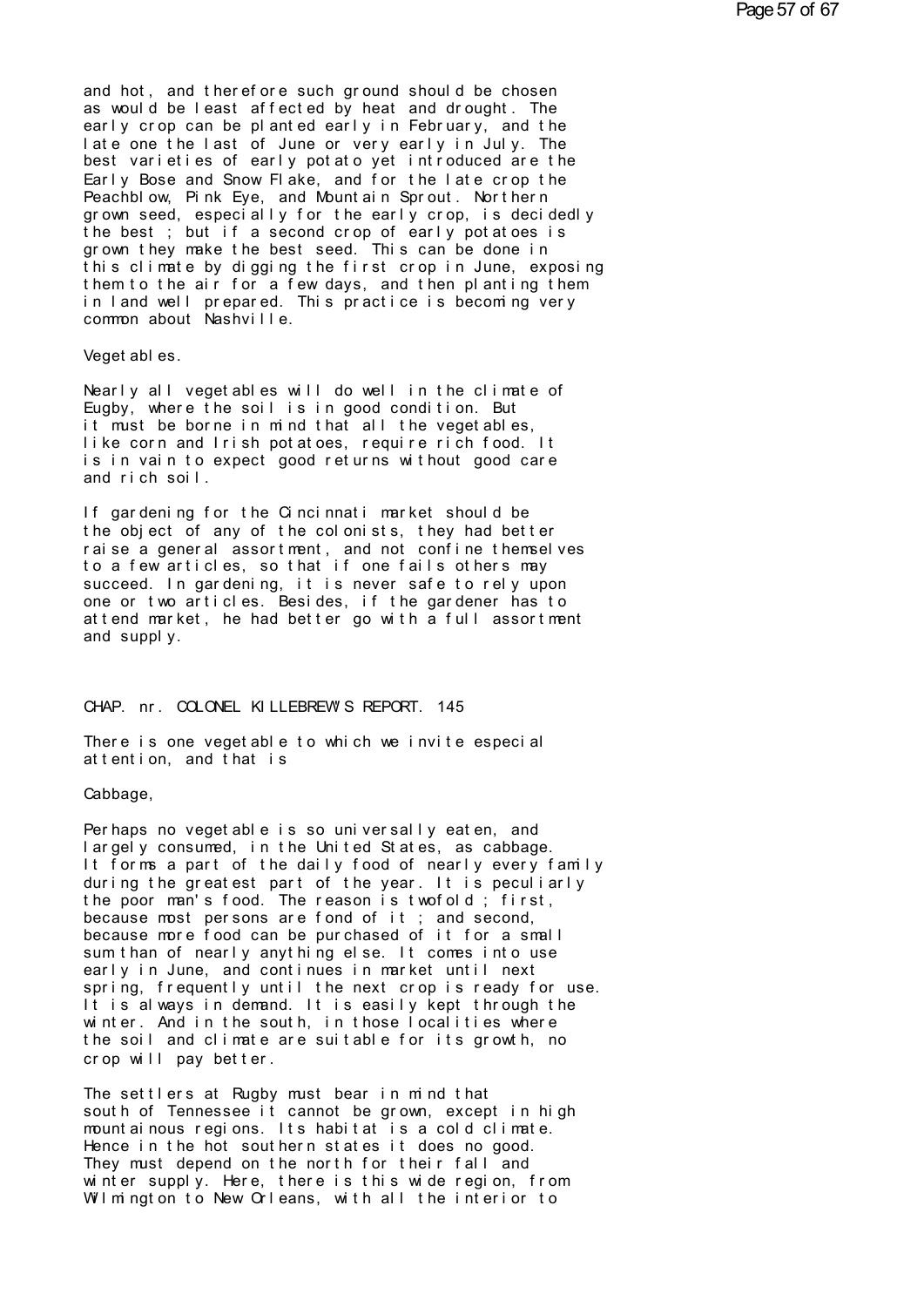be supplied. The Cumberland plateau is the nearest<br>region suitable for the growth of fine cabbage. Even<br>at Knoxyille, withing country porth of it moderately be supplied. The Cumberland plateau is the nearest<br>region suitable for the growth of fine cabbage. Even<br>at Knoxville, witli a country north of it moderately<br>well adapted to its growth. Large quantities of it are be supplied. The Cumberland plateau is the nearest<br>region suitable for the growth of fine cabbage. Even<br>at Knoxville, witli a country north of it moderately<br>well adapted to its growth, large quantities of it are<br>brought fr be supplied. The Cumberland plateau is the nearest<br>region suitable for the growth of fine cabbage. Even<br>at Knoxville, witli a country north of it moderately<br>well adapted to its growth, large quantities of it are<br>brought fr be supplied. The Cumberland plateau is the nearest<br>region suitable for the growth of fine cabbage. Even<br>at Knoxville, witli a country north of it moderately<br>well adapted to its growth, large quantities of it are<br>brought fr be supplied. The Cumberland plateau is the nearest<br>region suitable for the growth of fine cabbage. Even<br>at Knoxville, witli a country north of it moderately<br>well adapted to its growth, large quantities of it an<br>brought fro region suitable for the grat Knoxville, witli a coun<br>well adapted to its growth<br>brought from Virginia ever<br>sold. No doubt this is tru<br>Nashville also.<br>The Cumberland lands and c brought from Virginia every winter and spring, and sold. No doubt this is true of Chattanooga and Nashville also.<br>The Cumberland lands and climate are admirably

L The Cumberland lands and climate are admirably<br>L<br>146 BOARD OF AID TO LAND OWNERSHIP. [PART in.<br>suited for cabbage. Where the lands are mode rich

146 BOARD OF AID TO LAND OWNERSHIP. [PART in.<br>suited for cabbage. Where the lands are made rich<br>with barn-yard manure, or with bone dust, phosphate,<br>or guano, all of which are admirable fertilisers for it, 146 BOARD OF AID TO LAND OWNERSHIP. [PART in.<br>suited for cabbage. Where the lands are made rich<br>with barn-yard manure, or with bone dust, phosphate,<br>or guano, all of which are admirable fertilisers for it,<br>it can be grown 146 BOARD OF AID TO LAND OWNERSHIP. [PART in.<br>suited for cabbage. Where the lands are made rich<br>with barn-yard manure, or with bone dust, phosphate,<br>or guano, all of which are admirable fertilisers for it,<br>it can be grown 146 BOARD OF AID IO LAND OWNERSHIP. [PARI in.<br>suited for cabbage. Where the lands are made rich<br>with barn-yard manure, or with bone dust, phosphate,<br>or guano, all of which are admirable fertilisers for it,<br>it can be grown suited for cabbage. Where the lands are made rich<br>with barn-yard manure, or with bone dust, phosphate,<br>or guano, all of which are admirable fertilisers for it,<br>it can be grown in great perfection. The writer saw<br>a head gro suited for cabbage. Where the lands are made rich<br>with barn-yard manure, or with bone dust, phosphate,<br>or guano, all of which are admirable fertilisers for it,<br>it can be grown in great perfection. The writer saw<br>a head gro with barn-yard manure, or with bone dust, phospha<br>or guano, all of which are admirable fertilisers<br>it can be grown in great perfection. The writer s<br>a head grown in the garden of Eugby, by Mr. Hill,<br>poor, old land, which w it can be grown in great perfection. The writer saw<br>a head grown in the garden of Eugby, by Mr. Hill, on<br>poor, old land, which weighed, about the 6th October<br>last, before it was done growing, ten pounds.<br>Mr. Hosier, at Sun a head grown in the garden of Eugby, by Mr. Hill, on<br>poor, old land, which weighed, about the 6th October<br>last, before it was done growing, ten pounds.<br>Mr. Hosier, at Sunbright, has frequently raised<br>heads weighing from fi

poor, old land, which weighed<br>last, before it was done grow<br>Mr. Hosier, at Sunbright, has<br>heads weighing from fifteen t<br>writer is informed.<br>Farly cabbage can no doubt he Mr. Hosier, at Sunbright, has frequently raised<br>heads weighing from fifteen to twenty pounds, as the<br>writer is informed.<br>Early cabbage can no doubt be profitably raised for<br>the Cincinnati market. But it is late cabbage whi

Mr. Hosier, at Sunbright, has frequently raised<br>heads weighing from fifteen to twenty pounds, as the<br>writer is informed.<br>Early cabbage can no doubt be profitably raised for<br>the Cincinnati market. But it is late cabbage whi neads weighing from fifteen to twenty pounds, as the<br>writer is informed.<br>Early cabbage can no doubt be profitably raised for<br>the Cincinnati market. But it is late cabbage which<br>can be most profitably raised, for the Chatta writer is informed.<br>Early cabbage can no doubt be profitably raised f<br>the Cincinnati market. But it is late cabbage whi<br>can be most profitably raised, for the Chattanoog<br>Atalanta, and other southern markets.<br>That cabbage c Early cabbage can no doubt be profitably raised for<br>the Cincinnati market. But it is late cabbage which<br>can be most profitably raised, for the Chattanooga,<br>Atalanta, and other southern markets.<br>That cabbage can be made a p

the Cincinnationarket. But it is late cabbage which<br>can be most profitably raised, for the Chattanooga,<br>Atalanta, and other southern markets.<br>That cabbage can be made a profitable crop at<br>Eugby, with the liberal use of fer can be most profitably raised, for the Chattanooga,<br>Atalanta, and other southern markets.<br>That cabbage can be made a profitable crop at<br>Eugby, with the liberal use of fertilisers, is susceptible<br>of the clearest demonstrati Atalanta, and other southern markets.<br>That cabbage can be made a profitable crop at<br>Eugby, with the liberal use of fertilisers, is susceptible<br>of the clearest demonstration. If the plants are three<br>feet apart, 4840 can be That cabbage can be made a profitable crop at<br>Eugby, with the liberal use of fertilisers, is susceptible<br>of the clearest demonstration. If the plants are three<br>feet apart, 4840 can be grown on an acre. If two<br>and a half fe That cabbage can be made a profitable crop at<br>Eugby, with the liberal use of fertilisers, is susceptib<br>of the clearest demonstration. If the plants are three<br>feet apart, 4840 can be grown on an acre. If two<br>and a half feet Eugby, with the Fiberal use of fertifisers, is susceptible<br>of the clearest demonstration. If the plants are three<br>feet apart, 4840 can be grown on an acre. If two<br>and a half feet 6969 per acre. The latter distance is<br>suffi or the clearest demonstration. It the plants are three<br>feet apart, 4840 can be grown on an acre. If two<br>and a half feet 6969 per acre. The latter distance is<br>sufficiently far apart if the crop is raised by hand.<br>The former feet apart, 4840 can be grown on an acre. If two<br>and a half feet 6969 per acre. The latter distance is<br>sufficiently far apart if the crop is raised by hand.<br>The former is better, if a plough is used in cultivation.<br>Suppose and a half feet 6969 per acre. The latter distance is<br>sufficiently far apart if the crop is raised by hand.<br>The former is better, if a plough is used in cultivation.<br>Suppose the plants make heads which weigh, on an<br>average sufficiently far apart if the crop is raised by hand.<br>The former is better, if a plough is used in cultivation.<br>Suppose the plants make heads which weigh, on an<br>average, five pounds, and that they will yield in<br>market a ce The former is better, if a plough is used in cultivation.<br>Suppose the plants make heads which weigh, on an<br>average, five pounds, and that they will yield in<br>market a cent a pound. Then an acre planted two<br>and a half feet a Suppose the plants make heads which weigh, on an<br>average, five pounds, and that they will yield in<br>market a cent a pound. Then an acre planted two<br>and a half feet apart would produce \$348\*45 worth<br>of cabbage, and at three average, five pounds, and that they will yield in<br>market a cent a pound. Then an acre planted two<br>and a half feet apart would produce \$348\*45 worth<br>of cabbage, and at three feet it would amount to<br>\$242 - 00. If but half a market a cent a pound. Then an acre planted two<br>and a half feet apart would produce \$348\*45 worth<br>of cabbage, and at three feet it would amount to<br>\$242 - 00. If but half a cent a pound is realised, a<\*<br>clear profit, the re and a half feet apart would produce \$348^45 worth<br>of cabbage, and at three feet it would amount to<br>\$242 - 00. If but half a cent a pound is realised, a<\*<br>clear profit, the result would be in the one case<br>\*1 7 4 '2 2 and in of cabbage, and at three feet it would amount to<br>\$242 - 00. If but half a cent a pound is realised, a<\*<br>clear profit, the result would be in the one case<br>\*1 7 4 '2 2 and in the other \$121-00 per acre. With<br>a good season, g \$242 - 00. If but half a cent a pound is realised, a<^<br>clear profit, the result would be in the one case<br>\*1 7 4 '2 2 and in the other \$121-00 per acre. With<br>a good season, good culture, and with thorough fertilisa-<br>tion, t clear profit, the result would be in the one case<br>\*1 7 4 '2 2 and in the other \$121-00 per acre. With<br>a good season, good culture, and with thorough fertilisa-<br>tion, there is every probability that the heads can be<br>made to made to average eight or ten pounds. The writer saw<br>cabbage selling in Knoxville at retail, by the small<br>CHAP, iv.] COLONEL KILLEBREW S REPORT. 147<br>dealers, January 4th 1881, at four cents a pound

The winter price is usually as much as two and a half CHAP, iv.] COLONEL KILLEBREWS REPORT. 147<br>dealers, January 4th 1881, at four cents a pound<br>The winter price is usually as much as two and a half<br>cents a pound with the hucksters. Of course the pro-<br>ducer cap get no such pr CHAP, iv.] COLONEL KILLEBREWS REPORT. 147<br>dealers, January 4th 1881, at four cents a pound<br>The winter price is usually as much as two and a half<br>cents a pound with the hucksters. Of course the pro-<br>ducer can get no such pr dealers, January 4th 1881, at four cents a pound<br>The winter price is usually as much as two and a half<br>cents a pound with the hucksters. Of course the pro-<br>ducer can get no such prices at wholesale.<br>No special skill is req

The winter price is usually as much as two and a half<br>cents a pound with the hucksters. Of course the pro-<br>ducer can get no such prices at wholesale.<br>No special skill is required to raise or take care of<br>cabbage. Aside fro ducer can get no such prices at wholesale.<br>No special skill is required to raise or take care of<br>cabbage. Aside from planting, it requires no more<br>care or labour than corn. It can be easily kept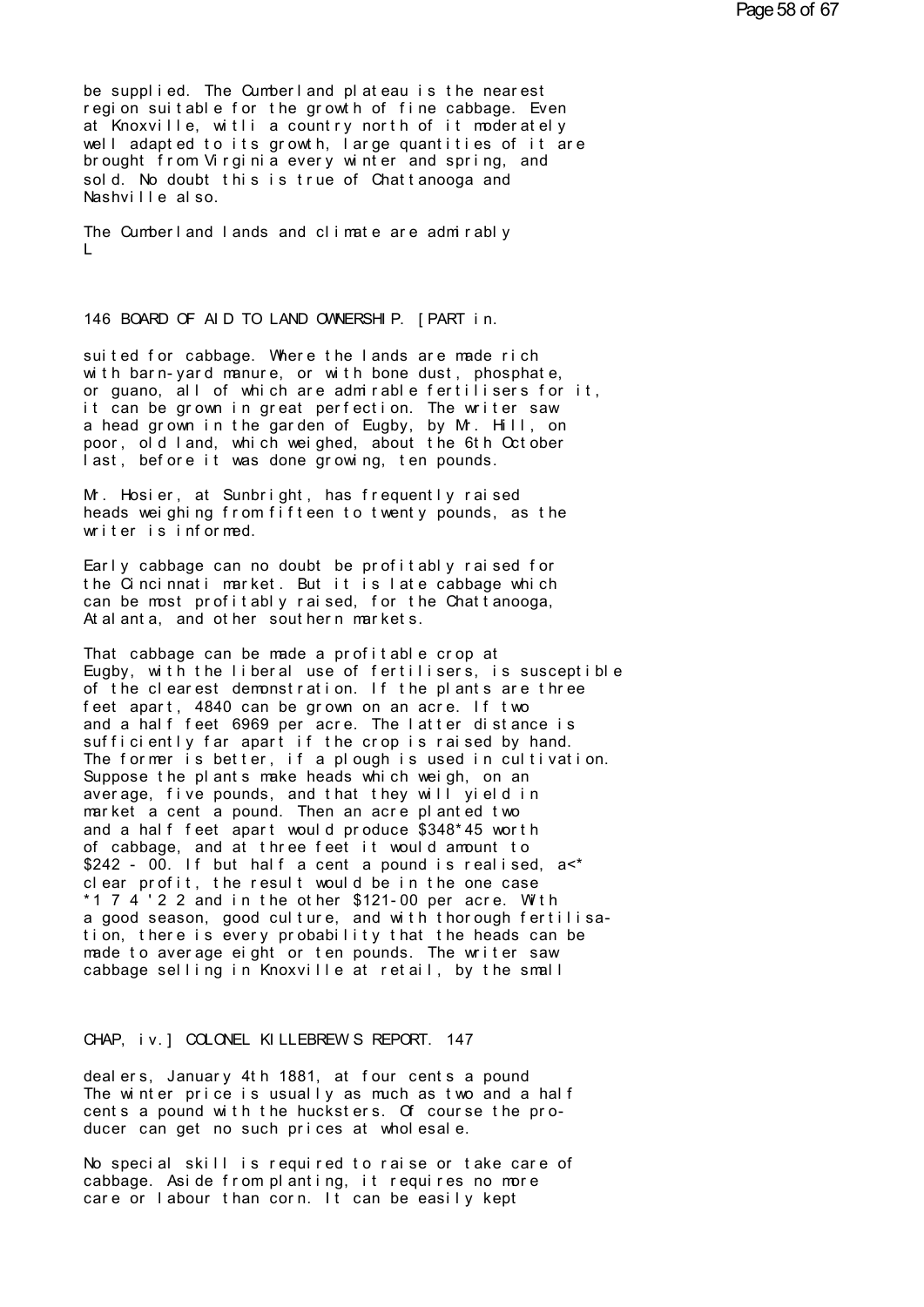through the winter until spring. The mam point<br>always to be kept in mind is, that it imperatively requires rich and well pulverised soil, or the liberal through the winter until spring. The mam point<br>always to be kept in mind is, that it imperatively<br>requires rich and well pulverised soil, or the liberal<br>use of stimulating fertilisers. Late cabbage should by<br>all means be p through the winter until spring. The mam point<br>always to be kept in mind is, that it imperatively<br>requires rich and well pulverised soil, or the liberal<br>use of stimulating fertilisers. Late cabbage should by<br>all means be p through the winter until spring. The mam point<br>always to be kept in mind is, that it imperatively<br>requires rich and well pulverised soil, or the liberal<br>use of stimulating fertilisers. Late cabbage should by<br>all means be p through the winter until spring. The mam point<br>always to be kept in mind is, that it imperatively<br>requires rich and well pulverised soil, or the liberal<br>use of stimulating fertilisers. Late cabbage should by<br>all means be p always to be kept in mind is, that it imperatively<br>requires rich and well pulverised soil, or the liberal<br>use of stimulating fertilisers. Late cabbage should by<br>all means be planted on low moist bottom lands, or<br>on north h all means be planted on low moist bottom lands, or<br>on north hill-sides. The ground cannot be made too<br>rich for it. Early cabbage should have a southern<br>exposure.<br>The best varieties are, for early, Early "Wyman, and all means be planted on low moist bottom lands, or<br>on north hill-sides. The ground cannot be made too<br>rich for it. Early cabbage should have a southern<br>exposure.<br>The best varieties are, for early, Early " Wyman, and<br>Early

on north hill-sides. The ground cannot be made too<br>rich for it. Early cabbage should have a southern<br>exposure.<br>The best varieties are, for early, Early "Wyman, and<br>Early Jersey Wakefield ; for late, Large Late Drum-<br>head, exposure.<br>The best varieties are, for early, Early "Wyman, and<br>Early Jersey Wakefield ; for late, Large Late Drum-<br>head, and Large Flat Dutch. Under all circumstances<br>it is safe to assume that cabbage will yield as clear<br>p The best varieties are, for early, Early "Wyman, and Early Jersey Wakefield; for late, Large Late Drum-<br>head, and Large Flat Dutch. Under all circumstances<br>it is safe to assume that cabbage will yield as clear<br>profit one h The best varietie<br>Early Jersey Wake<br>head, and Large F<br>it is safe to ass<br>profit one half-<br>more.<br>Fruit Crowing it is safe to assume that cabbage will yield as clear<br>profit one half-cent a pound, and frequently much<br>more.<br>Fruit Growing.<br>All the fruits of the temperate zone, possibly ex-

profit one half-cent a pound, and frequently much<br>more.<br>Fruit Growing.<br>All the fruits of the temperate zone, possibly ex-<br>cepting peaches, as far as tested, do well on the table-<br>land of Tennessee. Fruit Growing.<br>All the fruits of the<br>cepting peaches, as fland of Tennessee.<br>Annles All the fruits of<br>cepting peaches, a<br>land of Tennessee.<br>Apples.<br>Annles do remerkab

cepting peaches, as far as tested, do well on the t<br>land of Tennessee.<br>Apples.<br>Apples do remarkably well, and can be made a<br>great success. Those grown on this plateau have<br>a fine flavour fine colour, and are crisp and deli land of lennessee.<br>Apples.<br>Apples do remarkably well, and can be made a<br>great success. Those grown on this plateau have<br>a fine flavour, fine colour, and are crisp and delicid<br>This has been clearly proved by the orchards of Apples.<br>Apples do remarkably well, and can be made a<br>great success. Those grown on this plateau have<br>a fine flavour, fine colour, and are crisp and delicious.<br>This has been clearly proved by the orchards of Mr.<br>England and Apples.<br>Apples do remarkably well, and can be made a<br>great success. Those grown on this plateau have<br>a fine flavour, fine colour, and are crisp and delicious.<br>This has been clearly proved by the orchards of Mr.<br>England and Apples do remarkably well, and can be made a<br>great success. Those grown on this plateau have<br>a fine flavour, fine colour, and are crisp and delicious.<br>This has been clearly proved by the orchards of Mr.<br>England and Dodge a Apples do remarkably well, and can be made a<br>great success. Those grown on this plateau have<br>a fine flavour, fine colour, and are crisp and delicious.<br>This has been clearly proved by the orchards of Mr.<br>England and Dodge a England and Dodge and Son, White County, Mr. Hill<br>of Warren, and Mr. Caldwell of Franklin. The latter<br>148 BOARD OF AID TO LAND OWNERSHIP. [PART 111.<br>bore away all the premiums for fine apples at the f

148 BOARD OF AID TO LAND OWNERSHIP. [PART 111.<br>bore away all the premiums for fine apples at the fairs<br>in Nashville for several years in succession. His<br>orchard occupied a position on the mountain, about 148 BOARD OF AID TO LAND OWNERSHIP. [PART 111.<br>bore away all the premiums for fine apples at the fairs<br>in Nashville for several years in succession. His<br>orchard occupied a position on the mountain, about<br>1900 feet above th 148 BOARD OF AID TO LAND OWNERSHIP. [PART 111.<br>bore away all the premiums for fine apples at the fairs<br>in Nashville for several years in succession. His<br>orchard occupied a position on the mountain, about<br>1900 feet above th 148 BOARD OF AID TO LAND OWNERSHIP. [PARI 111.<br>bore away all the premiums for fine apples at the fairs<br>in Nashville for several years in succession. His<br>orchard occupied a position on the mountain, about<br>1900 feet above th bore away all the premiums for fine apples at the failth Nashville for several years in succession. His orchard occupied a position on the mountain, about 1900 feet above the sea. The fruit grown in these orchards has been bore away all the premiums for fine apples at the fairs<br>in Nashville for several years in succession. His<br>orchard occupied a position on the mountain, about<br>1900 feet above the sea. The fruit grown in these<br>orchards has be in Nashville for several years in succession. For chard occupied a position on the mountain, ab<br>1900 feet above the sea. The fruit grown in the<br>orchards has been pronounced equal to the best<br>northern apples. The apple-tree 1900 feet above the sea. The fruit grown in these<br>orchards has been pronounced equal to the best<br>northern apples. The apple-trees on all the Cumber-<br>land lands are healthy and thrifty.<br>For this fruit there is a wide and re

or chards has been pronounced equal to the best<br>northern apples. The apple-trees on all the Cumber-<br>land lands are healthy and thrifty.<br>For this fruit there is a wide and ready market in<br>southern cities. In the Cotton stat northern apples. The apple-trees on all the Cumber-<br>land lands are healthy and thrifty.<br>For this fruit there is a wide and ready market in<br>southern cities. In the Cotton states, it must be<br>remembered, that the apple is not For this fruit there is a wide and ready market in<br>southern cities. In the Cotton states, it must be<br>remembered, that the apple is not much grown, and<br>the fruit is quite inferior. Their winter supply is<br>drawn nearly entire For this fruit there is a wide and ready market in<br>southern cities. In the Cotton states, it must be<br>remembered, that the apple is not much grown, and<br>the fruit is quite inferior. Their winter supply is<br>drawn nearly entire southern cities. In the Cotton states, it must be<br>remembered, that the apple is not much grown, and<br>the fruit is quite inferior. Their winter supply is<br>drawn nearly entirely from the north and north-west.<br>Even in Knoxville southern cities. In the Cotton states, it must be<br>remembered, that the apple is not much grown, and<br>the fruit is quite inferior. Their winter supply is<br>drawn nearly entirely from the north and north-west.<br>Even in Knoxville remembered, that the apple is not much grown, and<br>the fruit is quite inferior. Their winter supply is<br>drawn nearly entirely from the north and north-west.<br>Even in Knoxville, with a country surrounding it<br>tolerably well ada the fruit is quite interior. Their winter supply is<br>drawn nearly entirely from the north and north-west.<br>Even in Knoxville, with a country surrounding it<br>tolerably well adapted to the apple, especially on the<br>high ridges, drawn nearly entirely from the north and north-west.<br>Even in Knoxville, with a country surrounding it<br>tolerably well adapted to the apple, especially on the<br>high ridges, hundreds, perhaps thousands, of barrels<br>of winter ap Even in Knoxville, with a country surrounding it<br>tolerably well adapted to the apple, especially on the<br>high ridges, hundreds, perhaps thousands, of barrels<br>of winter apples, are brought every year from New<br>York, Michigan, tolerably well adapted to the apple, especially on high ridges, hundreds, perhaps thousands, of barr of winter apples, are brought every year from New York, Michigan, Ohio, and other States, and sold high prices. The same of winter apples, are brought every year from New<br>York, Michigan, Chio, and other States, and sold at<br>high prices. The same statement is no doubt true of<br>Nashville, Chattanooga, and Atalanta.<br>Cincinnati will furnish a mark

York, Michigan, Chio, and other States, and sold at<br>high prices. The same statement is no doubt true of<br>Nashville, Chattanooga, and Atalanta.<br>Cincinnati will furnish a market for early apples,<br>and the southern cities for w Nashville, Chattanooga, and Atalanta.<br>Cincinnati will furnish a market for early apples,<br>and the southern cities for winter marketing. For<br>the reason that apples do best in a moderately cold Nashville, Chattanooga, and Atalanta.<br>Cincinnati will furnish a market for early apples,<br>and the southern cities for winter marketing. For<br>the reason that apples do best in a moderately cold<br>climate, the ground selected fo Gincinnati will furnish a market for early apples,<br>and the southern cities for winter marketing. For<br>the reason that apples do best in a moderately cold<br>climate, the ground selected for them should be as<br>high as possible, Cincinnati will furnish a market for early apples,<br>and the southern cities for winter marketing. For<br>the reason that apples do best in a moderately cold<br>climate, the ground selected for them should be as<br>high as possible, climate, the ground selected for them should be as<br>high as possible, and on the northern slopes, or on the<br>tops of "ridges. Besides this, the best soil is usually<br>found on the north side of hills.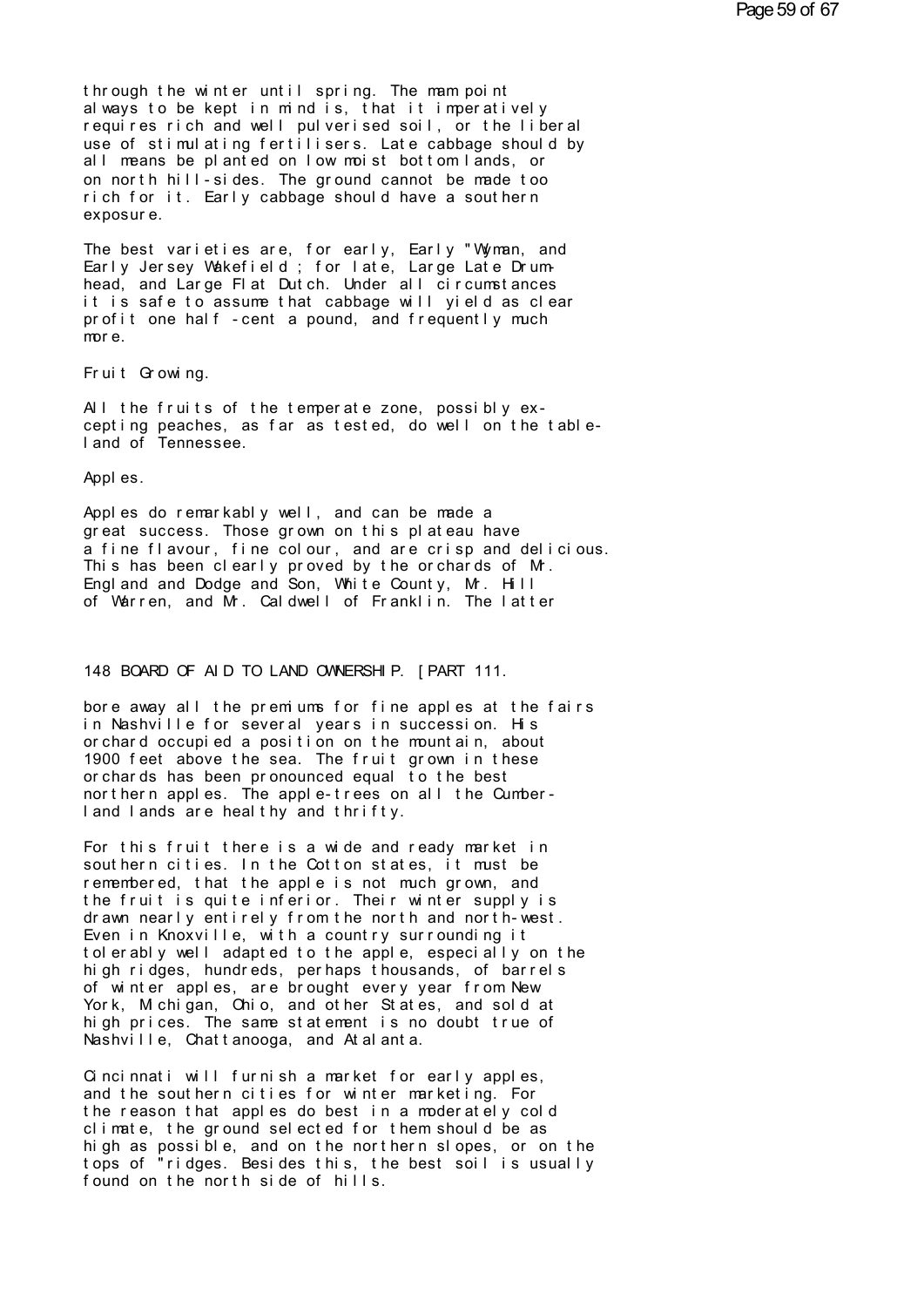The following varieties have been tested in Ten-<br>nessee, many of them on the Cumberland lands, and<br>are known to suit this climate, and to be of excellent<br>quality Most of them, and possibly all, can be had The following varieties have been tested in Ten-<br>nessee, many of them on the Cumberland lands, and<br>are known to suit this climate, and to be of excellent<br>quality. Most of them, and possibly all, can be had<br>at the nurseries The following varieties have been tested in Ten-<br>nessee, many of them on the Cumberland lands, and<br>are known to suit this climate, and to be of excellent<br>quality. Most of them, and possibly all, can be had<br>at the nurseries The following varieties have been tested in Ten-<br>nessee, many of them on the Cumberland lands, and<br>are known to suit this climate, and to be of excellent<br>quality. Most of them, and possibly all, can be had<br>at the nurseries nessee, many of them on t<br>are known to suit this cl<br>quality. Most of them, an<br>at the nurseries of Ward<br>nessee, or at Bird and De<br>are reliable. nessee, or at Bird and Dew's, Knoxville. Both firms<br>are reliable.<br>CHAP, iv.] COLONEL KILLEBREW'S REPORT. 149<br>World's Wonder, Nickojack, Tennessee Eed, Stinson,

CHAP, iv.] COLONEL KILLEBREW'S REPORT. 149<br>World's Wonder, Nickojack, Tennessee Eed, Stinson,<br>Golden Eed, Fallawater, Volunteer or Peerie, Winesap,<br>Golden Russett, Shockley, Grime's Golden, Berry Eed, CHAP, iv.] COLONEL KILLEBREW'S REPORT. 149<br>World's Wonder, Nickojack, Tennessee Eed, Stinson,<br>Golden Eed, Fallawater, Volunteer or Peerie, Winesap,<br>Golden Russett, Shockley, Grime's Golden, Berry Eed,<br>Strined Pairmain, Mou CHAP, iv.] COLONEL KILLEBREW'S REPORT. 149<br>World's Wonder, Nickojack, Tennessee Eed, Stinson,<br>Golden Eed, Fallawater, Volunteer or Peerie, Winesap,<br>Golden Russett, Shockley, Grime's Golden, Berry Eed,<br>Striped Pairmain, Mou CHAP, IV.] COLONEL KILLEBREW'S REPORI. 149<br>World's Wonder, Nickojack, Tennessee Eed, Stinson,<br>Golden Eed, Fallawater, Volunteer or Peerie, Winesap,<br>Golden Russett, Shockley, Grime's Golden, Berry Eed,<br>Striped Pairmain, Mou World's Wonder, Nickojack, Tennessee Eed, Stinson,<br>Golden Eed, Fallawater, Volunteer or Peerie, Winesap,<br>Golden Russett, Shockley, Grime's Golden, Berry Eed,<br>Striped Pairmain, Mountain Sprout, Pumpkin Limber<br>Twigg, Early S World's Wonder, Nickojack, lennessee Eed, Stinson,<br>Golden Eed, Fallawater, Volunteer or Peerie, Winesap,<br>Golden Russett, Shockley, Grime's Golden, Berry Eed,<br>Striped Pairmain, Mountain Sprout, Pumpkin Limber<br>Twigg, Early S Golden Russett, Shockley, Grime's Golden, Berry Eed,<br>Striped Pairmain, Mountain Sprout, Pumpkin Limber<br>Twigg, Early Strawberry, Early Harvest, Muskmellon,<br>England's Seedling, Gravenstein, Peck's Pleasant,<br>Northern Spry, St Twigg, Early Strawberry, Early Harvest, Muskmellon,<br>England's Seedling, Gravenstein, Peck's Pleasant,<br>Northern Spry, Stine.<br>Do not purchase winter apple-trees in the north, or<br>the result will be fall fruit. England's Seedling, Gravenstein, Peck's Pleasant,<br>Northern Spry, Stine.<br>Do not purchase winter apple-trees in the north,<br>the result will be fall fruit.<br>One other item; the character of the same apple

Northern Spry, Stine.<br>Do not purchase winter apple-trees in the north, or<br>the result will be fall fruit.<br>One other item ; the character of the same apple<br>is greatly changed for the better if planted on the<br>mountain. The li Do not purchase winter apple-trees in the north, or<br>the result will be fall fruit.<br>One other item; the character of the same apple<br>is greatly changed for the better if planted on the<br>mountain. The Limber Twig for instance, Do not purchase winter apple-trees in the north, or<br>the result will be fall fruit.<br>One other item; the character of the same apple<br>is greatly changed for the better if planted on the<br>mountain. The Limber Twig for instance, the result will be fall fruit.<br>One other item; the character of the same apple<br>is greatly changed for the better if planted on the<br>mountain. The Limber Twig for instance, which on<br>the mountain is an excellent rosy - cheeke One other item; the character of the same apple<br>is greatly changed for the better if planted on the<br>mountain. The Limber Twig for instance, which on<br>the mountain is an excellent rosy-cheeked apple, is<br>a green tough apple w is greatly changed<br>mountain. The Limb<br>the mountain is an<br>a green tough appl<br>Pears.<br>The pear like the

the mountain is an excellent rosy-cheeked apple, is<br>a green tough apple when planted in the valley.<br>Pears.<br>The pear, like the apple, does not do well in a hot<br>climate. But few are raised in the southern states.<br>The supply a green tough apple when planted in the valley.<br>Pears.<br>The pear, like the apple, does not do well in a hot<br>climate. But few are raised in the southern states.<br>The supply is brought from the north and from Cali-<br>fornia. The Pears.<br>The pear, like the apple, does not do well in a hot<br>climate. But few are raised in the southern states.<br>The supply is brought from the north and from Cali-<br>fornia. They are sold by retail at from five to ten<br>cents e Pears.<br>The pear, like the apple, does not do well in a hot<br>climate. But few are raised in the southern states.<br>The supply is brought from the north and from Cali-<br>fornia. They are sold by retail at from five to ten<br>cents e The pear, like the apple, does not do well in a hot<br>climate. But few are raised in the southern states.<br>The supply is brought from the north and from Cali-<br>fornia. They are sold by retail at from five to ten<br>cents each. On The pear, like the apple, does not do well in a hot<br>climate. But few are raised in the southern states.<br>The supply is brought from the north and from Cali-<br>fornia. They are sold by retail at from five to ten<br>cents each. On climate. But few are raised in the southern states.<br>The supply is brought from the north and from Cali-<br>fornia. They are sold by retail at from five to ten<br>cents each. On the Cumberland lands pears will do<br>well if planted The supply is brought from the north and from Call-<br>fornia. They are sold by retail at from five to ten<br>cents each. On the Cumberland lands pears will do<br>well if planted in deep, good soil, and especially if<br>planted on the formia. They are sold by retail at from five<br>cents each. On the Cumberland lands pears will<br>well if planted in deep, good soil, and espec<br>planted on the north side or on the top of th<br>The market will always be unlimited in Well if planted in deep, good soil, and especially if<br>planted on the north side or on the top of the hills.<br>The market will always be unlimited in the south,<br>especially for good winter pears.<br>Winter varieties and standard

The market will always be unlimited in the south,<br>especially for good winter pears.<br>Winter varieties and standard trees are recom-<br>mended. Dwarf trees might be planted between the<br>rows of standards, and thus economise spac especially for good winter pears.<br>Winter varieties and standard trees are recommended. Dwarf trees might be planted between the<br>rows of standards, and thus economise space. The<br>dwarfs will be nearly worn out by the time th Winter varieties and standard trees are recommended. Dwarf trees might be planted between the<br>rows of standards, and thus economise space. The<br>dwarfs will be nearly worn out by the time the<br>standards are in full bearing. I Winter varieties and standard trees are recommended. Dwarf trees might be planted between the<br>rows of standards, and thus economise space. The<br>dwarfs will be nearly worn out by the time the<br>standards are in full bearing. I mended. LWarf trees might be planted between the<br>rows of standards, and thus economise space. The<br>dwarfs will be nearly worn out by the time the<br>standards are in full bearing. If the dwarfs are<br>planted four inches below th dwarfs will be nearly worn out by the time the<br>standards are in full bearing. If the dwarfs are<br>planted four inches below the point of union with<br>the quince-stock, it will often become a standard by<br>throwing out lateral ro

## 150 BOARD OF AID TO LAND OWNERSHIP. [PART m.]<br>The following varieties were selected from one

The following varieties were selected from one<br>The following varieties were selected from one<br>hundred specimens of fruit from Ellwanger and<br>Pape's Pechester N.Y. and are known from trial hundred specimens of fruit from Ellwanger and<br>Bang's, Rochester, N.Y., and are known from trial 150 BOARD OF AID TO LAND OWNERSHIP. [PART m<br>The following varieties were selected from one<br>hundred specimens of fruit from Ellwanger and<br>Bang's, Rochester, N.Y., and are known from trial<br>to be of first quality, and to do w 150 BOARD OF AID IO LAND OWNERSHIP. [PARI m<br>The following varieties were selected from one<br>hundred specimens of fruit from Ellwanger and<br>Bang's, Rochester, N.Y., and are known from trial<br>to be of first quality, and to do w The following varieties were selected from one<br>hundred specimens of fruit from Ellwanger and<br>Bang's, Rochester, N.Y., and are known from trial<br>to be of first quality, and to do well in this climate :<br>namely, Bartlett, Buff The following varieties were selected from one<br>hundred specimens of fruit from Ellwanger and<br>Bang's, Rochester, N.Y., and are known from trial<br>to be of first quality, and to do well in this climate :<br>namely, Bartlett, Buff hundred specimens of fruit from Ellwanger and<br>Bang's, Rochester, N.Y., and are known from trial<br>to be of first quality, and to do well in this climate :<br>namely, Bartlett, Buffin, Kirtland Seckel, Jalonisa<br>d'Fonteney, Duche Bang's, Rochester, N.Y., and are known from trial<br>to be of first quality, and to do well in this climate :<br>namely, Bartlett, Buffin, Kirtland Seckel, Jalonisa<br>d'Fonteney, Duchess d'Anguleme (splendid), Louise<br>Bonne de Jers to be of first quality, and to do well in this climate :<br>namely, Bartlett, Buffin, Kirtland Seckel, Jalonisa<br>d'Fonteney, Duchess d'Anguleme (splendid), Louise<br>Bonne de Jersey, Vicar of Wakefield (excellent for<br>winter), Ho namely, Bartlett, Buffin, Kirtland Seckel, Jalonisa<br>d'Fonteney, Duchess d'Anguleme (splendid), Louise<br>Bonne de Jersey, Vicar of Wakefield (excellent for<br>winter), Howell, Belle Lucrative, Beurre de Aangore,<br>Seckel, Tyson, S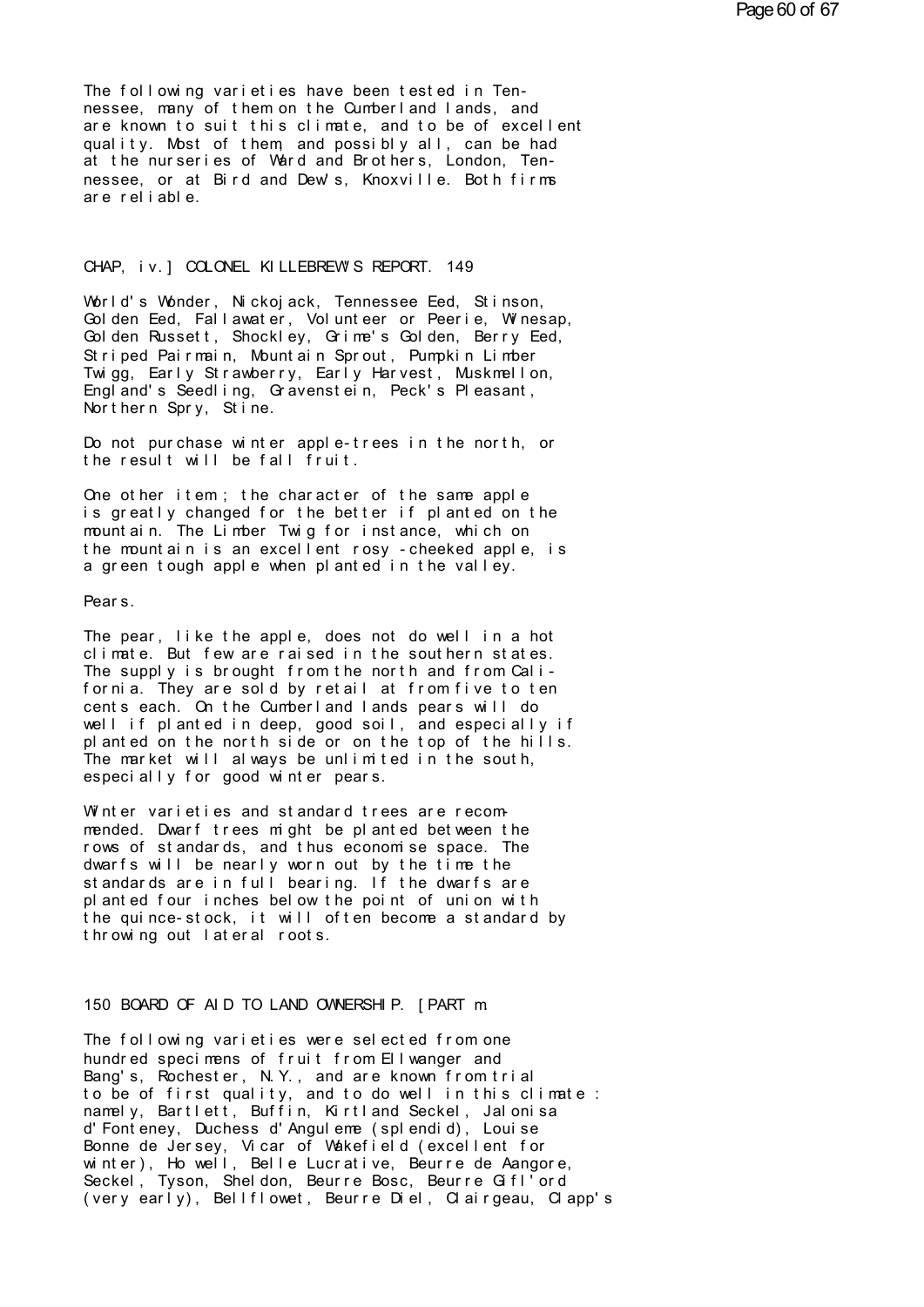Favourite, Swan's Orange. Of these the Duchesse,<br>Vicar of Wakefield, Belle Lucrative, Howell, Sheldo<br>Beurre Bosc, Beurre Gifford, Clapp's Eavourite, and Favourite, Swan's Crange. Of these the Duchesse,<br>Vicar of Wakefield, Belle Lucrative, Howell, Sheldon,<br>Beurre Bosc, Beurre Gifford, Clapp's Favourite, and<br>Swan's Crange are unsurpassed. Most of the above Favourite, Swan's Crange. Of these the Duchesse,<br>Vicar of Wakefield, Belle Lucrative, Howell, Sheldon,<br>Beurre Bosc, Beurre Gifford, Clapp's Favourite, and<br>Swan's Crange are unsurpassed. Most of the above<br>List are summer an Favourite, Swan's Orange. Of these the Duchesse,<br>Vicar of Wakefield, Belle Lucrative, Howell, Sheldon,<br>Beurre Bosc, Beurre Gifford, Clapp's Favourite, and<br>Swan's Orange are unsurpassed. Most of the above<br>list are summer an Favourite, Swan's Crange. Of these the Duch<br>Vicar of Wakefield, Belle Lucrative, Howell<br>Beurre Bosc, Beurre Gifford, Clapp's Favour<br>Swan's Crange are unsurpassed. Most of the<br>list are summer and fall pears.<br>It is believed Vicar of Wakefield, Belle Lucrative, Howell, Sheldon,<br>Beurre Bosc, Beurre Gifford, Clapp's Favourite, and<br>Swan's Crange are unsurpassed. Most of the above<br>list are summer and fall pears.<br>It is believed that quinces, cherri Swan's Orange are unsurpassed. Most of the above<br>list are summer and fall pears.<br>It is believed that quinces, cherries, plums, and<br>nectarines will all do well at Eugby.<br>Grapes.

nectarines will all do well at Eugby.<br>Grapes.<br>Grapes, when planted in deep soil, where the rock

does not approach too near the surface, unquestionably nectarines will all do well at Eugby.<br>Grapes.<br>Grapes, when planted in deep soil, where the rock<br>does not approach too near the surface, unquestionably<br>will do well on the table-land. The porosity of the<br>soil in many places Grapes.<br>Grapes, when planted in deep soil, where the rock<br>does not approach too near the surface, unquestionably<br>will do well on the table-land. The porosity of the<br>soil in many places, and the absence of a heavy clay<br>subs soil in many places, and the absence of a heavy clay<br>subsoil, secure for the roots of the vine, a dry, healthy Grapes, when planted in deep soil, where the rock<br>does not approach too near the surface, unquestionably<br>will do well on the table-land. The porosity of the<br>soil in many places, and the absence of a heavy clay<br>subsoil, sec Grapes, when planted in deep soil, where the rock<br>does not approach too near the surface, unquestionably<br>will do well on the table-land. The porosity of the<br>soil in many places, and the absence of a heavy clay<br>subsoil, sec does not approach too near the surface, unquestionably<br>will do well on the table-land. The porosity of the<br>soil in many places, and the absence of a heavy clay<br>subsoil, secure for the roots of the vine, a dry, healthy<br>bed, will do well on the table-land. The porosity of the<br>soil in many places, and the absence of a heavy clay<br>subsoil, secure for the roots of the vine, a dry, healthy<br>bed, and thus prevent rot and mildew, the great enemy<br>of th soll in many places, and the absence of a heavy clay<br>subsoil, secure for the roots of the vine, a dry, healthy<br>bed, and thus prevent rot and mildew, the great enemy<br>of the grape vine in heavy clay soils. Grapes require<br>a r subsoil, secure for the roots of the vine, a dry, healthy<br>bed, and thus prevent rot and mildew, the great enemy<br>of the grape vine in heavy clay soils. Grapes require<br>a rich, deep, loose, porous soil. Such places may be<br>fou bed, and thus prevent rot and mildew, the great enemy<br>of the grape vine in heavy clay soils. Grapes require<br>a rich, deep, loose, porous soil. Such places may be<br>found at intervals on the plateau. It is in vain to<br>expect a of the grape vine in heavy clay soils. Grapes require<br>a rich, deep, loose, porous soil. Such places may be<br>found at intervals on the plateau. It is in vain to<br>expect a heavy crop of grapes on poor soil. The vine<br>will be un a rich, deep, loose, porous soil. Such places may be<br>found at intervals on the plateau. It is in vain to<br>expect a heavy crop of grapes on poor soil. The vine<br>will be unthrifty, and the crop from it light. Fertilise<br>well wi found at intervals on the plateau. It is in vain to<br>expect a heavy crop of grapes on poor soil. The vine<br>will be unthrifty, and the crop from it light. Fertilise<br>well with wood ashes., well rotted manure, bone dust,<br>or gro or ground bone, or something of the kind, or one need not expect healthy vigorous vines, and good crops on

poor land. Without these, one may as well expect a heavy crop of corn on poor land. CHAP, iv.] COLONEL KILLEBREW'S REPORT. 151<br>poor land. Without these, one may as well expect a<br>heavy crop of corn on poor land.<br>If grapes are raised for market, Cincinnati will be

CHAP, iv.] COLONEL KILLEBREWS REPORI. 151<br>poor land. Without these, one may as well expect a<br>heavy crop of corn on poor land.<br>If grapes are raised for market, Cincinnati will be<br>the best point for the early, and the southe poor land. Without these, one may as well expect a<br>heavy crop of corn on poor land.<br>If grapes are raised for market, Cincinnati will be<br>the best point for the early, and the southern cities<br>for the late. At Chattanooga and poor land. Without these, one may as well expect a<br>heavy crop of corn on poor land.<br>If grapes are raised for market, Cincinnati will be<br>the best point for the early, and the southern cities<br>for the late. At Chattanooga and heavy crop of corn on poor land.<br>If grapes are raised for market, Cincinnati will be<br>the best point for the early, and the southern cities<br>for the late. At Chattanooga and Knoxville, the<br>season being early and hot, the lat If grapes are raised for market, Cincinnati will be<br>the best point for the early, and the southern cities<br>for the late. At Chattanooga and Knoxville, the<br>season being early and hot, the latest grapes are<br>generally ripe and If grapes are raised for market, Cincinnati will be<br>the best point for the early, and the southern cities<br>for the late. At Chattanooga and Knoxville, the<br>season being early and hot, the latest grapes are<br>generally ripe and the best point for the early, and the southern cities<br>for the late. At Chattanooga and Knoxville, the<br>season being early and hot, the latest grapes are<br>generally ripe and exhausted by the 20th, or at least<br>by the last of S for the late. At Chattanooga and Knoxville, the season being early and hot, the latest grapes generally ripe and exhausted by the 20th, or a by the last of September. There is always a deformore after the home supply is ex generally ripe and exhausted by the 20th, or at least<br>by the last of September. There is always a demand<br>for more after the home supply is exhausted. This is<br>supplied by grapes from Lake Erie.<br>The season at Eugby, owing to

by the last of September. There is always a demand<br>for more after the home supply is exhausted. This is<br>supplied by grapes from Lake Erie.<br>The season at Eugby, owing to its elevated situa-<br>tion, is ten or fifteen days late for more after the home supply is exhausted. This is<br>supplied by grapes from Lake Erie.<br>The season at Eugby, owing to its elevated situa-<br>tion, is ten or fifteen days later than in the valley<br>south of it. The result will b supplied by grapes from Lake Erie.<br>The season at Eugby, owing to its elevated situa-<br>tion, is ten or fifteen days later than in the valley<br>south of it. The result will be that late grapes at<br>Eugby will just be maturing as The season at Eugby, owing to its elevated situation, is ten or fifteen days later than in the valley south of it. The result will be that late grapes at Eugby will just be maturing as they are disappearing at Chattanooga The season at Eugby, owing to its elevated situation, is ten or fifteen days later than in the valley<br>south of it. The result will be that late grapes at<br>Eugby will just be maturing as they are disappearing<br>at Chattanooga tion, is ten or fifteen days later than in the valley<br>south of it. The result will be that late grapes at<br>Eugby will just be maturing as they are disappearing<br>at Chattanooga and Knoxville. If a good grape can<br>be found, whi south of it. The result will be that late grapes at<br>Eugby will just be maturing as they are disappearing<br>at Chattanooga and Knoxville. If a good grape can<br>be found, which will mature in October, and if it can<br>be preserved Eugby will just be maturing as they are disappearing<br>at Chattanooga and Knoxville. If a good grape can<br>be found, which will mature in October, and if it can<br>be preserved in a good state until November or<br>December, there wi art Chattanooga and Knoxville. It a good grape can<br>be found, which will mature in October, and if it can<br>be preserved in a good state until November or<br>December, there will always be a demand for such a<br>grape in the southe be preserved in a good state until November or<br>December, there will always be a demand for such a<br>grape in the southern cities. The following varieties<br>are recommended after trial Early, Eumelan (ex-<br>cellent and certain), December, there will always be a demand<br>grape in the southern cities. The follo<br>are recommended after trial Early, Eume<br>cellent and certain), Medium, Concord,<br>ling; Late, Catawba (for wine), Concor<br>Virginia, and Ives Seedl are recommended after trial Early, Eumelan (ex-<br>cellent and certain), Medium, Concord, and Ives Seed-<br>ling ; Late, Catawba (for wine), Concord, Norton's<br>Virginia, and Ives Seedling.<br>It may be well to add that the grapes gr

cellent and certain), Medium, Concord, and Ives Seed-<br>ling; Late, Catawba (for wine), Concord, Norton's<br>Virginia, and Ives Seedling.<br>It may be well to add that the grapes grown on<br>the Cumberland plateau have a thicker skin Iing; Late, Catawba (for wine), Concord, Norton's<br>Virginia, and Ives Seedling.<br>It may be well to add that the grapes grown on<br>the Cumberland plateau have a thicker skin than<br>those grown in the valley, and will bear transpo Virginia, and Ives Seedling.<br>It may be well to add that the grapes grown on<br>the Cumberland plateau have a thicker skin than<br>those grown in the valley, and will bear transportation<br>much better. They will also keep longer in It may be well to add that the grapes grown on<br>the Cumberland plateau have a thicker skin than<br>those grown in the valley, and will bear transpo<br>much better. They will also keep longer in a swo<br>condition.<br>Strawberries. much better. They will also keep longer in a sweet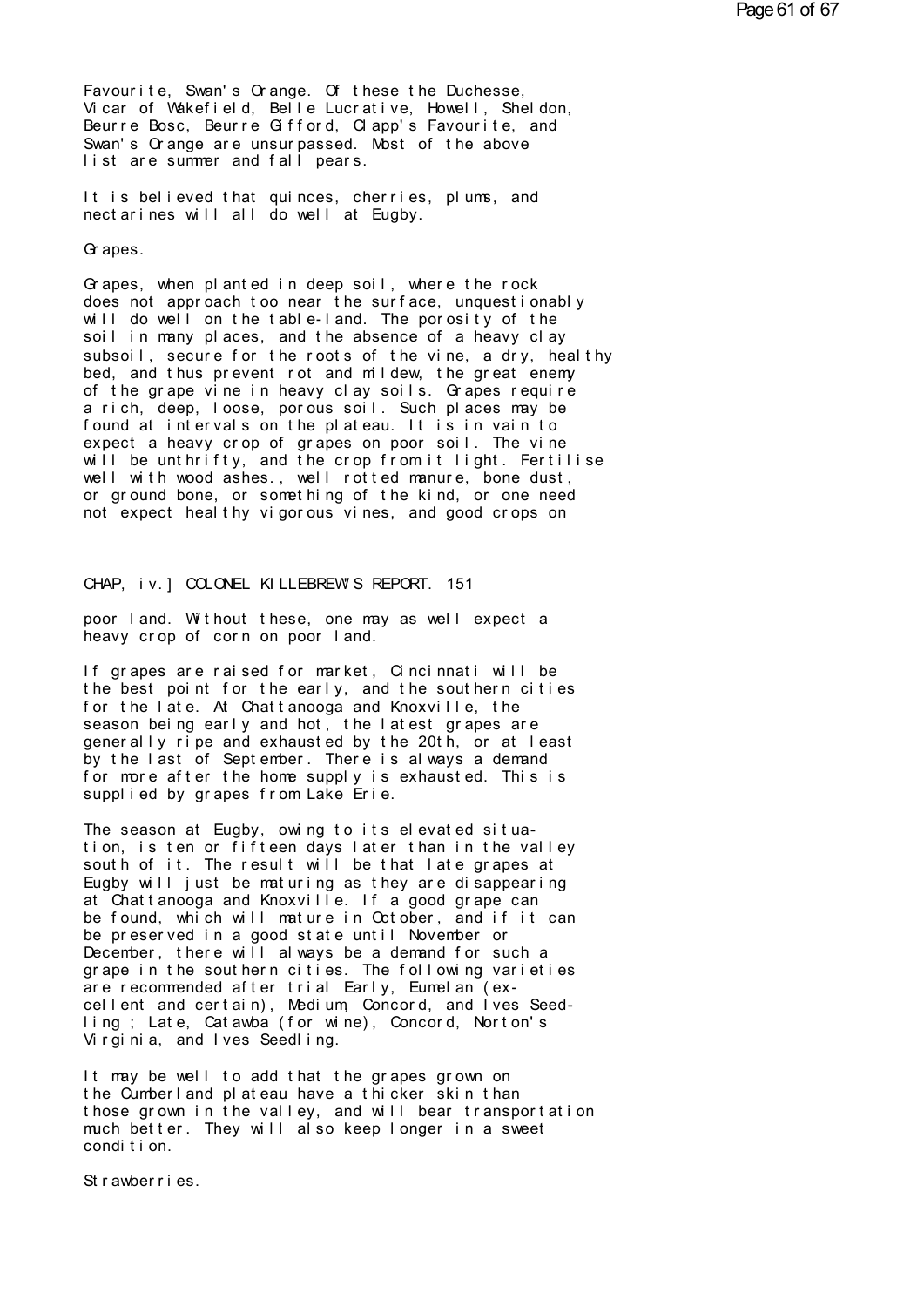Strawberries will mature- ten days later at Rugby<br>than at Knoxville and Chattanooga. They will no Strawberries will mature- ten days later at Rugby<br>than at Knoxville and Chattanooga. They will no<br>doubt mature there a few days before they will at Strawberries will mature-ten days later at Rugby<br>than at Knoxville and Chattanooga. They will no<br>doubt mature there a few days before they will at than at Knoxville and Chattanooga. They will not<br>doubt mature there a few days before they will at<br>ir>2 BOARD OF AID TO LAND OWNERSHIP. [PARTIH.<br>Cincinnati If so, that will be the place for early

ir>2 BOARD OF AID TO LAND OWNERSHIP. [PARTIH.<br>Cincinnati. If so, that will be the place for early<br>marketing. For the late crop, the cities south of<br>Bugby. The last strawberries if good, always sell ir>2 BOARD OF AID TO LAND OWNERSHIP. [PARTIH.<br>Cincinnati. If so, that will be the place for early<br>marketing. For the late crop, the cities south of<br>Bugby. The last strawberries, if good, always sell ir>2 BOARD OF AID TO LAND OWNERSHIP. [PARTIH.<br>Cincinnati. If so, that will be the place for early<br>marketing. For the late crop, the cities south of<br>Bugby. The last strawberries, if good, always sell<br>high and readily. Peopl ir>2 BOARD OF AID TO LAND OWNERSHIP. [PARTIH.<br>Cincinnati. If so, that will be the place for early<br>marketing. For the late crop, the cities south of<br>Bugby. The last strawberries, if good, always sell<br>high and readily. Peopl good. marketing. For the late crop, the cities south of<br>Bugby. The last strawberries, if good, always sell<br>high and readily. People never grow tired of them if<br>good.<br>Splendid strawberries can be raised at Bugby. The<br>sandy soil a

Bugby. The last strawberries, it good, always sell<br>high and readily. People never grow tired of them if<br>good.<br>Splendid strawberries can be raised at Bugby. The<br>sandy soil and climate both suit them. They need<br>and require r high and readily. People never grow tired of them if<br>good.<br>Splendid strawberries can be raised at Bugby. The<br>sandy soil and climate both suit them. They need<br>and require rich food, such as a heavy coat of stable<br>manure, wo good.<br>Splendid strawberries can be raised at Bugby. The<br>sandy soil and climate both suit them. They need<br>and require rich food, such as a heavy coat of stable<br>manure, wood ashes, ground bone, plaster, phosphates,<br>etc. The Splendid strawberries can be raised at Bugby. The<br>sandy soil and climate both suit them. They need<br>and require rich food, such as a heavy coat of stable<br>manure, wood ashes, ground bone, plaster, phosphates,<br>etc. The ground sandy soil and climate both suit them. They need<br>and require rich food, such as a heavy coat of stable<br>manure, wood ashes, ground bone, plaster, phosphates,<br>etc. The ground cannot be made too rich for them.<br>The following v

and require rich food, such as a heavy coat of stable<br>manure, wood ashes, ground bone, plaster, phosphates,<br>etc. The ground cannot be made too rich for them<br>The following varieties have all been fully tested,<br>and are recom manure, wood ashes, ground bone, plaster, phosphates,<br>etc. The ground cannot be made too rich for them<br>The following varieties have all been fully tested,<br>and are recommended : Early, Metcalf's early,<br>Downer's Prolific, Ba etc. The ground cannot be made too rich for them<br>The following varieties have all been fully tested,<br>and are recommended : Early, Metcalf's early,<br>Downer's Prolific, Barne's Mammoth, Monarch of the<br>"West (the last of huge The following varieties have all been fully tested,<br>and are recommended : Early, Metcalf's early,<br>Downer's Prolific, Barne's Mammoth, Monarch of the<br>"West (the last of huge size). Main crop, Charles<br>Downing, Boyden's No. 3 The following varieties have all been fully teste<br>and are recommended : Early, Metcalf's early,<br>Downer's Prolific, Barne's Mammoth, Monarch of the<br>"West (the last of huge size). Main crop, Charles<br>Downing, Boyden's No. 30, Downer's Prolitic, Bar<br>"West (the last of hug<br>Downing, Boyden's No.<br>and Monarch of the Wes<br>Baspbewies.<br>These will do well on Downing, Boyden's No. 30, Agriculturist, Jucunda,<br>and Monarch of the West. Late, Kentucky.<br>Baspbewies.<br>These will do well on the table-lands. All the red<br>varieties are natives of a cold climate. They are the

and Monarch of the West. Late, Kentucky.<br>Baspbewies.<br>These will do well on the table-lands. All the red<br>varieties are natives of a cold climate. They are the<br>most productive and delicate in taste. They require<br>very rich an Baspbewies.<br>These will do well on the table-lands. All the red<br>varieties are natives of a cold climate. They are the<br>most productive and delicate in taste. They require<br>very rich and deep soil.- After the trial of many<br>var Baspbewies.<br>These will do well on the table-lands. All the red<br>varieties are natives of a cold climate. They are the<br>most productive and delicate in taste. They require<br>very rich and deep soil.- After the trial of many<br>var These will do well on the table-lands. All the red<br>varieties are natives of a cold climate. They are the<br>most productive and delicate in taste. They require<br>very rich and deep soil.- After the trial of many<br>varieties, the These will do well on the table-lands. All the red<br>varieties are natives of a cold climate. They are the<br>most productive and delicate in taste. They require<br>very rich and deep soil.- After the trial of many<br>varieties, the varieties are natives of a cold climate. They are the<br>most productive and delicate in taste. They require<br>very rich and deep soil.-After the trial of many<br>varieties, the writer recommends the Hudson Eiver<br>Antwerp as the ha most productive and delicate in taste. They require<br>very rich and deep soil.- After the trial of many<br>varieties, the writer recommends the Hudson Eiver<br>Antwerp as the hardiest and best variety. It is per-<br>fectly hardy in t very rich and deep soil.- Arter the trial of many<br>varieties, the writer recommends the Hudson Eiver<br>Antwerp as the hardiest and best variety. It is per-<br>fectly hardy in this climate, standing both heat and<br>cold better than That there is than any other. A later kind, if one could<br>be found, would be very valuable for a late crop.<br>Peaches.<br>That there have been peaches of the best quality<br>grown on the mountain cannot be denied by any one

## Peaches.

be found, would be very valuable for a late crop.<br>Peaches.<br>That there have been peaches of the best quality<br>grown on the mountain cannot be denied by any one<br>who has witnessed the shipments made by Mr. H. JST.<br>Caldwell to Peaches.<br>That there have been peaches of the best quality<br>grown on the mountain cannot be denied by any one<br>who has witnessed the shipments made by Mr. H. JST.<br>Caldwell to Nashville a few years ago. The difficulty Peaches.<br>That there have been peaches of the best quality<br>grown on the mountain cannot be denied by any one<br>who has witnessed the shipments made by Mr. H. JST.<br>Caldwell to Nashville a few years ago. The difficulty Caldwell to Nashville a few years ago. The difficulty<br>CHAP. IT.] COLONEL KILLEBREW'S REPORT. 153

CHAP. IT.] COLONEL KILLEBREWS REPORT. 153<br>in raising this fruit comes from the untimely frosts in<br>spring, frequently destroying, or partially destroying<br>two crops in three A place selected on a porthern CHAP. IT.] COLONEL KILLEBREWS REPORT. 153<br>in raising this fruit comes from the untimely frosts in<br>spring, frequently destroying, or partially destroying<br>two crops in three. A place selected on a northern<br>slope, and a mulch in raising this fruit comes from the untimely frosts in<br>spring, frequently destroying, or partially destroying<br>two crops in three. A place selected on a northern<br>slope, and a mulching of straw put about the trees CHAP. IT.] COLONEL KILLEBREWS REPORT. 153<br>in raising this fruit comes from the untimely frosts in<br>spring, frequently destroying, or partially destroying<br>two crops in three. A place selected on a northern<br>slope, and a mulch in raising this fruit comes from the untimely frosts in<br>spring, frequently destroying, or partially destroying<br>two crops in three. A place selected on a northern<br>slope, and a mulching of straw put about the trees<br>when the spring, frequently destroying, or partially destroying<br>two crops in three. A place selected on a northern<br>slope, and a mulching of straw put about the trees<br>when the ground is frozen, will retard inflorescence be-<br>yond the two crops in three. A place selected on a northern<br>slope, and a mulching of straw put about the trees<br>when the ground is frozen, will retard inflorescence be-<br>yond the period of frosts. By taking this trouble a<br>fine crop o slope, and a mulching of straw put about the trees<br>when the ground is frozen, will retard inflorescence be-<br>yond the period of frosts. By taking this trouble a<br>fine crop of peaches may possibly be grown every year.<br>The wri when the ground is frozen, will retard inflorescence be<br>yond the period of frosts. By taking this trouble a<br>fine crop of peaches may possibly be grown every year.<br>The writer has often seen peaches three inches in<br>diameter yond the period of frosts. By taking this trouble a<br>fine crop of peaches may possibly be grown every year.<br>The writer has often seen peaches three inches in<br>diameter grown on the mountain, and of a lusciousness<br>and jucines fine crop of peaches may possibly be grown every year.<br>The writer has often seen peaches three inches in<br>diameter grown on the mountain, and of a lusciousness<br>and juciness unsurpassed by those grown in any coun-<br>try. Seedl The writer has often seen peaches three inches in<br>diameter grown on the mountain, and of a lusciousness<br>and juciness unsurpassed by those grown in any coun-<br>try. Seedlings bear oftener than budded fruit. Trees<br>have been kn and juciness unsurpassed by those grown in any country. Seedlings bear oftener than budded fruit. Trees have been known to bear in favourable localities for forty years in succession. One such tree now stands on the mounta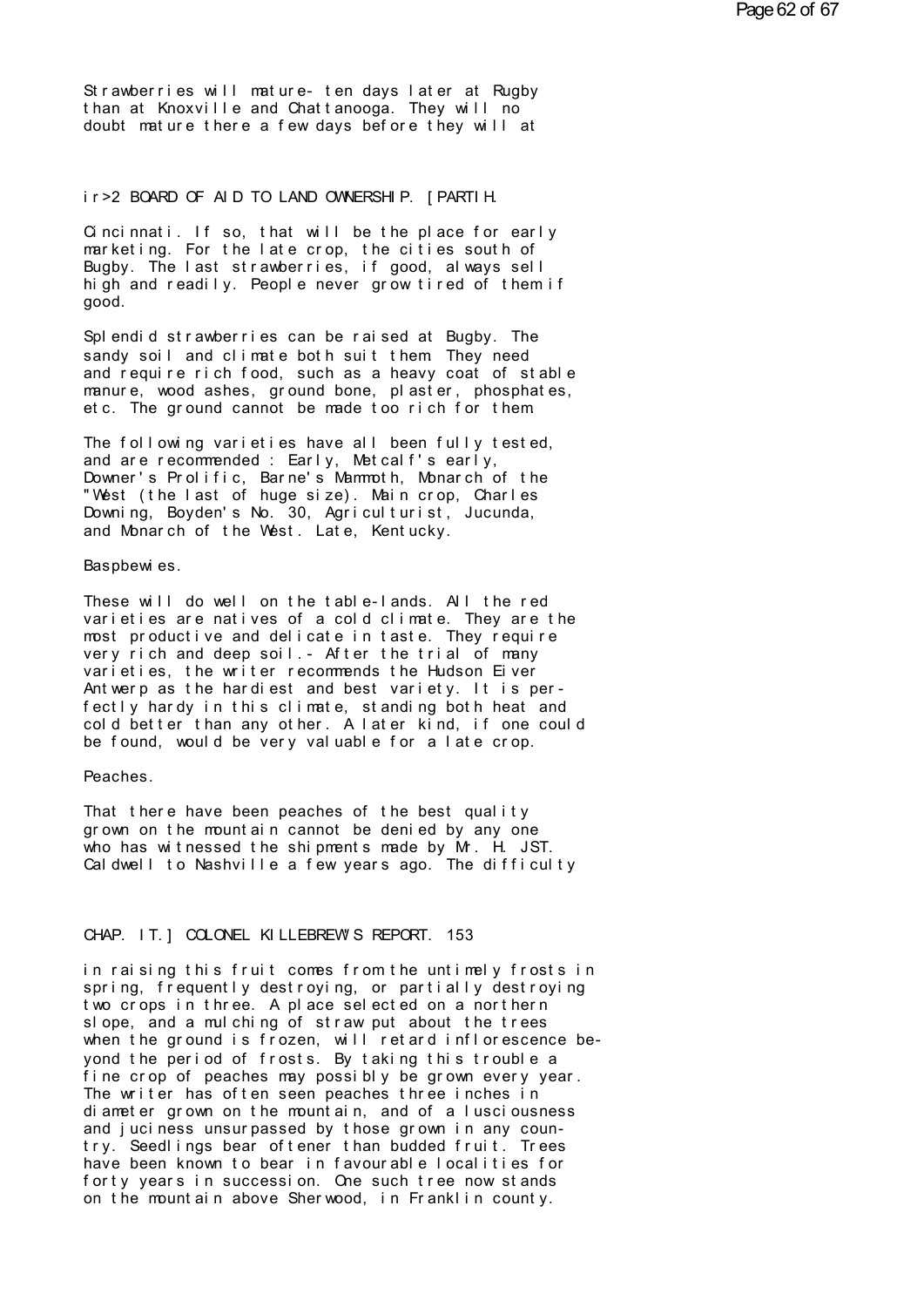Careful attention may avert many evils to which the<br>peach tree is subjected. Careful attention may avert many ever<br>peach tree is subjected.<br>Cattle Faising Careful attention may aver<br>peach tree is subjected.<br>Cattle Eaising.<br>Cattle raising bas always.

Careful attention may avert many evils to which the<br>peach tree is subjected.<br>Cattle Faising.<br>Cattle raising has always been profitable on the<br>Cumberland plateau. The wild grass which grows so peach tree is subjected.<br>Cattle Eaising.<br>Cattle raising has always been profitable on the<br>Cumberland plateau. The wild grass which grows so<br>luxuriantly everywhere is sufficient from April till the Cattle Eaising.<br>Cattle raising has always been profitable on the<br>Cumberland plateau. The wild grass which grows so<br>luxuriantly everywhere is sufficient from April till the<br>latter part of November. The Cumberland plateau is Cattle Eaising.<br>Cattle raising has always been profitable on the<br>Cumberland plateau. The wild grass which grows so<br>luxuriantly everywhere is sufficient from April till the<br>latter part of November. The Cumberland plateau is a natural pasture. But hay, grass, and roots, such as turnips, vegetables, etc., must be provided for winter. Cattle raising has always been profitable on the<br>Cumberland plateau. The wild grass which grows so<br>luxuriantly everywhere is sufficient from April till the<br>latter part of November. The Cumberland plateau is<br>a natural pastu Cumberland plateau. The wild grass which grows so<br>luxuriantly everywhere is sufficient from April till the<br>latter part of November. The Cumberland plateau is<br>a natural pasture. But hay, grass, and roots, such as<br>turnips, v luxuriantly everywhere is sufficient from April till the<br>latter part of November. The Cumberland plateau is<br>a natural pasture. But hay, grass, and roots, such as<br>turnips, vegetables, etc., must be provided for winter.<br>Crch a natural pasture. But hay, grass, and roots, such as<br>turnips, vegetables, etc., must be provided for winter.<br>Orchard grass is perhaps the best winter as well as the<br>best summer grass for pasture in this climate. It re-<br>qu turnips, vegetables, etc., must be provided for winter.<br>Orchard grass is perhaps the best winter as well as the<br>best summer grass for pasture in this climate. It re-<br>quires, to do well, rich soil. The north hill-sides, whe Crichard grass is perhaps the best winter as well as the<br>best summer grass for pasture in this climate. It re-<br>quires, to do well, rich soil. The north hill-sides, where<br>the soil is richest, will be the best place for it. best summer grass for pasture in this climate. It requires, to do well, rich soil. The north hill-sides<br>the soil is richest, will be the best place for it.<br>grass never runs or dies out if there is a reasonab<br>amount of nour the soll is richest, will be the best place for it. This<br>grass never runs or dies out if there is a reasonable<br>amount of nourishment in the soil. Cattle are very<br>fond of it. It makes excellent hay also.<br>A good supply of ro grass never runs or dies out if there is a reasonable<br>amount of nourishment in the soil. Cattle are very<br>fond of it. It makes excellent hay also.<br>A good supply of rough food for cattle can always<br>be had from millet, pea vi

A good supply of rough food for cattle can always<br>be had from millet, pea vines, timothy, clover, or red<br>154 BOARD OF AID TO LAND OWNERSHIP. [PARTIIJ.<br>top. The new system of saving green food for stock,

termed ensilage, can be most profitably adopted. For the method of saving and curing green food under this 154 BOARD OF AID TO LAND OWNERSHIP. [PARTIIJ.<br>top. The new system of saving green food for stock,<br>termed ensilage, can be most profitably adopted. For<br>the method of saving and curing green food under this<br>system, refer to 154 BOARD OF AID TO LAND OWNERSHIP. [PARTITJ.<br>top. The new system of saving green food for stock,<br>termed ensilage, can be most profitably adopted. For<br>the method of saving and curing green food under this<br>system, refer to top. The new system of saving green food for stock,<br>termed ensilage, can be most profitably adopted. For<br>the method of saving and curing green food under this<br>system, refer to the report of Professor J. M. M. Bride,<br>of the top. The new system of saving green<br>termed ensilage, can be most profita<br>the method of saving and curing gree<br>system, refer to the report of Profe<br>of the University of Tennessee, at K<br>to him for said report.<br>In the Low pla the method of saving and curing green food under this<br>system, refer to the report of Professor J. M. M. Bride,<br>of the University of Tennessee, at Knoxville. Apply<br>to him for said report.<br>In the low places described as glad

system, refer to the report of Professor J. M. M. Bride,<br>of the University of Tennessee, at Knoxville. Apply<br>to himfor said report.<br>In the low places described as glades often grows a<br>rough grass (Panicum crusgalli), known of the University of Tennessee, at Knoxville. Apply<br>to himfor said report.<br>In the low places described as glades often grows a<br>rough grass (Panicum crusgalli), known as bear grass,<br>which supplies a great deal of food to ca to him for said report.<br>In the low places described as glades often grows a<br>rough grass (Panicum crusgalli), known as bear grass,<br>which supplies a great deal of food to cattle. Beggars'<br>lice (Lynoglossum Morisoni) abounds In the low places described as glades often grows a<br>rough grass (Panicum crusgalli), known as bear grass,<br>which supplies a great deal of food to cattle. Beggars'<br>lice (Lynoglossum Morisoni} abounds on the mountain,<br>and fur In the low places described as glades often grows a<br>rough grass (Panicum crusgalli), known as bear grass,<br>which supplies a great deal of food to cattle. Beggars'<br>lice (Lynoglossum Morisoni} abounds on the mountain,<br>and fur Iice (Lynoglossum Morisoni) abounds on the mountain,<br>and furnishes a very nutritious food to cattle. In f<br>they grow fat upon it.<br>Sheep Raising.<br>It has always been asserted and believed that sheep

rai sing can be as cheaply done on the Cumberl and r and they grow fat upon it.<br>Sheep Raising.<br>It has always been asserted and believed that sheep<br>raising can be as cheaply done on the Cumberland<br>plateau as in any part of the United States, possibly<br>excepting Texas. Colora Sheep Raising.<br>It has always been asserted and believed that sheep<br>raising can be as cheaply done on the Cumberland<br>plateau as in any part of the United States, possibly<br>excepting Texas, Colorado, and New Mexico. In the<br>po Sheep Raising.<br>It has always been asserted and believed that sheep<br>raising can be as cheaply done on the Cumberland<br>plateau as in any part of the United States, possibly<br>excepting Texas, Colorado, and New Mexico. In the<br>no It has always been asserted and believed that sheep<br>raising can be as cheaply done on the Cumberland<br>plateau as in any part of the United States, possibly<br>excepting Texas, Colorado, and New Mexico. In the<br>northern states, It has always been asserted and believed that sheep<br>raising can be as cheaply done on the Cumberland<br>plateau as in any part of the United States, possibly<br>excepting Texas, Colorado, and New Mexico. In the<br>northern states, raising can be as cheaply done on the Cumberland<br>plateau as in any part of the United States, possibly<br>excepting Texas, Colorado, and New Mexico. In the<br>northern states, where the winters are much longer and<br>more severe, s plateau as in any part of the United States, possibly<br>excepting Texas, Colorado, and New Mexico. In the<br>northern states, where the winters are much longer and<br>more severe, sheep raising is very profitable. Why<br>should it no excepting lexas, Colorado, and New Mexico. In the<br>northern states, where the winters are much longer and<br>more severe, sheep raising is very profitable. Why<br>should it not be so here, with unlimited natural pas-<br>turage so ma northern states, where the winters are much longer and<br>more severe, sheep raising is very profitable. Why<br>should it not be so here, with unlimited natural pas-<br>turage so many months in the year? and it is said, but<br>the wri more severe, sheep raising is very profitable. Why<br>should it not be so here, with unlimited natural pas-<br>turage so many months in the year? and it is said, but<br>the writer is not certain of the fact, that good spring<br>lambs should it not be so here, with unlimited natural pas-<br>turage so many months in the year? and it is said, but<br>the writer is not certain of the fact, that good spring<br>lambs are worth about five dollars each in Cincinnati.<br>Ce turage so many months in the year? and it is said, but<br>the writer is not certain of the fact, that good spring<br>lambs are worth about five dollars each in Cincinnati.<br>Certainly every farmer can add largely to his income<br>by lambs are worth about five dollars each in Cincinnati.<br>Certainly every farmer can add largely to his income<br>by having a flock of the best varieties of sheep for wool<br>and mutton, and a ready market can always be had in<br>Cinc lambs are worth about tive dollars each in Cincinnati.<br>Certainly every farmer can add largely to his income<br>by having a flock of the best varieties of sheep for wool<br>and mutton, and a ready market can always be had in<br>Cinc Certainly every farmer can add largely to his income<br>by having a flock of the best varieties of sheep for wool<br>and mutton, and a ready market can always be had in<br>Cincinnati. Care must be taken, however, to have<br>them shelt by having a flock of the best varieties of sheep for wood and mutton, and a ready market can always be had in<br>Cincinnati. Care must be taken, however, to have<br>them sheltered during the stormy weather of winter.<br>Pea haulm o and mutton, and a ready market can always be had in<br>Cincinnati. Care must be taken, however, to have<br>them sheltered during the stormy weather of winter.<br>Pea haulm or clover hay should also be provided for<br>them During the s Chronotic Care must be taken, however, to have<br>them sheltered during the stormy weather of winter.<br>Pea haulm or clover hay should also be provided for<br>them During the summer months they can live upon<br>the wild grasses and d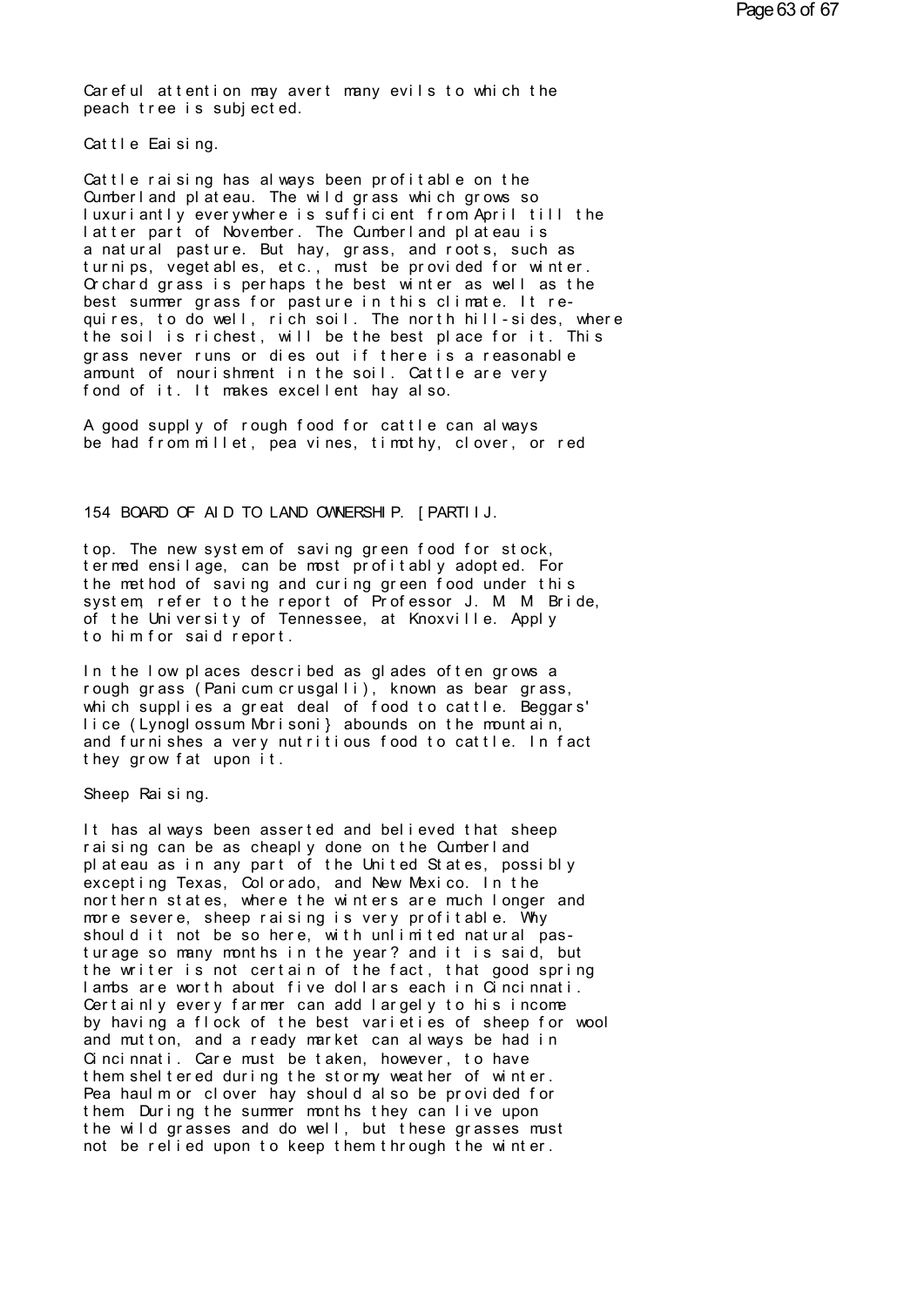## CHAP, iv. I COLONEL KILLEBEEW S REPORT. 155

Tobacco.

Unquestionably a very fine manufacturing leaf may be grown upon the mountain. It has frequently been done. If the White Burley, cured without fire, were planted and well cured, it would form the basis for ext ensi ve pl ug manufact ur i ng upon the mount ain. There is no more profitable employment in the United States than the manufacture of a type of tobacco suitable for American consumption. In addition to this variety, seed leaf for wrappers and Cuba for fillers could be very profitably grown and worked up into cigars. The most thriving farming communities in America are those in which tobacco is grown for consumption in America. The great mistake made in many southern states is that the farmers have grown tobacco for exportation, and neglected their best customers at home. No crop in proportion to value is more easily grown.

## Pea-Nuts, or the Ground Pea.

The Pea-nut is gradually extending its limits of culture. It is also becoming more and more popular, not only for eating, but for making oil. It likes a loose, friable, partially sandy or gravelly soil, and in colour partakes of the hue of the soil in which it is planted. From forty to sixty bushels per acre may be grown upon the best soils of the table-land, and, as one man can take care of eight acres, the raising of the crop will be fairly remunerative. The price fluctuates very much, sometimes being as high as one dollar per bushel, and then falling to sixty cents. Cincinnati is the great market for the pea - nut, and the colonists

## 156 BOARD OF AID TO LAND OWNERSHIP. IPART in.

would always find a ready sale for this product. There are two varieties grown the white and the red. The former is planted in hills three feet apart, the latter in drills the same distance. Level culture is best for this crop.

### Lima Beans and Navy Beans.

Lima beans and navy beans can be grown with great success on the mountain. The yield can be made to reach from one hundred to one hundred and 1 fifty bushels per acre, and with high culture and a good season the yield can be made two hundred bushels. The cultivation of these will be found as remunerative as any crop that can be planted. Corn-field peas will also pay well. When boiled or ground into meal they are excellent for stock. No food will cause cows to give richer milk than pea meal It should be mixed with corn meal or wheat bran.

Manufactures.

There is no good reason why certain kinds of manu-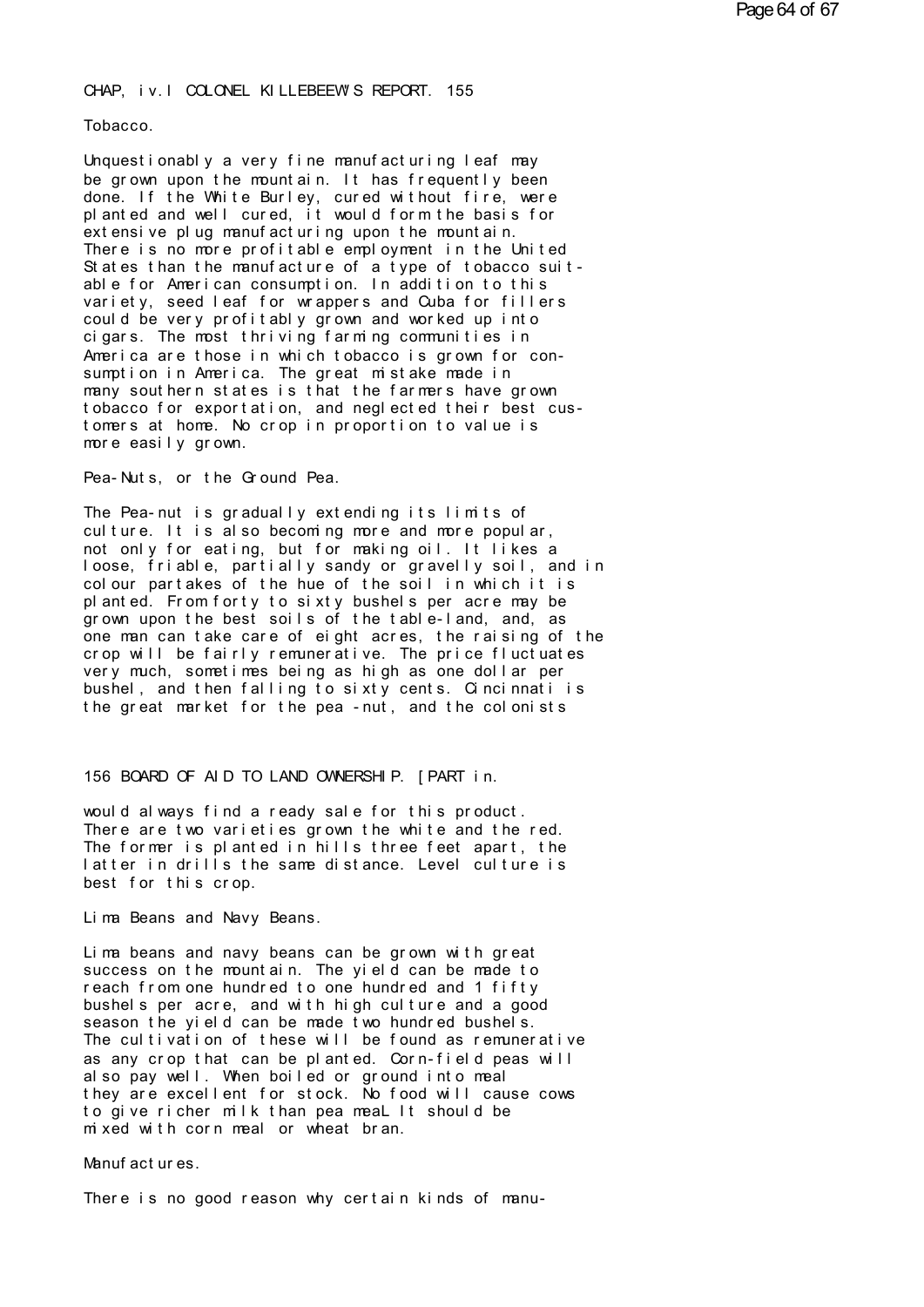factures should not be successful at Rugby, or near it, on<br>the Cincinnati Southern Railroad ; such, for example, as<br>iron furnaces, tanneries, furniture, boots and shoes factures should not be successful at Rugby, or near it, on the Cincinnati Southern Railroad ; such, for example, as factures should not be successful at Rugby, or near it,<br>the Cincinnati Southern Railroad; such, for example, as<br>iron furnaces, tanneries, furniture, boots and shoes,<br>waggon and carriage factories; and factories for making<br> factures should not be successful at Rugby, or near it, on<br>the Cincinnati Southern Railroad ; such, for example, as<br>iron furnaces, tanneries, furniture, boots and shoes,<br>waggon and carriage factories; and factories for mak factures should not be successful at Rugby, or near it, on<br>the Cincinnati Southern Railroad ; such, for example, as<br>iron furnaces, tanneries, furniture, boots and shoes,<br>waggon and carriage factories; and factories for mak iron furnaces, tanneries, furniture, boots and shoes,<br>waggon and carriage factories; and factories for making<br>spokes, hubs, handles, and many others of a similar<br>character.<br>As for iron, it is a well-known fact that pig-iro rron furnaces, tanneries, furniture, boots and shoes,<br>waggon and carriage factories; and factories for making<br>spokes, hubs, handles, and many others of a similar<br>character.<br>As for iron, it is a well-known fact that pig-iro

waggon and carriage factories; and factories for making<br>spokes, hubs, handles, and many others of a similar<br>character.<br>As for iron, it is a well-known fact that pig-iron can<br>be manufactured in portions of Tennessee, Georgi spokes, hubs, handles, and many others of a similar<br>character.<br>As for iron, it is a well-known fact that pig-iron can<br>be manufactured in portions of Tennessee, Georgia, and<br>Alabama, at a cost from \$5 to \$7 per ton less tha be manufactured in portions of Tennessee, Georgia, and<br>Alabama, at a cost from \$5 to \$7 per ton less than at<br>Pittsburg, or Hanging Rock, Chio. This is owing to<br>the close juxtaposition of coal, iron ore, and limestone, As for iron, it is a well-known fact that pig-iron can<br>be manufactured in portions of Tennessee, Georgia, and<br>Alabama, at a cost from \$5 to \$7 per ton less than at<br>Pittsburg, or Hanging Rock, Chio. This is owing to<br>the clo As for iron, it is a well-known fact that pig-iron can<br>be manufactured in portions of Tennessee, Georgia, and<br>Alabama, at a cost from \$5 to \$7 per ton less than at<br>Pittsburg, or Hanging Rock, Ohio. This is owing to<br>the clo the close juxtaposition of coal, iron ore, and limes<br>and the cheapness of labour and provisions, but chie<br>CHAP, tv.] COLONEL KILLEBREW'S REPORT. 157<br>the former. A mergin of profit of \$5.8 ton will pay

CHAP, tv.] COLONEL KILLEBREW'S REPORT. 157<br>the former. A margin of profit of \$5 a ton will pay a<br>remarkable dividend. Coal of the best quality is found<br>on the Qumberland Plateau, and iron ore and limestone CHAP, tv.] COLONEL KILLEBREW'S REPORT. 157<br>the former. A margin of profit of \$5 a ton will pay a<br>remarkable dividend. Coal of the best quality is found<br>on the Cumberland Plateau, and iron ore and limestone<br>in the Lower val CHAP, tv.] COLONEL KILLEBREWS REPORT. 157<br>the former. A margin of profit of \$5 a ton will pay a<br>remarkable dividend. Coal of the best quality is found<br>on the Cumberland Plateau, and iron ore and limestone<br>in the lower vall CHAP, tv.] COLONEL KILLEBREWS<br>the former. A margin of profit<br>remarkable dividend. Coal of th<br>on the Cumberland Plateau, and<br>in the lower valleys.<br>Tanneries also ought to vield a the former. A margin of profit of \$5 a ton will pay a<br>remarkable dividend. Coal of the best quality is found<br>on the Cumberland Plateau, and iron ore and limestone<br>in the lower valleys.<br>Tanneries also ought to yield a good

on the Cumberland Plateau, and iron ore and limestone<br>in the lower valleys.<br>Tanneries also ought to yield a good profit. The<br>Cumberland Plateau abounds in Chestnut Oak, the<br>bark of which is in great demand in tanning. This on the Cumberland Plateau, and iron ore and limestone<br>in the lower valleys.<br>Tanneries also ought to yield a good profit. The<br>Cumberland Plateau abounds in Chestnut Oak, the<br>bark of which is in great demand in tanning. This In the lower valleys.<br>Tanneries also ought to yield a good profit. The<br>Cumberland Plateau abounds in Chestnut Cak, the<br>bark of which is in great demand in tanning. This<br>bark is now being shipped to Cincinnati. If it will<br>p Tanneries also ought to yield a good profit. The<br>Cumberland Plateau abounds in Chestnut Cak, the<br>bark of which is in great demand in tanning. This<br>bark is now being shipped to Cincinnati. If it will<br>pay to ship the bark a Traineries also ought to yield a good profit. The<br>Cumberland Plateau abounds in Chestnut Cak, the<br>bark of which is in great demand in tanning. This<br>bark is now being shipped to Cincinnati. If it will<br>pay to ship the bark a Cumberland Plateau abounds in Chestnut Cak, the<br>bark of which is in great demand in tanning. This<br>bark is now being shipped to Cincinnati. If it will<br>pay to ship the bark a long distance, it ought to pay<br>much better to bri bark of which is in great demand in tanning. This<br>bark is now being shipped to Cincinnati. If it will<br>pay to ship the bark a long distance, it ought to pay<br>much better to bring the lighter article (the hides) to<br>the pfece bark is now being shipped to Cincinnati. If it will<br>pay to ship the bark a long distance, it ought to pay<br>much better to bring the lighter article (the hides) to<br>the pfece where the bark can be found. Labour,<br>rents, and pr much better to bring the lighter article (the hides) to<br>the pfece where the bark can be found. Labour,<br>rents, and provisions, would be cheaper at Rugby than<br>in a large city. It seems that no point would be<br>better for a ste

cheap furniture, such as is made out of poplar, walnut, rents, and provisions, would be cheaper at Rugby than<br>in a large city. It seems that no point would be<br>better for a steam tannery than this.<br>Factories for making furniture, especially the<br>cheap furniture, such as is made o in a large city. It seems that no point would be<br>better for a steam tannery than this.<br>Factories for making furniture, especially the<br>cheap furniture, such as is made out of poplar, walnut,<br>and pine, should also pay well, better for a steam tannery than this.<br>Factories for making furniture, especially the<br>cheap furniture, such as is made out of poplar, walnut,<br>and pine, should also pay well, if economically and<br>skilfully managed. These wood Factories for making furniture, especially the<br>cheap furniture, such as is made out of poplar, walnut,<br>and pine, should also pay well, if economically and<br>skilfully managed. These woods everywhere abound<br>on the plateau. Va Factories for making furniture, especially the<br>cheap furniture, such as is made out of poplar, walnut,<br>and pine, should also pay well, if economically and<br>skilfully managed. These woods everywhere abound<br>on the plateau. Va cheap furniture, such as is made out of poplar, walnut,<br>and pine, should also pay well, if economically and<br>skilfully managed. These woods everywhere abound<br>on the plateau. Vast quantities of walnut are daily<br>shipped from on the plateau. Vast quantities of walnut are daily<br>shipped from there to New York and Boston, much of<br>which returns in the shape of fine furniture.<br>In the southern states, among the coloured race,<br>there is a constant dema

on the plateau. Vast quantities of walnut are daily<br>shipped from there to New York and Boston, much of<br>which returns in the shape of fine furniture.<br>In the southern states, among the coloured race,<br>there is a constant dema shipped from there to New York and Boston, much of<br>which returns in the shape of fine furniture.<br>In the southern states, among the coloured race,<br>there is a constant demand for cheap furniture, such as<br>tables, bedsteads, e Which returns in the shape of fine furniture.<br>In the southern states, among the coloured race,<br>there is a constant demand for cheap furniture, such as<br>tables, bedsteads, etc. Fine furniture is also in demand.<br>Most of this In the southern states, among the coloured race,<br>there is a constant demand for cheap furniture, such as<br>tables, bedsteads, etc. Fine furniture is also in demand.<br>Most of this is at present manufactured in New York<br>and Cin In the southern states, among the coloured race,<br>there is a constant demand for cheap furniture, such as<br>tables, bedsteads, etc. Fine furniture is also in demand.<br>Most of this is at present manufactured in New York<br>and Cin there is a constant demand for cheap furniture, such as<br>tables, bedsteads, etc. Fine furniture is also in demand.<br>Most of this is at present manufactured in New York<br>and Cincinnati, much of it out of Tennessee walnut, and<br> tables, bedsteads, etc. Fine furniture is also in demand.<br>Most of this is at present manufactured in New York<br>and Cincinnati, much of it out of Tennessee walnut, and<br>transported to the south at a heavy cost, and sold at a<br> Most of this is at preand Cincinnati, much of transported to the southing herofit. This doubleaf ford a wide margin of thing else.<br>As for all articles me<br>As for all articles me transported to the south at a heavy cost, and sold at a<br>high profit. This double cost of transportation would<br>afford a wide margin of profit, to say nothing of any-<br>thing else.<br>As for all articles made out of white oak and afford a wide margin of profit, to say nothing of any-

atford a wide margin of profit, to say nothing of any-<br>thing else.<br>As for all articles made out of white oak and<br>hickory, such as waggons, carriages, spokes, hubs,<br>handles, etc. etc., it seems that some point on the hickory, such as waggons, carriages, spokes, hubs,<br>handles, etc. etc., it seems that some point on the<br>158 BOARD OF AID TO LAND OWNERSHIP. [PART in<br>plateau would combine every element for their suc-

plateau would combine every element for their successful manufacture. The forests are full of the \c\-\<br>best white oak and hickory. They grow all along the<br>railroad Alumber dealer from the city of New York 158 BOARD OF AID TO LAND OWNERSHIP. [PART in<br>plateau would combine every element for their suc-<br>cessful manufacture. The forests are full of the \c\-\<br>best white oak and hickory. They grow all along the<br>railroad. A lumber 158 BOARD OF AID TO LAND OWNERSHIP. [PART in<br>plateau would combine every element for their suc-<br>cessful manufacture. The forests are full of the \c\-\<br>best white oak and hickory. They grow all along the<br>railroad. A lumber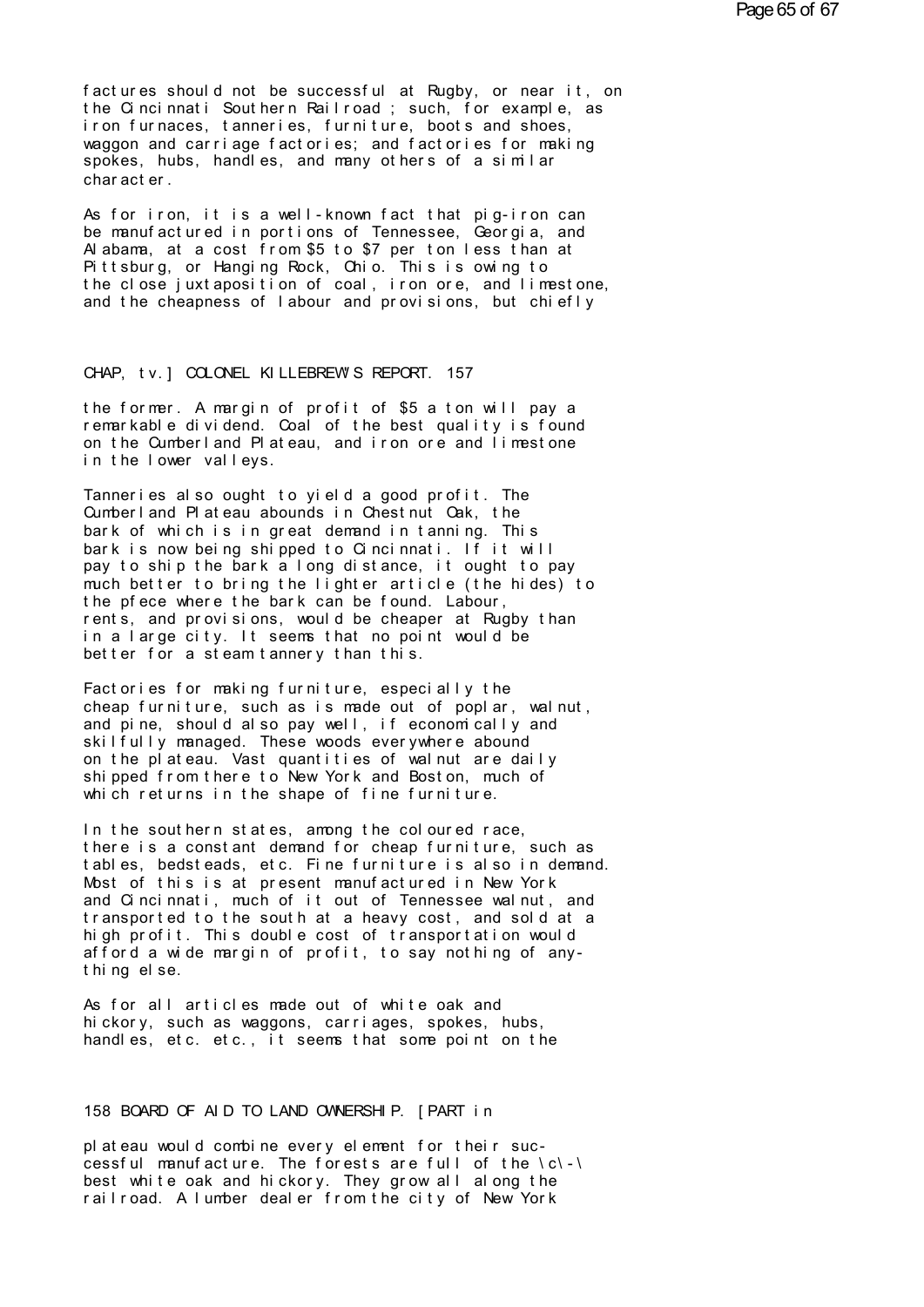recently remarked that the white oak timber of East<br>Tennessee was the best in the world. Hence lumber<br>dealers and manufacturers from a distance are seeking Tennessee was the best in the world. Hence lumber<br>dealers and manufacturers from a distance are seeking<br>for it, as they are for our walnut. recently remarked that the white oak timber of East<br>Tennessee was the best in the world. Hence lumber<br>dealers and manufacturers from a distance are seeking<br>for it, as they are for our walnut. recently remarked that the white oak timber of East<br>Tennessee was the best in the world. Hence lumber<br>dealers and manufacturers from a distance are seeki<br>for it, as they are for our walnut.<br>We have thus attempted to give s

capability and adaptation of the soil of Rugby to the different kinds of crops, grasses, and fruits; to point dealers and manufacturers from a distance are seeking<br>for it, as they are for our walnut.<br>We have thus attempted to give some idea of the<br>capability and adaptation of the soil of Rugby to the<br>different kinds of crops, gras for it, as they are for our walnut.<br>We have thus attempted to give some idea of the<br>capability and adaptation of the soil of Rugby to the<br>different kinds of crops, grasses, and fruits; to point<br>out the most profitable pur We have thus attempted to give some idea of the<br>capability and adaptation of the soil of Rugby to the<br>different kinds of crops, grasses, and fruits ; to point<br>out the most profitable pursuits ; the best mode of<br>culture; an We have thus attempted to give some idea of the<br>capability and adaptation of the soil of Rugby to the<br>different kinds of crops, grasses, and fruits; to point<br>out the most profitable pursuits; the best mode of<br>culture; and capability and adaptation of the soil of Rugby to the<br>different kinds of crops, grasses, and fruits; to point<br>out the most profitable pursuits; the best mode of<br>culture; and to call attention to the facilities which<br>exist different kinds of crops, grasses, and fruits; to point<br>out the most profitable pursuits; the best mode of<br>culture; and to call attention to the facilities which<br>exist for profitable manufacturing enterprises. We<br>admit the culture; and to call attention to the facilities which<br>exist for profitable manufacturing enterprises. We<br>admit the imperfectness of our attempt. But we be-<br>lieve there has been no overcolouring, and certainly no<br>intention culture; and to call attention to the facilities which<br>exist for profitable manufacturing enterprises. We<br>admit the imperfectness of our attempt. But we be-<br>lieve there has been no overcolouring, and certainly no<br>intention exist for profitable manufacturing enterprises. We<br>admit the imperfectness of our attempt. But we be-<br>lieve there has been no overcolouring, and certainly no<br>intentional misrepresentation. We hope that our work<br>may in some admit the imperfectness of our attempt. But we be-<br>lieve there has been no overcolouring, and certainly no<br>intentional misrepresentation. We hope that our work<br>may in some degree serve to keep those who are un-<br>familiar wi lieve there has been no overcolouring, and certainly no<br>intentional misrepresentation. We hope that our work<br>may in some degree serve to keep those who are un-<br>familiar with the climate, soil, and products of the<br>plateau, intentional misrepresentational<br>may in some degree serve to<br>familiar with the climate, s<br>plateau, from falling into g<br>We are sure that those who f<br>be so likely to do so.<br>We venture one other suggest familiar with the climate, soil, and products of the<br>plateau, from falling into great errors and mistakes.<br>We are sure that those who follow our advice will not<br>be so likely to do so.<br>We venture one other suggestion. Let t

plateau, from falling into great errors and mistakes.<br>We are sure that those who follow our advice will not<br>be so likely to do so.<br>We venture one other suggestion. Let those who<br>intend farming, in the larger sense of the t We are sure that those who follow our advice will not<br>be so likely to do so.<br>We venture one other suggestion. Let those who<br>intend farming, in the larger sense of the term, as well<br>as those who intend to follow market gard be so likely to do so.<br>We venture one other suggestion. Let those who<br>intend farming, in the larger sense of the term as well<br>as those who intend to follow market gardening or<br>fruit raising, not risk all on one crop or art We venture one other suggestion. Let those who<br>intend farming, in the larger sense of the term, as well<br>as those who intend to follow market gardening or<br>fruit raising, not risk all on one crop or article, but<br>let them div We venture one other s<br>intend farming, in the<br>as those who intend to<br>fruit raising, not ris<br>let them diversify the<br>others may succeed.<br>Colonists should not h as those who intend to follow market gardening or<br>fruit raising, not risk all on one crop or article, but<br>let them diversify their products, so that if one fails<br>others may succeed.<br>Colonists should not be discouraged by t

fruit raising, not risk all on one crop or article, but<br>let them diversify their products, so that if one fails<br>others may succeed.<br>Colonists should not be discouraged by the opinions<br>of the farmers of the south, for the r let them diversity their products, so that it one fails<br>others may succeed.<br>Colonists should not be discouraged by the opinions<br>of the farmers of the south, for the reason that the<br>latter have yet to learn the value of man others may succeed.<br>Colonists should not be discouraged by the opinions<br>of the farmers of the south, for the reason that the<br>latter have yet to learn the value of manures. Accus-<br>tomed through generations to work nothing e Colonists should not be discouraged by the opinions<br>of the farmers of the south, for the reason that the<br>latter have yet to learn the value of manures. Accus-<br>tomed through generations to work nothing else but<br>virgin soils to med through generations to work nothing else but<br>virgin soils which require no adventitious aid, they<br>CHAP, iv.] COLONEL KILLEBREW'S REPORT. 159<br>cannot understand how the thin soils of the Cumber-

CHAP, iv.] COLONEL KILLEBREW'S REPORT. 159<br>cannot understand how the thin soils of the Cumber-<br>land plateau can ever be profitably cultivated. But<br>if one such farmer should visit the sand blows of CHAP, iv.] COLONEL KILLEBREWS REPORT. 159<br>cannot understand how the thin soils of the Cumber-<br>land plateau can ever be profitably cultivated. But<br>if one such farmer should visit the sand blows of<br>Connecticut where, by the CHAP, iv.] COLONEL KILLEBREWS REPORT. 159<br>cannot understand how the thin soils of the Cumber-<br>land plateau can ever be profitably cultivated. But<br>if one such farmer should visit the sand blows of<br>Connecticut where, by the CHAP, iv.] COLONEL KILLEBREWS REPORT. 159<br>cannot understand how the thin soils of the Cumber-<br>land plateau can ever be profitably cultivated. But<br>if one such farmer should visit the sand blows of<br>Connecticut where, by the cannot understand how the thin soils of the Cumber-<br>land plateau can ever be profitably cultivated. But<br>if one such farmer should visit the sand blows of<br>Connecticut where, by the application of ten cords of<br>manure, a prof cannot understand how the thin soils of the Cumber-<br>land plateau can ever be profitably cultivated. But<br>if one such farmer should visit the sand blows of<br>Connecticut where, by the application of ten cords of<br>manure, a prof land plateau can ever be profitably cultivated. But<br>if one such farmer should visit the sand blows of<br>Connecticut where, by the application of ten cords of<br>manure, a profit of \$300 per acre is often realised, he<br>could begi if one such farmer should visit the sand blows of<br>Connecticut where, by the application of ten cords of<br>manure, a profit of \$300 per acre is often realised, he<br>could begin to understand that even poverty of soil<br>may be ove r manure, a profit of \$300 per acre is often realised, he could begin to understand that even poverty of soil may be overcome by care and labour. And the history of agriculture in America demonstrates the fact that rich so manure, a profit of \$300 per acre is often realised, he<br>could begin to understand that even poverty of soil<br>may be overcome by care and labour. And the history<br>of agriculture in America demonstrates the fact that<br>rich soil could begin to understand that even poverty of soll<br>may be overcome by care and labour. And the history<br>of agriculture in America demonstrates the fact that<br>rich soils alone are no guarantee of future growth and<br>prosperity may be overcome by care and labour. And the history<br>of agriculture in America demonstrates the fact that<br>rich soils alone are no guarantee of future growth and<br>prosperity. Oftentimes the very fertility of the soil<br>breaks u or agriculture in America demonstrates the fact that<br>rich soils alone are no guarantee of future growth and<br>prosperity. Oftentimes the very fertility of the soil<br>breaks up those habits of systematic industry which<br>lie at t rich soils alone are no guarantee of future growth and<br>prosperity. Oftentimes the very fertility of the soil<br>breaks up those habits of systematic industry which<br>lie at the very foundation of all permanent progress.<br>That th prosperity. Ottentimes the very fertility of the soil<br>breaks up those habits of systematic industry which<br>lie at the very foundation of all permanent progress.<br>That the Cumberland plateau, from its salubrity, its<br>accessibi breaks up those habits of systematic industry which<br>lie at the very foundation of all permanent progress.<br>That the Cumberland plateau, from its salubrity, its<br>accessibility to markets, its adaptability to fruits and<br>vegeta lie at the very foundation of all permanent progress.<br>That the Cumberland plateau, from its salubrity, its<br>accessibility to markets, its adaptability to fruits and<br>vegetables, its wealth of coal and timber, will in time<br>be lhat the Cumberland plateau, from its salubrity, its<br>accessibility to markets, its adaptability to fruits and<br>vegetables, its wealth of coal and timber, will in time<br>become a populous region, there can be no doubt. It<br>shou accessibility to markets, its adaptability to fruits<br>vegetables, its wealth of coal and timber, will in ti<br>become a populous region, there can be no doubt. It<br>should always be remembered, however, that patient<br>labour, guid become a populous region, there can be no doubt. It should always be remembered, however, that patient labour, guided by skill and intelligence, is positinecessary to make agriculture profitable.<br>With these, the prediction labour, guided by skill and intelligence, is positively